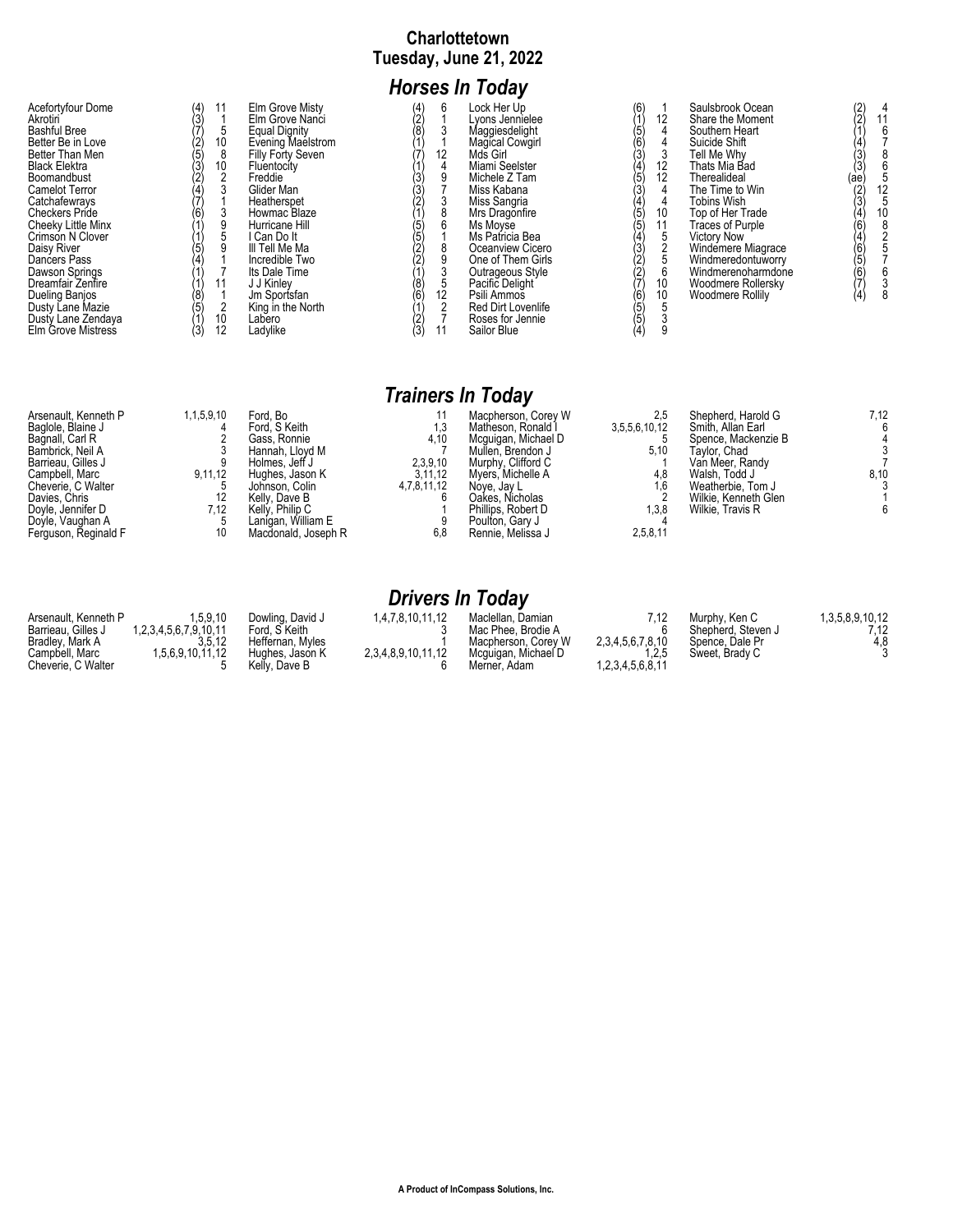|                   |                          | <b>TUESDAY</b>                                                                                                                                                 |                                                        |              |     |                         |                                                                                                 |                                                        |                                                     | <b>TRIACTOR</b>                                       |                                       |                                                          |                               |                        | DAILY DOUBLE (Races 1 & 2), EXACTOR, \$.20 SUPERFECTA,                                                          |        |                                                                                                                                                                                                    |                                |
|-------------------|--------------------------|----------------------------------------------------------------------------------------------------------------------------------------------------------------|--------------------------------------------------------|--------------|-----|-------------------------|-------------------------------------------------------------------------------------------------|--------------------------------------------------------|-----------------------------------------------------|-------------------------------------------------------|---------------------------------------|----------------------------------------------------------|-------------------------------|------------------------|-----------------------------------------------------------------------------------------------------------------|--------|----------------------------------------------------------------------------------------------------------------------------------------------------------------------------------------------------|--------------------------------|
|                   |                          | 21 Jun. 2022<br><b>Charlottetown</b>                                                                                                                           | <b>POWERED BY</b>                                      |              |     |                         |                                                                                                 |                                                        |                                                     |                                                       |                                       | FILLIES & MARES N/W \$601 L5 STARTS +ALLOWANCES          |                               |                        |                                                                                                                 |        | <b>Purse \$1,800</b>                                                                                                                                                                               |                                |
|                   |                          | TRACKMASTER.COM                                                                                                                                                |                                                        |              |     |                         |                                                                                                 |                                                        |                                                     |                                                       |                                       |                                                          |                               |                        |                                                                                                                 |        | <b>One Mile Pace</b>                                                                                                                                                                               |                                |
|                   |                          | ASK FOR HORSE BY NUMBER                                                                                                                                        |                                                        |              |     |                         | <b>Selections: 4-8-7</b>                                                                        |                                                        |                                                     |                                                       |                                       | <b>Be Sure to Wager Early</b>                            |                               |                        |                                                                                                                 |        | Warm-up Color                                                                                                                                                                                      |                                |
| Date              | R# Track                 | Class                                                                                                                                                          | Purse                                                  | 1/4          | 1/2 | 3/4                     | Fin                                                                                             | SpFig PP/St 1/4                                        | 1/2                                                 | 3/4                                                   | Str                                   | Fin                                                      |                               | Last 1/4 Time Driver   |                                                                                                                 | \$Odds | First, Second, Third<br>Comment Tmp-Var<br>2022:<br>3<br>0<br>0                                                                                                                                    | \$140                          |
| 1<br>Red          |                          | <b>EVENING MAELSTROM</b> b m 7 Image of Dawn-Victorious Killean-Run the Table<br>Owner: Dr Mary Mcniven, Nine Mile Creek, PE<br>Breeder: Dr Mary A Mcniven, PE |                                                        |              |     |                         |                                                                                                 |                                                        |                                                     |                                                       | $10 - 1$                              |                                                          |                               |                        | <b>KEN C MURPHY</b> 150 orange-black-wh (105-19-15-15-.307)<br><b>Tr-CLIFFORD C MURPHY</b><br>$(14-2-3-0-.261)$ |        | CHRTN <sub>1/2</sub> 2021:<br>27<br>$\overline{2}$<br>$\overline{2}$<br>2:00<br>8<br>4.<br>1:59<br>CHRTN <sub>1/2</sub> Life: 111 10<br>21<br>16<br><b>LAST 5 STS. - \$512</b><br><b>Power #51</b> | \$4,883<br>\$28,631            |
| 16Jun22           |                          | 5Chrtn1/2 ft F-Nw40115cd                                                                                                                                       | \$1,750 1                                              | :293         |     |                         | :584 1:291 1:591 51                                                                             | $3^{1\frac{1}{2}}$<br>2/8                              | $5^{3\frac{1}{4}}$                                  | $6^{31}$                                              | $5^{3\frac{1}{4}}$                    | $4^{5}\frac{1}{2}$                                       | :30 <sup>2</sup>              |                        | 2:001 MurphyKen                                                                                                 |        | 6.35 MissKabana, Elm Grove Misty, Catchafewrays                                                                                                                                                    | $71-0$                         |
| 9Jun22<br>4Jun22  | 3Chrtn1/2 ft Qua         | 1Chrtn1/2 ft F-Nw60115cd                                                                                                                                       | \$1,800 1<br>1                                         | :284         |     |                         | :584 1:293 1:591 55<br>$:30$ 1:00 1:29 1:56 <sup>3</sup> -                                      | 6 <sup>9</sup><br>6/7<br>6/6<br>47                     | $6^{7\frac{1}{2}}$<br>45                            | 60 <sup>5</sup><br>47                                 | 6 <sup>5</sup><br>411                 | $74\frac{1}{2}$<br>419                                   | :292<br>:30                   | 2:00                   | MurphyKen<br>2:00 <sup>2</sup> MurphyKen                                                                        |        | 15.90 PacificDelight, MysticalGal, ThatsMiaBad<br>BloodMoney, SockItAway, MelaniesMagic                                                                                                            | 64-0<br>$53-0$                 |
| 9Jan22            |                          | 9Chrtn1/2 gd F-Nw751l5cd                                                                                                                                       | \$1,800 1                                              |              |     |                         | :294 1:021 1:333 2:023 46                                                                       | $46\frac{1}{2}$<br>2/7                                 | $5^{4}$                                             | $6^{4^{3}_{4}}$                                       | 6 <sup>6</sup>                        | 6 <sup>11</sup>                                          | :301                          |                        | 2:044 MurphyKen                                                                                                 |        | 10.70 MagicalCowgirl, OutrageousSpirit, LockHerUp                                                                                                                                                  | $28-2$                         |
| 31Dec21           |                          | 1Chrtn1/2 sy F-Nw75115cd                                                                                                                                       | \$1,800 1                                              |              |     |                         | :294 1:012 1:323 2:021 54                                                                       | $3^{2}\frac{1}{2}$<br>2/7                              | 33                                                  | $30^{1\frac{3}{4}}$                                   | 33                                    | $46\frac{1}{2}$                                          |                               |                        | :302 2:032 MurphyKen                                                                                            |        | 8.85 OakwoodCorallr, OutrageousSpirit, MagicalCowgirl<br>0                                                                                                                                         | $32 - 2$<br>\$647              |
| 2<br>Blue         |                          | ELM GROVE NANCI<br>Owner: Robert Phillips, Belfast, PE                                                                                                         |                                                        |              |     |                         |                                                                                                 |                                                        | b m 6 Coastocoast Yankee-Largomotion-Largo          |                                                       | 12-1                                  |                                                          |                               |                        | GILLES J BARRIEAU 153 green-orange-wh (123-26-29-17-.388)<br><b>Tr-ROBERT D PHILLIPS</b><br>$(14-1-1-3-182)$    |        | 2022:<br>0<br>2:001 CHRTN1/2 2021:<br>36<br>2<br>$\overline{2}$<br>6<br>4, 1:593 CHRTN1/2 Life:<br>7 11 15<br>106<br>Power #42<br><b>LAST 5 STS. - \$443</b>                                       | \$4,776<br>\$19,536            |
| 16Jun22           |                          | Breeder: Robert Gordon, Elmsdale, PE<br>5Chrtn1/2 ft F-Nw401l5cd                                                                                               | \$1,750 1                                              | :293         |     |                         | :584 1:291 1:591 47                                                                             | 89<br>8/8                                              | $87\frac{1}{4}$                                     | 88                                                    | 88                                    | 811                                                      | :303                          |                        | 2:012 BarrieauGil                                                                                               |        | 45.80 MissKabana, Elm Grove Misty, Catchafewrays                                                                                                                                                   | $71-0$                         |
| 9Jun22            |                          | 1Chrtn1/2 ft F-Nw601l5cd                                                                                                                                       | \$1,800 1                                              |              |     | $:284$ :584 1:293 1:591 | -54                                                                                             | 34<br>3/7                                              | 33                                                  | 43                                                    | $4^{3}\frac{1}{2}$                    | $6^{4}$                                                  | :294                          | 2:00                   | HughesJas                                                                                                       |        | 14.45 PacificDelight, MysticalGal, ThatsMiaBad                                                                                                                                                     | 64-0                           |
| 2Jun22            |                          | 3Chrtn1/2 ft F-Nw60115cd<br>29May225Summ1/2 ft F-Nw401l5cd                                                                                                     | \$1,800 1<br>\$1,750 1                                 |              |     |                         | :291 1:001 1:302 2:002 51<br>:304 1:021 1:322 2:02 41                                           | $4^{4^{3}_{4}}$<br>1/6<br>2 <sup>2</sup><br>4i/8       | 6 <sup>5</sup><br>2 <sup>2</sup>                    | $6^{4\frac{1}{4}}$<br>32                              | $6^{2\frac{3}{4}}$<br>$3^{21}$        | $3^{1}\frac{1}{2}$<br>$4^{3}\frac{1}{4}$                 | :292                          |                        | 2:00 <sup>3</sup> MurphyKen<br>:294 2:023 BarrieauGil                                                           |        | 23.50 OtrgsStyl, Wndmrnhrmdn, ElmGrvNnc<br>8.10 FinerThings, Dorabella, ShesALover                                                                                                                 | $57-1$<br>66-0                 |
|                   | 19May22 3Chrtn1/2 ft Qua |                                                                                                                                                                | $\mathbf{1}$                                           |              |     |                         | :30 1:00 <sup>3</sup> 1:31 <sup>4</sup> 2:01 <sup>4</sup> --                                    | $4^{5\frac{3}{4}}$<br>7/7                              | $45\frac{1}{2}$                                     | 6 <sup>5</sup>                                        | $6^{4}\frac{3}{4}$                    | 6 <sup>8</sup>                                           | :30 <sup>3</sup>              |                        | 2:03 <sup>2</sup> MurphyKen                                                                                     |        | Freddie, Bridge Token, GliderMan                                                                                                                                                                   | $57-0$                         |
|                   |                          |                                                                                                                                                                |                                                        |              |     |                         |                                                                                                 |                                                        |                                                     |                                                       |                                       | <b>MICHAEL D MCGUIGAN blue-white (16-2-3-2-.270)</b>     |                               |                        |                                                                                                                 |        | 2:051 CHRTN1/2 2022:<br>0<br>2:043 CHRTN <sub>1/2</sub> Q021:<br>19<br>0<br>6<br>-1                                                                                                                | \$1,593<br>\$3,039             |
| 3<br>White        |                          | <b>AKROTIRI</b><br>Owner: David Kent.North Rustico.PE<br>Breeder: David C Kent, Hunter River, PE                                                               | br m 6 Ameripan Gigolo-Modern X Ample-Modern Art       |              |     |                         |                                                                                                 |                                                        |                                                     |                                                       |                                       | 6-1                                                      |                               |                        | Tr-KENNETH P ARSENAULT<br>$(42-4-6-11-261)$                                                                     |        | 4, 1:573 CHRTN1/2 Life:<br>84<br>6<br>19<br>14<br>Power #48<br><b>LAST 5 STS. - \$658</b>                                                                                                          | \$19,246                       |
| 16Jun22           |                          | 7Chrtn1/2 ft F-Nw851l5cd<br>9Jun22 10Chrtn1/2 gd F-Nw1051l5cd                                                                                                  | \$1,900 1<br>$$2,000$ 1                                |              |     |                         | :292 1:002 1:301 1:591 51<br>:303 1:021 1:321 2:003 53                                          | $5^{6}\frac{1}{2}$<br>5/6<br>$5^{6}\frac{1}{2}$<br>5/7 | $50^{44}$<br>$30^{31}$                              | $20^{1\frac{1}{2}}$<br>$20^{11}$                      | $3^{11}$<br>$3^{3}\frac{3}{4}$        | $5^{4}$<br>$3^{7}\frac{3}{4}$                            | :293<br>:294                  | 2:00                   | ArsenaultKen<br>2:021 McguiganMic                                                                               |        | 10.15 TracesOfPurple, PacificDelight, DustyLaneZendaya<br>16.80 MagicalCowgirl, PsiliAmmos, Akrotiri                                                                                               | 69-0<br>$62 - 2$               |
| 2Jun22            |                          | 1Chrtn1/2 ft F-Nw85115cd                                                                                                                                       | \$1,900 1                                              |              |     |                         | :282 :584 1:291 1:594 51                                                                        | $5^{7\frac{3}{4}}$<br>2/6                              | 55                                                  | $55\frac{3}{4}$                                       | 55                                    | $3^{4}$                                                  | :301                          |                        | 2:00 <sup>3</sup> ArsenaultKen                                                                                  |        | 24.00 HowmacBlaze, MrsDragonfire, Akrotiri                                                                                                                                                         | $57-1$                         |
|                   |                          | 19May22 5Chrtn1/2 ft F-Nw851l5cd                                                                                                                               | \$1.950 1                                              |              |     |                         | :291 1:002 1:31 1:593 42                                                                        | $6^{7}\frac{1}{2}$<br>5/6                              | $60^{6\frac{3}{4}}$<br>$6^{8\frac{3}{4}}$           | $60^{51}$<br>$6^{8\frac{1}{4}}$                       | $6^{7\frac{3}{4}}$                    | 616<br>616                                               | :30 <sup>4</sup>              | 2:024                  | ArsenaultKen                                                                                                    |        | 7.75 MissSangria, SouthernHeart, Windmerenoharmdone                                                                                                                                                | $53-0$                         |
|                   | 14May22 2Chrtn1/2 ft Qua |                                                                                                                                                                | 1                                                      |              |     |                         | :293 1:012 1:322 2:002 --                                                                       | $6^{7\frac{1}{4}}$<br>4/8                              |                                                     |                                                       | 610                                   |                                                          | :293                          | 2:033                  | McguiganMic                                                                                                     |        | DreamfairZenfire,JmSportsfan,WoodmereJazz<br>2022:<br>6<br>0<br>0<br>0                                                                                                                             | $57-0$<br>\$612                |
| 4<br>Green        |                          | <b>DANCERS PASS</b><br>Owner: John Mackenzie-Philip Kelly-Allan Mc Guigan, PE<br>▼ Breeder: Diane S Frazier, Kennebunk, ME                                     |                                                        |              |     |                         |                                                                                                 |                                                        | b m 11 Ashlees Big Guy-Pass the Dessert-Davids Pass |                                                       |                                       | $5 - 2$                                                  |                               |                        | <b>DAVID J DOWLING</b> 168 red-black-white (130-36-16-20-.396)<br><b>Tr-PHILIP C KELLY</b><br>$(6-0-0-0-000)$   |        | 1:581 CHRTN1/2 2021:<br>20<br>2<br>$\overline{4}$<br>$\overline{2}$<br>9, 1:571 CHRTN1/2 Life:<br>205 17<br>42 45<br>Power#61<br><b>LAST 5 STS. - \$436</b>                                        | \$4,793<br>\$63,051            |
| 16Jun22           |                          | 5Chrtn1/2 ft F-Nw401l5cd                                                                                                                                       | \$1,750 1 :293 :584 1:291 1:591 51                     |              |     |                         |                                                                                                 | $76\frac{3}{4}$<br>7/8                                 | $60^{31}$                                           | $400^{23}$                                            | 43                                    | $55\frac{3}{4}$                                          | :303                          |                        | 2:002 DowlingDav                                                                                                |        | 9.50 MissKabana, Elm Grove Misty, Catchafewrays                                                                                                                                                    | $71-0$                         |
| 9Jun22<br>2Jun22  |                          | 1Chrtn1/2 ft F-Nw601l5cd<br>1Chrtn1/2 ft F-Nw851l5cd                                                                                                           | \$1,800 1<br>\$1,900 1                                 | :284<br>:282 |     | :584 1:293 1:591        | - 56<br>:584 1:291 1:594 50                                                                     | $5^{7\frac{1}{2}}$<br>5/7<br>$4^{5\frac{1}{4}}$<br>4/6 | 56<br>$30^{24}$                                     | $7^{5^{3}_{4}}$<br>$20^{\frac{3}{4}}$                 | $75\frac{1}{4}$<br>$4^{3}\frac{1}{2}$ | 42<br>$5^{4^{3}_{4}}$                                    | :284                          | 1:593<br>$:31^2$ 2:004 | DowlingDav<br>DowlingDav                                                                                        |        | 21.20 PacificDelight, MysticalGal, ThatsMiaBad<br>3.30 HowmacBlaze, MrsDragonfire, Akrotiri                                                                                                        | 64-0<br>$57-1$                 |
|                   |                          | 26May22 6Chrtn1/2 ft F-Nw1301l5cd                                                                                                                              | $$2,200$ 1                                             | :293         |     |                         | :591 1:274 1:563 60                                                                             | $3^{3}\frac{3}{4}$<br>2/5                              | $4^{5}\frac{1}{2}$                                  | $5^{4}$                                               | 57                                    | 510                                                      | :30                           |                        | 1:583 HughesJas                                                                                                 |        | 21.65 MiamiSeelster, JmSportsfan, The Time To Win                                                                                                                                                  | 60-0                           |
|                   |                          | 14May22 9Chrtn1/2 ft F-Nw1051l5cd                                                                                                                              | $$2,050$ 1                                             | :284         |     |                         | :591 1:292 1:583 55                                                                             | 7 <sup>9</sup><br>6/8                                  | $60^{6}\frac{1}{2}$                                 | 50 <sup>4</sup>                                       | 6 <sup>6</sup>                        | $6^{7\frac{3}{4}}$                                       | :30                           |                        | 2:001 DowlingDav                                                                                                |        | 11.55 WoodmereRollily, SaulsbrookOcean, ThatsMiaBad                                                                                                                                                | $51-0$                         |
| 5                 |                          | <b>CAN DO IT</b>                                                                                                                                               | b m 7 Western Paradise-Crossridge Income-Albert Albert |              |     |                         |                                                                                                 |                                                        |                                                     |                                                       |                                       | <b>ADAM MERNER</b> 210 blue-white (122-20-20-18-.304)    |                               |                        | Tr-S KEITH FORD                                                                                                 |        | 2022:<br>9<br>0<br>1:581 CHRTN1/2 2021:<br>40<br>2<br>9<br>8<br>6. 1:581 CHRTN1/2 Life:<br>3<br>16<br>136<br>16                                                                                    | \$1,247<br>\$7,575<br>\$16,383 |
| Black             |                          | Vorner: Douglas Lee & David Neill, Charlottetown, PE<br>▼ Breeder: S Keith Ford; Gordon C Neill, PE                                                            |                                                        |              |     |                         |                                                                                                 |                                                        |                                                     |                                                       |                                       | 8-1                                                      |                               |                        | (17-2-1-6-.267)<br>*Last Tr - Stephen Quinń                                                                     |        | Power #47<br><b>LAST 5 STS. - \$614</b>                                                                                                                                                            |                                |
| 16Jun22<br>9Jun22 |                          | 5Chrtn1/2 ft F-Nw40115cd<br>1Chrtn1/2 ft F-Nw601l5cd                                                                                                           | \$1,750 1<br>\$1,800 1                                 | :293         |     |                         | :584 1:291 1:591 48<br>:284 :584 1:293 1:591 55                                                 | $6^{5\frac{1}{4}}$<br>5/8<br>$4^{5\frac{1}{2}}$<br>4/7 | $7^{4^3}$<br>$4^{4}\frac{1}{2}$                     | $70^{41}$<br>$5^{4}$                                  | $6^{4}$<br>$5^{4^{3}_{4}}$            | 6 <sup>8</sup><br>5 <sup>3</sup>                         | :30 <sup>4</sup><br>:292      |                        | 2:00 <sup>4</sup> MernerAda<br>1:594 MernerAda                                                                  |        | 16.75 MissKabana, Elm Grove Misty, Catchafewrays<br>22.15 PacificDelight, MysticalGal, ThatsMiaBad                                                                                                 | $71-0$<br>64-0                 |
|                   |                          | 23May223Summ1/2 ft F-Nw401l5cd                                                                                                                                 | \$1,750 1                                              |              |     |                         | :303 1:024 1:322 2:023 49                                                                       | $44\frac{1}{4}$<br>4/6                                 | 44                                                  | $56\frac{1}{4}$                                       | $5^{3}\frac{3}{4}$                    | $5^{2}\frac{1}{2}$                                       | :292                          | 2:03                   | MacphersonCor                                                                                                   |        | 5.10 Dorabella, CinderAngelina, JaysLittleSpark                                                                                                                                                    | $51-1$                         |
|                   |                          | 19May22 4Chrtn1/2 ft F-Op5000clm<br>14May22 1Chrtn1/2 ft F-Op4000clm-c                                                                                         | \$1,750 1<br>\$1,750 1                                 |              |     |                         | :311 1:011 1:313 2:002 34<br>:301 1:004 1:303 2:001 54                                          | 5/6<br>3/8<br>104                                      | $30^{11}$<br>$20^{11}$<br>$2^{3}$                   | 50 <sup>4</sup><br><sub>2</sub> hd                    | $6^{8\frac{1}{4}}$<br>$11\frac{1}{4}$ | $6^{20}$<br>2 <sub>hd</sub>                              | :32<br>:293                   |                        | 2:042 MacphersonCor<br>2:001 CampbellMar                                                                        |        | *.70 CinderAngelina, Fusspot, MrsDragonfire<br>12.20 UltimateLongShot,ICanDolt,Dorabella                                                                                                           | $55-0$<br>$55-0$               |
|                   |                          |                                                                                                                                                                |                                                        |              |     |                         |                                                                                                 |                                                        |                                                     |                                                       |                                       |                                                          |                               |                        | <b>KENNETH P ARSENAULT</b> 180 green-white (70-5-9-17-.223)                                                     |        | 2022:<br>0<br>0<br>2                                                                                                                                                                               | \$895                          |
| 6<br>Yellow       |                          | LOCK HER UP b m 5 Bolt the Duer-Somewhere Secret-Somebeachsomewhere<br>Owner: James Kennedy, Charlottetown, PE<br>▼ Breeder: Dominick J Rosato, FL             |                                                        |              |     |                         |                                                                                                 |                                                        |                                                     |                                                       |                                       | 4-1                                                      |                               |                        | <b>Tr-KENNETH P ARSENAULT</b><br>$(42-4-6-11-.261)$                                                             |        | $\frac{4}{1}$<br>$\overline{2}$<br>1:572 CHRTN1/2 2021:<br>23<br>4<br>$\overline{7}$<br>4, 1:572 CHRTN1/2 Life:<br>44<br>9<br>4<br>Power #48<br>LAST 5 STS. - \$589                                | \$9,680<br>\$18,257            |
| 9Jun22            |                          | 5Chrtn1/2 ft F-Nw85115cd                                                                                                                                       | \$1,900 1                                              |              |     | :291 :592 1:294 1:59    | - 49                                                                                            | $45\frac{3}{4}$<br>5/7                                 | $20^{11}$                                           | $20^{11}$                                             | $5^{4}$                               | $7^{10\frac{1}{2}}$                                      | :31                           | 2:01                   | ArsenaultKen                                                                                                    |        | 15.05 BlackElektra, OutrageousStyle, TracesOfPurple                                                                                                                                                | 62-0                           |
| 2Jun22            |                          | 3Chrtn1/2 ft F-Nw601l5cd<br>26May22 3Chrtn1/2 ft F-Nw851I5cd                                                                                                   | \$1,800 1<br>\$1,900 1                                 |              |     |                         | :291 1:001 1:302 2:002 50<br>:294 1:004 1:311 2:001 48                                          | $2^{1\frac{1}{2}}$<br>5/6<br>3 <sup>3</sup><br>3/5     | $3^{11}$<br>33                                      | $41\frac{1}{4}$<br>$4^{3\frac{1}{4}}$                 | $41\frac{1}{4}$<br>$5^{2\frac{3}{4}}$ | 42<br>$5^{3}\frac{1}{2}$                                 | :301<br>:29                   |                        | 2:004 ArsenaultKen<br>2:004 ArsenaultKen                                                                        |        | 7.80 OtrgsStyl, Wndmrnhrmdn, ElmGrvNnc<br>3.15 SouthernHeart, Fusspot, MrsDragonfire                                                                                                               | $57-1$<br>62-0                 |
|                   |                          | 19May22 4Chrtn1/2 ft F-Nw611l5cd                                                                                                                               | \$1,750 1                                              |              |     |                         | :311 1:011 1:313 2:002 48                                                                       | $4^{2^{3}_{4}}$<br>4/6                                 | 4 <sup>3</sup>                                      | $4^{3\frac{1}{4}}$                                    | $4^{4^{3}_{4}}$                       | $4^{6}\frac{1}{2}$                                       | :292                          |                        | 2:013 ArsenaultKen                                                                                              |        | 4.85 CinderAngelina, Fusspot, MrsDragonfire                                                                                                                                                        | $55-0$                         |
|                   | 14May22 2Chrtn1/2 ft Qua |                                                                                                                                                                | $\mathbf{1}$                                           |              |     |                         | :293 1:012 1:322 2:002 --                                                                       | 8/8                                                    | $70^{9\frac{1}{4}}$ 710                             | $79\frac{3}{4}$                                       | 712                                   | 717                                                      |                               |                        | :292 2:034 ArsenaultKen                                                                                         |        | DreamfairZenfire,JmSportsfan,WoodmereJazz                                                                                                                                                          | $57-0$                         |
| Pink              |                          | CATCHAFEWRAYS<br>Owner: Carson Wilkie-Lowell Parkman, Stratford, PE                                                                                            |                                                        |              |     |                         |                                                                                                 |                                                        |                                                     | b m 6 Sunshine Beach-Rocknroll Diva-Rocknroll Hanover |                                       | <b>MYLES HEFFERNAN</b> (16-4-2-1-.340)<br>7-2            |                               |                        | Tr-KENNETH GLEN WILKIE<br>$(13-0-1-1-068)$                                                                      |        | 2022:<br>6<br>0<br>0<br>1:584 FLMD <sub>1/2</sub> 2021:<br>32<br>3<br>7<br>4<br>5, 1:584 FLMD <sub>1/2</sub><br>Life:<br>60<br>4<br>12<br>8<br>LAST 5 STS. - \$580<br>Power #62                    | \$580<br>\$11,305<br>\$27,220  |
| 16Jun22           |                          | ▼ Breeder: Mark Steacy; Bannon Stables, ON; Diane Bertrand, AB<br>5Chrtn1/2 ft F-Nw401l5cd                                                                     | \$1,750 1 :293 :584 1:291 1:591 54                     |              |     |                         |                                                                                                 | $1^{11}$<br>1/8                                        | $3^{1\frac{1}{2}}$                                  | $3^{1\frac{1}{2}}$                                    | $3^{1\frac{1}{2}}$                    | $3^{21}$                                                 | :301                          |                        | 1:593 HeffernanMyl                                                                                              |        | 8.35 MissKabana, Elm Grove Misty, Catchafewrays                                                                                                                                                    | $71-0$                         |
|                   |                          | 11Jun22 3Chrtn1/2 ft Nw41115cd                                                                                                                                 | \$1,800 1                                              |              |     |                         | :281 :561 1:261 1:563 49                                                                        | $3^{1\frac{1}{2}}$<br>3/7                              | $3^{4}\frac{1}{2}$                                  | $3^{7\frac{1}{2}}$                                    | 410                                   | $4^{14}$                                                 |                               |                        | :314 1:592 CampbellMar                                                                                          |        | 6.70 BlackDan, Jeb, Stonebridge Sting                                                                                                                                                              | $71-0$                         |
| 2Jun22            |                          | 3Chrtn1/2 ft F-Nw601l5cd                                                                                                                                       | \$1,800 1                                              |              |     |                         | :291 1:001 1:302 2:002 49                                                                       | $3^{3}\frac{1}{4}$<br>2/6<br>3 <sup>3</sup>            | $5^{3}\frac{3}{4}$<br>$3^{2^{3}_{4}}$               | $5^{2\frac{3}{4}}$<br>$300^{3}\frac{3}{4}$            | $5^{2}\frac{1}{2}$<br>3 <sup>5</sup>  | $5^{31}$<br>$4^{6}\frac{3}{4}$                           | :30                           | 2:01                   | CampbellMar                                                                                                     |        | 10.20 OtrgsStyl, Wndmrnhrmdn, ElmGrvNnc                                                                                                                                                            | $57-1$                         |
|                   | 28May22 1Chrtn1/2 ft Qua | 7May22 5Chrtn1/2 ft F-Nw851l5cd                                                                                                                                | $$1,900$ 1 :30                                         |              |     |                         | $1:30$ 1:00 <sup>2</sup> 1:31 2:00 <sup>1</sup> -<br>:592 1:294 1:582 -                         | 2/5<br>5 <sup>8</sup><br>3/7                           | 717                                                 | pu                                                    |                                       | dnf                                                      |                               |                        | :294 2:013 WilkieKen<br>CampbellMar                                                                             |        | TempoSeelster, StLadsSkip, Freddie<br>12.85 MiamiSeelster, MermaidMagic, GoodLuckKathy                                                                                                             | 69-0<br>$39-0$                 |
| 8                 |                          | <b>DUELING BANJOS</b> br m 6 Rock N Roll Heaven-Sunduel A-Fake Left<br>Owner: Jay Noye-Mary Jean Noye, PE-Denise & William Andrew, AB                          |                                                        |              |     |                         |                                                                                                 |                                                        |                                                     |                                                       |                                       | MARC CAMPBELL green-black-whi (115-26-20-18-.374)<br>3-1 |                               |                        | Tr-JAY L NOYE<br>$(22-3-1-5-237)$                                                                               |        | 2022:<br>6<br>0<br>0<br>1:563 CHRTN1/2 2021:<br>40<br>6<br>4<br>-4<br>5, 1:563 CHRTN1/2 Life:<br>105 13<br>11 11                                                                                   | \$748<br>\$9,991<br>\$25,549   |
| Gray              |                          | Breeder: Eugene Kurzrok, Hauppauge, NY<br>16Jun22 5Chrtn1/2 ft F-Nw401l5cd                                                                                     | \$1,750 1 :293 :584 1:291 1:591 47                     |              |     |                         |                                                                                                 | 6/8                                                    | $40^{3\frac{1}{4}}$ 20 <sup>1</sup>                 | 503                                                   | 75                                    | 710                                                      |                               |                        | :312 2:011 CampbellMar                                                                                          |        | LAST 5 STS. - \$596<br>Power #41<br>5.40 MissKabana, Elm Grove Misty, Catchafewrays                                                                                                                | $71-0$                         |
| 9Jun22            |                          | 5Chrtn1/2 ft F-Nw85115cd                                                                                                                                       | \$1,900 1                                              | :291         |     | :592 1:294 1:59         | - 53                                                                                            | $3^{3}\frac{1}{4}$<br>3/7                              | $5^{3\frac{1}{4}}$                                  | $5^{3}\frac{3}{4}$                                    | $4^{4}$                               | $56\frac{3}{4}$                                          | :294                          |                        | 2:00 <sup>2</sup> CampbellMar                                                                                   |        | 10.05 BlackElektra, OutrageousStyle, TracesOfPurple                                                                                                                                                | 62-0                           |
|                   |                          | 2Jun22 11Chrtn1/2 ft F-Nw1301l5cd                                                                                                                              | $$2,100$ 1                                             | :291         |     |                         | :582 1:281 1:572 52                                                                             | $6^{6}\frac{3}{4}$<br>3/6                              | $6^{6}\frac{1}{2}$                                  | $6^{6\frac{1}{4}}$                                    | $6^{7\frac{1}{2}}$                    |                                                          | $*6^{15\frac{1}{2}}$ pl5 : 31 |                        | 2:00 <sup>2</sup> Mac PheeBro                                                                                   |        | 23.35 WdmrRilly, ShsInThMmnt, ThTmTWn                                                                                                                                                              | pl5 51-1                       |
|                   | 28May22 3Chrtn1/2 ft Qua | 31Jan22 4Chrtn1/2 ft F-Nw1001l5cd                                                                                                                              | 1<br>\$1,900 1                                         | :293         |     |                         | :593 1:294 1:594 -<br>:31 <sup>1</sup> 1:02 <sup>3</sup> 1:33 <sup>1</sup> 2:03 <sup>4</sup> 53 | $5^{5\frac{1}{2}}$<br>1/5<br>$4^{4}\frac{1}{2}$<br>4/5 | 5 <sup>9</sup><br>$4^{4}\frac{1}{2}$                | $5^{7\frac{1}{4}}$<br>$43\frac{1}{4}$                 | $5^{7}$<br>44                         | $5^{13}$<br>$3^{2}\frac{1}{2}$                           | :311                          |                        | 2:022 WilkieKen<br>:302 2:041 CampbellMar                                                                       |        | ArcLight, BetterBeInLove, ICTrueGrit<br>4.20 MagicalCowgirl, Fluentocity, Dueling Banjos                                                                                                           | 69-0<br>$50-1$                 |
|                   | CHR - 06/21/22 - E - 1   |                                                                                                                                                                |                                                        |              |     |                         |                                                                                                 |                                                        |                                                     |                                                       |                                       | A Product of InCompass Solutions, Inc.                   |                               |                        |                                                                                                                 |        | (L) - Lasix; ① - First Time Lasix; ② - Off Lasix.                                                                                                                                                  |                                |
|                   |                          |                                                                                                                                                                |                                                        |              |     |                         |                                                                                                 |                                                        |                                                     |                                                       |                                       |                                                          |                               |                        |                                                                                                                 |        |                                                                                                                                                                                                    |                                |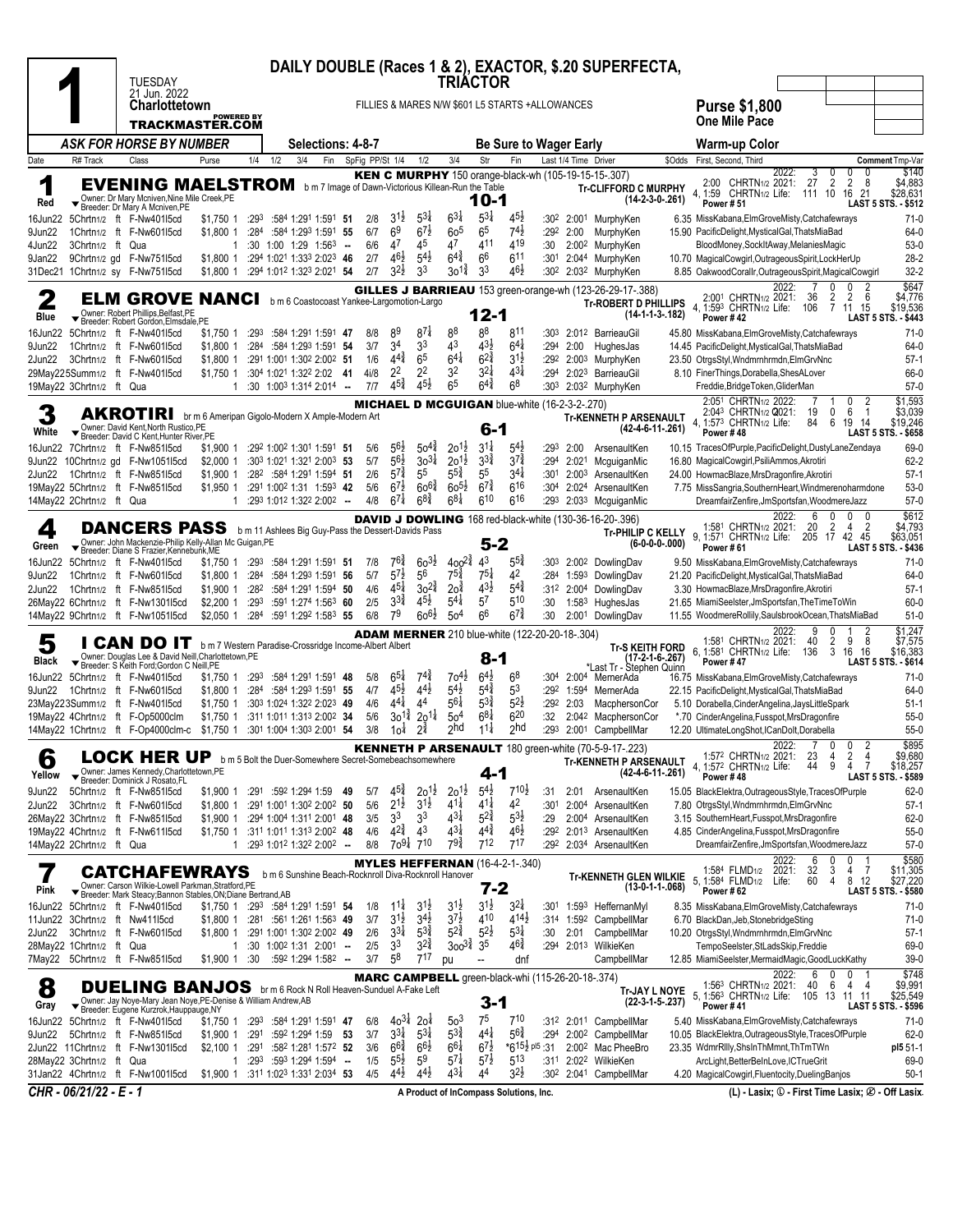|                   |                           |                                                                                   |                                                                                                                                     |                                                                                     |                                                        |                                   |                                   |                             |                      |                                                       |                  |                      | <b>EXACTOR, \$.20 SUPERFECTA, TRIACTOR, \$.20 PICK 4</b>          |        |                                                                                                     |                             |                                                |                                     |
|-------------------|---------------------------|-----------------------------------------------------------------------------------|-------------------------------------------------------------------------------------------------------------------------------------|-------------------------------------------------------------------------------------|--------------------------------------------------------|-----------------------------------|-----------------------------------|-----------------------------|----------------------|-------------------------------------------------------|------------------|----------------------|-------------------------------------------------------------------|--------|-----------------------------------------------------------------------------------------------------|-----------------------------|------------------------------------------------|-------------------------------------|
|                   |                           | <b>TUESDAY</b><br>21 Jun. 2022                                                    |                                                                                                                                     |                                                                                     |                                                        |                                   |                                   | N/W 1 RACE LIFE             |                      |                                                       |                  |                      |                                                                   |        |                                                                                                     |                             |                                                |                                     |
|                   |                           |                                                                                   | <b>Charlottetown</b>                                                                                                                |                                                                                     |                                                        |                                   |                                   |                             |                      |                                                       |                  |                      |                                                                   |        | <b>Purse \$2,000</b>                                                                                |                             |                                                |                                     |
|                   |                           |                                                                                   | <b>POWERED BY</b><br>TRACKMASTER.COM                                                                                                |                                                                                     |                                                        |                                   |                                   |                             |                      |                                                       |                  |                      |                                                                   |        | <b>One Mile Trot</b>                                                                                |                             |                                                |                                     |
|                   |                           |                                                                                   | ASK FOR HORSE BY NUMBER                                                                                                             | Selections: 1-4-2                                                                   |                                                        |                                   |                                   |                             |                      | <b>Be Sure to Wager Early</b>                         |                  |                      |                                                                   |        | <b>Warm-up Color</b>                                                                                |                             |                                                |                                     |
| Date              | R# Track                  | Class                                                                             | Purse                                                                                                                               | 1/4<br>1/2<br>3/4<br>Fin                                                            | SpFig PP/St 1/4                                        |                                   | 1/2                               | 3/4                         | Str                  | Fin                                                   |                  | Last 1/4 Time Driver |                                                                   | \$Odds | First, Second, Third                                                                                |                             |                                                | Comment Tmp-Var                     |
|                   |                           |                                                                                   |                                                                                                                                     |                                                                                     |                                                        |                                   |                                   |                             |                      |                                                       |                  |                      | <b>JASON K HUGHES</b> 180 burgundy-blue-w (128-12-16-21-.217)     |        | 2022:<br>2:13 CHRTN1/2 2021:                                                                        | 0<br>8<br>0                 | 0<br>-1                                        | \$752<br>\$4,273                    |
| 1<br>Red          |                           |                                                                                   | KING IN THE NORTH+<br>◆ Owner: Douglas Matheson-Dunsan Farms-Wayne Oakes, PE<br>◆ Breeder: Michael G Clarey; Edward J Blaisdell, PE |                                                                                     | br g 3 Tad the Stud-Centrifical Force-Monte Hall       |                                   |                                   |                             | $5 - 2$              |                                                       |                  |                      | <b>Tr-NICHOLAS OAKES</b><br>$(22-5-4-4-388)$                      |        | 2:13 CHRTN1/2 Qife:<br><b>Power #45</b>                                                             | 10<br>0                     | $\overline{2}$<br>$\overline{1}$               | \$5,025<br>LAST 5 STS. - \$3,252    |
| 16Jun22           |                           | 2Chrtn1/2 ft + Nw2rlft                                                            |                                                                                                                                     | \$2,000 1 :30 <sup>3</sup> 1:00 <sup>3</sup> 1:31 <sup>3</sup> 2:02 <sup>2</sup> 58 | 2/5                                                    | $2^{1\frac{3}{4}}$                | $2^{2\frac{3}{4}}$                | $2^{1\frac{1}{2}}$          | $3^{11}$             | $2^{2}$                                               | :31              |                      | 2:024 HughesJas                                                   |        | *.80 HeadlineHowie,KingInTheNorth,VictoryNow                                                        |                             |                                                | $73-0$                              |
| 2Jun22            |                           | 6Chrtn1/2 ft+Nw2rlftcd                                                            | \$2.1001                                                                                                                            | :311 1:022 1:332 2:032 66                                                           | 2/5                                                    | $48\frac{1}{2}$                   | 40 <sup>5</sup>                   | 47                          | $4^{51}$             | $3^{11}$                                              | :284             | 2:033                | HughesJas                                                         |        | 9.25 SuicideShift, VictoryNow, KingInTheNorth                                                       |                             |                                                | $55-1$                              |
|                   | 26May22 2Chrtn1/2 ft+ Qua |                                                                                   | 1                                                                                                                                   | $:3131:0421:3612:062$ -                                                             | 1/4                                                    | $3^{4}$                           | $3^{3}\frac{1}{2}$                | 33}                         | $3^{2}\frac{3}{4}$   | 3 <sup>9</sup>                                        |                  | :312 2:081           | HughesJas                                                         |        | SailorBlue, OspreyDelta, KingInTheNorth                                                             |                             |                                                | 66-0                                |
|                   |                           | 10Oct21 1Chrtn1/2 ft+ Atss-Brcrown                                                | \$10,000 1                                                                                                                          | $:30^2$ $:59^4$ 1:30 <sup>4</sup> 2:01 <sup>1</sup> -                               | 3x/6                                                   | 5dis                              | 5dis                              | 5dis                        | 5dis                 | 5dis                                                  |                  |                      | HughesJas                                                         |        | 30.65 UpHellyAa, HeadlineHowie, GettinAllfiredup                                                    |                             |                                                | $59-0$                              |
|                   |                           | 3Oct21 3Summ1/2 ft+Ldyslippr                                                      | \$12,350 1                                                                                                                          | :312 1:022 1:323 2:034 --                                                           | 2/6                                                    | $3^{5}\frac{1}{2}$                | 36                                | 49‡                         | x410                 | 5dis                                                  |                  |                      | HughesJas                                                         |        | 14.30 UpHellyAa, HowmacCaesar, HeadlineHowie                                                        |                             |                                                | $55-0$                              |
|                   |                           | 16Sep21 5Chrtn1/2 ft+Ib-Pei Colt                                                  | \$6,750 1                                                                                                                           | :304 1:003 1:32 2:022 45                                                            | 1/5                                                    | $35\frac{1}{4}$                   | 39                                | $3^{7}\frac{1}{2}$          | 37                   | 310                                                   | :31              |                      | 2:04 <sup>2</sup> HughesJas                                       |        | 18.00 MrMiller, Gettin Allfiredup, King In The North                                                |                             |                                                | 64-0                                |
| 9Sep21            |                           | 7Chrtn1/2 sy+Maritimebrdr                                                         | \$8,000 1                                                                                                                           | $:314$ 1:041 1:361 2:051 --                                                         | 1/7                                                    | $3^{6}\frac{1}{4}$<br>8dis        | $3^{3}\frac{3}{4}$                | $3^{51}$                    | $3x^{7}\frac{1}{2}$  | 4dis                                                  |                  |                      | HughesJas                                                         |        | 13.60 MrMiller, Gettin All firedup, Cadillac                                                        |                             |                                                | 68-2                                |
| 17Aug21           | 4Chrtn1/2 ft+Atss         | 26Aug21 4Chrtn1/2 ft+Pei B Andrew                                                 | \$12,150 1<br>\$10,260 1                                                                                                            | :303 1:014 1:333 2:032 - x6x/8<br>:313 1:031 1:352 2:044 19 x1x/6                   |                                                        | 640                               | 7dis<br>635                       | 7dis<br>629                 | 7dis<br>634          | 7dis<br>639                                           |                  |                      | OakesNic<br>:312 2:123 OakesNic                                   |        | 22.10 UpHellyAa, GettinAllfiredup, HeadlineHowie<br>20.75 UpHellyAa, MoonshineMonday, HeadlineHowie |                             |                                                | $80 - 0$<br>$73-0$                  |
| 4Aug21            | 2Invm1/2 ft+Atss          |                                                                                   | \$8,260 1                                                                                                                           | :321 1:041 1:371 2:084 37                                                           | 2/5                                                    | 421                               | 532                               | 519                         | $5^{20}$             | $5^{20}$                                              |                  |                      | :314 2:124 OakesNic                                               |        | 6.80 MoonshineMonday,Cadillac,MajianRaptor                                                          |                             |                                                | $71-0$                              |
|                   |                           |                                                                                   |                                                                                                                                     |                                                                                     |                                                        |                                   |                                   |                             |                      |                                                       |                  |                      |                                                                   |        | 2022:                                                                                               | 0<br>0                      | 0<br>0                                         | \$0                                 |
| 2                 |                           |                                                                                   | BOOMANDBUST+                                                                                                                        | b c 3 Muscle Up the Goal-Stuck on Deagan-Lucky Chucky                               |                                                        |                                   |                                   |                             |                      | MICHAEL D MCGUIGAN blue-white (16-2-3-2-.270)         |                  |                      | <b>Tr-CARL R BAGNALL</b>                                          |        | 2021:                                                                                               | 0<br>1                      | 0<br>0                                         | \$0                                 |
| Blue              |                           | Owner: Carl Bagnall.Stratford.PE                                                  |                                                                                                                                     |                                                                                     |                                                        |                                   |                                   |                             | 7-2                  |                                                       |                  |                      | $(0-0-0-0-000)$                                                   |        | Life:<br><b>Power #39</b>                                                                           | 0<br>1                      | 0<br>$\mathbf{0}$                              | \$0<br>LAST 5 STS. - \$0            |
|                   |                           | Breeder: Synerco Ventures Inc,ON                                                  |                                                                                                                                     | :30 <sup>2</sup> 1:02 1:32 <sup>3</sup> 2:02                                        | 3/3                                                    | $3^{2*}$                          | 3 <sup>4</sup>                    | $3^{3}\frac{1}{2}$          | 34                   | $3^{34}$                                              | :293             |                      |                                                                   |        | QuiversHanover, MidnightMacneill, Boomandbust                                                       |                             |                                                | $77-0$                              |
| 16Jun22<br>9Jun22 | 1Chrtn1/2 ft Qua          | 1 Chrtn1/2 ft + Qua-T&p                                                           | 1                                                                                                                                   | :322 1:014 1:32 2:012 --                                                            | 1/3                                                    | $3^{4}\frac{1}{2}$                | 35                                | $3^{5}\frac{1}{2}$          | x3xdis               | 3dis                                                  |                  |                      | 2:024 McguiganMic<br>McguiganMic                                  |        | CheekyLittleMinx, Whoyacallinacougar, Boomandbust                                                   |                             |                                                | 66-0                                |
| 3Sep21            |                           | 5Chrtn1/2 ft+Ldyslippr                                                            | \$12,850 1                                                                                                                          | :301 1:004 1:322 2:032 29                                                           | 3/7                                                    | $6^{17}$                          | 616                               | x614                        | $6x^{18}$            | $6^{22}$                                              |                  | $:32^3$ 2:074        | ShepherdSte                                                       |        | 19.80 HeadlineHowie, BertsLegacy, HowmacCaesar                                                      |                             |                                                | $59-0$                              |
|                   | 28Aug21 1Chrtn1/2 ft+Qua  |                                                                                   | $\mathbf{1}$                                                                                                                        | :312 1:022 1:341 2:054 --                                                           | 1/3                                                    | $2^{18}$                          | 226                               | 228                         | 228                  | 227                                                   |                  |                      | :312 2:111 ShepherdSte                                            |        | WindemereAlly,Boomandbust,OceanviewCicero                                                           |                             |                                                | 68-0                                |
|                   |                           | 22Jun21 5Chrtn1/2 ft+2yr-Qua                                                      | $\mathbf{1}$                                                                                                                        | $:352$ 1:08 1:401 2:103 -                                                           | 1/4                                                    | $3^{4}$                           | 36                                | 37                          | 38‡                  | $3^{8}\frac{3}{4}$                                    |                  |                      | :304 2:122 ShepherdSte                                            |        | MrMiller, HowmacCaesar, Boomandbust                                                                 |                             |                                                | $73-0$                              |
|                   |                           |                                                                                   |                                                                                                                                     |                                                                                     |                                                        |                                   |                                   |                             |                      |                                                       |                  |                      | <b>COREY W MACPHERSON</b> 184 blue-green-grey (121-31-25-22-.431) |        | 2022:                                                                                               | 0                           | $\mathbf{0}$<br>0                              | \$265                               |
|                   |                           |                                                                                   | OCEANVIEW CICERO+                                                                                                                   |                                                                                     | b f 3 Armbro Barrister-King Kong Kate-King Kong Ranger |                                   |                                   |                             |                      |                                                       |                  |                      | <b>Tr-COREY W MACPHERSON</b>                                      |        | 2021:                                                                                               | 0<br>0<br>2<br>$\mathbf{0}$ | 0<br>0<br>0<br>0                               | \$0<br>\$265                        |
| White             |                           | ◆ Owner: Carl Bagnall, Stratford, PE<br>◆ Breeder: William N Roloson, Belfast, PE |                                                                                                                                     |                                                                                     |                                                        |                                   |                                   |                             | 4-1                  |                                                       |                  |                      | (17-3-4-1-.326)                                                   |        | Life:<br><b>Power #35</b>                                                                           |                             | LAST 5 STS.                                    | - \$265                             |
| 16Jun22           |                           | 2Chrtn1/2 ft+Nw2rlft                                                              | \$2,000 1                                                                                                                           | :303 1:003 1:313 2:022 53                                                           | 1/5                                                    | 512                               | $5^{8}$                           | 56                          | 54}                  | $46\frac{3}{4}$                                       | :31              | 2:034                | MacphersonCor                                                     |        | 14.55 HeadlineHowie, KingInTheNorth, VictoryNow                                                     |                             |                                                | $73-0$                              |
| 2Jun22            |                           | 6Chrtn1/2 ft + Nw2rlftcd                                                          | $$2,100$ 1                                                                                                                          | :311 1:022 1:332 2:032 47                                                           | 3/5                                                    | 519                               | 518                               | 517                         | 518                  | 520                                                   | :30 <sup>3</sup> | 2:072                | MacphersonCor                                                     |        | 11.00 SuicideShift, VictoryNow, KingInTheNorth                                                      |                             |                                                | $55-1$                              |
|                   | 19May22 2Chrtn1/2 ft+ Qua |                                                                                   | 1                                                                                                                                   | $:324$ 1:05 1:353 2:061 $\ldots$                                                    | 1/3                                                    | 36                                | $3^{3}\frac{3}{4}$                | $3^{7}\frac{1}{2}$          | $3^{7\frac{3}{4}}$   | 210                                                   |                  | :311 2:081           | MacphersonCor                                                     |        | VictoryNow,OceanviewCicero,DustyLaneMazie                                                           |                             |                                                | $57-0$                              |
|                   |                           | 3Sep21 2Chrtn1/2 ft+Qua-T&p                                                       | 1                                                                                                                                   | :323 1:04 1:36 2:072 --                                                             | 2/2                                                    | 28                                | 217                               | $2^{17}$                    | 222                  | x227                                                  |                  | :332 2:124           | ShepherdSte                                                       |        | JjKayla, Oceanview Cicero, N/a                                                                      |                             |                                                | $59-0$                              |
|                   | 28Aug21 1Chrtn1/2 ft+Qua  |                                                                                   | 1                                                                                                                                   | :31 <sup>2</sup> 1:02 <sup>2</sup> 1:34 <sup>1</sup> 2:05 <sup>4</sup> --           | 2/3                                                    | 321                               | 329                               | x3 <sup>34</sup>            | 3dis                 | 3dis                                                  |                  |                      | ShepherdHar                                                       |        | WindemereAlly, Boomandbust, OceanviewCicero                                                         |                             |                                                | 68-0                                |
|                   |                           | 20Aug21 1Chrtn1/2 ft+Qua-T&p                                                      | 1                                                                                                                                   | :32 1:02 1:33 2:03                                                                  | 3/3<br>$\sim$                                          | $3x^{23}$                         | 3dis                              | 3xdis                       | 3dis                 | 3dis                                                  |                  |                      | ShepherdHar                                                       |        | FrivolousAppeal, BestOLuck, OceanviewCicero                                                         |                             |                                                | $80 - 0$                            |
|                   | 30Jun21 1Chrtn1/2 gd+Qua  |                                                                                   | 1                                                                                                                                   | :324 1:044 1:374 2:091                                                              | 3x/4<br>$\sim$                                         | 424                               | 4dis                              | 4dis                        | 4dis                 | 4dis                                                  |                  |                      | ShepherdSte                                                       |        | MoonshineMonday, IncredibleThree, GettinAllfiredup                                                  |                             |                                                | 68-2                                |
|                   | 26Jun21 2Chrtn1/2 ft+Qua  |                                                                                   | $\mathbf{1}$                                                                                                                        | :29<br>$:58^1$ 1:28 1:58 <sup>1</sup> -                                             | 3/5                                                    | 424                               | 440                               | 460                         | 467                  | x4 <sup>74</sup>                                      |                  | $:33$ 2:13           | ShepherdSte                                                       |        | Mykindofparty, WindemereAlly, BertsLegacy                                                           |                             |                                                | $75-0$                              |
|                   |                           | 22Jun21 2Chrtn1/2 ft+2yr-Qua                                                      | $\mathbf{1}$                                                                                                                        | :324 1:044 1:383 2:093 --                                                           | 2x/4                                                   | 419                               | 424                               | x4dis                       | 4dis                 | 4dis                                                  |                  |                      | ShepherdSte                                                       |        | PayUpJack, WindemereOnTrack, IlookLikeBumps                                                         |                             |                                                | $73-0$                              |
|                   |                           | VICTORY NOW                                                                       |                                                                                                                                     |                                                                                     |                                                        |                                   |                                   |                             |                      |                                                       |                  |                      | <b>GILLES J BARRIEAU</b> 153 green-orange-wh (123-26-29-17-.388)  |        | 2:061 CHRTN1/2 2022:<br>2021:                                                                       | 2<br>0<br>4<br>$\mathbf{0}$ | $\mathbf{1}$<br>$\mathbf{0}$<br>$\overline{1}$ | \$765<br>\$2,000                    |
| 4                 |                           | Owner: Hardcore Racing, Belfast, PE                                               |                                                                                                                                     | b f 3 What the Hill-Victoriousbroadway-Broadway Hall                                |                                                        |                                   |                                   |                             | 3-1                  |                                                       |                  |                      | <b>Tr-JEFF J HOLMES</b><br>$(23-5-5-6-425)$                       |        | 3.<br>2:061 CHRTN1/2 Qife:                                                                          | 0<br>6                      | 2<br>$\overline{1}$                            | \$2,765                             |
| Green             |                           | Breeder: Jonas L Schlabach, OH                                                    |                                                                                                                                     |                                                                                     |                                                        |                                   |                                   |                             |                      |                                                       |                  |                      |                                                                   |        | Power #68                                                                                           |                             |                                                | LAST 5 STS. - \$2,765               |
| 16Jun22           |                           | 2Chrtn1/2 ft Nw2rlft                                                              | \$2,000 1                                                                                                                           | :303 1:003 1:313 2:022 57                                                           | 3/5                                                    | $11\frac{3}{4}$                   | $1^{24}$                          | $11\frac{1}{2}$             | $1\frac{3}{4}$       | $3^{3\frac{1}{4}}$                                    |                  | :312 2:03            | BarrieauGil                                                       |        | .85 HeadlineHowie,KingInTheNorth,VictoryNow                                                         |                             |                                                | $73-0$                              |
| 2Jun22            |                           | 6Chrtn1/2 ft Nw2rlftcd                                                            | $$2,100$ 1                                                                                                                          | :311 1:022 1:332 2:032 67                                                           | 1/5                                                    | 2 <sup>4</sup><br>$12\frac{1}{2}$ | 22                                | $2^{3}\frac{1}{4}$          | $2^{1\frac{3}{4}}$   | $2^{\frac{1}{2}}$                                     | :292             | 2:032                | BarrieauGil                                                       |        | 1.35 SuicideShift, VictoryNow, KingInTheNorth                                                       |                             |                                                | $55-1$                              |
|                   | 19May22 2Chrtn1/2 ft      | Qua                                                                               | $\mathbf{1}$<br>\$10.000 1                                                                                                          | $:32^4$ 1:05 1:35 <sup>3</sup> 2:06 <sup>1</sup> -<br>:302 1:004 1:304 2:003 57     | 3/3<br>4/9                                             | 2‡                                | 1 <sup>2</sup><br>$3^{4^{3}_{4}}$ | 1 <sup>5</sup><br>$40^{21}$ | 1 <sup>6</sup><br>45 | 110<br>* $x5^{8\frac{1}{2} \text{ dq6}}$ :31          | :30 <sup>3</sup> | 2:061<br>2:021       | BarrieauGil<br>PageChr                                            |        | VictoryNow,OceanviewCicero,DustyLaneMazie                                                           |                             |                                                | $57-0$                              |
| 31Aug21           |                           | 2Scd5/8 sy 2yonw1pm<br>24Aug21 10Scd5/8 ft 2yonw1pm                               | \$8,000 1                                                                                                                           | :303 1:012 1:311 2:013 49                                                           | 4/7                                                    | $12\frac{1}{4}$                   | $11\frac{3}{4}$                   | 1 <sup>3</sup>              | $1\frac{3}{4}$       | $2^{2\frac{3}{4}}$                                    | :31              |                      | 2:021 PageChr                                                     |        | 23.50 WhatsUpCupcake, HillOfADiamond, Sisteralice<br>*.90 CreateMyHeart, VictoryNow, Pippa          |                             |                                                | dg6 73-2<br>83-0                    |
| 5Aug21            |                           | 13Scd5/8 ft Osf 2f                                                                | \$36,000 1                                                                                                                          | :282 :59 1:284 1:582 53                                                             | 7/8                                                    | $7^{7}_{4}$                       | $66\frac{1}{4}$                   | 76}                         | 6 <sup>6</sup>       | $7^{12}$                                              | :30 <sup>3</sup> |                      | 2:004 PageChr                                                     |        | 27.00 SweetOnPete, CaviarRoxieDue, Martysmagicmoment                                                |                             |                                                | 76-0                                |
| 9Jul21            |                           | 5Scd <sub>5/8</sub> ft Ohss 2f                                                    |                                                                                                                                     | \$40,000 1 :291 :592 1:291 1:581 62 4/10                                            |                                                        | 711                               | $6^{7}$                           | $5^{4}$                     | $4^{4}$              | 610                                                   |                  |                      | :301 2:001 PageChr                                                |        | 16.40 GabbysCNote,LovelyLiv,AbbeyD                                                                  |                             |                                                | 74-0                                |
| 22Jun21           |                           | 8Mea5/8 gd Qua-2yof                                                               | 1                                                                                                                                   | $:31$ 1:01 <sup>3</sup> 1:31 <sup>1</sup> 2:00                                      | 4/7<br>$\sim$                                          | $11\frac{1}{2}$                   | $11\frac{1}{2}$                   | $2^{1\frac{1}{2}}$          | 24                   | 210                                                   |                  | $:30^3$ 2:02         | PageChr                                                           |        | TieOneOn, VictoryNow, Tiana                                                                         |                             |                                                | $58-1$                              |
| 8Jun21            |                           | 8Mea5/8 ft Qua-2yof                                                               | 1                                                                                                                                   | $:333$ 1:051 1:35 2:043 --                                                          | 5/5                                                    | 5 <sup>6</sup>                    | $5^{6}\frac{1}{2}$                | $40^{41}$                   | 2 <sup>1</sup>       | $2^{1\frac{3}{4}}$                                    | :291             | 2:05                 | PageChr                                                           |        | Cholula, VictoryNow, TsmLoyalT                                                                      |                             |                                                | $80 - 0$                            |
| 1Jun21            |                           | 4Mea5/8 ft 2yo-Qua                                                                |                                                                                                                                     | $1$ :311 1:024 1:332 2:023 -                                                        | 3/6                                                    | $5^{6}\frac{1}{2}$                | 56                                | 55                          | 55                   | $5^{4}$                                               | :29              |                      | 2:032 CharlinoDan                                                 |        | IllAnnieUp, WhatAPicture, StopAndSearch                                                             |                             |                                                | 68-0                                |
|                   |                           |                                                                                   |                                                                                                                                     |                                                                                     |                                                        |                                   |                                   |                             |                      | <b>ADAM MERNER</b> 210 blue-white (122-20-20-18-.304) |                  |                      |                                                                   |        | 2022:                                                                                               | 0<br>1                      | 0<br>0                                         | \$100                               |
| 5                 |                           |                                                                                   |                                                                                                                                     | <b>DUSTY LANE MAZIE</b> b f 3 Tad the Stud-Muscle Mannequin-Muscle Mass             |                                                        |                                   |                                   |                             |                      |                                                       |                  |                      | <b>Tr-MELISSA J RENNIE</b>                                        |        | 2021:                                                                                               | 0<br>0                      | $\mathbf 0$<br>0                               | \$0                                 |
| Black             |                           | ♦ Breeder: Ronnie Gass, Cornwall, PE                                              | Owner: Marsha Knox-Jeremy Hoffmann, PE-Gerald Kennedy, NL                                                                           |                                                                                     |                                                        |                                   |                                   |                             | 6-1                  |                                                       |                  |                      | $(65-16-11-9-386)$                                                |        | Life:<br>Power #38                                                                                  | $\mathbf{1}$<br>0           | 0<br>$^{\circ}$                                | \$100<br><b>LAST 5 STS. - \$100</b> |
|                   |                           | 16Jun22 2Chrtn1/2 ft Nw2rlft                                                      |                                                                                                                                     | \$2,000 1 :303 1:003 1:313 2:022 52                                                 | 4/5                                                    | 35                                | 35                                | $4^{4}$                     | 44                   | 58                                                    |                  | $:313$ 2:04          | MernerAda                                                         |        | 18.85 HeadlineHowie, KingInTheNorth, VictoryNow                                                     |                             |                                                | 73-0                                |
|                   | 26May22 2Chrtn1/2 ft Qua  |                                                                                   |                                                                                                                                     | :313 1:042 1:361 2:062 --                                                           | 2/4                                                    | 47                                | $4^{61}$                          | $4^{5\frac{3}{4}}$          | $4^{4\frac{1}{4}}$   | 411                                                   | :311             |                      | 2:083 MernerAda                                                   |        | SailorBlue, OspreyDelta, KingInTheNorth                                                             |                             |                                                | 66-0                                |
|                   | 19May22 2Chrtn1/2 ft Qua  |                                                                                   |                                                                                                                                     | 1 :324 1:05 1:353 2:061 --                                                          | 2/3                                                    | $2^{2}\frac{1}{2}$                | $2^2$                             | 2 <sup>5</sup>              | 2 <sup>6</sup>       | x3 <sup>17</sup>                                      | :33              |                      | 2:093 MernerAda                                                   |        | VictoryNow,OceanviewCicero,DustyLaneMazie                                                           |                             |                                                | $57-0$                              |
|                   | $CHR - 06/21/22 - F - 2$  |                                                                                   |                                                                                                                                     |                                                                                     |                                                        |                                   |                                   |                             |                      | A Product of InCompass Solutions, Inc.                |                  |                      |                                                                   |        | (L) - Lasix: ① - First Time Lasix: Ø - Off Lasix                                                    |                             |                                                |                                     |

**#'s 2 & 3 Uncoupled for pari-mutuel wagering**

*CHR - 06/21/22 - E - 2* **A Product of InCompass Solutions, Inc. (L) - Lasix; v - First Time Lasix; x - Off Lasix<sup>a</sup>**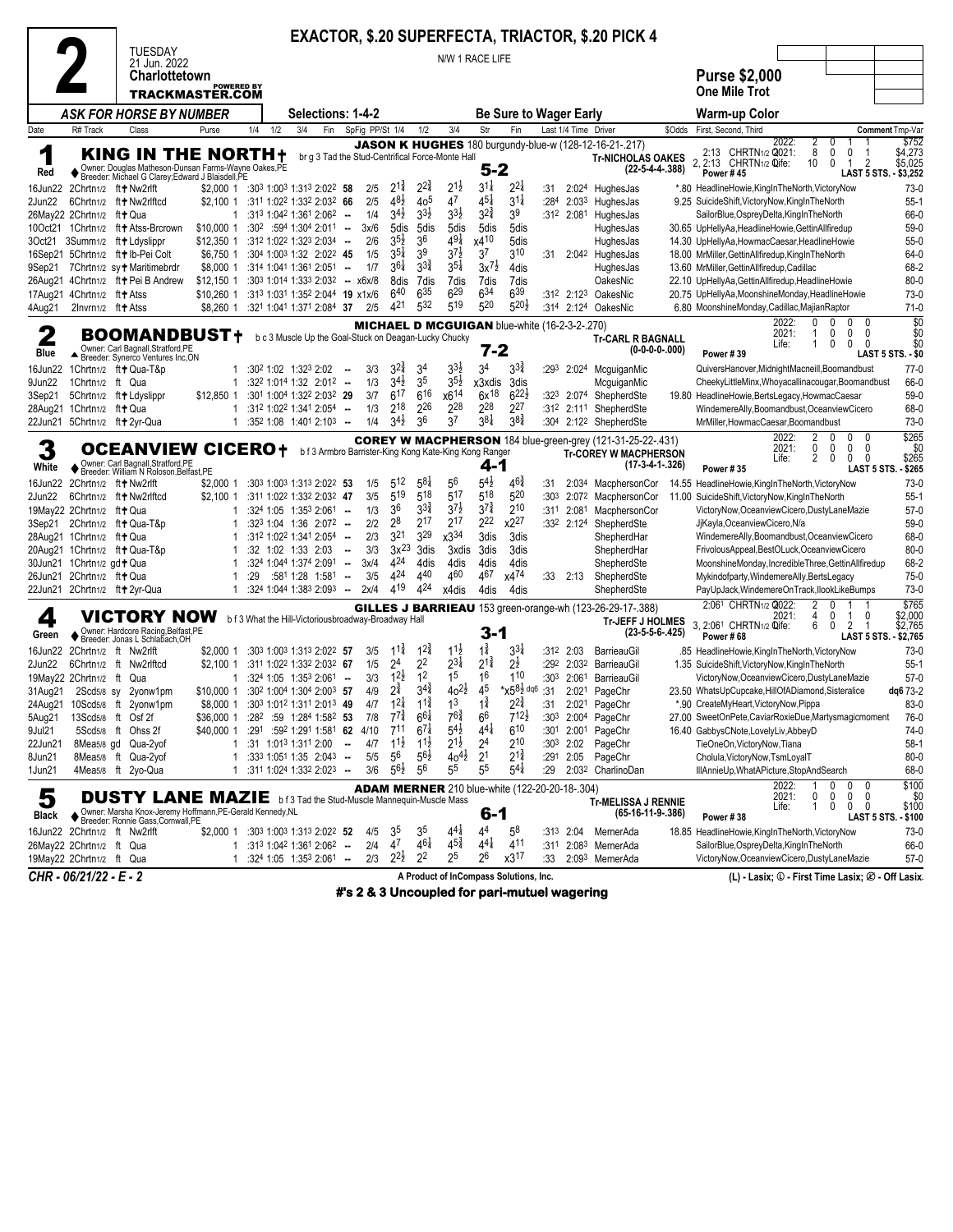### **3** TUESDAY 21 Jun. 2022 **Charlottetown TRACKMASTER.COM EXACTOR, \$.20 SUPERFECTA, TRIACTOR** 5 YEARS OLD & YOUNGER N/W 1 RACE LIFE (FILLIES & MARES) **Purse \$2,000 One Mile Pace** *ASK FOR HORSE BY NUMBER* **Selections: 8-5-6 Be Sure to Wager Early Warm-up Color** Date R# Track Class Purse 1/4 1/2 3/4 Fin SpFig PP/St 1/4 1/2 3/4 Str Fin Last 1/4 Time Driver \$Odds First, Second, Third **Comment**Tmp-Var Red **Red A** Owner: Robert Phillips,Belfast,PE<br>Breeder: Robert D Phillips,Belfast,PE<br>Um22 3Chrtn1/2 ft 2-5f-Nw1rlft ITS DALE TIME b f 3 Dali-Model Legs-Badlands Hanover KEN C MURPHY 150 orange-black-wh (105-19-15-15-.307) 8-1 **Tr-ROBERT D PHILLIPS (14-1-1-3-.182) Power # 50** 2022: 3 0 0 0 \$160 2021: 9 0 1 1 \$1,732<br>Life: 12 0 1 1 \$1,892  $$1<sub>892</sub>$ **LAST 5 STS. - \$394** 16Jun22 3Chrtn1/2 ft 2-5f-Nw1rlft \$2,000 1 :30 :58<sup>3</sup> 1:29<sup>3</sup> 2:01<sup>1</sup> **42** 7/8 6  $6^{7\frac{1}{4}}$   $6^{12}$  $12 \t 50^{7\frac{1}{4}}$  5  $5^6$   $4^{4^3}$ 4£ :31<sup>1</sup> 2:02<sup>1</sup> MurphyKen 20.10 Therealideal,RosesForJennie,CheckersPride 73-0  $\frac{1}{2}$ ,000 1 :31 1:02<sup>1</sup> 1:33<sup>1</sup> 2:03<sup>1</sup> **37** 6/6 5<sup>7</sup><br> $\frac{1}{2}$ 6,100 1 :29<sup>2</sup> 1:00 1:29<sup>4</sup> 1:59<sup>1</sup> **48** 3/8 3<sup>3</sup>  $5^{7}$ <sup>1</sup>  $6^{6\frac{1}{4}}$   $6^5$ 63  $6^{2\frac{1}{4}}$ <br>710 $\frac{3}{4}$ 2¢ :29<sup>2</sup> 2:03<sup>3</sup> MurphyKen \*1.55 DCsFirstGearl,Goodgraciouseileen,LyndaleMissMolly 62-0 29May222Summ1/2 ft Ib-Pei Colt \$6,100 1 :29<sup>2</sup> 1:00 1:29<sup>4</sup> 1:59<sup>1</sup> **48** 3/8 3  $4^{3}\frac{1}{4}$  $3\frac{1}{4}$   $5\frac{3}{4}$  5  $5^{7}$ 26.90 Orrsterror, Heatherspet, MdsGirl 66-0 21May22 1Chrtn1/2 ft Qua 1 :30<sup>4</sup> 1:01<sup>2</sup> 1:31<sup>2</sup> 2:01<sup>2</sup> **--** 4/5 1  $1^{1^{\frac{3}{4}}}_{6^{8^{\frac{1}{4}}}_{4}}$   $1^{1^{\frac{3}{4}}}_{6^{9^{\frac{1}{4}}}}$  $11\frac{3}{4}$   $1\frac{3}{4}$  $2\frac{1}{4}$  $2^{2^{3}_{4}}_{6^{13^{1}_{2}}}$ 2£ :30<sup>3</sup> 2:02 MurphyKen OneOfThemGirls,ItsDaleTime,CheckersPride 66-1 1Nov21 6Summ1/2 ft 2-5y-Nw1rlcd \$1,950 1 :30<sup>3</sup> 1:02<sup>3</sup> 1:34 2:04<sup>2</sup> **20** 1/8 6  $6^{8\frac{1}{4}}$   $6^{9\frac{1}{4}}$ <br>3<sup>3</sup>/<sub>2</sub> 3<sup>3</sup>/<sub>4</sub>  $9\frac{1}{4}$  6<sup>9</sup>/<sub>2</sub> 6  $6^{14}$   $6^{13}$ <br> $2^{11}$   $3^{1}$ 13¡ :31<sup>1</sup> 2:07 HughesJas 19.15 OneOfThemGirls,Onehotpenelope,DCsFirstGearl 55-0 25Oct21 4Summ1/2 ft 2-5y-Nw1rlcd  $3^{31}$  $3\frac{3}{4}$  2o<sup>11</sup>/<sub>4</sub> 2  $2^{1\frac{1}{2}}$ 1 :30 2:03<sup>4</sup> HughesJas 5.90 OneOfThemGirls,Onehotpenelope,ItsDaleTime 48-0  $\frac{2}{\text{Blue}}$ 17Jun22 5Truro1/2 gd Atss-B HEATHERSPET b f 3 Stonebridge Terror-Whitesand Artist-Artiscape Owner: Neil Bambrick,Charlottetown,PE Breeder: Neil A Bambrick,PE COREY W MACPHERSON 184 blue-green-grey (121-31-25-22-.431) 4-1 **Tr-NEIL A BAMBRICK (16-0-4-3-.201) Power # 60** 2022: 5 0 3 0 \$2,685<br>2021: 2 0 1 0 \$902 2021: 2 0<br>Life: 7 0 Life: 7 0 4 0 \$3,587 **LAST 5 STS. - \$2,685** \$3,000 1 :28<sup>3</sup> :58<sup>1</sup> 1:28<sup>4</sup> 1:59<sup>1</sup> 55 1/5 2<sup>1</sup><br>\$2,000 1 :29<sup>4</sup> 1:00<sup>2</sup> 1:32<sup>2</sup> 2:03<sup>1</sup> **47** 4/6 1<sup>1</sup>  $1$   $2^{1\frac{1}{4}}$  2  $2^{1\frac{1}{2}}$   $2^{1\frac{1}{4}}$ <br>11, 11, 11,  $2^{1\frac{1}{4}}$   $2^{2\frac{1}{4}}$ 2¢ :30<sup>3</sup> 1:59<sup>3</sup> MacphersonCor 10.70 CutterLoose,Heatherspet,JjLinda 60-1 9Jun22 6Chrtn1/2 gd 2-5f-Nw1rlft \$2,000 1 :29<sup>4</sup> 1:00<sup>2</sup> 1:32<sup>2</sup> 2:031 **47** 4/6 1<sup>11</sup>2<br>29Mav222Summ1/2 ft Ib-Pei Colt \$6.100 1 :29<sup>2</sup> 1:00 1:294 1:591 **55** 2/8 21<sup>1</sup>2  $1<sup>1</sup>$  $1<sup>1</sup>$  $1<sup>1</sup>⁄<sub>2</sub>$  $2^{\frac{3}{4}}$ <br> $2^{\frac{3}{4}}$ :31 2:03<sup>2</sup> MacphersonCor 2.75 TobinsWish, Heatherspet, Therealideal <br>:294 1:594 MacphersonCor 38.90 Orrsterror. Heatherspet. MdsGirl 29May222Summ1/2 ft Ib-Pei Colt \$6,100 1 :29<sup>2</sup> 1:00 1:29<sup>4</sup> 1:59<sup>1</sup> **55** 2/8 2  $1\frac{1}{2}$   $2\frac{1}{2}$  4  $4^{1}\frac{1}{2}$  $43\frac{1}{2}$   $23\frac{1}{4}$ <br>  $711$   $727$ be 38.90 Orrsterror, Heatherspet, MdsGirl 66-0 14May 2000 1 :30<sup>1</sup> 1:01 1:30<sup>4</sup> 1:59<sup>4</sup> **29** 3/7<br>1/30 1:00<sup>3</sup> 1:31<sup>1</sup> 2:00<sup>2</sup> **33** 8/8  $\overline{11}$   $\overline{2}$   $\overline{2}$   $\overline{2}$  $\frac{1}{2}$  6<sup>4</sup> $\frac{3}{4}$  7 7<sup>11</sup> 7<sup>27b</sup><br>8<sup>12</sup> 8<sup>24</sup> 27be :33<sup>2</sup> 2:05<sup>1</sup> BambrickNei 14.70 SaltwaterStorm,TLsBetty,TobinsWish **broken equip** 53-0 7May22 1Chrtn1/2 ft 2-5y-Nw1rlcd \$2,000 1 :30 1:00<sup>3</sup> 1:31<sup>1</sup> 2:00<sup>2</sup> **33** 8/8 8 812 810 811  $8^{12}$   $8^{24}$ <br> $5^{9\frac{3}{4}}$   $5^{12\frac{1}{2}}$ 24 :31<sup>4</sup> 2:05<sup>1</sup> BambrickNei 34.85 SmokinMolly,SaltwaterStorm,TLsBetty 39-0 1 :321 1:014 1:323 2:022 - $6^{9}\frac{1}{2}$ 513 511  $5^{9\frac{3}{4}}$ TobinsWish,Mamasaysimahandful,EqualDignity  $3$ <br>White **White ▲** Breeder: Gordon & David & Douglas Lee Neill-Skeith Ford,PL<br>16Jun22 3Chrtn1/2 ft 2-5f-Nw1rlft \$2,000 1 :30 :58<sup>3</sup> 1:29<sup>3</sup> 2:011 **41** 1/8 2 MDS GIRL b f 3 Pang Shui-M D Caseys Charm-Yankee Leader Owner: Gordon & David & Douglas Lee Neill-S Keith Ford,PE Breeder: Gordon C & David C & Douglas Lee & Douglas Lee Neill,PE S KEITH FORD 227 red-green (11-2-0-3-.272) 6-1 **Tr-S KEITH FORD (17-2-1-6-.267) Power # 63** 2022: 6 0 0 2 \$1,575 2021: 4 0 0 2<br>Life: 10 0 0 4 \$2.292 **LAST 5 STS. - \$1,415**  $2^{1\frac{1}{4}}$   $3^{5\frac{1}{2}}$ <br>5<sup>7</sup>  $4^{56\frac{1}{2}}$  $5\frac{1}{2}$   $3\frac{3}{4}$  3  $3^{4\frac{3}{4}}$   $6^{5\frac{1}{4}}$ <br> $3^{2\frac{3}{4}}$   $4^{5\frac{1}{4}}$ 5¢ :31<sup>4</sup> 2:02<sup>1</sup> FordS 3.05 Therealideal,RosesForJennie,CheckersPride 73-0 9Jun22 6Chrtn1/2 gd 2-5f-Nw1rlft \$2,000 1 :29<sup>4</sup> 1:00<sup>2</sup> 1:322 2:031 **43** 6/6 5<sup>71</sup><br>29Mav222Summ1/2 ft Ib-Pei Colt \$6.100 1 :292 1:00 1:294 1:591 56 6/8 4<sup>51</sup>  $5^{7}$ <sup>1</sup>  $3<sup>3</sup>$ 3  $3^{2\frac{3}{4}}$  4 5¢ :31<sup>1</sup> 2:04<sup>1</sup> FordS 13.05 TobinsWish,Heatherspet,Therealideal 62-2 29May222Summ1/2 ft Ib-Pei Colt \$6,100 1 :29<sup>2</sup> 1:00 1:29<sup>4</sup> 1:59<sup>1</sup> **56** 6/8 4  $30^3$ <br> $33^3$  $\frac{3}{2}$  30<sup>1</sup> 3  $3^{2\frac{3}{4}}$   $3^{3\frac{3}{4}}$ <br>32<sup>1</sup> 3<sup>5</sup><sup>1</sup> 3£ :30 2:00 CampbellMar 7.40 Orrsterror,Heatherspet,MdsGirl 66-0 19May22 1Chrtn1/2 ft 2-5f-Nw1rlft \$2,000 1 :29<sup>3</sup> :59<sup>4</sup> 1:30<sup>4</sup> 2:00<sup>1</sup> **50** 5/6 3  $3^{3}_{4}$  $3\frac{3}{4}$   $32\frac{3}{4}$  3  $35\frac{1}{2}$ <br> $58\frac{1}{4}$ 5¡ :29<sup>4</sup> 2:01<sup>1</sup> FordS 20.05 TLsBetty,Therealideal,MdsGirl 57-0 14May 22,000 1 :30<sup>1</sup> 1:01 1:30<sup>4</sup> 1:594 **49** 6/7<br>1/8 **52,000 1 :30 1:003 1:311 2:002 51 1/8**  $5^{4}$  $4\frac{1}{4}$  50 $\frac{4\frac{1}{2}}{5}$  5  $\frac{5^{3}\cancel{4}}{4^{3}}$ 8¢ :29<sup>4</sup> 2:01<sup>2</sup> FordS 60.10 SaltwaterStorm,TLsBetty,TobinsWish 53-0 7May22 1Chrtn1/2 ft 2-5y-Nw1rlcd  $3^{31}$  $3^{3}$  $3^{2}\frac{1}{2}$  $4^{4}$ 31.90 SmokinMolly,SaltwaterStorm,TLsBetty  $\frac{4}{9}$ **Green ▲** Owner: Donald & Terri Jane & Chad Taylor,Charlottetown,PE<br>Breeder: Terri Jane & Donald W & Chad Taylor,PE<br>.lun22 2Chrtn∢i? ft 2-5f-Nw1rlft \$2.000\_1 31 1·021. CAMELOT TERROR b f 3 Stonebridge Terror-Cam Chowder-Camluck ADAM MERNER 210 blue-white (122-20-20-18-.304) **12-1**<br> $41\frac{3}{4}$  51 **Tr-CHAD TAYLOR (3-0-0-0-.000) Power # 43** 2022: 3 0 0 0 \$260 2021: 4 0<br>Life: 7 0 Life: 7 0 0 0 \$1,035 **LAST 5 STS. - \$1,035** 9Jun22 2Chrtn1/2 ft 2-5f-Nw1rlft \$2,000 1 :31 1:02<sup>1</sup> 1:33<sup>1</sup> 2:03<sup>1</sup> **36** 4/6 4  $45\frac{3}{4}$   $54\frac{3}{4}$  $4\frac{3}{4}$  50 $\frac{3\frac{3}{4}}{4}$  4  $4^{1\frac{3}{4}}$   $5^{1\frac{3}{4}}$ <br>6<sup>8</sup> 4<sup>15</sup> 1£ :29<sup>3</sup> 2:03<sup>3</sup> BarrieauGil 2.80 DCsFirstGearl,Goodgraciouseileen,LyndaleMissMolly 62-0 2Jun22 4Chrtn1/2 ft 2-5f-Nw1rlft \$2,000 1 :30<sup>2</sup> :59<sup>4</sup> 1:30<sup>3</sup> 2:00<sup>1</sup> **38** 1/7 4  $4^7\,$  $6^{7\frac{3}{4}}$  $^{7\frac{3}{4}}$  6<sup>8</sup> 4  $15$   $131$   $2.031$  BarrieauGil  $16.40$  Streakayococo,Therealideal,CheckersPride  $2^{3}\frac{1}{2}$   $12^{3}$   $12^{3}$   $12^{3}$   $12^{3}$   $12^{3}$   $12^{3}$   $12^{3}$   $12^{3}$   $12^{3}$   $12^{3}$   $12^{3}$   $12^{3}$   $12^{3}$   $12^{3}$   $12^{3}$   $12^{3}$  26May22 1Chrtn1/2 ft Qua 1 :31<sup>2</sup> 1:02<sup>1</sup> 1:32<sup>2</sup> 2:02<sup>4</sup> **--** 2/4 3  $3^{3}_{4}$  $3^{6}\frac{1}{2}$  $3^{64}$  $3^{3\frac{1}{2}}$   $2^{3\frac{1}{2}}$ <br>618 626 3¡ :29<sup>4</sup> 2:03<sup>2</sup> BarrieauGil TobinsChocolate,CamelotTerror,RainbowNation 66-0 19May22 1Chrtn1/2 ft 2-5f-Nw1rlft \$2,000 1 :29<sup>3</sup> :59<sup>4</sup> 1:30<sup>4</sup> 2:00<sup>1</sup> **30** 3/6 5  $57\frac{1}{4}$  $4x0^{5\frac{1}{4}}$  6<sup>18</sup><br>5<sup>7</sup> 4<sup>7</sup> 618 26 :33<sup>3</sup> 2:05<sup>2</sup> BarrieauGil 1.25 TLsBetty,Therealideal,MdsGirl 57-0 10May22 4Chrtn1/2 ft Qua 1 :30<sup>4</sup> 1:01<sup>2</sup> 1:31<sup>3</sup> 2:02 **--** 2/5 4<sup>6</sup><br>6Sep21 1Summ1/2 ad Ldvslippr-Gr \$8.500 1 :29<sup>4</sup> 1:00 1:30 1:59<sup>2</sup> 44 5/6 4<sup>5</sup>  $4^{6}\frac{3}{4}$  $5^{6}$  $5^{7\frac{1}{4}}$  $49\frac{3}{4}$ <br>513 TobagoParadise,RagingMax,HeadOfState 6Sep21 1Summ1/2 gd Ldyslippr-Gr 5  $5^{4\frac{3}{4}}$  5  $5^{8}\frac{1}{2}$  $59\frac{1}{2}$ 13 :30<sup>2</sup> 2:02 MernerAda 30.95 OutrageousStyle,TobinsDiva,UltimateLongShot 64-1  $5<sub>Black</sub>$ 16.lun22 3Chrtn1/2 ft 2-5f-Nw1rlft ROSES FOR JENNIE b f 3 Pang Shui-Allamerican Kelli-Artsplace Owner: Alan Macdonald,E Bideford,PE Breeder: Heather Gamester;Melvin F Gamester,PE JASON K HUGHES 180 burgundy-blue-w (128-12-16-21-.217) 3-1 **Tr-JASON K HUGHES (34-5-5-4-.267) Power # 42** 2022: 5 0 1 0 \$700<br>2021: 0 0 0 0 \$0 2021: 0 0 0 0 \$0 Life: 5 0 1 0 \$700 **LAST 5 STS.** \$2,000 1 :30 :583 1:293 2:011 **45** 4/8 4<sup>3</sup>  $47\frac{1}{4}$  $7\frac{1}{4}$  40<sup>51</sup> 4  $4^5$   $2^1$ <br>54<sup>3</sup> 56 ¡ :30<sup>3</sup> 2:01<sup>1</sup> HughesJas 17.35 Therealideal,RosesForJennie,CheckersPride 73-0 9Jun22 6Chrtn1/2 gd 2-5f-Nw1rlft \$2,000 1 :29<sup>4</sup> 1:00<sup>2</sup> 1:32<sup>2</sup> 2:03<sup>1</sup> **41** 5/6 4  $44\frac{1}{2}$  $4^{4}$  $5^{4\frac{3}{4}}$   $5^{4\frac{3}{4}}$ <br>710 793  $5^{4}$ 6 :31 2:04<sup>2</sup> HughesJas 26.30 TobinsWish,Heatherspet,Therealideal 62-2 2,000 1 :30<sup>2</sup> :59<sup>4</sup> 1:30<sup>3</sup> 2:00<sup>1</sup> 38 6/7<br>2000 1 :30<sup>1</sup> 1:01 1:30<sup>4</sup> 1:59<sup>4</sup> 39 7/7  $6^{12}$  7<sup>1</sup><br>7<sup>10</sup> 6<sup>8</sup> 711 710  $5^{16\frac{1}{2}}$ <br>6<sup>17</sup> $\frac{1}{2}$ 19° 2:032 BradleyMar 17.10 Streakayococo,Therealideal,CheckersPride 57-1<br>2:031 MurphyKen 60.30 SaltwaterStorm,TLsBetty,TobinsWish 53-0 14May22 5Chrtn<sub>1/2</sub> ft 2-5f-Nw1rl 710  $8 \t 76\frac{3}{4} \t 6$  $611$ <br> $79$ :31 2:031 MurphyKen 60.30 SaltwaterStorm,TLsBetty,TobinsWish 53-0 7May22 1Chrtn1/2 ft 2-5y-Nw1rlcd \$2,000 1 :30 1:00<sup>3</sup> 1:31<sup>1</sup> 2:00<sup>2</sup> **42** 6/8 6  $68\frac{3}{4}$  $78\frac{3}{4}$  $79\frac{3}{4}$  $7^{14}$ <br>6<sup>20</sup><sup>1</sup> 14¡ :30 2:03<sup>1</sup> BarrieauGil 12.60 SmokinMolly,SaltwaterStorm,TLsBetty 39-0 30Apr22 10Chrtn<sub>1/2</sub> sy Qua 1:043 1:043 1:043 1:043 1:043 1:051 2:051 2:051 2:051 2:051 2:051 2:05 32 2 5 8 5 512 TLsBetty,SaltwaterStorm,SmokinMolly 35-4  $6<sub>Yellow</sub>$ 16Jun22 3Chrtn<sub>1/2</sub> ft 2-5f-Nw1rlft CHECKERS PRIDE **bf3** Source of Pride-Yankee Checkers-Cams Card Sha Owner: Marsha Knox-Kyla Macdonald,Stanhope,PE Breeder: Eldred B Nicholson,PE **BRADY C SWEET** (18-1-1-7-216) 7-2 **Tr-JEFF J HOLMES (23-5-5-6-.425) Power # 60** 2022: 4 0 0 2 \$480<br>2021: 1 0 0 0 \$0<br>Life: 5 0 0 2 \$480 2021: 1 0 0 0 \$0 Life: 5 0 0 2 \$480 **LAST 5 STS. - \$480** 16Jun22 3Chrtn1/2 ft 2-5f-Nw1rlft \$2,000 1 :30 :58<sup>3</sup> 1:29<sup>3</sup> 2:01<sup>1</sup> **42** 5/8 3o  $1\frac{3}{4}$  1 $3\frac{3}{4}$  1  $1\frac{3}{4}$   $1 \times 1\frac{1}{4}$  3  $3^{3\frac{1}{2}}$  :321 2:014 SweetBra 4.50 Therealideal, RosesForJennie, CheckersPride 73-0 9Jun22 6Chrtn1/2 gd 2-5f-Nw1rlft \$2,000 1 :29<sup>4</sup> 1:00<sup>2</sup> 1:32<sup>2</sup> 2:03<sup>1</sup> **38** 2x/6 6 24 6 619  $6^{7\frac{1}{4}}$  $6^{6\frac{1}{4}}$  6<sup>10</sup><br>3<sup>4</sup>/<sub>2</sub> 3<sup>7</sup>/<sub>4</sub> 10 :31<sup>2</sup> 2:05<sup>1</sup> SweetBra 8.00 TobinsWish,Heatherspet,Therealideal 62-2 2Jun22 4Chrtn1/2 ft 2-5f-Nw1rlft \$2,000 1 :30<sup>2</sup> :59<sup>4</sup> 1:30<sup>3</sup> 2:00<sup>1</sup> **46** 7/7 7  $60\frac{83}{4}$ <br> $65\frac{3}{4}$  $\frac{8\frac{3}{4}}{4}$  40<sup>5 $\frac{3}{4}$ </sup> 3  $3^{4\frac{1}{2}}$   $3^{7\frac{3}{4}}$ <br>7<sup>10</sup> 6<sup>8</sup> 7£ :30 2:01<sup>4</sup> SweetBra 4.70 Streakayococo,Therealideal,CheckersPride 57-1 29May222Summ1/2 ft Ib-Pei Colt \$6,100 1 :29<sup>2</sup> 1:00 1:29<sup>4</sup> 1:59<sup>1</sup> **50** 1/8 5  $5^{7\frac{1}{4}}$  6<sup>5</sup><br>4<sup>6</sup> $\frac{1}{2}$  4<sup>8</sup>  $5\frac{3}{4}$  70<sup>10</sup> 7  $7^{10}$   $6^{8\frac{1}{2}}$ <br>4<sup>10</sup> 3<sup>71</sup>/<sub>2</sub> 8¡ :29 2:00<sup>4</sup> SweetBra 14.50 Orrsterror,Heatherspet,MdsGirl 66-0 21 **121may** 121012 1:312 1:012 **--** 1/5 4<sup>6<sub>1</sub><br>1 :30<sup>3</sup> 1:014 1:321 2:014 -- 6/8 711</sup>  $46\frac{1}{2}$ 8 4  $410$  $410$ 7¡ :29<sup>2</sup> 2:02<sup>4</sup> SweetBra OneOfThemGirls,ItsDaleTime,CheckersPride 66-1 7May22 1Chrtn1/2 ft Qua 1 :30<sup>3</sup> 1:01<sup>4</sup> 1:32<sup>1</sup> 2:01<sup>4</sup> **--** 6/8 7 11 6o 10 xp -- dnf MernerAda TobinsDiva,WoodmereSheldon,RedDirtLovenlife 39-0  $\sum_{\text{pink}}$ **Pink ▲** Breeder: Wormstrand Mems, Charlotterlown, PLE<br>16Jun22 3Chrtn1/2 ft 2-5f-Nw1rlft \$2,000 1 :30 :58<sup>3</sup> 1:29<sup>3</sup> 2:01<sup>1</sup> 41 2/8 5 WOODMERE ROLLERSKY br f 3 Rollwithitharry-Skylark Hanover-Western Hanover Owner: Patrick Morris, Charlottetown, PI ■ Breeder: Woodmere Farms,Marshfield,PE<br>3Chrtn1/2 ft 2-5f-Nw1rlft \$2,000,1 GILLES J BARRIEAU 153 green-orange-wh (123-26-29-17-.388) 10-1 **Tr-RONALD I MATHESON (58-8-13-11-.325) Power # 49** 2022: 1 0 0 0 \$100 2021: 4 0 0 1 \$530 Life: 5 0 0 1 \$630 **LAST 5 STS. - \$630**  $5^{51}$ 510  $6^{7\frac{1}{2}}$  $6^{6\frac{1}{4}}$   $5^{5\frac{1}{4}}$ <br>2<sup>2</sup> 2<sup>3</sup> 5¢ :31<sup>1</sup> 2:02<sup>1</sup> BarrieauGil 4.80 Therealideal,RosesForJennie,CheckersPride 73-0 11Jun22 1Chrtn1/2 ft Qua 1 :31<sup>2</sup> 1:02<sup>3</sup> 1:32<sup>4</sup> 2:03<sup>3</sup> **--** 1/3 1  $1^{11/2}$   $2^{11/2}$ <br> $2^{11/2}$   $2^{2}$  $2^{1\frac{1}{2}}$  $2^{2^{\frac{3}{4}}}$  $2^{2\frac{3}{4}}$   $2^{3\frac{1}{2}}$ <br>32 $\frac{1}{4}$  43 $\frac{3}{4}$ 3¡ :30<sup>4</sup> 2:04<sup>1</sup> MathesonRon HeadlineHowie,WoodmereRollersky,BarryBench 75-0 10May22 1Chrtn1/2 ft Qua 1 :31<sup>2</sup> 1:02 1:33<sup>1</sup> 2:03 **--** 1/5 2  $2^{1\frac{1}{4}}$ 33 3  $3^{2\frac{1}{4}}$  4 43 $^{34}_{4}$  :30 2:034 MathesonRon GraciesGlory,Pangdemonium,RainbowNation 741 $^{41}_{4}$  :353 2:094 BarrieauGil 33.00 RedDirtLovenlife,Whoyacallinacougar,Pangde  $$8,500$  1 :29<sup>3</sup> 1:00<sup>3</sup> 1:31 2:01<sup>3</sup> 5 6/7 7<sup>13</sup><br>\$3,000 1 :283 :571 1:281 1:593 **32** 6/6 5<sup>9</sup>  $715$  $7^{12}$  $716$  $7^{26}$   $7^{41}$ <br>511 514 41¢ :35<sup>3</sup> 2:09<sup>4</sup> BarrieauGil 33.00 RedDirtLovenlife,Whoyacallinacougar,Pangdemonium 64-2 19Aug21 4Chrtn1/2 ft Atss-B \$3,000 1 :28<sup>3</sup> :57<sup>1</sup> 1:28<sup>1</sup> 1:59<sup>3</sup> **32** 6/6 5  $\frac{5^{13}}{2^2}$  $13 \t 50^{12} \t 5$  $5^{11}$   $5^{14}$ <br> $3^{3}\frac{1}{2}$   $3^{8}\frac{1}{2}$ 16 05 CandyAppleRed,JiLinda,Pangdemonium 77-0 5Aug21 1Chrtn1/2 gd 2-5y-F-Nw1rl \$1,900 1  $2^{21}$ 2  $2^{3\frac{1}{4}}$  3  $3^{31}$ 8¡ :30 2:02 BarrieauGil 3.25 MermaidMagic,MysticalGal,WoodmereRollersky 73-2  $\mathbf{g}_{\text{grav}}$ 10Jun22 10Truro1/2 ft Turner EQUAL DIGNITY b f 3 Sportswriter-Pangoon-The Panderosa Owner: F Ian Smith,Stratford,PE Breeder: Charlotte Ranch,NB MARK A BRADLEY 156 black-white-red (51-4-13-4-.246) 5-2 **Tr-TOM J WEATHERBIE (30-3-10-2-.307) Power # 60** 2022: 4 0 1 0 \$1,856 2021: 4 0 1 1 \$1,527<br>Life: 8 0 2 1 \$3,383 Life: 8 0 2 1 \$3,383 **LAST 5 STS. - \$1,856** 10Jun22 10Truro1/2 ft Turner \$7,645 1 :27<sup>4</sup> :58 1:27<sup>3</sup> 1:56<sup>2</sup> **60** 5/8 5  $67$  $7\frac{3}{4}$   $76\frac{1}{2}$  6  $67\frac{1}{4}$   $57\frac{1}{2}$ <br>21 $\frac{3}{4}$  2 $\frac{1}{2}$ 7¡ :29 1:57<sup>4</sup> BradleyMar 20.35 WoodmereJazz,JjScarlett,Orrsterror 68-0 \$2,000 1 :30 1:00 1:29<sup>2</sup> 1:58<sup>3</sup> **63** 2/6<br>\$6,100 1 :30 1:01 1:304 1:58<sup>3</sup> 51 4/7  $2^{1\frac{1}{2}}$   $2^{1}$ <br>6<sup>7</sup> $\frac{3}{4}$  6<sup>5</sup>  $2^{1\frac{1}{2}}$  $\begin{array}{r} 2^{11} & 2^{1} \\ 6^{41} & 6^6 \end{array}$  $2^{1\frac{3}{4}}$ ¡ :29 1:58<sup>3</sup> BradleyMar 4.40 TLsBetty,EqualDignity,LightsOut 55-1 29May224Summ1/2 ft Ib-Pei Colt \$6,100 1 :30 1:01 1:30<sup>4</sup> 1:58<sup>3</sup> **51** 4/7 6  $6^{7\frac{3}{4}}$   $6^{5}$ <br> $6^{10}$   $6^{8\frac{3}{4}}$  $5 \t 6^{4\frac{1}{2}} \t 6$  $5^{10\frac{3}{4}}$ 2:004 BradleyMar 24.60 Cantstopthelovin,MaliceIntent,TLsBetty<br>2:023 BradleyMar Freddie.BridgeToken.GliderMan 19May22 3Chrtn1/2 ft Qua 1 :30 1:00<sup>3</sup> 1:31<sup>4</sup> 2:01<sup>4</sup> **--** 2/7 6  $5x0^{8\frac{1}{4}}5^{13}$  $8\frac{3}{4}$  50<sup>31</sup>/<sub>2</sub> 5  $\frac{53\frac{1}{2}}{4^{15}}$   $\frac{54}{4^{31\frac{1}{2}}}$ 4 :30<sup>1</sup> 2:02<sup>3</sup> BradleyMar Freddie,BridgeToken,GliderMan 57-0 14May22 3Epr1/2 ft Nb Breeders  $13 \t 40^{16} \t 4$  $4^{15}$   $4^3$ <br> $2^{1^3}$   $3^{\frac{3}{4}}$ :34 2:072 DowneyMic 20.90 KcsStarlite,MermaidMagic,ElmGroveQuest 71-0 3May22 3Chrtn1/2 ft Qua 1 :32<sup>1</sup> 1:01<sup>4</sup> 1:32<sup>3</sup> 2:02<sup>2</sup> **--** 5/6 1o  $1\frac{1}{2}$  2 $1\frac{3}{4}$  2  $2^{1\frac{1}{2}}$  $2^{1\frac{3}{4}}$ £ :29<sup>4</sup> 2:02<sup>3</sup> BradleyMar TobinsWish,Mamasaysimahandful,EqualDignity 50-0

*CHR - 06/21/22 - E - 3* **A Product of InCompass Solutions, Inc. (L) - Lasix; v - First Time Lasix; x - Off Lasix<sup>a</sup>**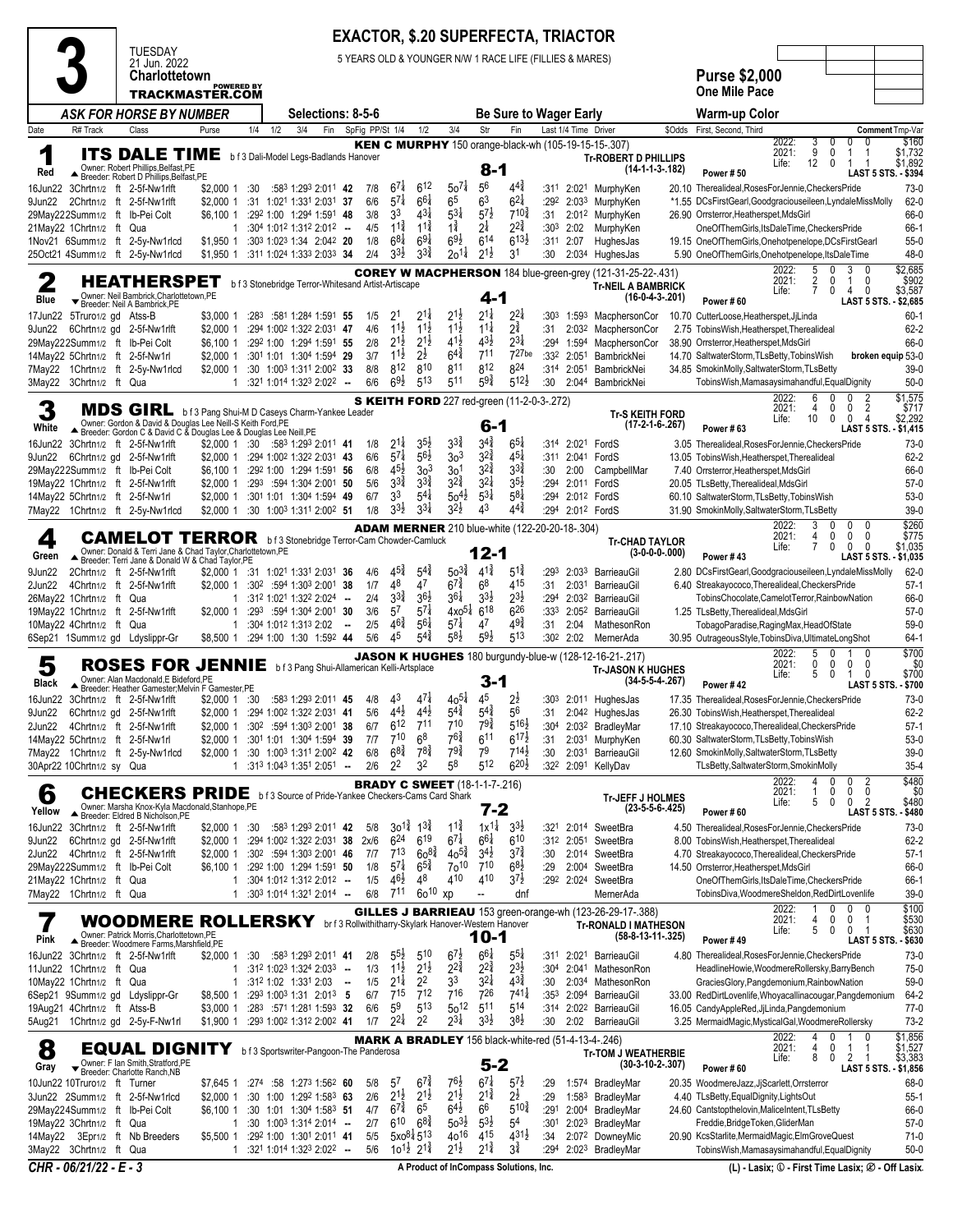|                    |                                                   | <b>EXACTOR, \$.20 SUPERFECTA, TRIACTOR</b><br>TUESDAY<br>FILLIES & MARES N/W \$1301 L5 STARTS AE N/A \$260 PS IN 2021-22 AE N/W 7 RACES LIFE AE \$8000<br>21 Jun. 2022<br>CLAIMER<br>Charlottetown<br><b>POWERED BY</b><br>TRACKMASTER.COM<br>Be Sure to Wager Early<br>ASK FOR HORSE BY NUMBER<br><b>Selections: 6-4-1</b> |                                                                                                                                                                           |                                     |              |     |                                                                                                                                          |                          |                 |                                          |                                          |                                           |                                          |                                                       |              |                      |                                                                                                          |        |                                                                                                       |                  |                                           |                                                          |
|--------------------|---------------------------------------------------|-----------------------------------------------------------------------------------------------------------------------------------------------------------------------------------------------------------------------------------------------------------------------------------------------------------------------------|---------------------------------------------------------------------------------------------------------------------------------------------------------------------------|-------------------------------------|--------------|-----|------------------------------------------------------------------------------------------------------------------------------------------|--------------------------|-----------------|------------------------------------------|------------------------------------------|-------------------------------------------|------------------------------------------|-------------------------------------------------------|--------------|----------------------|----------------------------------------------------------------------------------------------------------|--------|-------------------------------------------------------------------------------------------------------|------------------|-------------------------------------------|----------------------------------------------------------|
|                    |                                                   |                                                                                                                                                                                                                                                                                                                             |                                                                                                                                                                           |                                     |              |     |                                                                                                                                          |                          |                 |                                          |                                          |                                           |                                          |                                                       |              |                      |                                                                                                          |        |                                                                                                       |                  |                                           |                                                          |
|                    |                                                   |                                                                                                                                                                                                                                                                                                                             |                                                                                                                                                                           |                                     |              |     |                                                                                                                                          |                          |                 |                                          |                                          |                                           |                                          |                                                       |              |                      |                                                                                                          |        | <b>Purse \$2,100</b><br><b>One Mile Pace</b>                                                          |                  |                                           |                                                          |
|                    |                                                   |                                                                                                                                                                                                                                                                                                                             |                                                                                                                                                                           |                                     |              |     |                                                                                                                                          |                          |                 |                                          |                                          |                                           |                                          |                                                       |              |                      |                                                                                                          |        | Warm-up Color                                                                                         |                  |                                           |                                                          |
| Date               | R# Track                                          |                                                                                                                                                                                                                                                                                                                             | Class                                                                                                                                                                     | Purse                               | 1/4          | 1/2 | 3/4<br>Fin                                                                                                                               |                          | SpFig PP/St 1/4 |                                          | 1/2                                      | 3/4                                       | Str                                      | Fin                                                   |              | Last 1/4 Time Driver |                                                                                                          | \$Odds | First, Second, Third                                                                                  |                  |                                           | Comment Tmp-Va                                           |
| 1                  |                                                   |                                                                                                                                                                                                                                                                                                                             | <b>FLUENTOCITY</b>                                                                                                                                                        |                                     |              |     | b m 7 Well Said-Real Velocity-Real Artist                                                                                                |                          |                 |                                          |                                          |                                           |                                          |                                                       |              |                      | <b>GILLES J BARRIEAU</b> 153 green-orange-wh (123-26-29-17-.388)                                         |        | 1:564 CHRTN1/2 2021:                                                                                  | 2022:<br>4<br>31 | 0<br>0<br>5<br>5<br>3                     | \$811<br>\$9,699                                         |
| Red                |                                                   |                                                                                                                                                                                                                                                                                                                             | Vener: Shane Aj & Blaine Baglole, Cornwall, PE<br>Feeder: Tko Racing Stable Llc, IN                                                                                       |                                     |              |     |                                                                                                                                          |                          |                 |                                          |                                          |                                           | $7 - 2$                                  |                                                       |              |                      | <b>Tr-BLAINE J BAGLOLE</b><br>$(4-0-1-0-138)$                                                            |        | 3, 1:553 TGDN5/8 Life:<br>Power #49                                                                   | 143 24           | 23<br>14                                  | \$93,337<br>LAST 5 STS. - \$1,298                        |
|                    | 16Jun22 10Chrtn1/2 ft                             |                                                                                                                                                                                                                                                                                                                             | F-Nw1301l5cd                                                                                                                                                              | \$2,100 1                           | :282         |     | :592 1:293 1:574 55                                                                                                                      |                          | 1/5             | 33                                       | $3^{2}z$                                 | 20 <sup>1</sup>                           | 33                                       | 48                                                    | :293         |                      | 1:592 DowlingDav                                                                                         |        | 2.45 MicheleZTam, ShesInTheMoment, MissSangria                                                        |                  |                                           | 66-0                                                     |
| 9Jun22             | 2Chrtn <sub>1/2</sub> ft                          |                                                                                                                                                                                                                                                                                                                             | Qua<br>31Jan22 4Chrtn1/2 ft F-Nw100115cd                                                                                                                                  | 1<br>\$1,900 1                      | :293         |     | :592 1:292 1:564 -<br>:311 1:023 1:331 2:034 54                                                                                          |                          | 1/2<br>1/5      | $2^{1\frac{1}{4}}$<br>33                 | $2^{1\frac{1}{2}}$<br>20 <sup>†</sup>    | $2^{2^{3}_{4}}$<br>$2$ o $\frac{3}{4}$    | 26<br>$3^{24}$                           | $2^{9\frac{3}{4}}$<br>$2^{1\frac{3}{4}}$              | :284<br>:304 | 1:584<br>2:041       | BagloleBla<br>DowlingDav                                                                                 | L.     | TheRev, Fluentocity, N/a<br>1.10 MagicalCowgirl, Fluentocity, Dueling Banjos                          |                  |                                           | 64-0<br>$50-1$                                           |
|                    | 22Jan22 6Chrtn1/2 ft                              |                                                                                                                                                                                                                                                                                                                             | F-Nw1251l5cd                                                                                                                                                              | \$2.1001                            | :30          |     | 1:003 1:313 2:003 49                                                                                                                     |                          | 6/6             | 6 <sup>8</sup>                           | $50^{4}$                                 | $60^{7}$                                  | 6 <sup>11</sup>                          | $6^{18}$                                              | :311         | 2:041                | BagloleBla                                                                                               | L      | 5.80 OakwoodCorallr,DoUMind,MissSangria                                                               |                  |                                           | $10 - 0$                                                 |
|                    |                                                   |                                                                                                                                                                                                                                                                                                                             | 9Jan22 11Chrtn1/2 gd F-Nw1251l5cd<br>31Dec2111Chrtn1/2 sy F-Nw1001l5cd                                                                                                    | \$2,100 1<br>\$1,950 1              | :292         |     | :304 1:021 1:321 2:013 57<br>:593 1:291 1:593 61                                                                                         |                          | 5/6<br>5/7      | $6^{7}$<br>$44\frac{1}{2}$               | $60^{4}$<br>3 <sup>3</sup>               | $40^{31}$<br>$3^{3}\frac{1}{4}$           | $4^{21}$<br>44                           | $4^{5}$<br>$2^{\frac{3}{4}}$                          | :294<br>:30  | 1:594                | 2:023 DowlingDav<br>DowlingDav                                                                           | L<br>L | 3.50 RockTheBaby,HowmacBlaze,MissSangria<br>*.85 ElmGroveMistress, Fluentocity, MissSangria           |                  |                                           | $30 - 2$<br>$32 - 2$                                     |
|                    |                                                   |                                                                                                                                                                                                                                                                                                                             | 26Dec21 6Chrtn1/2 ft F-Nw1751l5cd                                                                                                                                         | \$2.5001                            | :292         |     | :594 1:291 1:58 60                                                                                                                       |                          | 5/7             | 44                                       | 44                                       | $4^{3}\frac{1}{4}$                        | $4^{3}\frac{1}{2}$                       | $6^{3}\frac{1}{2}$                                    | :284         | 1:583                | BagloleBla                                                                                               |        | L 25.55 JmSportsfan, MsMoyse, RockTheBaby                                                             |                  |                                           | $32-0$                                                   |
|                    |                                                   |                                                                                                                                                                                                                                                                                                                             | 18Dec21 5Chrtn1/2 ft F-Pref-3-Cd<br>11Dec21 7Chrtn1/2 ft F-Pref3-Cd                                                                                                       | \$2,400 1<br>\$2,500 1              | :284         |     | :592 1:284 1:592 61<br>:291 :592 1:292 1:593 61                                                                                          |                          | 2/6<br>4/5      | $4^{51}$<br>$5^{5\frac{1}{2}}$           | 44<br>$30^{11}$                          | $5^{2^{3}_{4}}$<br>$40^{21}$              | $6^{21}$<br>42                           | $4^{3}\frac{3}{4}$<br>21                              | :304<br>:30  | 2:001<br>1:594       | BagloleBla<br>BagloleBla                                                                                 | L.     | 8.80 TellMeWhy, IllTellMeMa, DoUMind<br>L 13.15 The Time To Win, Fluentocity, Better Than Men         |                  |                                           | $28-2$<br>$35-0$                                         |
|                    |                                                   |                                                                                                                                                                                                                                                                                                                             |                                                                                                                                                                           |                                     |              |     |                                                                                                                                          |                          |                 |                                          |                                          |                                           |                                          | DALE PR SPENCE 150 white-orange-gr (61-9-13-9-.315)   |              |                      |                                                                                                          |        | 1:591 SUMM <sub>1/2</sub> Q2022:                                                                      |                  | 2                                         | $$2,126$<br>\$1,072                                      |
| 2                  |                                                   |                                                                                                                                                                                                                                                                                                                             | <b>SAULSBROOK OCEAN</b>                                                                                                                                                   |                                     |              |     | b m 5 Westwardho Hanover-Shark Reef-Cams Card Shark                                                                                      |                          |                 |                                          |                                          |                                           | $8 - 1$                                  |                                                       |              |                      | <b>Tr-MACKENZIE B SPENCE</b><br>$(8-1-3-2-416)$                                                          |        | 3.<br>1:541 CHRTN1/2 Life:                                                                            | 2021:<br>8<br>38 | 0<br>0<br>1<br>9<br>6<br>3                | \$51,271                                                 |
| Blue               |                                                   |                                                                                                                                                                                                                                                                                                                             | Owner: Jim Mckinney, NB-Nick Macgillivray-Dale Pr Spence, PE<br>▼ Breeder: William Allan Mcneil, NS;Louis A Willinger, KY<br>2Jun22 11Chrtn1/2 ft F-Nw1301l5cd            | \$2,100 1                           | :291         |     | :58 <sup>2</sup> 1:28 <sup>1</sup> 1:57 <sup>2</sup> 55                                                                                  |                          | 1/6             | $2^{1\frac{1}{4}}$                       | $3^{11}$                                 | $4^{12}$                                  |                                          | $5ip$ $3\frac{3}{4} * 512$ dq6 :311                   |              |                      | 1:594 SpenceDal                                                                                          |        | Power#57<br>10.10 WoodmereRollily, ShesInTheMoment, TheTimeToWindq6 51-1                              |                  |                                           | LAST 5 STS. - \$2,126                                    |
| 28May22            |                                                   |                                                                                                                                                                                                                                                                                                                             | 4Epr1/2 gd Nw1901l5cd                                                                                                                                                     | \$2,200 1                           |              |     | :312 1:022 1:324 2:04 62                                                                                                                 |                          | 2/4             | $2^{1}\frac{1}{2}$                       | $3^{1\frac{3}{4}}$                       | 30 <sup>1</sup>                           | $2^{1\frac{3}{4}}$                       | $3^{11}$                                              | :311         |                      | 2:041 SpenceDal                                                                                          |        | *.25 Pickpocketprincess, FallBliss, SaulsbrookOcean                                                   |                  |                                           | $55-1$                                                   |
|                    |                                                   |                                                                                                                                                                                                                                                                                                                             | 19May22 2Chrtn1/2 ft F-Nw1051l5cd                                                                                                                                         | \$2,000 1                           | :281         |     | :562 1:27 1:563 67                                                                                                                       |                          | 5/5             | $3^{1}\frac{1}{2}$<br>$5^{6}$            | $3^{11}$                                 | $2^{11}$                                  | $2^{1\frac{1}{2}}$<br>22                 | 26<br>$2^{5^3}$                                       | :303         |                      | 1:574 SpenceDal                                                                                          |        | 2.65 MagicalCowgirl, SaulsbrookOcean, PsiliAmmos                                                      |                  |                                           | $55-0$                                                   |
|                    |                                                   |                                                                                                                                                                                                                                                                                                                             | 14May22 9Chrtn1/2 ft F-Nw1051l5cd<br>7May22 3Chrtn1/2 ft F-Nw401l5cd                                                                                                      | $$2,050$ 1<br>\$1,700 1             | :284         |     | :591 1:292 1:583 56<br>:293 1:004 1:304 2:002 56                                                                                         |                          | 4/8<br>7/8      | $4^{4}$                                  | $40^{4}$<br>$30^{21}$                    | 2 <sup>0</sup><br>10 <sup>2</sup>         | $12\frac{1}{2}$                          | $11\frac{1}{4}$                                       | :301<br>:293 |                      | 1:594 SpenceDal<br>2:00 <sup>2</sup> SpenceDal                                                           |        | 1.80 WoodmereRollily, SaulsbrookOcean, ThatsMiaBad<br>*1.05 SaulsbrookOcean, MysticalGal, ICanDolt    |                  |                                           | $51-0$<br>$39-0$                                         |
|                    | 2May22 4Summ1/2 ft                                |                                                                                                                                                                                                                                                                                                                             | Qua                                                                                                                                                                       | 1                                   | :294         |     | :591 1:293 1:591                                                                                                                         | $\overline{\phantom{a}}$ | 3/3             | $2^{1\frac{3}{4}}$                       | $2^{1\frac{1}{2}}$                       | $2^{11}$                                  | 2nk                                      | $12\frac{1}{4}$                                       | :292         |                      | 1:591 SpenceDal                                                                                          |        | SaulsbrookOcean, TylersBeachBoy, Manlicious                                                           |                  |                                           | $42 - 0$                                                 |
| 23Jan22<br>14Jan22 | 5Flmd <sub>1/2</sub> ft<br>9Lon <sub>1/2</sub> ft |                                                                                                                                                                                                                                                                                                                             | F-Nw1750l3cd<br>F-15000clmcd                                                                                                                                              | \$6,000 1<br>\$7,400 1              | :283         |     | :583 1:28 1:572 70<br>:292 1:002 1:301 2:002 58                                                                                          |                          | 1/9<br>1/7      | $69\frac{1}{2}$<br>$56\frac{1}{2}$       | $6^{8}\frac{3}{4}$<br>$5^{4}$            | $66\frac{1}{2}$<br>$5^{3}\frac{1}{2}$     | $6^7$<br>$6^{64}$                        | $69\frac{3}{4}$<br>$7^{11\frac{1}{4}}$                | :301<br>:314 |                      | 1:592 MooreTyl<br>2:023 MooreTvl                                                                         |        | 10.40 FernHillBella, Sunshineinmypocket, DoubleTGrrr<br>22.70 AnchorSoReel, GoldenLeader, BookieBaby  |                  |                                           | 1-0<br>$12-0$                                            |
| 8Jan22             | 1Flmd1/2 ft Qua                                   |                                                                                                                                                                                                                                                                                                                             |                                                                                                                                                                           |                                     |              |     | :312 1:01 1:32 2:013 --                                                                                                                  |                          | i5/8            | 78                                       | 710                                      | 610                                       | 610                                      | $5^{11}$                                              | :294         |                      | 2:034 MooreTyl                                                                                           |        | ItsInTheStars, TrinityAlyre, PoplarArtie                                                              |                  |                                           | $28-0$                                                   |
|                    |                                                   |                                                                                                                                                                                                                                                                                                                             |                                                                                                                                                                           |                                     |              |     |                                                                                                                                          |                          |                 |                                          |                                          |                                           |                                          |                                                       |              |                      | <b>JASON K HUGHES</b> 180 burgundy-blue-w (128-12-16-21-.217)                                            |        | 1:591 CHRTN1/2 2022:<br>1:564 CHRTN1/2 2021:                                                          | 2<br>16          | 0<br>0<br>2<br>3                          | \$875<br>\$5,188                                         |
| 3<br>White         |                                                   |                                                                                                                                                                                                                                                                                                                             | <b>MISS KABANA</b> b m 7 Mach Three-Parade Route-Camluck<br>Owner: Gail Macdonald-Gary Poulton-Trevor Warren, Charlottetown, PE<br>▲ Breeder: Robert E Pooley, Exeter, ON |                                     |              |     |                                                                                                                                          |                          |                 |                                          |                                          |                                           | 4-1                                      |                                                       |              |                      | <b>Tr-GARY J POULTON</b><br>$(4-1-0-1-333)$                                                              |        | 4, 1:54 WBSB <sub>7/8</sub> Life:<br>Power #62                                                        | 100              | $\frac{2}{15}$<br>12 11                   | \$74,074<br>LAST 5 STS. - \$1,169                        |
| 16Jun22            |                                                   |                                                                                                                                                                                                                                                                                                                             | 5Chrtn1/2 ft F-Nw401l5cd                                                                                                                                                  | \$1,750 1                           |              |     | :293 :584 1:291 1:591 56                                                                                                                 |                          | 4/8             | $20^{11}$                                | 1‡                                       | $11\frac{1}{4}$                           | $11\frac{1}{4}$                          | $11\frac{3}{4}$                                       | :30          | 1:591                | HughesJas                                                                                                |        | *.40 MissKabana, Elm Grove Misty, Catchafewrays                                                       |                  |                                           | $71-0$                                                   |
| 9Jun22             | 10Chrtn <sub>1/2</sub> gd                         |                                                                                                                                                                                                                                                                                                                             | F-Nw1051l5cd                                                                                                                                                              | $$2,000$ 1                          |              |     | :303 1:021 1:321 2:003 51                                                                                                                |                          | 6/7             | $6^{8\frac{1}{4}}$                       | 60 <sup>6</sup>                          | $50^{51}$                                 | $6^{8\frac{1}{4}}$                       | $6^{11}$                                              | :293         | 2:024                | HughesJas                                                                                                |        | 11.15 MagicalCowgirl, PsiliAmmos, Akrotiri                                                            |                  |                                           | $62 - 2$                                                 |
| 2Jun22<br>16Sep21  | 1Chrtn1/2 ft Qua                                  |                                                                                                                                                                                                                                                                                                                             | 8Chrtn1/2 ft F-Nw1501l5cd                                                                                                                                                 | 1<br>\$2,200 1                      | :30<br>:28   |     | $1:00$ $1:311$ $2:001$ $-$<br>:584 1:283 1:564 58                                                                                        |                          | 2/3<br>5/8      | $3^{4}$<br>610                           | $3^{3}\frac{3}{4}$<br>$50^{44}$          | $3^{3}\frac{1}{2}$<br>$40^{2\frac{3}{4}}$ | $3^{3}\frac{3}{4}$<br>$5^{3}\frac{1}{2}$ | $3^{2^{3}}$<br>7 <sup>4</sup>                         | :29<br>:282  | 2:004                | HughesJas<br>1:573 MurphyKen                                                                             |        | SamMckeeHanover, PacificDelight, MissKabana<br>20.60 MicheleZTam,DustylaneZambucca,MsMoyse            |                  |                                           | $57-1$<br>$60 - 0$                                       |
| 3Sep21             |                                                   |                                                                                                                                                                                                                                                                                                                             | 6Chrtn1/2 ft Nw1501l5cd                                                                                                                                                   | $$2,200$ 1                          | :281         |     | :564 1:27 1:571 60                                                                                                                       |                          | 2/7             | $10^{\frac{3}{4}}$                       | $11\frac{1}{2}$                          | 1‡                                        | $1\frac{1}{4}$                           | 52                                                    | :303         |                      | 1:573 MurphyKen                                                                                          |        | *1.85 DuelingBanjos, PacificDelight, Roselily                                                         |                  |                                           | 59-0                                                     |
|                    |                                                   |                                                                                                                                                                                                                                                                                                                             | 26Aug21 8Chrtn1/2 ft F-Pref-3-Cd                                                                                                                                          | \$2,300 1                           | :281         |     | :571 1:264 1:551 67                                                                                                                      |                          | 3/8             | $46\frac{3}{4}$                          | 46                                       | 54                                        | 43}                                      | $4^{1\frac{3}{4}}$                                    | :28          | 1:55 <sup>3</sup>    | Mac PheeBro                                                                                              |        | 11.55 GonnaFoolYa, MissSangria, PacificDelight                                                        |                  |                                           | 78-0                                                     |
|                    |                                                   |                                                                                                                                                                                                                                                                                                                             | 21Aug2110Chrtn1/2 ft F-Nw1551l5s<br>18Aug21 9Chrtn1/2 ft F-Pref-3-Cd                                                                                                      | \$2,400 1<br>\$2,500 1              | :281         |     | :58 1:271 1:562 63<br>:291 1:00 1:292 1:563 59                                                                                           |                          | 2/5<br>3/6      | 32<br>$3^{31}$                           | $20\overline{2}$<br>$3^{3*}$             | 1 <sub>o</sub> hd<br>4 <sup>4</sup> ż     | $2^{1\frac{1}{4}}$<br>46                 | $3\frac{1}{4}$<br>36i                                 | :291<br>:274 | 1:58                 | 1:562 MackenziePau<br>Mac PheeBro                                                                        |        | *1.00 GonnaFoolYa,DustylaneZambucca,MissKabana<br>4.00 MissSangria, PacificDelight, MissKabana        |                  |                                           | $75-0$<br>66-0                                           |
|                    |                                                   |                                                                                                                                                                                                                                                                                                                             | 12Aug21 9Chrtn1/2 ft F-Nw1451l5cd                                                                                                                                         | \$2,300 1                           |              |     | :274 :563 1:261 1:564 62                                                                                                                 |                          | 7/8             | 711                                      | 70 <sup>11</sup>                         | 60 <sup>6</sup>                           | 44                                       | 21                                                    | :293         | 1:57                 | Mac PheeBro                                                                                              |        | 38.15 Fluentocity, MissKabana, DustylaneZambucca                                                      |                  |                                           | $75-0$                                                   |
|                    | Clm Prc: \$9,600                                  |                                                                                                                                                                                                                                                                                                                             | MISS SANGRIA b m 10 Royal Mattjesty-Marla Hanover-Western Ideal                                                                                                           |                                     |              |     |                                                                                                                                          |                          |                 |                                          |                                          |                                           |                                          |                                                       |              |                      | <b>COREY W MACPHERSON</b> 184 blue-green-grey (121-31-25-22-.431)                                        |        | 1:593 CHRTN1/2 2022:<br>1:552 CHRTN1/2 2021:                                                          | 10<br>34         | 2<br>5<br>8<br>9<br>7                     | \$4,022<br>\$14,761                                      |
| 4<br>Green         |                                                   |                                                                                                                                                                                                                                                                                                                             | Verner: Alex Macphee, Clyde River, PE<br>Verneder: Rochelle M Hudon; Alice M Draper, ON                                                                                   |                                     |              |     |                                                                                                                                          |                          |                 |                                          |                                          |                                           | 3-1                                      |                                                       |              |                      | <b>Tr-RONNIE GASS</b><br>$(20-5-3-7-.450)$                                                               |        | 3, 1:54 <sup>3</sup> MOH <sub>7/8</sub><br>Power #67                                                  | Life: 242 37     | 39 38                                     | \$95,332<br>LAST 5 STS. - \$2,992                        |
|                    |                                                   |                                                                                                                                                                                                                                                                                                                             | 16Jun22 10Chrtn1/2 ft F-Op8000clm                                                                                                                                         | \$2,100 1                           | :282         |     | :592 1:293 1:574 58                                                                                                                      |                          | 4/5             | $4^{4}\frac{3}{4}$                       | $4^{3\frac{3}{4}}$                       | $40^{21}$                                 | $2^{2^{3}_{4}}$                          | $3^{4}$                                               | :283         |                      | 1:583 MacphersonCor                                                                                      |        | 1.90 MicheleZTam, ShesIn TheMoment, MissSangria                                                       |                  |                                           | 66-0                                                     |
| 9Jun22             |                                                   |                                                                                                                                                                                                                                                                                                                             | 3Chrtn1/2 ft F-Op8000clm                                                                                                                                                  | $$2,100$ 1                          |              |     | :291 :592 1:291 1:573 66                                                                                                                 |                          | 2/6             | $2^{1\frac{3}{4}}$                       | $2^{1\frac{1}{2}}$                       | $3^{1\frac{3}{4}}$                        | $3i^{21}$                                | $2^{3}$<br>11                                         |              |                      | :281 1:574 MacphersonCor                                                                                 |        | 4.40 TheTimeToWin, MissSangria, MicheleZTam                                                           |                  |                                           | $62 - 0$                                                 |
| 2Jun22             |                                                   |                                                                                                                                                                                                                                                                                                                             | 2Chrtn1/2 ft F-Op7000clm<br>26May22 4Chrtn1/2 ft F-Op7000clm                                                                                                              | \$2,000 1<br>\$2,000 1              |              |     | :30 <sup>1</sup> 1:00 <sup>4</sup> 1:30 <sup>3</sup> 1:59 <sup>3</sup> 56<br>:292 :593 1:283 1:572 62                                    |                          | 3/5<br>5/5      | 33<br>$5^{6}\frac{1}{2}$                 | $30^{21}$<br>$20^{11}$                   | $20^{11}$<br>$20^{1\frac{1}{2}}$          | 2 <sup>1</sup><br>$3^{2}\frac{3}{4}$     | $3^{3}\frac{1}{2}$                                    | :284         | :291 1:58            | 1:593 MacphersonCor<br>MacphersonCor                                                                     |        | *.25 MissSangria, TracesOfPurple, ThatsMiaBad<br>4.30 MagicalCowgirl, PsiliAmmos, MissSangria         |                  |                                           | $57-1$<br>$60 - 0$                                       |
|                    |                                                   |                                                                                                                                                                                                                                                                                                                             | 19May22 5Chrtn1/2 ft F-Nw851l5cd                                                                                                                                          | \$1,950 1                           |              |     | :291 1:002 1:31 1:593 59                                                                                                                 |                          | 3/6             | $11\frac{1}{2}$                          | $11\frac{3}{4}$                          | 1 <sup>2</sup>                            | $11\frac{3}{4}$                          | $11\frac{1}{4}$                                       | :283         | 1:593                | MacphersonCor                                                                                            |        | *.90 MissSangria,SouthernHeart,Windmerenoharmdone                                                     |                  |                                           | $53-0$                                                   |
|                    |                                                   |                                                                                                                                                                                                                                                                                                                             | 14May22 9Chrtn1/2 ft F-Op7000clm<br>7May22 12Chrtn1/2 ft F-Nw1301l5cd                                                                                                     | \$2,050 1<br>\$2,200 1              | :284         |     | :591 1:292 1:583 54<br>:30 1:011 1:303 1:592 57                                                                                          |                          | 2/8<br>5/8      | $2^{1\frac{1}{2}}$<br>56                 | $2^{1\frac{3}{4}}$<br>55                 | $3^{2}\frac{1}{4}$<br>$5^{31}$            | $3^{3}\frac{3}{4}$<br>$5^{4^{3}_{4}}$    | $4^{7}\frac{1}{2}$<br>$5^{31}$                        | :301<br>:284 | 2:00<br>2:00         | MacphersonCor<br>MacphersonCor                                                                           |        | 5.60 WoodmereRollily,SaulsbrookOcean,ThatsMiaBad<br>9.00 MagicalCowgirl, IllTellMeMa, WoodmereRollily |                  |                                           | $51-0$<br>$33-0$                                         |
|                    | 30Apr22 11Chrtn1/2 sy Qua                         |                                                                                                                                                                                                                                                                                                                             |                                                                                                                                                                           | 1                                   |              |     | :313 1:031 1:344 2:054 --                                                                                                                |                          | 5/6             | 45                                       | $45\frac{1}{2}$                          | 53                                        | 44                                       | $3^{2^{3}}_{4}$                                       | :31          |                      | 2:06 <sup>2</sup> MacphersonCor                                                                          |        | Bludhaven, Justcallmedoc, MissSangria                                                                 |                  |                                           | $35 - 4$                                                 |
|                    |                                                   |                                                                                                                                                                                                                                                                                                                             | 31Jan22 10Chrtn1/2 ft F-Op8000clm                                                                                                                                         | \$2,100 1                           |              |     | :293 1:001 1:311 2:003 69                                                                                                                |                          | 2/5             | 3 <sup>3</sup>                           | 43                                       | $4^{3\frac{1}{4}}$                        | $3^{3}\frac{3}{4}$                       | $3^{2^{3}_{4}}$                                       |              | :292 2:011           | MacphersonCor                                                                                            |        | 4.00 DoUMind, PsiliAmmos, MissSangria                                                                 |                  |                                           | $50-1$                                                   |
| 5<br>Black         |                                                   |                                                                                                                                                                                                                                                                                                                             | MAGGIESDELIGHT b m 4 Steelhead Hanover-Laurens Delight-Western Success<br>Owner: Michelle Myers-Roger Macdonald, Cardigan, PE<br>Breeder: Philip T Valley, PE             |                                     |              |     |                                                                                                                                          |                          |                 |                                          |                                          |                                           | ნ-1                                      | <b>ADAM MERNER</b> 210 blue-white (122-20-20-18-.304) |              |                      | <b>Tr-MICHELLE A MYERS</b><br>$(8-1-1-0-194)$                                                            |        | 2:012 CHRTN1/2 2022:<br>1:584 CHRTN1/2 2021:<br>2, 1:583 CHRTN1/2 Life:<br>Power #60                  | 19<br>30         | 0<br>0<br>0<br>2<br>4<br>1<br>5<br>6<br>1 | \$105<br>\$17,709<br>\$32,739<br>LAST 5 STS. - \$3,230   |
| 9Jun22             |                                                   |                                                                                                                                                                                                                                                                                                                             | 3Chrtn1/2 ft F-Nw1361I5cd                                                                                                                                                 | \$2,100 1                           |              |     | :291 :592 1:291 1:573 --                                                                                                                 |                          | 5/6             | $5^{6*}$                                 | $50^{4}$                                 | 4 <sup>o</sup>                            |                                          | 4ix $2\frac{1}{2}$ *6dig <sup>15</sup>                |              |                      | MernerAda                                                                                                |        | 18.45 The Time To Win, Miss Sangria, Michele ZTam                                                     |                  |                                           | pl5 62-0                                                 |
| 2Jun22             | 2Chrtn1/2 ft Qua                                  |                                                                                                                                                                                                                                                                                                                             |                                                                                                                                                                           | $\mathbf{1}$                        |              |     | :302 1:02 1:323 2:012 --                                                                                                                 |                          | 1/4             | $11\frac{3}{4}$<br>1 <sup>2</sup>        | $11\frac{1}{2}$<br>$1^{1\frac{1}{2}}$    | $11\frac{3}{4}$<br>$1^{1\frac{1}{2}}$     | 1 <sup>2</sup><br>$1^{1\frac{1}{2}}$     | $1^{2}$<br>$1^{2}\frac{1}{2}$                         |              |                      | :284 2:012 HughesJas                                                                                     |        | Maggiesdelight, StLadsSkip, JjTommy                                                                   |                  |                                           | $57-1$                                                   |
|                    |                                                   |                                                                                                                                                                                                                                                                                                                             | 27Nov21 3Chrtn1/2 gd 2-5f-Wo3-5rl<br>20Nov21 3Chrtn1/2 gd 2-5f-Wo3-5rl                                                                                                    | \$2,350 1<br>$$2,350$ 1             |              |     | $:284$ $:573$ 1:283 1:584 70<br>:301 1:003 1:303 2:011 58                                                                                |                          | 4/6<br>8/8      | 811                                      | 88                                       | $8^{5}\frac{3}{4}$                        | $7^{5^{3}_{4}}$                          | $4^{1\frac{3}{4}}$                                    | :294         |                      | :301 1:584 MacphersonCor<br>2:013 HughesJas                                                              |        | *.70 Maggiesdelight, LittleMissAva, Catchafewrays<br>7.15 BetterThanMen, LittleMissAva, PsiliAmmos    |                  |                                           | $42 - 3$<br>$37-2$                                       |
|                    |                                                   |                                                                                                                                                                                                                                                                                                                             | 13Nov21 8Chrtn1/2 hy 2-5f-Wo3-5rl                                                                                                                                         | \$2,350 1                           |              |     | :302 1:01 1:321 2:031 61                                                                                                                 |                          | 2/8             | 33                                       | 43                                       | $42\frac{3}{4}$                           | $3^{2}\frac{1}{2}$                       | $1\frac{1}{4}$                                        |              |                      | :302 2:031 MernerAda                                                                                     |        | 2.00 Maggiesdelight, Better ThanMen, SomebodysMe                                                      |                  |                                           | $55 - 4$                                                 |
|                    |                                                   |                                                                                                                                                                                                                                                                                                                             | 6Nov21 12Chrtn1/2 ft 2-5f-Wo3-5rl<br>28Oct21 2Chrtn1/2 ft 2-5f-Wo3-5rl                                                                                                    | \$2,350 1<br>\$2,350 1              |              |     | $:291$ $:592$ 1:28 <sup>3</sup> 1:58 <sup>1</sup> <b>61</b><br>:30 <sup>2</sup> 1:01 <sup>2</sup> 1:31 <sup>4</sup> 2:00 <sup>1</sup> 52 |                          | 1/8<br>5i/5     | $3^{3}\frac{3}{4}$<br>$3^{3}\frac{1}{4}$ | $3^{3}\frac{1}{4}$<br>$3^{2}\frac{3}{4}$ | 53<br>2o‡                                 | 53<br>$2^{\frac{1}{4}}$                  | 2 <sup>1</sup><br>$3^{11}$                            | :291<br>:283 |                      | 1:582 MacphersonCor<br>2:00 <sup>2</sup> MacphersonCor                                                   |        | 2.20 JmSportsfan, Maggiesdelight, Catchafewrays<br>3.85 BetterThanMen, Catchafewrays, Maggiesdelight  |                  |                                           | 46-0<br>46-0                                             |
|                    |                                                   |                                                                                                                                                                                                                                                                                                                             | 21Oct21 2Chrtn1/2 ft 2-5f-Wo3-5rl                                                                                                                                         | \$2,350 1                           |              |     | :284 :584 1:291 1:571 57                                                                                                                 |                          | 2/5             | 2 <sup>2</sup>                           | $2^{1\frac{1}{2}}$                       | $3^{1}\frac{1}{2}$                        | $2^{1\frac{3}{4}}$                       | $4^{2}\frac{1}{2}$                                    | :281         |                      | 1:573 HughesJas                                                                                          |        | 2.45 BetterThanMen, LittleMissAva, RaveReview                                                         |                  |                                           | $55-0$                                                   |
|                    |                                                   |                                                                                                                                                                                                                                                                                                                             | 10Oct21 9Chrtn1/2 ft Atss-Brcrown                                                                                                                                         | \$25,000 1 :28                      |              |     | :561 1:252 1:551 68                                                                                                                      |                          | 5/8             | 710                                      | $8^{8}\frac{1}{2}$                       | $7^{51}$                                  | $7^{4}$                                  | $4^{1\frac{3}{4}}$                                    | :291         |                      | 1:553 MacphersonCor                                                                                      |        | 24.45 WoodmereLeah, TobinsBrownie, Mystifying                                                         |                  |                                           | 59-0                                                     |
| 6<br>Yellow        | Clm Prc: \$9,600                                  |                                                                                                                                                                                                                                                                                                                             | <b>MAGICAL COWGIRL</b><br>Ver Owner: Debbie Element, Village Green, PE<br>Fereder: Barry M Martin, Sydney, NS                                                             |                                     |              |     | b m 8 Brandons Cowboy-Meridian Magic-Largo                                                                                               |                          |                 |                                          |                                          |                                           | $5 - 2$                                  |                                                       |              |                      | DAVID J DOWLING 168 red-black-white (130-36-16-20-.396)<br><b>Tr-COLIN JOHNSON</b><br>$(62-15-11-8-383)$ |        | 1:563 CHRTN1/2 2022:<br>1:574 CHRTN1/2 2021:<br>8, 1:563 CHRTN1/2 Life:<br>Power #111                 | 10<br>43<br>63   | 0<br>13<br>6<br>7<br>21<br>9<br>9         | \$7,568<br>\$16,076<br>\$33,141<br>LAST 5 STS. - \$4,168 |
|                    |                                                   |                                                                                                                                                                                                                                                                                                                             | 16Jun22 1Chrtn1/2 ft F-Op7000clm                                                                                                                                          | \$2,000 1                           | :281         |     | :584 1:282 1:573 64                                                                                                                      |                          | 2/7             | $11\frac{1}{4}$                          | $1^{1\frac{1}{2}}$                       | $1^{3}\frac{1}{2}$                        | $1^{3\frac{1}{4}}$                       | $1^{2}\frac{1}{2}$                                    | :291         |                      | 1:573 DowlingDav                                                                                         |        | *.50 MagicalCowgirl, PsiliAmmos, MrsDragonfire                                                        |                  |                                           | $73-0$                                                   |
|                    |                                                   |                                                                                                                                                                                                                                                                                                                             | 9Jun22 10Chrtn1/2 gd F-Op7000clm                                                                                                                                          | \$2,000 1                           |              |     | :303 1:021 1:321 2:003 60                                                                                                                |                          | 4/7             | $11\frac{1}{4}$                          | $1^{11}$                                 | $1^{1\frac{1}{2}}$                        | $11\frac{1}{4}$                          | $11\frac{1}{4}$                                       |              |                      | :282 2:003 DowlingDav                                                                                    |        | *.20 MagicalCowgirl, PsiliAmmos, Akrotiri                                                             |                  |                                           | $62 - 2$                                                 |
|                    |                                                   |                                                                                                                                                                                                                                                                                                                             | 2Jun22 11Chrtn1/2 ft F-Op8000clm<br>26May22 4Chrtn1/2 ft F-Op7000clm-c                                                                                                    | \$2,100 1<br>\$2,000 1              | :291<br>:292 |     | :582 1:281 1:572 61<br>:593 1:283 1:572 65                                                                                               |                          | 6/6<br>4/5      | $11\frac{1}{4}$<br>$1^{1}\frac{1}{2}$    | $1\frac{1}{4}$<br>$11\frac{1}{4}$        | 2ż<br>$11\frac{1}{2}$                     | 3‡<br>$11\frac{1}{2}$                    | $47\frac{1}{4}$<br>1 <sup>3</sup>                     | :284         |                      | :303 1:584 DowlingDav<br>1:572 BarrieauGil                                                               |        | 4.05 WoodmereRollily, ShesInTheMoment, TheTimeToWin<br>*.20 MagicalCowgirl, PsiliAmmos, MissSangria   |                  |                                           | $51-1$<br>$60 - 0$                                       |
|                    |                                                   |                                                                                                                                                                                                                                                                                                                             | 19May22 2Chrtn1/2 ft F-Op7000clm                                                                                                                                          | \$2,000 1                           | :281         |     | :562 1:27 1:563 73                                                                                                                       |                          | 2/5             | $1\frac{3}{4}$                           | $1\frac{1}{4}$                           | $11\frac{1}{4}$                           | $1^{1\frac{1}{2}}$                       | 1 <sup>6</sup>                                        | :293         |                      | 1:563 BarrieauGil                                                                                        |        | *.65 MagicalCowgirl,SaulsbrookOcean,PsiliAmmos                                                        |                  |                                           | $55-0$                                                   |
|                    |                                                   |                                                                                                                                                                                                                                                                                                                             | 14May22 9Chrtn1/2 ft F-Op8000clm                                                                                                                                          | \$2,050 1                           | :284         |     | :591 1:292 1:583 55                                                                                                                      |                          | 8/8             | $4^{44}$                                 | $5^{5\frac{1}{4}}$                       | $65\frac{1}{4}$<br>$11\frac{1}{2}$        | 76‡<br>$1^{1\frac{1}{2}}$                | $78\frac{3}{4}$<br>$1^{1\frac{3}{4}}$                 | :30          |                      | 2:002 BarrieauGil                                                                                        |        | 4.40 WoodmereRollily,SaulsbrookOcean,ThatsMiaBad                                                      |                  |                                           | $51-0$                                                   |
|                    | 3May22 4Chrtn1/2 ft Qua                           |                                                                                                                                                                                                                                                                                                                             | 7May22 12Chrtn1/2 ft F-Op8000clm                                                                                                                                          | \$2,200 1<br>$\mathbf{1}$           |              |     | :30 1:01 <sup>1</sup> 1:30 <sup>3</sup> 1:59 <sup>2</sup> 61<br>$:30^1$ 1:004 1:30 <sup>2</sup> 1:594 -                                  |                          | 1/8<br>2/6      | $11\frac{1}{2}$<br>$1^{1\frac{3}{4}}$    | $11\frac{1}{2}$<br>$1\overline{2}$       | $1\frac{1}{4}$                            | $1\frac{1}{4}$                           | 1ءٌ                                                   | :284<br>:292 | 1:594                | 1:59 <sup>2</sup> BarrieauGil<br>BarrieauGil                                                             |        | 3.35 MagicalCowgirl, IIITellMeMa, WoodmereRollily<br>MagicalCowgirl, UltimateLongShot, JjXavier       |                  |                                           | $33-0$<br>$50-0$                                         |
|                    |                                                   |                                                                                                                                                                                                                                                                                                                             | 31Jan22 4Chrtn1/2 ft F-Op6000clm                                                                                                                                          | \$1,900 1 :311 1:023 1:331 2:034 56 |              |     |                                                                                                                                          |                          | 2/5             | $11\frac{1}{2}$                          | $1\frac{1}{4}$                           | 1ដំ                                       | $12\frac{1}{4}$                          | $11\frac{3}{4}$                                       | :303         |                      | 2:034 BarrieauGil                                                                                        |        | *.95 MagicalCowgirl, Fluentocity, Dueling Banjos                                                      |                  |                                           | $50-1$                                                   |
|                    | CHR - 06/21/22 - E - 4                            |                                                                                                                                                                                                                                                                                                                             |                                                                                                                                                                           |                                     |              |     |                                                                                                                                          |                          |                 |                                          |                                          |                                           |                                          | A Product of InCompass Solutions, Inc.                |              |                      |                                                                                                          |        |                                                                                                       |                  |                                           | (L) - Lasix; ① - First Time Lasix; ② - Off Lasix.        |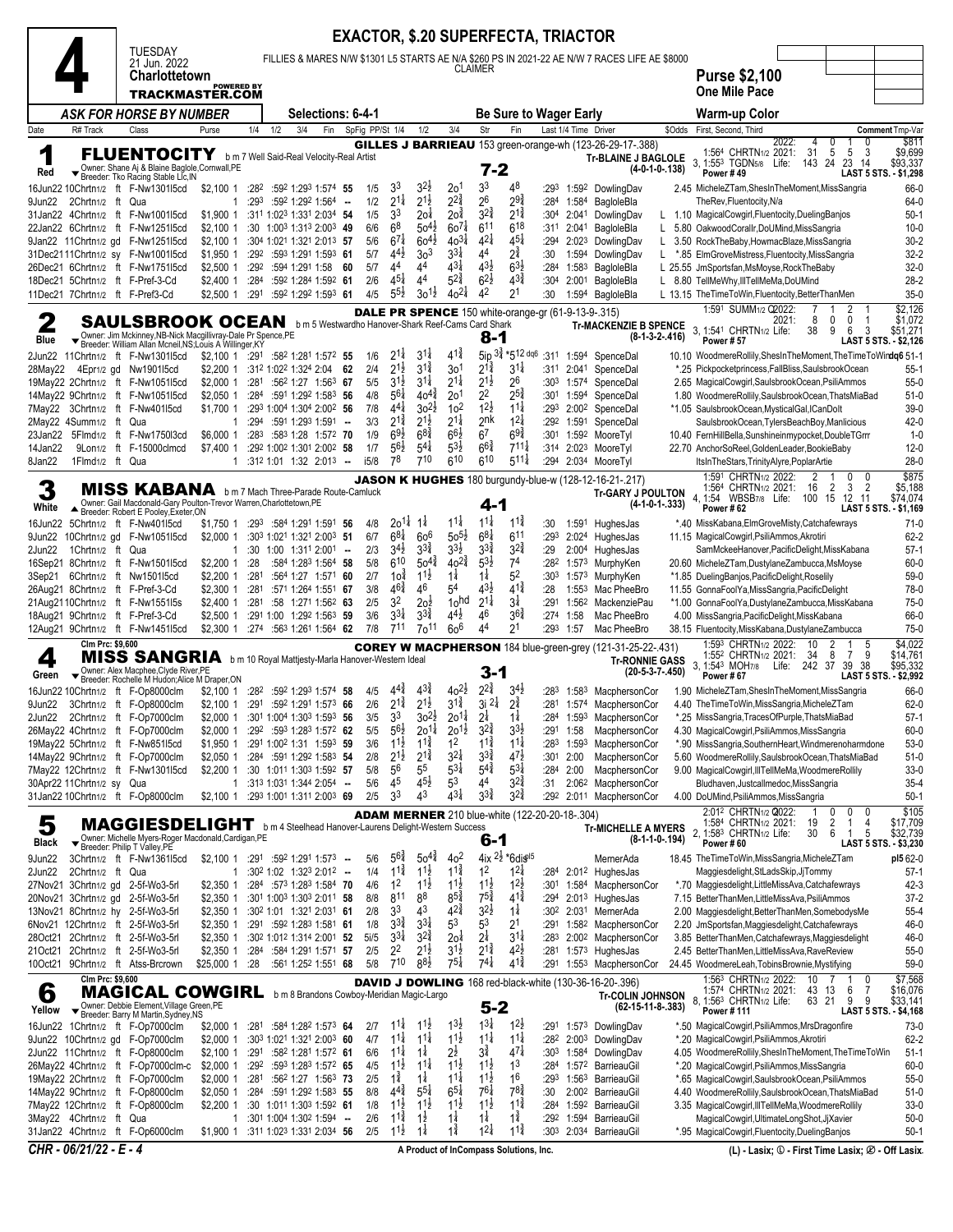|                   |                                                                                                |                                                        |                                                                                                                                                                                                   |                                                   |     |                       |                                                                                    |                                                                                         |                                                                     |                                                     | <b>EXACTOR, \$.20 SUPER HI 5, TRIACTOR</b>                                  |                                                        |                                                                      |                         |                                 |                                                                                                              |        |                                                                                                                                                                             |                                                           |
|-------------------|------------------------------------------------------------------------------------------------|--------------------------------------------------------|---------------------------------------------------------------------------------------------------------------------------------------------------------------------------------------------------|---------------------------------------------------|-----|-----------------------|------------------------------------------------------------------------------------|-----------------------------------------------------------------------------------------|---------------------------------------------------------------------|-----------------------------------------------------|-----------------------------------------------------------------------------|--------------------------------------------------------|----------------------------------------------------------------------|-------------------------|---------------------------------|--------------------------------------------------------------------------------------------------------------|--------|-----------------------------------------------------------------------------------------------------------------------------------------------------------------------------|-----------------------------------------------------------|
|                   |                                                                                                | <b>TUESDAY</b>                                         | 21 Jun. 2022                                                                                                                                                                                      |                                                   |     |                       |                                                                                    |                                                                                         |                                                                     |                                                     | LIFETIME (PEI FOALED ALLOWED 40%) (FILLIES & MARES)                         |                                                        |                                                                      |                         |                                 | 5 YEARS OLD & YOUNGER WINNERS OF 1 BUT NOT MORE THAN 2 RACES LIFETIME AE N/W \$2500                          |        |                                                                                                                                                                             |                                                           |
|                   |                                                                                                |                                                        | Charlottetown<br>TRACKMASTER.COM                                                                                                                                                                  | <b>POWERED BY</b>                                 |     |                       |                                                                                    |                                                                                         |                                                                     |                                                     |                                                                             |                                                        |                                                                      |                         |                                 |                                                                                                              |        | <b>Purse \$2,150</b><br>One Mile Pace                                                                                                                                       |                                                           |
|                   |                                                                                                |                                                        | ASK FOR HORSE BY NUMBER                                                                                                                                                                           |                                                   |     |                       |                                                                                    | Selections: 4-1-2                                                                       |                                                                     |                                                     |                                                                             |                                                        | <b>Be Sure to Wager Early</b>                                        |                         |                                 |                                                                                                              |        | Warm-up Color                                                                                                                                                               |                                                           |
| Date              | R# Track                                                                                       | Class                                                  | Purse                                                                                                                                                                                             | 1/4                                               | 1/2 | 3/4                   | Fin                                                                                |                                                                                         | SpFig PP/St 1/4                                                     | 1/2                                                 | 3/4                                                                         | Str                                                    | Fin                                                                  |                         | Last 1/4 Time Driver            |                                                                                                              | \$Odds | First, Second, Third                                                                                                                                                        | Comment Tmp-Var                                           |
| 1<br>Red          |                                                                                                |                                                        | <b>CRIMSON N CLOVER</b> brf3 Shadow Play-Southwind Mischief-Sportswriter<br>Owner: Maurice Coady, Charlottetown, PE<br>Breeder: Michael B Downey, Saint John, NB                                  |                                                   |     |                       |                                                                                    |                                                                                         |                                                                     |                                                     |                                                                             | 3-1                                                    |                                                                      |                         |                                 | KENNETH P ARSENAULT 180 green-white (70-5-9-17-.223)<br><b>Tr-KENNETH P ARSENAULT</b><br>(42-4-6-11-.261)    |        | 2022:<br>4<br>0<br>2:02 CHRTN1/2 2021:<br>6<br>-1<br>-1<br>2<br>$\overline{2}$<br>2:02<br>CHRTN <sub>1/2</sub> Life:<br>2<br>$\overline{2}$<br>10<br>-1<br><b>Power #54</b> | \$644<br>\$3,827<br>\$4,471<br><b>LAST 5 STS. - \$644</b> |
| 9Jun22            | 16Jun22 6Chrtn1/2 ft 2-5f-Wo1-2rl                                                              | 7Chrtn1/2 gd 2-5f-Wo1-2rl                              | $$2,150$ 1<br>\$2,150 1                                                                                                                                                                           |                                                   |     | :302 1:00 1:311 2:001 | :292 :584 1:291 2:002 49                                                           | $\sim$                                                                                  | 22<br>4/6<br>5x/6                                                   | 22<br>6dis<br>6dis                                  | $3^{2}$<br>6dis                                                             | $3^{1}\frac{1}{2}$<br>6dis                             | 2ż<br>6dis                                                           |                         |                                 | :304 2:002 ArsenaultKen<br>HughesJas                                                                         |        | 7.25 Starshipsalicia, CrimsonNClover, JJKinley<br>13.45 Streakayococo, BashfulBree, RedDirtLovenlife-                                                                       | 69-0<br>$62 - 2$                                          |
|                   | 29May229Summ1/2 ft Ib-Pei Colt<br>19May22 3Chrtn1/2 ft 2-5f-Wo1-2rl<br>7May22 2Chrtn1/2 ft Qua |                                                        | \$6,100 1<br>$$2.150$ 1                                                                                                                                                                           | :301<br>:294<br>1                                 |     | :594 1:30 1:591       | :283 :58 1:271 1:57 53<br>:59 1:291 1:591 -                                        | 56                                                                                      | 4/8<br>714<br>$46\frac{3}{4}$<br>5/5<br>$47\frac{1}{2}$<br>3/8      | 718<br>$4^{5\frac{1}{4}}$<br>412                    | $70^{18}$<br>$5^{4}$<br>617                                                 | 618<br>$5^{3}\frac{1}{2}$<br>$6^{18}$                  | $6^{16}$<br>54<br>522                                                | :293<br>:291<br>:31     | 2:00                            | 2:00 <sup>2</sup> ArsenaultKen<br>ArsenaultKen<br>2:033 ArsenaultKen                                         |        | 20.35 TobinsDiva, RedDirtLovenlife, Onehotpenelope<br>8.50 SaltwaterStorm, GraciesGlory, WindemereMiagrace<br>MiddletonTerror,CheckYourSource,FernHillGusto                 | 66-0<br>$55-0$<br>$39-0$                                  |
|                   |                                                                                                |                                                        |                                                                                                                                                                                                   |                                                   |     |                       |                                                                                    |                                                                                         |                                                                     |                                                     |                                                                             |                                                        |                                                                      |                         |                                 | <b>C WALTER CHEVERIE</b> 152 blue-orange-whi (34-6-11-4-.395)                                                |        | 2:00 CHRTN1/2 2022:<br>3<br>0<br>2:033 SUMM <sub>1/2</sub> 2021:<br>2<br>4<br>0<br>0                                                                                        | \$1,247<br>\$2,106                                        |
| 2<br>Blue         |                                                                                                |                                                        | <b>ONE OF THEM GIRLS bf3 Pang Shui-Prime Time Baby-Well Said</b><br>◆ Owner: C Walter Cheverie, PE-Douglas Oulton, NB<br>◆ Breeder: C Walter Cheverie; David F Mac Leod, PE; Douglas B Oulton, NB |                                                   |     |                       |                                                                                    |                                                                                         |                                                                     |                                                     |                                                                             | $7 - 2$                                                |                                                                      |                         |                                 | <b>Tr-C WALTER CHEVERIE</b><br>$(11-3-1-2-383)$                                                              |        | 3, 2:00 CHRTN1/2 Life:<br>3<br>$\mathbf 0$<br>$\mathbf 0$<br>7<br><b>Power #57</b><br>LAST 5 STS. - \$3,197                                                                 | \$3,353                                                   |
| 16Jun22           |                                                                                                | 4Chrtn1/2 ft F-Wo1-2rlcd                               | \$2,150 1                                                                                                                                                                                         |                                                   |     | :292 :592 1:284 1:591 |                                                                                    | 54                                                                                      | $5^{8}$<br>4/6                                                      | 66<br>$2^{1\frac{3}{4}}$                            | $5^{3}\frac{1}{2}$<br>$2^{1\frac{1}{2}}$                                    | $3^{2}\frac{3}{4}$<br>$3^{11}$                         | $41\frac{1}{4}$                                                      | :30                     |                                 | 1:592 CheverieC                                                                                              |        | 4.10 Streakayococo, MsPatricia Bea, Bashful Bree                                                                                                                            | $71-0$                                                    |
| 9Jun22<br>2Jun22  |                                                                                                | 4Chrtn1/2 ft 2-5f-Wo1-2rl<br>5Chrtn1/2 ft 2-5f-Wo1-2rl | \$2,150 1<br>\$2,150 1                                                                                                                                                                            |                                                   |     | :301 1:001 1:302 2:00 | :29 <sup>4</sup> :58 <sup>4</sup> 1:29 <sup>4</sup> 1:59 <sup>2</sup> <b>51</b>    | 54                                                                                      | 2 <sup>1</sup><br>3/6<br>811<br>7/8                                 | 813                                                 | 40 <sup>3</sup>                                                             | $5^{5\frac{1}{4}}$                                     | 1 <sup>1</sup><br>$6^{7}$                                            | :292<br>:302            | 2:00<br>2:004                   | CheverieC<br>CheverieC                                                                                       |        | *1.15 OneOfThemGirls, WindemereMiagrace, JJKinley<br>65.35 TobinsDiva, MsPatriciaBea, BashfulBree                                                                           | $62-0$<br>$55-1$                                          |
|                   | 21May22 1Chrtn1/2 ft Qua                                                                       |                                                        |                                                                                                                                                                                                   | 1                                                 |     |                       | :304 1:012 1:312 2:012 --<br>:303 1:023 1:34 2:042 33                              |                                                                                         | $2^{1\frac{3}{4}}$<br>5/5<br>$56\frac{1}{2}$<br>3/8                 | $2^{1\frac{3}{4}}$<br>$5^{7}$                       | $20^{\frac{3}{4}}$<br>$50^{31}$                                             | $1\frac{1}{4}$<br>$4^{24}$                             | $12\frac{3}{4}$<br>$1\frac{3}{4}$                                    | :294                    |                                 | 2:012 CheverieC<br>:294 2:042 CheverieC                                                                      |        | OneOfThemGirls, ItsDaleTime, CheckersPride                                                                                                                                  | 66-1<br>$55-0$                                            |
|                   | 1Nov21 6Summ1/2 ft 2-5y-Nw1rlcd                                                                |                                                        | \$1,950 1                                                                                                                                                                                         |                                                   |     |                       |                                                                                    |                                                                                         |                                                                     |                                                     |                                                                             |                                                        |                                                                      |                         |                                 | GILLES J BARRIEAU 153 green-orange-wh (123-26-29-17-.388)                                                    |        | 5.45 OneOfThemGirls, Onehotpenelope, DCsFirstGearl<br>2:022 CHRTN1/2 2022:<br>3<br>0                                                                                        | \$1,412                                                   |
| White             |                                                                                                |                                                        | TOBINS WISH<br>Owner: Patrick Morris, Charlottetown, PE<br>Breeder: Wendell Williams, Ellerslie, PE                                                                                               | b f 3 Stonebridge Terror-Hot Fusion-Arts Conquest |     |                       |                                                                                    |                                                                                         | 1 <sup>2</sup>                                                      |                                                     | 2 <sub>hd</sub>                                                             | 10-1                                                   | $4^{11}$                                                             |                         |                                 | <b>Tr-RONALD I MATHESON</b><br>$(58-8-13-11-325)$                                                            |        | 2021:<br>0<br>0<br>4<br>1<br>3. 2:022 CHRTN1/2 Qife:<br>7<br>$\mathbf{1}$<br>-1<br>-1<br>Power #81                                                                          | \$1,622<br>\$3.034<br>LAST 5 STS. - \$1,714               |
| 16Jun22<br>9Jun22 | 21May22 1Chrtn1/2 ft 2-5y-Nw1rlft                                                              | 6Chrtn1/2 ft 2-5f-Wo1-2rl<br>6Chrtn1/2 gd 2-5f-Nw1rlft | \$2,150 1<br>$$2,000$ 1<br>\$2,000 1                                                                                                                                                              |                                                   |     |                       | :292 :584 1:291 2:002 49<br>:294 1:002 1:322 2:031 48<br>:304 1:014 1:311 1:592 -- |                                                                                         | 2/6<br>1/6<br>$2^{1}\frac{1}{2}$<br>0/6<br>$\overline{\phantom{a}}$ | $1^2$<br>$2^{1\frac{1}{2}}$                         | $2^{1\frac{1}{2}}$                                                          | 2 <sup>1</sup><br>$2^{11}$                             | $1\frac{3}{4}$<br>sci                                                | :303                    | 2:031                           | :312 2:003 BarrieauGil<br>BarrieauGil                                                                        |        | *.85 Starshipsalicia, CrimsonNClover, JJKinley<br>*1.15 TobinsWish, Heatherspet, Therealideal<br>.00e Mmsysmhndfl, RgngMx, TbgPrds                                          | 69-0<br>$62 - 2$<br>scrtchd-sick 60-0                     |
|                   | 14May22 5Chrtn1/2 ft 2-5f-Nw1rl<br>3May22 3Chrtn1/2 ft Qua                                     |                                                        | \$2,000 1                                                                                                                                                                                         |                                                   |     |                       | :301 1:01 1:304 1:594 54<br>:321 1:014 1:323 2:022 --                              |                                                                                         | 2/7<br>4/6<br>$2^{1}\frac{1}{2}$                                    | $2^{1}\frac{1}{2}$<br>$4^{3}$<br>$3^{3}\frac{3}{4}$ | $20\frac{1}{2}$<br>$3^{3\frac{1}{4}}$                                       | $2\frac{1}{4}$<br>$3^{2}$                              | 31ż<br>$1\frac{1}{4}$                                                | :291                    | 2:00                            | BarrieauGil<br>:291 2:022 BarrieauGil                                                                        |        | 19.90 SaltwaterStorm, TLsBetty, TobinsWish<br>TobinsWish, Mamasaysimahandful, EqualDignity                                                                                  | $53-0$<br>$50-0$                                          |
|                   |                                                                                                |                                                        |                                                                                                                                                                                                   |                                                   |     |                       |                                                                                    |                                                                                         |                                                                     |                                                     | <b>MARC CAMPBELL</b> green-black-whi (115-26-20-18-.374)                    |                                                        |                                                                      |                         |                                 |                                                                                                              |        | 2022:<br>3<br>0<br>3                                                                                                                                                        | \$1,586                                                   |
| 4<br>Green        |                                                                                                |                                                        | <b>MS PATRICIA BEA</b><br>Owner: Bobbi Jo Matheson, Charlottetown.PE<br>♦ Breeder: Winbak Farm, Chesapeake City, MD                                                                               |                                                   |     |                       |                                                                                    |                                                                                         |                                                                     | b m 4 Betterthancheddar-Ms Harrington-Camluck       |                                                                             | $5 - 2$                                                |                                                                      |                         |                                 | <b>Tr-RONALD I MATHESON</b><br>$(58-8-13-11-325)$                                                            |        | 2:033 CHRTN1/2 2021:<br>3<br>12<br>4<br>-1<br>3,<br>2:03 <sup>3</sup> CHRTN <sub>1/2</sub> Life:<br>3<br>15<br>7<br>-1<br>Power #81<br><b>LAST 5 STS.</b>                   | \$5,276<br>\$6,862<br>\$3,412                             |
| 16Jun22           |                                                                                                | 4Chrtn1/2 ft F-Wo1-2rlcd                               | \$2,150 1                                                                                                                                                                                         | :292                                              |     |                       | :592 1:284 1:591 56                                                                |                                                                                         | $11\frac{3}{4}$<br>3/6<br>1 <sup>2</sup>                            | $11\frac{1}{4}$<br>$2^{1\frac{3}{4}}$               | $11\frac{1}{2}$<br>$3^{1\frac{3}{4}}$                                       | $11\frac{1}{2}$<br>$2^{2\frac{1}{2}}$                  | 2nk<br>$2^{3\frac{1}{4}}$                                            | :302                    | 1:591                           | BarrieauGil                                                                                                  |        | 7.00 Streakayococo, MsPatriciaBea, BashfulBree                                                                                                                              | $71-0$                                                    |
| 2Jun22            | 26May22 2Chrtn1/2 ft 2-5y-Nw1rlcd                                                              | 5Chrtn1/2 ft 2-5f-Wo1-2rl                              | \$2,150 1<br>\$2,050 1                                                                                                                                                                            | :294                                              |     |                       | :584 1:294 1:592 54<br>:301 1:003 1:314 2:014 42                                   |                                                                                         | 3/8<br>i4 <sup>9</sup><br>6/6                                       | 46                                                  | $30^{21}$                                                                   | $2^{2}\frac{1}{4}$                                     | $2^{21}$                                                             | :294<br>:30             | 2:00<br>2:021                   | BarrieauGil<br>BarrieauGil                                                                                   |        | 5.00 TobinsDiva, MsPatriciaBea, BashfulBree<br>*.30 ALittleSunshine, MsPatriciaBea, LyndaleMissMolly                                                                        | $55-1$<br>64-0                                            |
|                   | 19May22 1Chrtn1/2 ft<br>18Sep21 1Chrtn1/2 ft Qua                                               | Qua                                                    |                                                                                                                                                                                                   | 1<br>$\mathbf{1}$                                 |     |                       | :301 1:014 1:323 2:022 --<br>$:30^3$ 1:014 1:311 2:004 -                           |                                                                                         | $2^{1\frac{3}{4}}$<br>2/6<br>32<br>1/5                              | $2^{1\frac{3}{4}}$<br>$3^{3}\frac{1}{2}$            | $2^{1\frac{3}{4}}$<br>34                                                    | $2^{2\frac{1}{2}}$<br>$3^{44}$                         | $3^{1\frac{3}{4}}$<br>$4^{7\frac{1}{2}}$                             | :294<br>:301            | 2:024<br>2:021                  | MathesonRon<br>MathesonRon                                                                                   |        | PrivateDancer,CutterLoose,MsPatriciaBea<br>Jeb, PullMeThrough, PonderOnAnAngel                                                                                              | $57-0$<br>$71-0$                                          |
|                   |                                                                                                |                                                        |                                                                                                                                                                                                   |                                                   |     |                       |                                                                                    |                                                                                         |                                                                     |                                                     |                                                                             |                                                        |                                                                      |                         |                                 | COREY W MACPHERSON 184 blue-green-grey (121-31-25-22-.431)                                                   |        | 2022:<br>5<br>0                                                                                                                                                             | \$2,234                                                   |
|                   |                                                                                                |                                                        |                                                                                                                                                                                                   |                                                   |     |                       |                                                                                    |                                                                                         |                                                                     |                                                     |                                                                             |                                                        |                                                                      |                         |                                 |                                                                                                              |        |                                                                                                                                                                             |                                                           |
| 5<br>Black        |                                                                                                | Breeder: Lowell H Balderston, PE                       | RED DIRT LOVENLIFE<br>Owner: Shoulda Been Onabeach Stb, Charlottetown, PE                                                                                                                         |                                                   |     |                       |                                                                                    |                                                                                         |                                                                     |                                                     | b f 3 Tobago Cays-Shesaroyalbella-Royal Mattjesty                           | 6-1                                                    |                                                                      |                         |                                 | <b>Tr-COREY W MACPHERSON</b><br>$(17-3-4-1-.326)$                                                            |        | 2:013 SUMM1/2 2021:<br>0<br>3<br>11<br>1<br>2,<br>2:013 SUMM <sub>1/2</sub> Life:<br>$\mathbf{1}$<br>$\overline{4}$<br>16<br>-1<br><b>Power #59</b><br>LAST 5 STS.          | \$7,445<br>\$9,679<br>- \$2,234                           |
| 9Jun22<br>2Jun22  |                                                                                                | 7Chrtn1/2 gd 2-5f-Wo1-2rl<br>5Chrtn1/2 ft 2-5f-Wo1-2rl | $$2,150$ 1<br>\$2,150 1                                                                                                                                                                           | :294                                              |     | :302 1:00 1:311 2:001 | :584 1:294 1:592 52                                                                | -50                                                                                     | $12\frac{1}{2}$<br>4/6<br>$7^{10}$<br>6/8                           | $1^{1\frac{3}{4}}$<br>$60^{9\frac{3}{4}}$           | $2^{11}$<br>$20^{11}$                                                       | $2^{2\frac{3}{4}}$<br>44                               | $*$ <sub>X</sub> 312 <sup>1</sup> / <sub>2</sub> dq4:311<br>$5^{64}$ |                         | 2:02 <sup>3</sup><br>:304 2:004 | MacphersonCor<br>MacphersonCor                                                                               |        | *.90 Streakayococo, BashfulBree, RedDirtLovenlife-<br>7.05 TobinsDiva, MsPatriciaBea, BashfulBree                                                                           | dq4 62-2<br>$55-1$                                        |
|                   | 29May229Summ1/2 ft Ib-Pei Colt<br>19May22 3Chrtn1/2 ft 2-5f-Wo1-2rl                            |                                                        | \$6,100 1<br>$$2,150$ 1                                                                                                                                                                           | :283<br>:301                                      |     | :594 1:30 1:591       | :58 1:271 1:57 58                                                                  | - 59                                                                                    | 10 <sup>1</sup><br>2/8<br>$2^{2\frac{1}{2}}$<br>2/5                 | $2^{1\frac{1}{2}}$<br>2 <sup>2</sup>                | $2^{4}\frac{1}{2}$<br>$3^{1\frac{1}{2}}$                                    | 28<br>$4^{1\frac{3}{4}}$                               | $2^{11}$<br>42                                                       | :292                    | :311 1:591<br>1:593             | MacphersonCor<br>MacphersonCor                                                                               |        | 1.75 TobinsDiva, RedDirtLovenlife, Onehotpenelope<br>6.05 SaltwaterStorm, GraciesGlory, WindemereMiagrace                                                                   | 66-0<br>$55-0$                                            |
|                   | 14May22 3Chrtn1/2 ft 2-5f-Wo1-2rl                                                              |                                                        | $$2,150$ 1                                                                                                                                                                                        |                                                   |     |                       | :302 1:012 1:322 2:003 46                                                          |                                                                                         | $4^{51}$<br>7/7                                                     | $4^{4^{3}_{4}}$                                     | $5^{3\frac{3}{4}}$<br><b>ADAM MERNER</b> 210 blue-white (122-20-20-18-.304) | $5^{4}$                                                | $3^{6}\frac{1}{4}$                                                   | :283                    |                                 | 2:014 MacphersonCor                                                                                          |        | 7.00 MysticalGal, The Generals Pride, Red DirtLovenlife<br>2022:<br>5 0 1<br>-1                                                                                             | $55-0$<br>\$1,619                                         |
| b<br>Yellow       |                                                                                                |                                                        | <b>WINDEMERE MIAGRACE</b> bf3 Pang Shui-Someone Like You-I Am a Fool                                                                                                                              |                                                   |     |                       |                                                                                    |                                                                                         |                                                                     |                                                     |                                                                             | $8 - 1$                                                |                                                                      |                         |                                 | <b>Tr-MELISSA J RENNIE</b><br>$(65-16-11-9-.386)$                                                            |        | 1:591 TRURO1/2 2021:<br>2, 1:591 TRURO1/2 Life:<br>2<br>$\overline{2}$<br>12<br>$\overline{1}$<br>Power #62                                                                 | \$7,812<br>\$9,431<br>LAST 5 STS. - \$1,619               |
|                   | 16Jun22 4Chrtn1/2 ft F-Wo1-2rlcd                                                               |                                                        | ◆ Owner: Boys Will Be Boys 2, Charlottetown, PE<br>◆ Breeder: Reginald F Ferguson, PE<br>\$2.150 1                                                                                                |                                                   |     |                       | :292 :592 1:284 1:591 51                                                           |                                                                                         | $3^{3}\frac{3}{4}$<br>2/6                                           | $20^{11}$                                           | $30^{1\frac{3}{4}}$                                                         | $5^{5\frac{1}{2}}$                                     | $55\frac{1}{4}$                                                      | :31                     |                                 | 2:001 MernerAda                                                                                              |        | 5.40 Streakayococo, MsPatriciaBea, BashfulBree                                                                                                                              | $71-0$                                                    |
|                   | 9Jun22 4Chrtn1/2 ft 2-5f-Wo1-2rl<br>29May222Summ1/2 ft Ib-Pei Colt                             |                                                        | \$2,150 1<br>\$6,100 1                                                                                                                                                                            |                                                   |     | :301 1:001 1:302 2:00 | :292 1:00 1:294 1:591                                                              | 53<br>-54                                                                               | 5/6<br>10 <sup>1</sup><br>$11\frac{1}{2}$<br>5/8                    | $1^{1\frac{3}{4}}$<br>$11\frac{1}{2}$               | $11\frac{1}{2}$<br>$1\frac{3}{4}$                                           | 1 <sup>1</sup><br>$2^{1\frac{3}{4}}$                   | 21<br>$4^{3}\frac{3}{4}$                                             | :294<br>:301            | 2:00                            | 2:001 MernerAda<br>MernerAda                                                                                 |        | 1.35 OneOfThemGirls, WindemereMiagrace, JJKinley<br>*.95 Orrsterror, Heatherspet, MdsGirl                                                                                   | $62-0$<br>66-0                                            |
|                   | 19May22 3Chrtn1/2 ft 2-5f-Wo1-2rl<br>14May22 3Chrtn1/2 ft 2-5f-Wo1-2rl                         |                                                        | \$2,150 1<br>$$2,150$ 1                                                                                                                                                                           |                                                   |     |                       | :301 :594 1:30 1:591 59                                                            | 4x/5<br>:30 <sup>2</sup> 1:01 <sup>2</sup> 1:32 <sup>2</sup> 2:00 <sup>3</sup> 45 6ix/7 | 58<br>$69\frac{1}{2}$                                               | $56\frac{1}{2}$<br>$68\frac{1}{2}$                  | $40^{3\frac{1}{4}}$<br>$60^{41}$                                            | $3^{1}\frac{1}{2}$<br>$6^{4}\frac{3}{4}$               | $3^{1\frac{1}{2}}$<br>58                                             | :284<br>:29             |                                 | 1:592 MernerAda<br>2:021 MernerAda                                                                           |        | 7.30 SaltwaterStorm, GraciesGlory, WindemereMiagrace<br>13.85 MysticalGal, TheGeneralsPride, RedDirtLovenlife                                                               | $55-0$<br>$55-0$                                          |
|                   |                                                                                                |                                                        | <b>BASHFUL BREE</b><br>Owner: Brendon Mullen, Tracadie Cross, PE                                                                                                                                  |                                                   |     |                       |                                                                                    | b m 5 Articulator-Alexandras Splash-Gigalo                                              |                                                                     |                                                     |                                                                             |                                                        |                                                                      |                         |                                 | <b>KEN C MURPHY</b> 150 orange-black-wh (105-19-15-15-.307)<br><b>Tr-BRENDON J MULLEN</b><br>$(7-0-1-2-174)$ |        | 2022:<br>3<br>0<br>2:031 CHRTN1/2 2021:<br>7<br>1<br>1<br>1<br>4, 2:031 CHRTN1/2 Life:<br>$\overline{2}$<br>10<br>3<br>$\mathbf{1}$                                         | \$1,053<br>\$1,845<br>\$2,898                             |
| Pink<br>16Jun22   |                                                                                                | 4Chrtn1/2 ft F-Wo1-2rlcd                               | ♦ Breeder: Sterling B & Brendon J Mullen, PE<br>\$2,150 1                                                                                                                                         |                                                   |     |                       | :292 :592 1:284 1:591 54                                                           |                                                                                         | $2^{1\frac{3}{4}}$<br>5/6                                           | $3^{1\frac{3}{4}}$                                  | $2^{1\frac{1}{2}}$                                                          | 4-1<br>$2^{1\frac{1}{2}}$                              | $3^{11}$                                                             |                         |                                 | :30 <sup>2</sup> 1:59 <sup>2</sup> MurphyKen                                                                 |        | Power #64<br>23.15 Streakayococo, MsPatriciaBea, BashfulBree                                                                                                                | LAST 5 STS. - \$1,150<br>$71-0$                           |
| 9Jun22            |                                                                                                | 7Chrtn1/2 gd 2-5f-Wo1-2rl                              | \$2,150 1                                                                                                                                                                                         |                                                   |     |                       | :302 1:00 1:311 2:001 57                                                           |                                                                                         | $2^{2}\frac{1}{2}$<br>3/6                                           | $2^{1\frac{3}{4}}$                                  | 33                                                                          | $3^{3}\frac{1}{2}$                                     | $2^{5\frac{1}{4}}$                                                   |                         |                                 | :292 2:011 MurphyKen                                                                                         |        | 9.85 Streakayococo, BashfulBree, RedDirtLovenlife-                                                                                                                          | $62 - 2$                                                  |
| 2Jun22            | 28May22 2Chrtn1/2 ft Qua                                                                       | 5Chrtn1/2 ft 2-5f-Wo1-2rl                              | $$2,150$ 1                                                                                                                                                                                        | 1                                                 |     | :313 1:02 1:33 2:03   | :294 :584 1:294 1:592 53                                                           | $\overline{\phantom{a}}$                                                                | 2 <sup>2</sup><br>2/8<br>$4^{6}\frac{1}{2}$<br>5/5                  | $3^{31}$<br>$4^{51}$                                | $5^{31}$<br>3 <sup>3</sup>                                                  | $3^{3}\frac{3}{4}$<br>$3^{3}\frac{1}{2}$               | 34<br>$4^{4}$                                                        | :301                    |                                 | :294 2:001 MurphyKen<br>2:034 MurphyKen                                                                      |        | 6.80 TobinsDiva, MsPatriciaBea, BashfulBree<br>Courageux, Streakayococo, Quivers Hanover                                                                                    | $55-1$<br>69-0                                            |
| 4Dec21            |                                                                                                | 4Chrtn1/2 ft 2-5y-Nw1rlcd                              | \$1,950 1                                                                                                                                                                                         |                                                   |     |                       | :30 1:013 1:341 2:052 29                                                           |                                                                                         | $3^{5\frac{3}{4}}$<br>6/6                                           | 20 <sup>1</sup>                                     | 20 <sup>1</sup>                                                             | $4^{21}$                                               | 5 <sup>9</sup>                                                       | :324                    |                                 | 2:071 MurphyKen                                                                                              |        | *1.05 LanesideLookOut,CaribbeanTides,MdsGirl<br>0<br>0                                                                                                                      | $23-1$                                                    |
| 8<br>Gray         |                                                                                                | J J KINLEY                                             | b m 5 Image of Dawn-Ovation Killean-Mach Three                                                                                                                                                    |                                                   |     |                       |                                                                                    |                                                                                         |                                                                     |                                                     | <b>MARK A BRADLEY</b> 156 black-white-red (51-4-13-4-.246)                  | $12 - 1$                                               |                                                                      |                         |                                 | Tr-VAUGHAN A DOYLE<br>(24-1-3-7-.208)                                                                        |        | 2022:<br>2<br>$\overline{2}$<br>6<br>2021:<br>29<br>0<br>3.<br>70<br>$\overline{2}$<br>2:001 CHRTN1/2 Life:<br>3<br>14<br>Power #46                                         | \$1,034<br>\$4,646<br>\$14,542<br>LAST 5 STS. - \$862     |
| 16Jun22           |                                                                                                | 6Chrtn1/2 ft 2-5f-Wo1-2rl                              | Owner: Darla Jay,Charlottetown,PE<br>▲ Breeder: Jamie J Mac Kinley,PE<br>\$2,150 1                                                                                                                |                                                   |     |                       | :292 :584 1:291 2:002 49                                                           |                                                                                         | $3^{4}$<br>1/6                                                      | $3^{34}$                                            | 40 <sup>3</sup>                                                             | $4^{21}$                                               | 31                                                                   | :304                    |                                 | 2:003 HughesJas                                                                                              |        | 2.65 Starshipsalicia, CrimsonNClover, JJKinley                                                                                                                              | 69-0                                                      |
| 9Jun22<br>2Jun22  |                                                                                                | 4Chrtn1/2 ft 2-5f-Wo1-2rl<br>5Chrtn1/2 ft 2-5f-Wo1-2rl | $$2,150$ 1<br>$$2,150$ 1                                                                                                                                                                          |                                                   |     | :301 1:001 1:302 2:00 | :294 :584 1:294 1:592 52                                                           | - 53                                                                                    | $3^{2}\frac{3}{4}$<br>1/6<br>$3^{4}$<br>1/8                         | $3^{3}\frac{3}{4}$<br>$46\frac{1}{2}$               | $43\frac{1}{4}$<br>$7^{51}$                                                 | $42\frac{3}{4}$<br>$6^{5\frac{3}{4}}$                  | $3^{14}$<br>$4^{5}\frac{1}{2}$                                       | :292<br>:293            |                                 | 2:00 <sup>2</sup> BradleyMar<br>2:00 <sup>2</sup> ArsenaultKen                                               |        | 9.80 OneOfThemGirls, WindemereMiagrace, JJKinley<br>33.35 TobinsDiva, MsPatriciaBea, BashfulBree                                                                            | 62-0<br>$55-1$                                            |
|                   | 26May22 1Chrtn1/2 ft F-Nw401l5cd                                                               |                                                        | \$1,750 1                                                                                                                                                                                         |                                                   |     |                       | :291 1:00 1:301 1:591 51                                                           |                                                                                         | $5^{7\frac{1}{4}}$<br>2/6                                           | 5 <sup>5</sup>                                      | $6^{6}\frac{3}{4}$                                                          | 66                                                     | $5^{61}$                                                             | :284                    |                                 | 2:002 ArsenaultKen                                                                                           |        | 16.35 DstyLnZndy,TpOfHrTrd,Wndmrnhrmdn                                                                                                                                      | 64-0                                                      |
|                   | 19May22 4Chrtn1/2 ft F-Nw611l5cd                                                               |                                                        | \$1,750 1                                                                                                                                                                                         |                                                   |     |                       | :311 1:011 1:313 2:002 48                                                          |                                                                                         | $5^{4}$<br>2/6                                                      | $6^{4}\frac{1}{2}$                                  | 6 <sup>5</sup><br><b>MICHAEL D MCGUIGAN blue-white (16-2-3-2-.270)</b>      | 56                                                     | $56\frac{3}{4}$                                                      | :291                    |                                 | 2:014 BradleyMar                                                                                             |        | 24.80 CinderAngelina, Fusspot, MrsDragonfire<br>2:011 CHRTN1/2 2022:<br>5<br>-1                                                                                             | $55-0$<br>\$2,240                                         |
| ੰ9                |                                                                                                |                                                        | THEREALIDEAL                                                                                                                                                                                      | b f 3 Pang Shui-Giannas Ideal-Western Ideal       |     |                       |                                                                                    |                                                                                         |                                                                     |                                                     |                                                                             |                                                        |                                                                      |                         |                                 | <b>Tr-MICHAEL D MCGUIGAN</b><br>$(14-2-3-1-.285)$                                                            |        | $\frac{2}{0}$<br>2021:<br>0<br>0<br>0<br>3.<br>2:011 CHRTN1/2 Life:<br>5<br>2<br>$\overline{1}$<br>-1                                                                       | \$0<br>\$2,240                                            |
| Purple<br>16Jun22 |                                                                                                | 3Chrtn1/2 ft 2-5f-Nw1rlft                              | Owner: Ingham Jenkins, Charlottetown, PE<br>▲ Breeder: Blaine F Thibeau, Kensington, PE<br>\$2,000 1                                                                                              | :30                                               |     |                       | :583 1:293 2:011 46                                                                |                                                                                         | 3/8                                                                 | $10^{11}$<br>$2^{3}\frac{3}{4}$                     | $2^{1\frac{3}{4}}$                                                          | $0 - 1$<br>$2^{11}$                                    | $1\overline{2}$                                                      | :311                    |                                 | 2:011 McguiganMic                                                                                            |        | Power #74<br>*1.90 Therealideal, Roses For Jennie, Checkers Pride                                                                                                           | LAST 5 STS. - \$2,240<br>$73-0$                           |
| 9Jun22<br>2Jun22  |                                                                                                | 6Chrtn1/2 gd 2-5f-Nw1rlft<br>4Chrtn1/2 ft 2-5f-Nw1rlft | $$2,000$ 1                                                                                                                                                                                        |                                                   |     |                       | :294 1:002 1:322 2:031 47                                                          |                                                                                         | 3 <sup>3</sup><br>3/6<br>2/7                                        | 33                                                  | $4^{31}$                                                                    | 4 <sup>3</sup>                                         | $3\frac{3}{4}$                                                       | :30 <sup>2</sup><br>:30 |                                 | 2:03 <sup>2</sup> McguiganMic                                                                                |        | 1.55 TobinsWish, Heatherspet, Therealideal                                                                                                                                  | $62 - 2$<br>$57-1$                                        |
|                   | 29May224Summ1/2 ft Ib-Pei Colt<br>19May22 1Chrtn1/2 ft 2-5f-Nw1rlft                            |                                                        | \$2,000 1<br>\$6,100 1<br>\$2,000 1                                                                                                                                                               |                                                   |     |                       | :302 :594 1:303 2:001 51<br>:30 1:01 1:304 1:583 49<br>:293 :594 1:304 2:001 53    |                                                                                         | $4^{4}$ <sub>2</sub><br>5/7<br>1 <sup>2</sup><br>1/6                | $10^{11}$ $11^{1}$<br>20 <sup>1</sup><br>$1^{21}$   | $11\frac{1}{2}$<br>$40^{21}$<br>$11\frac{1}{4}$                             | $1\frac{3}{4}$<br>$5^{5\frac{3}{4}}$<br>$1\frac{1}{2}$ | $2^{2}$<br>$6^{12\frac{1}{2}}$<br>$2^{2}\frac{1}{2}$                 | :294                    | 2:01                            | 2:003 McguiganMic<br>McguiganMic<br>:294 $2:003$ McguiganMic                                                 |        | *.90 Streakayococo, Therealideal, Checkers Pride<br>9.25 Cantstopthelovin, MaliceIntent, TLsBetty<br>21.55 TLsBetty, Therealideal, MdsGirl                                  | 66-0<br>$57-0$                                            |

CHR -  $06/21/22 - E - 5$ 

A Product of InCompass Solutions, Inc.

(L) - Lasix;  $\mathbb O$  - First Time Lasix;  $\mathcal D$  - Off Lasix.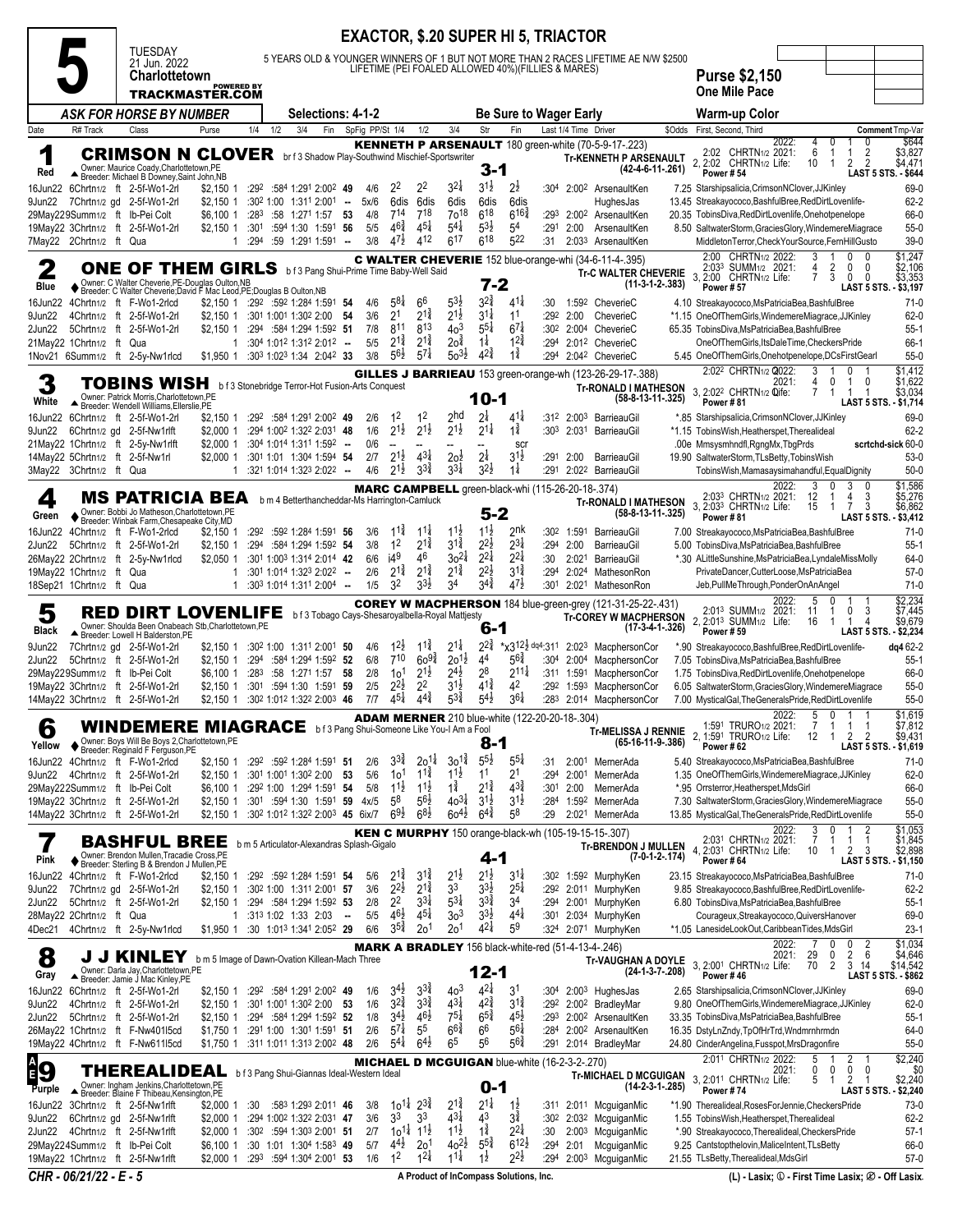|                  |                          |                                                                                                                                             |                            |      |                                                                                            |        |                 |                                       |                                          |                                          |                                          | <b>EXACTOR, \$.20 SUPERFECTA, TRIACTOR</b>              |              |                      |                                                                                                               |        |                                                                                                                                                                      |                                                              |
|------------------|--------------------------|---------------------------------------------------------------------------------------------------------------------------------------------|----------------------------|------|--------------------------------------------------------------------------------------------|--------|-----------------|---------------------------------------|------------------------------------------|------------------------------------------|------------------------------------------|---------------------------------------------------------|--------------|----------------------|---------------------------------------------------------------------------------------------------------------|--------|----------------------------------------------------------------------------------------------------------------------------------------------------------------------|--------------------------------------------------------------|
|                  |                          | <b>TUESDAY</b><br>21 Jun. 2022                                                                                                              |                            |      |                                                                                            |        |                 |                                       |                                          |                                          |                                          |                                                         |              |                      | FILLIES & MARES N/W \$851 L5 STARTS +ALLOWANCES AE N/W 5 RACES LIFE & N/W \$361 L3                            |        |                                                                                                                                                                      |                                                              |
|                  |                          | Charlottetown<br>TRACKMASTER.COM                                                                                                            | <b>POWERED BY</b>          |      |                                                                                            |        |                 |                                       |                                          |                                          |                                          |                                                         |              |                      |                                                                                                               |        | <b>Purse \$1,900</b><br><b>One Mile Pace</b>                                                                                                                         |                                                              |
|                  |                          | <b>ASK FOR HORSE BY NUMBER</b>                                                                                                              |                            |      | Selections: 2-3-4                                                                          |        |                 |                                       |                                          |                                          |                                          | <b>Be Sure to Wager Early</b>                           |              |                      |                                                                                                               |        | <b>Warm-up Color</b>                                                                                                                                                 |                                                              |
| Date             | R# Track                 | Class                                                                                                                                       | Purse                      | 1/4  | 1/2<br>3/4<br>Fin                                                                          |        | SpFig PP/St 1/4 |                                       | 1/2                                      | 3/4                                      | Str                                      | Fin                                                     |              | Last 1/4 Time Driver |                                                                                                               | \$Odds | First, Second, Third<br>2:001 CHRTN <sub>1/2</sub> 2022:<br>8                                                                                                        | Comment Tmp-Var<br>\$2,163                                   |
| ┑                |                          | <b>SOUTHERN HEART</b> b m 8 Shadow Play-La Daydreamer-Abercrombie                                                                           |                            |      |                                                                                            |        |                 |                                       |                                          |                                          |                                          |                                                         |              |                      | <b>BRODIE A MAC PHEE</b> 199 white-purple-ye (47-8-8-8-.321)<br><b>Tr-ALLAN EARL SMITH</b>                    |        | 26<br>2<br>2:001 CHRTN <sub>1/2</sub> 2021:<br>3<br>-1<br>6, 1:592 CHRTN1/2 Life:<br>156<br>8 17<br>16                                                               | \$4,055<br>\$45,824                                          |
| Red<br>16Jun22   |                          | Owner: Elmer Campbell, Airdrie, AB-Jackie Cooper, Stratford, PE<br>▼ Breeder: Winbak Farm, Chesapeake City, MD<br>1Chrtn1/2 ft F-Nw1051l5cd | \$2,000 1                  |      | $:28^1$ $:58^4$ 1:28 <sup>2</sup> 1:57 <sup>3</sup> <b>56</b>                              |        | 3/7             | 58                                    | $66\frac{1}{2}$                          | i700 <sup>7</sup>                        | 4-1<br>$7^{7\frac{3}{4}}$                | *68} pl5                                                |              |                      | $(36-5-6-4-268)$<br>:292 1:591 Mac PheeBro                                                                    |        | <b>Power #55</b><br>14.55 MagicalCowgirl, PsiliAmmos, MrsDragonfire                                                                                                  | LAST 5 STS. - \$1,797<br>pl5 73-0                            |
|                  |                          | 9Jun22 10Chrtn1/2 gd F-Nw1051l5cd                                                                                                           | \$2,000 1                  |      | :303 1:021 1:321 2:003 51                                                                  |        | 1/7             | $3^{3}\frac{1}{4}$                    | $4^{3}\frac{1}{2}$                       | $4^{3\frac{3}{4}}$                       | $4^{5}\frac{1}{2}$                       | 49‡                                                     | :293         |                      | 2:023 Mac PheeBro                                                                                             |        | 5.20 MagicalCowgirl, PsiliAmmos, Akrotiri                                                                                                                            | $62 - 2$                                                     |
| 2Jun22           |                          | 2Chrtn1/2 ft F-Nw1051l5cd<br>26May22 3Chrtn1/2 ft F-Nw851l5cd                                                                               | \$2,000 1<br>\$1,900 1     |      | :301 1:004 1:303 1:593 51<br>:294 1:004 1:311 2:001 52                                     |        | 4/5<br>1/5      | $44\frac{3}{4}$<br>$11\frac{1}{2}$    | $45\frac{3}{4}$<br>$11\frac{1}{2}$       | $5^{3}\frac{1}{2}$<br>$11\frac{1}{4}$    | $5^{2\frac{3}{4}}$<br>1 <sup>1</sup>     | $55\frac{1}{4}$<br>$1\frac{3}{4}$                       | :29          |                      | :292 2:003 Mac PheeBro<br>2:001 Mac PheeBro                                                                   |        | 18.70 MissSangria, TracesOfPurple, ThatsMiaBad<br>2.35 SouthernHeart, Fusspot, MrsDragonfire                                                                         | $57-1$<br>$62-0$                                             |
|                  |                          | 19May22 5Chrtn1/2 ft F-Nw851l5cd                                                                                                            | \$1,950 1                  |      | :291 1:002 1:31 1:593 57                                                                   |        | 1/6             | $2^{1}\frac{1}{2}$                    | $2^{1\frac{3}{4}}$                       | 22                                       | $2^{1\frac{3}{4}}$                       | $2^{11}$                                                | :282         |                      | 1:594 Mac PheeBro                                                                                             |        | 4.55 MissSangria, SouthernHeart, Windmerenoharmdone                                                                                                                  | $53-0$                                                       |
|                  |                          | 14May22 1Chrtn1/2 ft F-Nw601l5cd<br>7May22 3Chrtn1/2 ft F-Nw401l5cd                                                                         | \$1,750 1<br>\$1,700 1     |      | :301 1:004 1:303 2:001 51<br>:293 1:004 1:304 2:002 54                                     |        | 4/8<br>5/8      | $4^{4^{3}_{4}}$<br>$5^{5\frac{3}{4}}$ | 1оวี<br>$50^{4}$                         | 10 <sub>nd</sub><br>$30^{24}$            | $4^{1\frac{3}{4}}$<br>$2^{2\frac{1}{2}}$ | 42<br>$4^{1\frac{1}{2}}$                                | :30<br>:291  |                      | $2:003$ HughesJas<br>2:003 Mac PheeBro                                                                        |        | 5.10 UltimateLongShot,ICanDolt,Dorabella<br>19.05 SaulsbrookOcean, MysticalGal, ICanDolt                                                                             | $55-0$<br>$39-0$                                             |
| 3May22           | 5Chrtn1/2 ft Qua         |                                                                                                                                             | 1                          |      | :293 1:004 1:323 2:032 --                                                                  |        | 3/6             | $47\frac{3}{4}$                       | $4^{4^{3}_{4}}$                          | $5^{4}\frac{3}{4}$                       | 64                                       | $4^{21}$                                                | :301         |                      | 2:034 HughesJas                                                                                               |        | Fusspot, Whoyacallinacougar, RockinNovel                                                                                                                             | $50-0$                                                       |
| 9Jan22           |                          | 9Chrtn1/2 gd F-Nw75115cd                                                                                                                    | \$1,800 1                  |      | :294 1:021 1:333 2:023 50                                                                  |        | 7/7             | 711                                   | $60^{51}$                                | $40^{2\frac{3}{4}}$                      | $5^{4}$                                  | $58\frac{1}{4}$                                         | :30          |                      | 2:041 DowlingDav                                                                                              |        | 13.30 MagicalCowgirl, OutrageousSpirit, LockHerUp<br>2:00 <sup>2</sup> CHRTN <sub>1/2</sub> 2022:                                                                    | $28-2$<br>\$1,375                                            |
| 2                |                          | <b>OUTRAGEOUS STYLE</b> bf3 Hes Watching-Outrageous Storm-Cammibest                                                                         |                            |      |                                                                                            |        |                 |                                       |                                          |                                          |                                          |                                                         |              |                      | GILLES J BARRIEAU 153 green-orange-wh (123-26-29-17-.388)<br><b>Tr-RONALD I MATHESON</b>                      |        | 1:571 CHRTN <sub>1/2</sub> 2021:<br>3<br>0<br>0<br>3<br>2, 1:571 CHRTN1/2 Life:<br>5<br>0<br>4<br>1                                                                  | \$15,691<br>\$17,066                                         |
| Blue             |                          | Owner: Paul Holmes, Warren Grove, PE<br>Breeder: Paul R Holmes, Warren Grove, PE                                                            |                            |      |                                                                                            |        |                 |                                       |                                          |                                          | 5-2                                      |                                                         |              |                      | $(58-8-13-11-325)$                                                                                            |        | Power#88<br>LAST 5 STS. - \$17,066                                                                                                                                   |                                                              |
| 9Jun22<br>2Jun22 |                          | 5Chrtn1/2 ft F-Nw85115cd<br>3Chrtn1/2 ft F-Nw601l5cd                                                                                        | \$1,900 1<br>\$1,800 1     |      | :291 :592 1:294 1:59 57 1x/7<br>:291 1:001 1:302 2:002 53                                  |        | 6/6             | $7^{12}$<br>6 <sup>8</sup>            | $7^{7\frac{3}{4}}$<br>$40^{31/2}$        | $70^{6}\frac{3}{4}$<br>300 <sub>2</sub>  | 6 <sup>5</sup><br>3‡                     | 22‡<br>11                                               | :282<br>:30  |                      | 1:593 BarrieauGil<br>2:00 <sup>2</sup> BarrieauGil                                                            |        | 1.10 BlackElektra, Outrageous Style, Traces Of Purple<br>*.30 OtrgsStyl, Wndmrnhrmdn, ElmGrvNnc                                                                      | $62-0$<br>$57-1$                                             |
|                  | 26May22 3Chrtn1/2 ft Qua |                                                                                                                                             | 1                          |      | :293 1:003 1:304 2:00                                                                      | $\sim$ | 1/5             | $3^{4}$                               | $3^{3}$                                  | $10^{11}$                                | $1\frac{3}{4}$                           | $2\frac{1}{2}$                                          | :291         | 2:00                 | BarrieauGil                                                                                                   |        | MrRielly, OutrageousStyle, LikelyToWin                                                                                                                               | 66-0                                                         |
|                  | 19May22 3Chrtn1/2 ft Qua | 2Oct21 11Chrtn1/2 ft Ldyslippr-Go                                                                                                           | $\mathbf{1}$<br>\$19,820 1 |      | $:30$ 1:00 <sup>3</sup> 1:31 <sup>4</sup> 2:01 <sup>4</sup> -<br>:281 :582 1:281 1:571 59  |        | 1/7<br>2/6      | $5^{7\frac{3}{4}}$<br>5 <sup>9</sup>  | $5^{6}\frac{3}{4}$<br>$40^{4}$           | 14'30<br>2о‡                             | 2‡<br>2ż                                 | $4^{3\frac{3}{4}}$<br>$1\frac{1}{2}$                    | :302<br>:29  | 1:571                | 2:023 BarrieauGil<br>BarrieauGil                                                                              |        | Freddie, Bridge Token, GliderMan<br>1.85 OutrageousStyle, BooYaya, WoodmereJazz                                                                                      | $57-0$<br>$53-0$                                             |
|                  |                          | 18Sep21 5Chrtn1/2 ft Ib-Pei Colt                                                                                                            | \$6,550 1                  |      | :303 1:011 1:303 1:593 46                                                                  |        | 1/6             | $3^{3}\frac{1}{4}$                    | $10^{\frac{3}{4}}$                       | $11\frac{1}{2}$                          | $11\frac{1}{2}$                          | $12\frac{1}{4}$                                         | :29          |                      | 1:593 BarrieauGil                                                                                             |        | *.20 OutrageousStyle,SmokinMolly,CutterLoose                                                                                                                         | $73-0$                                                       |
|                  |                          | 6Sep21 1Summ1/2 gd Ldyslippr-Gr                                                                                                             | \$8,500 1                  |      | :294 1:00 1:30 1:592 57                                                                    |        | 1/6             | $5^{6}\frac{1}{2}$                    | $40^{3\frac{3}{4}}$                      | $2^{1\frac{3}{4}}$                       | $2^{1\frac{3}{4}}$                       | $1\frac{1}{2}$                                          | :29          |                      | 1:592 BarrieauGil                                                                                             |        | 7.50 OutrageousStyle, TobinsDiva, UltimateLongShot                                                                                                                   | $64-1$                                                       |
|                  | 28Aug21 2Chrtn1/2 ft Qua |                                                                                                                                             |                            |      | $:33$ 1:03 <sup>1</sup> 1:33 <sup>2</sup> 2:02 <sup>4</sup> -                              |        | 1/2             | $2^{1}\frac{1}{2}$                    | $13\frac{3}{4}$                          | $14\frac{3}{4}$                          | 19                                       | $1^{18}$                                                | :292         |                      | 2:024 BarrieauGil                                                                                             |        | OutrageousStyle, PovertyBeach, N/a<br>2:051 CHRTN1/2 2022:<br>10<br>0                                                                                                | 68-0<br>\$2,150                                              |
| 3<br>White       |                          | THATS MIA BAD<br>Owner: Mary Jean Noye, PE-Denise Andrew, AB-Tasha Mackenzie, PE                                                            |                            |      | b m 8 Badlands Hanover-Nancy Tross-Astreos                                                 |        |                 |                                       |                                          |                                          | 3-1                                      | MARC CAMPBELL green-black-whi (115-26-20-18-.374)       |              |                      | Tr-JAY L NOYE<br>$(22-3-1-5-237)$                                                                             |        | 1:564 CHRTN <sub>1/2</sub> 2021:<br>24<br>3<br>4<br>1<br>4, 1:563 FLMD <sub>1/2</sub> Life: 130 25 13 24<br><b>Power #50</b>                                         | \$6,281<br>\$100,576<br><b>LAST 5 STS. - \$708</b>           |
| 16Jun22          |                          | Breeder: Estate Of Joseph A Leonardis, ON<br>7Chrtn1/2 ft F-Nw851l5cd                                                                       | \$1,900 1                  |      | :292 1:002 1:301 1:591 53                                                                  |        | 3/6             | 33                                    | $3^{2^{3}_{4}}$                          | $5^{31}$                                 | 63                                       | 43                                                      | :29          |                      | 1:594 CampbellMar                                                                                             |        | 3.20 TracesOfPurple, PacificDelight, DustyLaneZendaya                                                                                                                | 69-0                                                         |
| 9Jun22           |                          | 1Chrtn1/2 ft F-Nw601l5cd                                                                                                                    | \$1,800 1                  |      | :284 :584 1:293 1:591 58                                                                   |        | 7/7             | 710                                   | $70^{7\frac{3}{4}}$                      | $30^{14}$                                | $3^{1\frac{3}{4}}$                       | $3^{1}\frac{1}{2}$                                      | :292         |                      | 1:592 CampbellMar                                                                                             |        | 12.00 PacificDelight, MysticalGal, ThatsMiaBad                                                                                                                       | 64-0                                                         |
| 2Jun22           |                          | 2Chrtn1/2 ft F-Nw1051l5cd<br>26May22 4Chrtn1/2 ft F-Nw105115cd                                                                              | \$2,000 1<br>$$2,000$ 1    | :292 | :301 1:004 1:303 1:593 54<br>:593 1:283 1:572 59                                           |        | 2/5<br>3/5      | $2^{1\frac{1}{2}}$<br>45              | $2^{1\frac{3}{4}}$<br>$40^{3}$           | $3^{1}\frac{1}{2}$<br>40 <sup>3</sup>    | $3^{11}$<br>$5^{4}$                      | 32<br>$5^{6}\frac{3}{4}$                                | :291<br>:293 | 2:00                 | CampbellMar<br>1:584 CampbellMar                                                                              |        | 2.65 MissSangria, TracesOfPurple, ThatsMiaBad<br>4.60 MagicalCowgirl, PsiliAmmos, MissSangria                                                                        | $57-1$<br>$60 - 0$                                           |
|                  |                          | 19May22 8Chrtn1/2 ft F-Nw1301l5cd                                                                                                           | $$2,200$ 1                 | :291 | :584 1:29 1:572 63                                                                         |        | 4/6             | $45\frac{1}{2}$                       | $45\frac{1}{4}$                          | $5^{3}\frac{3}{4}$                       | $5^{3}\frac{1}{2}$                       | $6^{5\frac{3}{4}}$                                      |              |                      | :284 1:583 CampbellMar                                                                                        |        | 21.95 WoodmereRollily, ShesInTheMoment, JmSportsfan                                                                                                                  | $53-0$                                                       |
|                  |                          | 14May22 9Chrtn1/2 ft F-Nw105115cd                                                                                                           | \$2,050 1                  | :284 | :591 1:292 1:583 54                                                                        |        | 5/8             | $6^{7\frac{3}{4}}$<br>7 <sup>9</sup>  | 7 <sup>7</sup><br>710                    | $70^{51}$<br>87                          | $5^{5\frac{3}{4}}$<br>86}                | 3 <sup>7</sup><br>6 <sup>6</sup>                        | :293         | 2:00                 | CampbellMar                                                                                                   |        | 16.85 WoodmereRollily, SaulsbrookOcean, ThatsMiaBad                                                                                                                  | $51-0$                                                       |
|                  | 3May22 8Chrtn1/2 ft Qua  | 7May22 12Chrtn1/2 ft F-Nw1301I5cd                                                                                                           | \$2,200 1                  | :294 | :30 1:011 1:303 1:592 55<br>:593 1:303 1:593                                               | $\sim$ | 7/8<br>1/6      | $3^{5\frac{1}{2}}$                    | 37                                       | 44                                       | $5^{4}$                                  | $6^{5\frac{3}{4}}$                                      | :283<br>:291 |                      | 2:003 CampbellMar<br>2:004 CampbellMar                                                                        |        | 17.90 MagicalCowgirl, IllTellMeMa, WoodmereRollily<br>ElmGroveMistress, ShesInTheMoment, RockTheBaby                                                                 | $33-0$<br>$50-0$                                             |
|                  |                          | 31Jan22 1Chrtn1/2 ft F-Nw501l5cd                                                                                                            | \$1,750 1                  |      | :311 1:031 1:351 2:051 49                                                                  |        | 5/6             | $40^{3}$                              | $11\frac{1}{4}$                          | $1\frac{3}{4}$                           | 11                                       | $12\frac{1}{2}$                                         | :30          | 2:05 <sup>1</sup>    | CampbellMar                                                                                                   |        | *.45 ThatsMiaBad,BaysideAlexis,LockHerUp                                                                                                                             | $50-1$                                                       |
| 4<br>Green       |                          | <b>ELM GROVE MISTY</b><br>Owner: Charlene Cypher, Springvale, PE                                                                            |                            |      | b m 7 Stonebridge Terror-Elm Grove Starlite-Beach Towel                                    |        |                 |                                       |                                          |                                          | 7-2                                      | <b>DAVE B KELLY</b> 175 green-white-bla (26-1-3-1-.115) |              |                      | <b>Tr-DAVE B KELLY</b><br>$(21-1-4-0-153)$                                                                    |        | 10<br>$\Omega$<br>3<br>2022:<br>0<br>2<br>1:594 CHRTN <sub>1/2</sub> 2021:<br>30<br>5<br>- 5<br>4. 1:581 CHRTN <sub>1/2</sub> Life: 117 11 17 19<br><b>Power #59</b> | \$2,140<br>\$5,194<br>\$54,843<br><b>LAST 5 STS. - \$841</b> |
|                  |                          | Breeder: Robert Gordon, Elmsdale, PE<br>16Jun22 5Chrtn1/2 ft F-Nw401l5cd                                                                    | \$1,750 1                  | :293 | :584 1:291 1:591 54                                                                        |        | 3/8             | $5^{3}\frac{1}{2}$                    | $40^{1\frac{3}{4}}$                      | $20^{11}$                                | $2^{11}$                                 | 21¥                                                     |              |                      | :301 1:593 KellyDav                                                                                           |        | 11.90 MissKabana, Elm Grove Misty, Catchafewrays                                                                                                                     | $71-0$                                                       |
|                  |                          | 10Jun22 11Truro1/2 ft Nw45115cd                                                                                                             | \$1,550 1                  |      | :281 :571 1:261 1:561 57                                                                   |        | 7/8             | $7^{12}$                              | 70 <sup>12</sup>                         | 70 <sup>11</sup>                         | $7^{13}$                                 | $4^{14}$                                                |              | $:303$ 1:59          | KellyDav                                                                                                      |        | .00 GoodFridayThree,SlightlyTwisted,RealBigg                                                                                                                         | 68-0                                                         |
|                  |                          | 2Jun22 3Chrtn1/2 ft F-Nw601l5cd<br>26May22 3Chrtn1/2 ft F-Nw851l5cd                                                                         |                            |      | \$1.800 1 :291 1:001 1:302 2:002 49<br>\$1,900 1 :294 1:004 1:311 2:001 49                 |        | 3/6<br>4/5      | $11\frac{1}{2}$<br>$4^{5}$            | $11\frac{1}{4}$<br>$4^{4\frac{3}{4}}$    | $1\frac{1}{4}$<br>$50^{31}$              | 1hd<br>$4^{1\frac{3}{4}}$                | $63\frac{3}{4}$<br>$4^{2^{3}_{4}}$                      |              |                      | :304 2:011 KellyDav<br>:29 2:004 KellyDav                                                                     |        | 7.80 OtrgsStyl, Wndmrnhrmdn, ElmGrvNnc<br>4.35 SouthernHeart, Fusspot, MrsDragonfire                                                                                 | $57-1$<br>$62-0$                                             |
|                  |                          | 19May22 5Chrtn1/2 ft F-Nw85115cd                                                                                                            |                            |      | \$1,950 1 :291 1:002 1:31 1:593 52                                                         |        | 4/6             | $5^{6}$                               | $50^{5}$                                 | $40^{4}$                                 | $5^{5}\frac{1}{2}$                       | 56                                                      | :29          |                      | 2:004 KellyDav                                                                                                |        | 4.15 MissSangria, SouthernHeart, Windmerenoharmdone                                                                                                                  | $53-0$                                                       |
|                  |                          | 14May22 9Chrtn1/2 ft F-Nw1051l5cd                                                                                                           | \$2,050 1                  |      | :284 :591 1:292 1:583 54                                                                   |        | 3/8             | $3^{1}\frac{1}{2}$                    | $3^{3}\frac{1}{2}$                       | $4^{3}\frac{3}{4}$                       | 45                                       | $5^{7}$                                                 | :294         | 2:00                 | KellyDav                                                                                                      |        | 16.75 WoodmereRollily,SaulsbrookOcean,ThatsMiaBad                                                                                                                    | $51-0$                                                       |
|                  | 30Apr22 8Chrtn1/2 sy Qua | 7May22 5Chrtn1/2 ft F-Nw851I5cd                                                                                                             | \$1,900 1<br>1             | :30  | :592 1:294 1:582 58<br>:302 1:014 1:342 2:052 --                                           |        | 7/7<br>4/7      | 711<br>$3^{3}\frac{3}{4}$             | 510<br>20 <sup>1</sup>                   | 5 <sup>8</sup><br>20 <sup>3</sup>        | $5^{7\frac{1}{2}}$<br>$2\frac{1}{4}$     | $5^8$<br>$3^{2}\frac{1}{4}$                             | :283         | 2:00                 | KellyDav<br>:311 2:054 KellyDav                                                                               |        | 18.75 MiamiSeelster, MermaidMagic, GoodLuckKathy<br>MermaidMagic,DancersPass,ElmGroveMisty                                                                           | $39-0$<br>$35-4$                                             |
|                  |                          | 31Jan22 4Chrtn1/2 ft F-Nw100115cd                                                                                                           |                            |      | \$1,900 1 :31 <sup>1</sup> 1:02 <sup>3</sup> 1:33 <sup>1</sup> 2:03 <sup>4</sup> 53        |        | 3/5             | $2^{1}\frac{1}{2}$                    | $3^{2}$                                  | $3^{14}$                                 | $2^{2}$                                  | $42\frac{3}{4}$                                         |              |                      | :304 2:042 KellyDav                                                                                           |        | 15.75 MagicalCowgirl, Fluentocity, Dueling Banjos                                                                                                                    | $50-1$                                                       |
| 5<br>Black       |                          | <b>HURRICANE HILL</b> b m 11 Camluck-Cosmo Blue Chip-Art Major<br>Owner: Joseph Macdonald, Breadalbane, PE                                  |                            |      |                                                                                            |        |                 |                                       |                                          |                                          | $8 - 1$                                  |                                                         |              |                      | COREY W MACPHERSON 184 blue-green-grey (121-31-25-22-.431)<br><b>Tr-JOSEPH R MACDONALD</b><br>$(4-0-0-2-166)$ |        | 2022:<br>0<br>0<br>0<br>0<br>2:03 CHRTN <sub>1/2</sub> 2021:<br>$\overline{1}$<br>0<br>0<br>5, 1:564 CHRTN1/2 Life:<br>206 29 16 42<br>Power #48                     | \$0<br>\$984<br>\$45,165<br><b>LAST 5 STS. - \$824</b>       |
| 16Jun22          | 2Chrtn1/2 ft Qua         | Breeder: Tom Hill, Lancashire, GB                                                                                                           | 1                          | :29  | $:59^2$ 1:29 1:57 -                                                                        |        | 1/4             | 48#                                   | $47\frac{1}{2}$                          | 416                                      | 422                                      | 435                                                     |              | $:314$ 2:04          | MacphersonCor                                                                                                 |        | McPat,ForceNFury,JordiesHope                                                                                                                                         | $77-0$                                                       |
| 15Jul21          |                          | 5Chrtn1/2 ft F-Nw95115cd                                                                                                                    | \$1,900 1                  | :283 | :591 1:291 1:582 41                                                                        |        | 3/6             | 6 <sup>9</sup>                        | 66                                       | $6^{6}\frac{3}{4}$                       | $6^{7\frac{1}{4}}$                       | $6^{11}$                                                | :30          |                      | 2:003 MacphersonCor                                                                                           |        | 11.40 DuelingBanjos,DancersPass,ElmGroveMisty                                                                                                                        | $71-0$                                                       |
| 1Jul21           |                          | 4Summ1/2 ft F-Nw95115cd<br>24Jun21 1Chrtn1/2 ft Qua-T&p                                                                                     | \$1,900 1 :293<br>1        |      | :592 1:292 1:584 52<br>:31 1:02 1:31 <sup>2</sup> 2:00                                     | $\sim$ | 5/7<br>2/4      | $67\frac{1}{2}$<br>$3^{4}$            | $67\frac{3}{4}$<br>35                    | $68\frac{3}{4}$<br>$3^{41}$              | 69<br>$3^{3}\frac{3}{4}$                 | $6^{7}\frac{3}{4}$<br>$3^{24}$                          | :291<br>:282 |                      | 2:002 MacphersonCor<br>2:003 MacphersonCor                                                                    |        | 46.60 PLNelly, HowmacBlaze, LaVieEnRose<br>OspreyDelta, Howmacrivercruiser, HurricaneHill                                                                            | 66-0<br>71-0                                                 |
| 7Feb21           |                          | 1Chrtn1/2 ft F-Nw601l5cd                                                                                                                    | \$1,400 1                  |      | :292 :594 1:313 2:03 45                                                                    |        | 1/6             | $2^{11}$                              | $2^{11}$                                 | $2^{1\frac{1}{4}}$                       | $3^{11}$                                 | $1^{11}$                                                | :311         | 2:03                 | MacphersonCor                                                                                                 |        | 3.50 HurricaneHill, WhatABabe, KhitamImage                                                                                                                           | $30-1$                                                       |
|                  |                          | 30Jan21 7Chrtn1/2 ft F-Nw60115cd                                                                                                            | \$1,450 1                  |      | :284 :582 1:29 1:592 54                                                                    |        | 7/7             | 710<br>$3^{2}\frac{1}{4}$             | 7o <sup>7</sup>                          | $50^{4}$<br>53                           | $5^{4}$<br>$6^{2}\frac{1}{2}$            | 610<br>41                                               |              |                      | :313 2:012 MacphersonCor                                                                                      |        | 11.55 WarraweeUlla, WhatABabe, Khitam Image                                                                                                                          | $23-0$                                                       |
|                  |                          | 23Jan21 1Chrtn1/2 ft F-Nw851l5cd<br>16Jan21 10Chrtn1/2 gd F-Nw851l5cd                                                                       | \$1,550 1<br>\$1,600 1     |      | :291 1:001 1:302 2:004 52<br>:294 1:00 1:294 1:593 61                                      |        | 2/7<br>1/7      | $4^{4}$                               | 43<br>65                                 | $6^{4^{3}_{4}}$                          | 66                                       | 55                                                      | :30<br>:294  | 2:01                 | MacphersonCor<br>2:003 MacphersonCor                                                                          |        | 6.25 DuelingBanjos, OutrageousSpirit, BadSilver<br>33.45 ArcLight, Collective Wisdom, Therealdeal                                                                    | $24-0$<br>$30 - 2$                                           |
| 9Jan21           |                          | 3Chrtn1/2 sy F-Nw851l5cd                                                                                                                    |                            |      | \$1,600 1 :294 1:001 1:311 2:021 54                                                        |        | 7/8             | $78\frac{1}{2}$                       | $74\frac{1}{2}$                          | $8^{5\frac{1}{4}}$                       | $8^{4^{3}_{4}}$                          | $5^{5\frac{1}{4}}$                                      | :31          | 2:031                | MacphersonCor                                                                                                 |        | 26.65 OutrageousSpirit, Akrotiri, WhatABabe                                                                                                                          | $32 - 3$                                                     |
| 6                |                          | <b>WINDMERENOHARMDONE</b> b m 7 Articulator-Kiki Hoe-Jeremes Jet<br>Owner: Travis Wilkie, Sturgeon, PE                                      |                            |      |                                                                                            |        |                 |                                       |                                          |                                          | 6-1                                      | <b>ADAM MERNER</b> 210 blue-white (122-20-20-18-.304)   |              |                      | Tr-TRAVIS R WILKIE<br>$(7-0-1-2-174)$                                                                         |        | 2022:<br>0<br>2<br>1:574 SUMM <sub>1/2</sub> 2021:<br>28<br>1<br>4<br>6<br>6.<br>1:574 SUMM <sub>1/2</sub> Life:<br>8 13 18<br>107                                   | \$1,046<br>\$5,357<br>\$20,313                               |
| Yellow           |                          | Breeder: Windemere Farms, PÉ<br>16Jun22 7Chrtn1/2 ft F-Nw85115cd                                                                            | \$1,900 1                  |      | :292 1:002 1:301 1:591 51                                                                  |        | 1/6             | $4^{4}$                               | $4^{4}$                                  | $60^{4}$                                 | $5^{2*}$                                 | $65\frac{1}{4}$                                         | :291         |                      | 2:001 MernerAda                                                                                               |        | Power #47<br>12.85 TracesOfPurple, PacificDelight, DustyLaneZendaya                                                                                                  | LAST 5 STS. - \$894<br>69-0                                  |
| 9Jun22           |                          | 5Chrtn1/2 ft F-Nw85115cd                                                                                                                    | \$1,900 1                  |      | :291 :592 1:294 1:59                                                                       | 52     | 6/7             | $69\frac{3}{4}$                       | 65                                       | $60^{4\frac{3}{4}}$                      | $7^{5\frac{3}{4}}$                       | $6^{8}$                                                 | :294         |                      | 2:003 MernerAda                                                                                               |        | 55.30 BlackElektra, OutrageousStyle, TracesOfPurple                                                                                                                  | 62-0                                                         |
| 2Jun22           |                          | 3Chrtn1/2 ft F-Nw601l5cd                                                                                                                    |                            |      | \$1,800 1 :291 1:001 1:302 2:002 51                                                        |        | 4/6             | $5^{6}$                               | $20^{11}$                                | 20 <sup>1</sup>                          | 2 <sub>hd</sub>                          | 2 <sup>1</sup>                                          | :301         |                      | 2:003 MacphersonCor                                                                                           |        | 3.60 OtrgsStyl, Wndmrnhrmdn, ElmGrvNnc                                                                                                                               | $57-1$                                                       |
|                  |                          | 26May22 1Chrtn1/2 ft F-Nw401l5cd<br>19May22 5Chrtn1/2 ft F-Nw851l5cd                                                                        | \$1,750 1<br>\$1,950 1     |      | :291 1:00 1:301 1:591 52<br>:291 1:002 1:31 1:593 56                                       |        | 5/6<br>2/6      | $3^{3}\frac{1}{2}$<br>33              | $4^{3}\frac{1}{4}$<br>$3^{3}\frac{1}{4}$ | 45<br>$3^{31}$                           | 44<br>33                                 | 34<br>$3^{2^{3}_{4}}$                                   | :284<br>:283 | 2:00<br>2:001        | MernerAda<br>MernerAda                                                                                        |        | 3.35 DstyLnZndy,TpOfHrTrd,Wndmrnhrmdn<br>4.90 MissSangria, SouthernHeart, Windmerenoharmdone                                                                         | 64-0<br>$53-0$                                               |
|                  |                          | 14May22 1Chrtn1/2 ft F-Nw601l5cd                                                                                                            | \$1,750 1                  |      | :301 1:004 1:303 2:001 50                                                                  |        | 7/8             | $79\frac{3}{4}$                       | 70 <sup>6</sup>                          | 80 <sup>6</sup>                          | $8^{5\frac{1}{4}}$                       | 75                                                      |              |                      | :29 <sup>2</sup> 2:01 <sup>1</sup> MacphersonCor                                                              |        | 58.25 UltimateLongShot,ICanDolt,Dorabella                                                                                                                            | $55-0$                                                       |
|                  |                          | 7May22 5Chrtn1/2 ft F-Nw85115cd                                                                                                             | \$1,900 1                  |      | :30 :592 1:294 1:582 58                                                                    |        | 5/7             | $3^{3}\frac{3}{4}$<br>$4^{5}$         | $3^{3}\frac{3}{4}$<br>53                 | $3^{3}\frac{3}{4}$<br>$5^{3\frac{1}{4}}$ | $3^{44}$<br>$6^{24}$                     | $47\frac{1}{4}$<br>$5^{4}$                              | :291         |                      | 1:594 MacphersonCor                                                                                           |        | 42.70 MiamiSeelster, Mermaid Magic, Good Luck Kathy                                                                                                                  | $39-0$                                                       |
|                  | 30Apr22 8Chrtn1/2 sy Qua | 26Dec21 4Chrtn1/2 ft F-Nw1071l5cd                                                                                                           |                            |      | $1:30^2$ 1:014 1:34 <sup>2</sup> 2:05 <sup>2</sup> -<br>\$1,900 1 :291 :593 1:291 1:581 54 |        | 5/7<br>3/6      | $6^{7}$                               | $60^{6}\frac{1}{2}$                      | $50^{4}$                                 | $6^{5}\frac{1}{2}$                       | $5^{8\frac{3}{4}}$                                      |              | $:294$ 2:00          | :312 2:062 MacphersonCor<br>DowlingDav                                                                        |        | MermaidMagic,DancersPass,ElmGroveMisty<br>15.50 ElmGroveMistress, DuelingBanjos, EveningMaelstrom                                                                    | $35-4$<br>$32-0$                                             |

*CHR - 06/21/22 - E - 6* **A Product of InCompass Solutions, Inc. (L) - Lasix; v - First Time Lasix; x - Off Lasix<sup>a</sup>**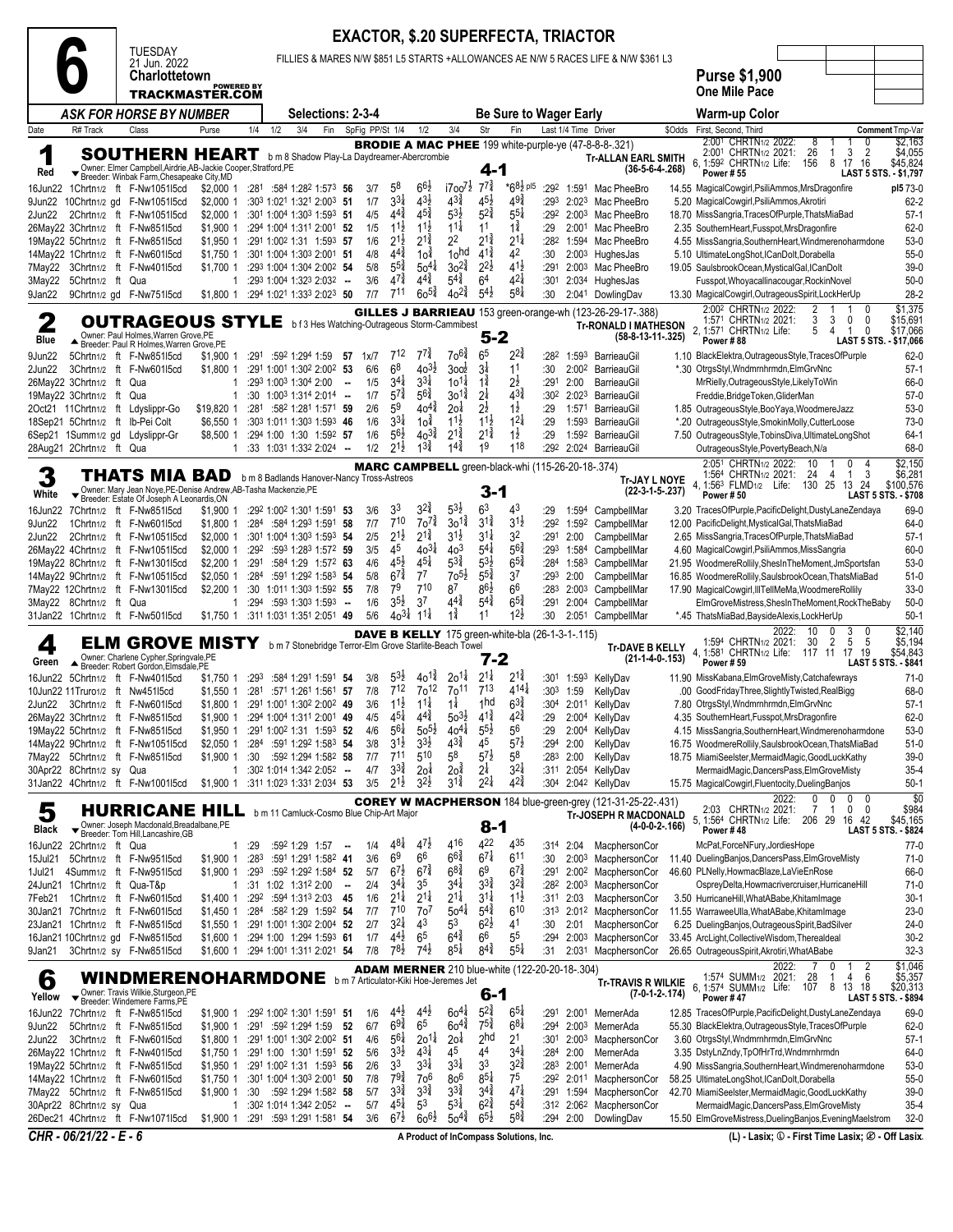## **EXACTOR, \$.20 SUPERFECTA, TRIACTOR**

|                   |                                                                    |        |                                                                                  |                          |              |                                                                                       |     |                  |                                          |                                    |                                       |                                          | <b>EXACTOR, \$.20 SUPERFECTA, TRIACTOR</b>        |                          |                           |                                                                   |        |                                                                                                                         |                    |
|-------------------|--------------------------------------------------------------------|--------|----------------------------------------------------------------------------------|--------------------------|--------------|---------------------------------------------------------------------------------------|-----|------------------|------------------------------------------|------------------------------------|---------------------------------------|------------------------------------------|---------------------------------------------------|--------------------------|---------------------------|-------------------------------------------------------------------|--------|-------------------------------------------------------------------------------------------------------------------------|--------------------|
|                   |                                                                    |        | TUESDAY<br>21 Jun. 2022                                                          |                          |              |                                                                                       |     |                  |                                          |                                    |                                       |                                          | N/W \$851 L5 STARTS AE N/W \$1240 L3 DRAW OUTSIDE |                          |                           |                                                                   |        |                                                                                                                         |                    |
|                   |                                                                    |        | Charlottetown                                                                    |                          |              |                                                                                       |     |                  |                                          |                                    |                                       |                                          |                                                   |                          |                           |                                                                   |        | <b>Purse \$2,300</b>                                                                                                    |                    |
|                   |                                                                    |        | TRACKMASTER.COM                                                                  | <b>POWERED BY</b>        |              |                                                                                       |     |                  |                                          |                                    |                                       |                                          |                                                   |                          |                           |                                                                   |        | <b>One Mile Trot</b>                                                                                                    |                    |
|                   |                                                                    |        | <b>ASK FOR HORSE BY NUMBER</b>                                                   |                          |              | Selections: 5-1-3                                                                     |     |                  |                                          |                                    |                                       |                                          | <b>Be Sure to Wager Early</b>                     |                          |                           |                                                                   |        | Warm-up Color                                                                                                           |                    |
| Date              | R# Track                                                           | Class  |                                                                                  | Purse                    | 1/4          | 1/2<br>3/4                                                                            | Fin |                  | SpFig PP/St 1/4                          | 1/2                                | 3/4                                   | Str                                      | Fin                                               |                          | Last 1/4 Time Driver      |                                                                   | \$Odds | First, Second, Third<br>Comment Tmp-Var                                                                                 |                    |
|                   |                                                                    |        |                                                                                  |                          |              |                                                                                       |     |                  |                                          |                                    |                                       |                                          |                                                   |                          |                           | <b>DAVID J DOWLING</b> 168 red-black-white (130-36-16-20-.396)    |        | 2:05 <sup>2</sup> CHRTN <sub>1/2</sub> Q022:<br>4<br>0<br>0<br>0                                                        | \$348              |
| 1                 |                                                                    |        | <b>DAWSON SPRINGS+</b>                                                           |                          |              | b g 7 Cantab Hall-Hot Springs-Muscles Yankee                                          |     |                  |                                          |                                    |                                       |                                          |                                                   |                          |                           | <b>Tr-COLIN JOHNSON</b>                                           |        | 2021:<br>7<br>$\overline{2}$<br>1:564 WBSB7/8<br>-1<br>-1<br>10<br>4, 1:542 MEA5/8<br>90<br>14 13<br>Life:<br>\$199,196 | \$13,000           |
| Red               |                                                                    |        | Verner: Debbie Element, Village Green, PE<br>Fereder: Brittany Farms Llc, KY     |                          |              |                                                                                       |     |                  |                                          |                                    |                                       | 3-1                                      |                                                   |                          |                           | $(62-15-11-8-383)$                                                |        | <b>Power #58</b><br><b>LAST 5 STS. - \$348</b>                                                                          |                    |
| 16Jun22           | 9Chrtn1/2 ft+Open                                                  |        |                                                                                  | \$2,800 1                |              | :284 1:001 1:304 1:591 59                                                             |     | 1/8              | $4^{6}\frac{3}{4}$                       | $4^{4}$                            | $4^{4}\frac{1}{2}$                    | $4^{5}\frac{1}{2}$                       | $5^{6}\frac{1}{2}$                                | :284                     |                           | 2:00 <sup>2</sup> DowlingDav                                      |        | 17.50 DaisyRiver, Windmeredontuworry, IncredibleTwo                                                                     | 68-0               |
| 9Jun22            | 8Chrtn1/2 gd + Open                                                |        |                                                                                  | \$2,800 1                | :29          | :591 1:301 2:001 49                                                                   |     | 8/8              | $7^{12}$<br>$45\frac{1}{4}$              | $70^{91}$<br>$4^{4}$               | 60 <sup>9</sup><br>$30^{21}$          | $6^{13}$<br>43                           | 717<br>$66\frac{1}{2}$                            | :313                     |                           | 2:033 DowlingDav                                                  |        | 32.10 IncredibleTwo,SailorBlue,Windmeredontuworry<br>8.55 Freddie, SailorBlue, IncredibleTwo                            | $62 - 2$           |
| 2Jun22            | 8Chrtn1/2 ft+Open<br>26May22 5Chrtn1/2 ft+Open-Hcp                 |        |                                                                                  | \$2,800 1<br>\$2,600 1   |              | :293 1:00 1:31 1:593 61<br>:294 :59 1:292 1:59 58                                     |     | 2/6<br>4/6       | $5^{5\frac{3}{4}}$                       | $4^{6}\frac{1}{4}$                 | $40^{41}$                             | $4^{4^{3}_{4}}$                          | 48‡                                               | :292<br>:30 <sup>3</sup> | 2:00 <sup>4</sup>         | 2:004 DowlingDav<br>DowlingDav                                    |        | 3.35 IncredibleTwo, GoWithHer, GliderMan                                                                                | $51-1$<br>60-0     |
|                   | 10May22 3Chrtn1/2 ft+Qua                                           |        |                                                                                  |                          |              | :304 1:013 1:332 2:052 --                                                             |     | 2/2              | $2^{2\frac{1}{4}}$                       | $2^{2\frac{1}{4}}$                 | $1^{7\frac{1}{2}}$                    | 112                                      | 146                                               | :32                      |                           | 2:052 HennesseyGor                                                |        | DawsonSprings, CharlotteK, N/a                                                                                          | 59-0               |
|                   | 30Apr22 3Chrtn1/2 sy+Qua                                           |        |                                                                                  | 1                        |              | :322 1:031 1:352 2:082 --                                                             |     | 2/2              | $11\frac{3}{4}$                          | $11\frac{1}{2}$                    | 115                                   | 118                                      | $17\frac{3}{4}$                                   | :33                      |                           | 2:082 HennessevGor                                                |        | DawsonSprings,SouthwindArturo,N/a                                                                                       | $35-3$             |
|                   | 20May21 8Chrtn1/2 ft + Nw135115cd                                  |        |                                                                                  | $$2,550$ 1               |              | :293 1:011 1:312 2:01                                                                 |     | 7/8<br>59        | x8 <sup>15</sup><br>$5^{4}$              | 812<br>6 <sup>6</sup>              | $89\frac{3}{4}$<br>$6^{4}$            | x810<br>55                               | $8^{15}\frac{1}{2}$<br>42                         | :30 <sup>3</sup>         | 2:04                      | DowlingDav                                                        |        | *1.05 GliderMan, Windmeredontuworry, SailorBlue                                                                         | $57-0$             |
| 2Apr21            | 7Wbsb7/8 ft+Nw5000l5cd<br>25Mar21 9Wbsb7/8 ft+Nw3000l5cd           |        |                                                                                  | \$14,000 1<br>\$12,000 1 | :282<br>:27  | :573 1:27 1:562 81<br>:571 1:273 1:564 78 [10/9                                       |     | 2/10             | $5^{5}\frac{1}{2}$                       | $56\frac{3}{4}$                    | 33                                    | $3^{2}$                                  | $1\frac{3}{4}$                                    | :29<br>:283              |                           | 1:564 YoungSco<br>1:564 FilionSyl                                 |        | 40.45 WildAndCrazyGuy,Jumpshot,BronzeYankee<br>5.20 DawsonSprings, BooThang, MorallyFlexible<br>2nd tier 51-0           | $35-0$             |
|                   | 11Mar21 3Wbsb7/8 gd + Nw300015cd                                   |        |                                                                                  | \$12,000 1               | :281         | :584 1:29 1:592 73                                                                    |     | 3/9              | $2^{1\frac{3}{4}}$                       | $2^{1\frac{3}{4}}$                 | $3^{1}\frac{1}{2}$                    | $2^{2^{3}_{4}}$                          | $3^{4}$                                           | :311                     |                           | 2:00 <sup>2</sup> YoungSco                                        |        | 9.85 BradyBunch, Sorprese, Dawson Springs                                                                               | 48-2               |
|                   |                                                                    |        |                                                                                  |                          |              |                                                                                       |     |                  |                                          |                                    |                                       |                                          |                                                   |                          |                           | <b>GILLES J BARRIEAU</b> 153 green-orange-wh (123-26-29-17-.388)  |        | 2022:<br>0                                                                                                              | \$0                |
| 2                 |                                                                    | LABERO |                                                                                  |                          |              | b g 8 Kadabra-Creamy Mimi-Conway Hall                                                 |     |                  |                                          |                                    |                                       |                                          |                                                   |                          |                           | <b>Tr-RANDY VAN MEER</b>                                          |        | 5<br>2:00 CHRTN1/2 2021:<br>26<br>4<br>-1<br>6.<br>1:584 CHRTN <sub>1/2</sub> Life:<br>102 12<br>16<br>20<br>\$58,287   | \$6,617            |
| Blue              |                                                                    |        | Owner: Donna Van Meer, Mount Herbert, PE<br>Breeder: Marvin Katz;Al J Libfeld,ON |                          |              |                                                                                       |     |                  |                                          |                                    |                                       | 4-1                                      |                                                   |                          |                           | $(0-0-0-0-000)$                                                   |        | Power #46<br><b>LAST 5 STS. - \$850</b>                                                                                 |                    |
| 4Jun22            | 2Chrtn1/2 ft Qua                                                   |        |                                                                                  | 1                        |              | $:294$ 1:01 <sup>2</sup> 1:32 <sup>4</sup> 2:01 <sup>2</sup> -                        |     | 1/2              | $2^{2\frac{1}{4}}$                       | $2^{1}\frac{1}{2}$                 | $2^{1\frac{1}{2}}$                    | $2^{1\frac{1}{4}}$                       | 2 <sup>2</sup>                                    | :284                     |                           | 2:014 BarrieauGil                                                 |        | DaisyRiver,Labero,N/a                                                                                                   | $53-0$             |
|                   | 18Dec21 6Chrtn1/2 ft Cond-Hcp<br>11Dec21 4Chrtn1/2 ft Nw851l5cd    |        |                                                                                  | \$2,500 1<br>\$2,200 1   |              | :292 1:003 1:301 2:002 60<br>:294 1:002 1:302 1:594 60                                |     | 1/5<br>1/5       | 44<br>$4^{4}$                            | $5^{4}$<br>45                      | $5^{5\frac{3}{4}}$<br>46              | $5^{51}$<br>46                           | $47\frac{1}{4}$<br>$4^{61}$                       | :302<br>:292             | 2:01                      | 2:014 DowlingDav<br>DowlingDav                                    |        | 10.20 GliderMan, IncredibleTwo, Freddie<br>3.30 GliderMan, IncredibleTwo, SuicideShift                                  | $28-2$<br>$35-0$   |
| 4Dec21            | 6Chrtn1/2 ft Open-Hcp                                              |        |                                                                                  | \$2,700 1                | :29          | :591 1:301 2:001 62                                                                   |     | 1/5              | $4^{4^{3}_{4}}$                          | $4^{4}$                            | $4^{51}$                              | $4^{3}\frac{3}{4}$                       | 47                                                | :30 <sup>2</sup>         |                           | 2:013 DowlingDav                                                  |        | 20.55 Freddie, Osprey Delta, Glider Man                                                                                 | $23-1$             |
|                   | 27Nov21 6Chrtn1/2 gd Nw801l5cd                                     |        |                                                                                  | \$2,150 1                |              | :292 1:02 1:324 2:032 59                                                              |     | 5/6              | 33                                       | $20^{\frac{3}{4}}$                 | $20^{11}$                             | 3 <sup>2</sup>                           | $3^{5\frac{1}{2}}$                                | :312                     |                           | 2:042 DowlingDav                                                  |        | 8.10 SailorBlue, Suicide Shift, Labero                                                                                  | 42-3               |
|                   | 13Nov2110Chrtn1/2 hy Nw1101l5cd                                    |        |                                                                                  | \$2,300 1                |              | :291 1:003 1:333 2:042 51                                                             |     | 6/6              | $5^{8\frac{3}{4}}$                       | 56                                 | $600^{61}$                            | $69\frac{1}{4}$                          | 616                                               | :324                     |                           | 2:073 DowlingDav                                                  |        | 14.50 OspreyDelta, SailorBlue, SuicideShift                                                                             | $55-4$             |
| 6Nov21<br>28Oct21 | 7Chrtn1/2 ft Open<br>9Chrtn1/2 ft Nw1501l5cd                       |        |                                                                                  | \$2,700 1<br>\$2,400 1   | :284<br>:293 | :592 1:301 1:584 62<br>:591 1:294 1:592 58                                            |     | 1/7<br>2/6       | $3^{34}$<br>$4^{4}\frac{3}{4}$           | $3^{31}$<br>$47\frac{1}{4}$        | $5^{4}$<br>$45\frac{1}{4}$            | 6 <sup>4</sup><br>$47\frac{1}{2}$        | $67\frac{3}{4}$<br>310                            | :292<br>:303             |                           | 2:00 <sup>2</sup> DowlingDav<br>2:012 DowlingDav                  |        | 22.45 Freddie, Cheeky LittleMinx, GoWithHer<br>16.15 GoWithHer, Majian Tango, Labero                                    | 46-0<br>46-1       |
| 21Oct21           | 5Chrtn1/2 ft Nw1351l5cd                                            |        |                                                                                  | \$2,400 1                | :291         | :574 1:29 1:591 67                                                                    |     | 1/5              | $3^{21}$                                 | $2^{21}$                           | $2^{1\frac{1}{4}}$                    | $2^{1\frac{1}{4}}$                       | $2^{\frac{3}{4}}$                                 | :301                     |                           | 1:592 DowlingDav                                                  |        | 12.40 OspreyDelta,Labero,GoWithHer                                                                                      | $55-0$             |
| 14Oct21           | 2Chrtn1/2 gd Nw1351l5cd                                            |        |                                                                                  | \$2,200 1                | :291         | :581 1:292 1:594 63                                                                   |     | 4/5              | $3^{2^{3}_{4}}$                          | 37                                 | $30^{41}$                             | $2^{3\frac{1}{2}}$                       | $3^{3}\frac{1}{4}$                                | :301                     |                           | 2:00 <sup>2</sup> DowlingDav                                      |        | 9.15 MileHillWillie, Majian Tango, Labero                                                                               | $51-1$             |
|                   |                                                                    |        |                                                                                  |                          |              |                                                                                       |     |                  |                                          |                                    |                                       |                                          | <b>DAMIAN MACLELLAN 168 (40-11-3-3-.341)</b>      |                          |                           |                                                                   |        | 2022:<br>0<br>4<br>0                                                                                                    | \$536              |
| 3                 |                                                                    |        | GLIDER MAN+<br>Owner: Jennifer Doyle-Danny Birt, Vernon Bridge, PE               |                          |              | br g 7 Yankee Glide-I Gotta Feelin-Malabar Man                                        |     |                  |                                          |                                    |                                       |                                          |                                                   |                          |                           | <b>Tr-JENNIFER D DOYLE</b>                                        |        | 29<br>1:574 CHRTN1/2 2021:<br>$\overline{7}$<br>7<br>5<br>19 21<br>1:564 WBSB7/8 Life:<br>137<br>\$123,927<br>24        | \$16,505           |
| White             | ▼                                                                  |        | Breeder: Polly S Hilliard, Lexington, KY                                         |                          |              |                                                                                       |     |                  |                                          |                                    |                                       | $7 - 2$                                  |                                                   |                          |                           | $(62-9-11-10-.297)$                                               |        | <b>Power #52</b><br>LAST 5 STS. - \$1,786                                                                               |                    |
| 16Jun22<br>9Jun22 | 9Chrtn1/2 ft+Open<br>8Chrtn1/2 gd + Open                           |        |                                                                                  | \$2,800 1<br>\$2,800 1   | :29          | :284 1:001 1:304 1:591 53<br>:591 1:301 2:001 53                                      |     | 7/8<br>7/8       | 813<br>814                               | $80^{91}$<br>811                   | $70^{7}$<br>$80^{10}$                 | 810<br>713                               | 813<br>$6^{13}$                                   | :293<br>:303             |                           | 2:014 MaclellanDam<br>2:024 MernerAda                             |        | 47.20 DaisyRiver, Windmeredontuworry, IncredibleTwo<br>15.55 IncredibleTwo,SailorBlue,Windmeredontuworry                | 68-0<br>$62 - 2$   |
| 2Jun22            | 8Chrtn1/2 ft+Open                                                  |        |                                                                                  | \$2,800 1                |              | :293 1:00 1:31 1:593 62                                                               |     | 6/6              | $6^{8\frac{3}{4}}$                       | 6 <sup>8</sup>                     | $6^{4}\frac{3}{4}$                    | 5 <sup>4</sup>                           | $4^{5}$                                           | :283                     |                           | 2:00 <sup>3</sup> HughesJas                                       |        | 13.70 Freddie, SailorBlue, IncredibleTwo                                                                                | $51-1$             |
|                   | 26May22 5Chrtn1/2 ft+Open-Hcp                                      |        |                                                                                  | \$2,600 1                | :294         | :59 1:292 1:59                                                                        |     | 3/6<br>63        | $3^{11}$                                 | $2^{2}\frac{1}{2}$                 | $2^{1\frac{3}{4}}$                    | $3^{21}$                                 | $3^{3}\frac{3}{4}$                                | :30                      |                           | 1:594 HughesJas                                                   |        | 7.40 IncredibleTwo, GoWithHer, GliderMan                                                                                | $60 - 0$           |
|                   | 19May22 3Chrtn1/2 ft+ Qua                                          |        |                                                                                  | 1                        |              | $:30$ 1:003 1:314 2:014 -                                                             |     | 5/7              | 34                                       | 3be <sup>3</sup>                   | $4^{3}$                               | $4^{3}\frac{1}{4}$                       | $3^{3}\frac{1}{2}$                                | :30                      |                           | 2:022 MaclellanDam                                                |        | Freddie, Bridge Token, GliderMan                                                                                        | $57-0$             |
|                   | 18Dec21 6Chrtn1/2 ft+ Cond-Hcp<br>11Dec21 4Chrtn1/2 ft + Nw851l5cd |        |                                                                                  | \$2,500 1<br>\$2,200 1   |              | :292 1:003 1:301 2:002 67<br>:294 1:002 1:302 1:594                                   |     | 4/5<br>5/5<br>66 | $11\frac{1}{4}$<br>$11\frac{1}{4}$       | $11\frac{1}{2}$<br>$11\frac{1}{2}$ | $11\frac{1}{4}$<br>$1^{1\frac{3}{4}}$ | $11\frac{1}{4}$<br>1 <sup>2</sup>        | $11\frac{1}{4}$<br>$1^{5\frac{3}{4}}$             | :301<br>:292             | 1:594                     | 2:00 <sup>2</sup> MernerAda<br>MernerAda                          |        | *.85 GliderMan, IncredibleTwo, Freddie<br>*.20 GliderMan, IncredibleTwo, SuicideShift                                   | $28-2$<br>$35-0$   |
| 4Dec21            | 6Chrtn1/2 ft+Open-Hcp                                              |        |                                                                                  | \$2,700 1                | :29          | :591 1:301 2:001 66                                                                   |     | 2/5              | $3^{1\frac{1}{2}}$                       | 33                                 | $3^{3}\frac{1}{2}$                    | $3^{1\frac{3}{4}}$                       | $3^{2^{3}_{4}}$                                   | :30                      |                           | 2:004 MernerAda                                                   |        | 10.60 Freddie, Osprey Delta, Glider Man                                                                                 | $23-1$             |
|                   | 27Nov21 8Chrtn1/2 gd+Open-Hcp                                      |        |                                                                                  | \$2,700 1                |              | :294 1:021 1:331 2:031 64                                                             |     | 3x/5             | $5^{8}$                                  | $5^{5\frac{1}{4}}$                 | $40^{24}$                             | $4^{3\frac{3}{4}}$                       | $3^{5\frac{3}{4}}$                                | :30 <sup>3</sup>         |                           | 2:042 MernerAda                                                   |        | 9.20 Freddie, Osprey Delta, Glider Man                                                                                  | 42-3               |
|                   | 21Nov21 6Chrtn1/2 ft+Open                                          |        |                                                                                  |                          |              | \$2.700 1 :274 :593 1:304 2:002 66                                                    |     | 2/5              | 32                                       | $3^{21}$                           | 43                                    | $4^{2}\frac{1}{2}$                       | $4^{3\frac{1}{2}}$                                | :293                     | 2:01                      | MernerAda                                                         |        | 2.85 OspreyDelta, Freddie, Daisy River                                                                                  | $42 - 0$           |
|                   |                                                                    |        | SUICIDE SHIFT (L)†                                                               |                          |              |                                                                                       |     |                  |                                          |                                    |                                       |                                          |                                                   |                          |                           | <b>STEVEN J SHEPHERD</b> 205 navy blue-yello (14-4-3-3-.476)      |        | 2:032 CHRTN1/2 2022:<br>2<br>0<br>0<br>26<br>3<br>3<br>2:001 CHRTN1/2 2021:<br>4                                        | \$1,050<br>\$7,986 |
| 4<br>Green        |                                                                    |        | Owner: Margo Fisher, Fredericton, NB                                             |                          |              | b h 10 Pis Nabby-Southwind Bethany-Malabar Man                                        |     |                  |                                          |                                    |                                       | $6 - 1$                                  |                                                   |                          |                           | <b>Tr-HAROLD G SHEPHERD</b><br>$(19-5-3-5-438)$                   |        | 9.<br>184 27<br>2:001 CHRTN1/2 Life:<br>30<br>30                                                                        | \$73,952           |
|                   | 9Jun22 8Chrtn1/2 gd+Open                                           |        | ▼ Breeder: Meridian Farms, Calgary, AB                                           |                          |              | \$2,800 1 :29 :591 1:301 2:001 46 5/8 $69\frac{3}{4}$ $69\frac{1}{4}$ 7 <sup>10</sup> |     |                  |                                          |                                    |                                       | 814                                      | 820                                               | :32                      |                           | 2:041 ShepherdSte                                                 |        | <b>Power #45</b><br><b>LAST 5 STS. - \$1.574</b><br>L 22.45 IncredibleTwo,SailorBlue,Windmeredontuworry                 | 62-2               |
|                   | 2Jun22 6Chrtn1/2 ft + Nw2rlftcd                                    |        |                                                                                  | \$2,100 1                |              | :311 1:022 1:332 2:032 67                                                             |     | 5/5              | 1 <sup>4</sup>                           | 1 <sup>2</sup>                     | $1^{31}$                              | $11\frac{3}{4}$                          | $1\frac{1}{2}$                                    | :30                      |                           | 2:03 <sup>2</sup> ShepherdSte<br>$\mathsf{L}$                     |        | *.90 SuicideShift, VictoryNow, KingInTheNorth                                                                           | $55-1$             |
|                   | 19May22 1Chrtn1/2 ft+Qua                                           |        |                                                                                  | 1                        |              | :301 1:014 1:323 2:022                                                                |     | 4/6<br>$\sim$    | $3^{3}\frac{1}{2}$                       | $3^{3}\frac{1}{2}$                 | $4^{3}\frac{1}{2}$                    | $4^{41}$                                 | 54                                                | :30                      | 2:031                     | ShepherdSte                                                       |        | PrivateDancer,CutterLoose,MsPatriciaBea                                                                                 | $57-0$             |
|                   | 18Dec21 6Chrtn1/2 ft+ Cond-Hcp                                     |        |                                                                                  | \$2,500 1                |              | :292 1:003 1:301 2:002 60                                                             |     | 3/5              | $3^{2}\frac{3}{4}$                       | $3^{3}\frac{1}{4}$                 | $4^{3}\frac{1}{4}$                    | $4^{3\frac{3}{4}}$                       | $5^{7\frac{1}{4}}$                                | :31                      | 2:014                     | ShepherdSte                                                       |        | L 7.20 GliderMan, IncredibleTwo, Freddie                                                                                | 28-2               |
| 4Dec21            | 11Dec21 4Chrtn1/2 ft+Nw851l5cd<br>6Chrtn1/2 ft+Open-Hcp            |        |                                                                                  | \$2,200 1<br>\$2.700 1   | :29          | :294 1:002 1:302 1:594 60<br>:591 1:301 2:001 58                                      |     | 4/5<br>3/5       | $3^{2}\frac{3}{4}$<br>$5^{6}\frac{3}{4}$ | $3^{3}\frac{1}{4}$<br>$5^{6}$      | $3^{41}$<br>5 <sup>7</sup>            | $3^{3}\frac{3}{4}$<br>$5^{5\frac{3}{4}}$ | 36<br>511                                         | :294<br>:304             | 2:01<br>2:02 <sup>2</sup> | ShepherdSte<br>ShepherdHar                                        |        | L 9.75 GliderMan, IncredibleTwo, SuicideShift<br>L 32.30 Freddie, Osprey Delta, Glider Man                              | $35-0$<br>$23-1$   |
|                   | 27Nov21 6Chrtn1/2 gd+Nw801l5cd                                     |        |                                                                                  |                          |              | \$2,150 1 :292 1:02 1:324 2:032 61                                                    |     | 3/6              | $2^{1\frac{1}{2}}$                       | $3^{12}$                           | $3^{1\frac{3}{4}}$                    | $2^{1\frac{3}{4}}$                       | $2^{3\frac{1}{4}}$                                | :304                     | 2:04                      | ShepherdSte                                                       |        | L 6.80 SailorBlue, Suicide Shift, Labero                                                                                | 42-3               |
|                   | 21Nov21 6Chrtn1/2 ft+Open                                          |        |                                                                                  | \$2,700 1                |              | $:274$ :593 1:304 2:002 62                                                            |     | 1/5              | $45\frac{1}{2}$                          | $5^{3}\frac{3}{4}$                 | $5^{4}$                               | $5^{4}$                                  | $5^{8\frac{1}{4}}$                                | :30 <sup>2</sup>         | 2:02                      | ShepherdSte                                                       |        | L 29.25 OspreyDelta, Freddie, Daisy River                                                                               | 42-0               |
|                   | 13Nov2110Chrtn1/2 hyt Nw1101l5cd                                   |        |                                                                                  | \$2,300 1                |              | :291 1:003 1:333 2:042 59                                                             |     | 4/6              | $4^{4}$                                  | $4^{4}$                            | $4^{51}$                              | $4^{5}\frac{1}{2}$                       | 38                                                | :312 2:06                |                           | ShepherdSte                                                       |        | L 8.70 OspreyDelta, SailorBlue, SuicideShift                                                                            | $55-4$             |
| 6Nov21            | 7Chrtn1/2 ft+Open                                                  |        |                                                                                  | \$2,700 1                |              | :284 :592 1:301 1:584 58                                                              |     | 2/7              | $5^7$                                    | 66                                 | 77                                    | $76\frac{3}{4}$                          | $7^{12}$                                          |                          | :293 2:011                | ShepherdSte                                                       |        | L 38.80 Freddie, Cheeky Little Minx, Go With Her                                                                        | 46-0               |
| 5                 |                                                                    |        |                                                                                  |                          |              | WINDMEREDONTUWORRY                                                                    |     |                  |                                          |                                    |                                       |                                          |                                                   |                          |                           | <b>COREY W MACPHERSON</b> 184 blue-green-grey (121-31-25-22-.431) |        | 2022:<br>$\frac{2}{7}$<br>0<br>0<br>3<br>2021:<br>1                                                                     | \$1,036<br>\$2,205 |
| Black             |                                                                    |        | $\blacktriangledown(L)$ ch h 7 Armbro Barrister-Ginternal Revenue-Revenue S      |                          |              |                                                                                       |     |                  |                                          |                                    |                                       | $5 - 2$                                  |                                                   |                          |                           | Tr-LLOYD M HANNAH<br>$(5-0-2-1-.288)$                             |        | 4, 1:581 FLMD1/2<br>Life:<br>67 15<br>15<br>8<br>Power #60<br>LAST 5 STS. - \$1,740                                     | \$67,488           |
|                   |                                                                    |        | Owner: Estate Of Glenn Emmons Mackay, Summerside, PE                             |                          |              |                                                                                       |     |                  |                                          |                                    |                                       |                                          |                                                   |                          |                           |                                                                   |        |                                                                                                                         |                    |
|                   | 16Jun22 9Chrtn1/2 ft Open                                          |        | Breeder: Windemere Farms, PE                                                     |                          |              | \$2,800 1 :284 1:001 1:304 1:591 65                                                   |     | 2/8              | 34                                       | 33                                 | $20^{11}$                             | $2\frac{1}{2}$                           | $2\frac{1}{2}$                                    | :281                     | 1:591                     |                                                                   |        | MacphersonCor L 8.70 DaisyRiver, Windmeredontuworry, IncredibleTwo                                                      | 68-0               |
|                   | 9Jun22 8Chrtn1/2 gd Open                                           |        |                                                                                  | \$2,800 1                | :29          | :591 1:301 2:001 66                                                                   |     | 2/8              | $4^{5\frac{3}{4}}$                       | $4^{5}\frac{1}{2}$                 | $5^{5}\frac{1}{2}$                    | $4^{41}$                                 | $3^{3}$                                           | :291                     |                           |                                                                   |        | 2:00 <sup>2</sup> MacphersonCor L 13.80 IncredibleTwo, SailorBlue, Windmeredontuworry                                   | 62-2               |
|                   | 29May221Summ1/2 ft Qua                                             |        |                                                                                  | 1                        |              | $:304$ 1:011 1:311 2:001 -                                                            |     | 4/5              | $4^{5}\frac{3}{4}$                       | 411                                | 416                                   | 418                                      | $4^{18}\frac{3}{4}$                               | :293                     | 2:04                      | MacdonaldMar                                                      |        | IronsideSeelster,SourceOfNight,GetHomeTerry                                                                             | 62-0               |
|                   | 22Jul21 8Chrtn1/2 sy Nw1351l5cd                                    |        |                                                                                  | \$2,500 1                | :291         | :594 1:30 2:011 65<br>:593 1:284 1:583 68                                             |     | 1/5<br>6/6       | 33<br>$5^{7\frac{1}{4}}$                 | $20^{14}$<br>50 <sup>6</sup>       | 10 <sup>1</sup><br>56                 | $2\frac{1}{4}$<br>$5^{5}\frac{1}{2}$     | 46<br>$4^{3}\frac{3}{4}$                          | :322<br>:292             | 2:022<br>1:592            | DowlingDav                                                        |        | MacphersonCor L 7.25 GliderMan, Majian Tango, MileHillWillie<br>L 40.20 DaisyRiver, GliderMan, Freddie                  | $57-2$<br>68-0     |
|                   | 11Jul2110Summ1/2 ft Andrew Perry<br>24Jun21 7Chrtn1/2 ft Nw80115cd |        |                                                                                  | \$3,000 1<br>\$2,200 1   | :29<br>:291  | :593 1:293 1:591 63                                                                   |     | 7/8              | $7^{12}$                                 | $7^{8\frac{3}{4}}$                 | $60^{7\frac{3}{4}}$                   | $6^{8\frac{3}{4}}$                       | $3^{6}\frac{1}{4}$                                | :291                     | 2:00 <sup>2</sup>         | MurphyKen                                                         |        | L 2.65 GoWithHer, YSSuzanne, Windmeredontuworry                                                                         | $73-0$             |
|                   | 17Jun21 9Chrtn1/2 ft Open                                          |        |                                                                                  | \$2,700 1 :291           |              | :593 1:292 1:58 68                                                                    |     | 2/6              | $4^{4}\frac{1}{2}$                       | 45                                 | $5^{4}$                               | 4ip <sup>6</sup>                         | $*24\frac{3}{4}$ dq3                              | :284                     | 1:59                      | Mac PheeBro                                                       |        | dq3 64-0<br>L 10.65 HopUp, Windmeredontuworry-, Cheeky Little Minx+                                                     |                    |
|                   | 10Jun21 10Chrtn1/2 ft Open                                         |        |                                                                                  |                          |              | \$2,700 1 :293 :594 1:31 2:002 70                                                     |     | 1/5              | $3^{3}\frac{1}{4}$                       | 34                                 | $4^{3\frac{3}{4}}$                    | 4 <sup>3</sup>                           | $3^{2}\frac{1}{2}$                                | :29                      | 2:004                     | Mac PheeBro                                                       |        | L 4.65 Freddie, GliderMan, Windmeredontuworry                                                                           | 48-1               |
|                   | 27May21 5Chrtn1/2 ft Open                                          |        |                                                                                  | \$2,700 1<br>\$2,550 1   |              | :293 1:003 1:311 2:003 70<br>:293 1:011 1:312 2:01 73                                 |     | 4/5<br>3/8       | $4^{5}\frac{1}{2}$<br>$5^{5\frac{3}{4}}$ | $4^{4}$<br>40 <sup>3</sup>         | $40^{3}\frac{3}{4}$<br>$20^{11}$      | $4^{2\frac{1}{2}}$<br>$2\frac{1}{4}$     | $4^{2}\frac{1}{2}$<br>$2^{11}$                    | :29<br>:293              | 2:01                      | Mac PheeBro<br>2:011 Mac PheeBro<br>L.                            |        | L 3.75 HopUp, Freddie, GliderMan<br>5.10 GliderMan, Windmeredontuworry, SailorBlue                                      | $53-1$<br>$57-0$   |
|                   | 20May21 8Chrtn1/2 ft Nw135115cd<br>CHR - 06/21/22 - E - 7          |        |                                                                                  |                          |              |                                                                                       |     |                  |                                          |                                    |                                       |                                          |                                                   |                          |                           |                                                                   |        |                                                                                                                         |                    |
|                   |                                                                    |        |                                                                                  |                          |              |                                                                                       |     |                  |                                          |                                    |                                       |                                          | A Product of InCompass Solutions, Inc.            |                          |                           |                                                                   |        | (L) - Lasix; ① - First Time Lasix; ② - Off Lasix.                                                                       |                    |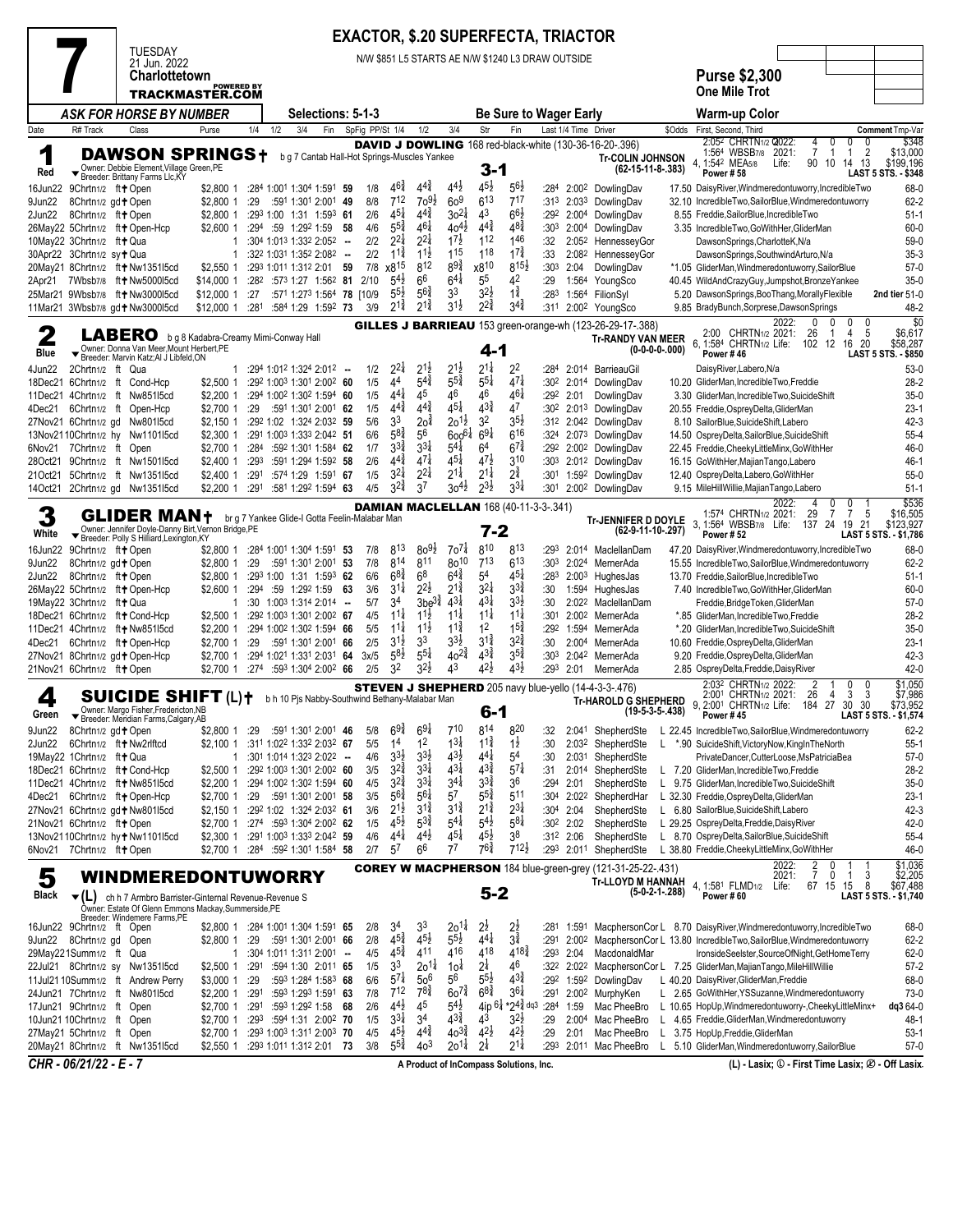### **8** TUESDAY 21 Jun. 2022 **Charlottetown TRACKMASTER.COM EXACTOR, \$.20 SUPERFECTA, TRIACTOR** FILLIES & MARES N/W \$1551 L5 STARTS +ALLOWANCES AE \$10000 CLAIMER **Purse \$2,300 One Mile Pace** *ASK FOR HORSE BY NUMBER* **Selections: 4-2-5 Be Sure to Wager Early Warm-up Color** R# Track Class Purse 1/4 1/2 3/4 Fin SpFig PP/St 1/4 1/2 3/4 Str Fin Last 1/4 Time Driver \$Odds First, Second, Third **Comment** Tmp-Var **Red ▲** Breeder: Michelle Myers-Roger Macconald,Cardigan,PE<br>16Jun22 10Chrtn1/2 ft F-Nw1301l5cd \$2,100 1 :28<sup>2</sup> :59<sup>2</sup> 1:29<sup>3</sup> 1:57<sup>4</sup> **55** 3/5 2 HOWMAC BLAZE b m 7 Articulator-Bradelle-Largo Owner: Michelle Myers-Roger Macdonald,Cardigan,PE Breeder: Howmac Farms Ltd,PE DALE PR SPENCE 150 white-orange-gr (61-9-13-9-.315) 4-1 **Tr-MICHELLE A MYERS (8-1-1-0-.194)** 1:594 CHRTN1/2 1:582 CHRTN1/2 5, 1:573 CHRTN1/2 **Power # 53** 2022: 7 1 1 0 \$2,023  $\frac{2}{14}$  \$13,738 139 22 20 **LAST 5 STS. - \$1,498**  $2^{1\frac{1}{2}}$  $2^{1\frac{1}{4}}$  $3^{2\frac{1}{4}}$  4<sup>3</sup><br>5<sup>5</sup>/<sub>2</sub> 56  $4^{3}\frac{1}{4}$  5<sup>8</sup> 8 :29<sup>2</sup> 1:59<sup>2</sup> MernerAda 22.85 MicheleZTam,ShesInTheMoment,MissSangria 66-0 9Jun22 12Chrtn1/2 gd F-Nw1551l5cd \$2,300 1 :30<sup>2</sup> 1:00<sup>4</sup> 1:31<sup>1</sup> 2:00<sup>3</sup> **54** 6/7 4  $4^{5\frac{1}{4}}$  $4^{5}\frac{1}{4}$  $\frac{5^{5}_{2}}{1^{3}_{4}}$  5<sup>6</sup><br>1<sup>3</sup>/<sub>4</sub> 58 6.55 WoodmereRollily,BetterThanMen,JmSportsfan 60-2 2Jun22 1Chrtn1/2 ft F-Nw851l5cd \$1,900 1 :28<sup>2</sup> :58<sup>4</sup> 1:29<sup>1</sup> 1:59<sup>4</sup> **55** 5/6 1  $11\frac{3}{4}$  $1<sup>1</sup>$  $1\frac{3}{4}$  $\frac{12}{452}$ 2 :30<sup>3</sup> 1:59<sup>4</sup> MacphersonCor \*.35 HowmacBlaze,MrsDragonfire,Akrotiri 57-1 26May 128<sup>2</sup> 128<sup>3</sup> 128<sup>3</sup> 1:57<sup>2</sup> **60** 2/5<br>1/4 **1:301** 1:013 1:322 2:013 - 1/4  $3^{31}$  $5^{3}$  $5^{4\frac{1}{4}}$   $4^{4}$ <br> $1^{1}$   $1^{1}$  $4^{4}$ 14.95 MagicalCowgirl,PsiliAmmos,MissSangria 60-0 19May22 4Chrtn1/2 ft Qua 1 :30<sup>1</sup> 1:01<sup>3</sup> 1:32<sup>2</sup> 2:01<sup>3</sup> **--** 1/4 1  $1^{1\frac{3}{4}}$  $1^{1\frac{3}{4}}$  $11$  $\frac{113}{473}$ 1£ :29<sup>1</sup> 2:01<sup>3</sup> MacphersonCor HowmacBlaze,ArcLight,TracesOfPurple 57-0 31Jan22 10Chrtn1/2 ft F-Nw1251l5cd \$2,100 1 :29<sup>3</sup> 1:00<sup>1</sup> 1:31<sup>1</sup> 2:00<sup>3</sup> **64** 4/5 4  $30^{1\frac{3}{4}}$ <br> $5^{3\frac{3}{4}}$  $1\frac{3}{4}$  3o<sup>2</sup> $\frac{1}{4}$  4  $4^{5\frac{1}{4}}$   $4^{7\frac{3}{4}}$ <br>6<sup>2</sup>/<sub>6</sub>4<sup>1</sup> 7£ :30<sup>3</sup> 2:02<sup>1</sup> SpenceDal 3.95 DoUMind,PsiliAmmos,MissSangria 50-1  $$2,500$  1 :30<sup>1</sup> 1:00<sup>2</sup> 1:31 2:00<sup>3</sup> **61** 4/6 6<sup>7 $\frac{3}{4}$ </sup><br> $$2.100$  1 :304 1:021 1:321 2:013 **61** 6/6 32 $\frac{3}{4}$  $6^{7\frac{3}{4}}$  $60^{21}$  $^{2\frac{1}{2}}$  6<sup>2</sup>/<sub>2</sub> 6 14 10.85 IllTellMeMa,RockTheBaby,TellMeWhy 10-0<br>14 12.20 RockTheBaby,HowmacBlaze,MissSangria 10-0

 $2^{2}$ 

 $75<sup>1</sup>$ 

DAVID J DOWLING 168 red-black-white (130-36-16-20-.396) 3-1

 $20<sup>1</sup>$ 

 $44\frac{1}{2}$   $44\frac{1}{2}$ 

 $20<sup>1</sup>$  $\frac{1}{74}$ 

 $4\frac{1}{2}$  7 $4\frac{1}{2}$  7

| Blue    |                               | Owner: Scott Dunn, Montague, PE<br>Breeder: Scott N Dunn, Montague, PE                                                                                                                                                                                                                                                                                                                                                                                                                                                                                                                                                                     |              |      |                                              |        |     |                    |                    |                                                     | 3-1                |                                                       |                  |                       | (62-15-11-8-.383)                                                            | Power #45                                                                            |                                           | LAST 5 STS. - \$1,406              |
|---------|-------------------------------|--------------------------------------------------------------------------------------------------------------------------------------------------------------------------------------------------------------------------------------------------------------------------------------------------------------------------------------------------------------------------------------------------------------------------------------------------------------------------------------------------------------------------------------------------------------------------------------------------------------------------------------------|--------------|------|----------------------------------------------|--------|-----|--------------------|--------------------|-----------------------------------------------------|--------------------|-------------------------------------------------------|------------------|-----------------------|------------------------------------------------------------------------------|--------------------------------------------------------------------------------------|-------------------------------------------|------------------------------------|
|         |                               | 16Jun22 12Chrtn1/2 ft F-Nw1561l5cd                                                                                                                                                                                                                                                                                                                                                                                                                                                                                                                                                                                                         | \$2,300 1    |      | $:284$ $:591$ 1:284 1:57 64                  |        | 6/7 | $68\frac{1}{2}$    | $76\frac{1}{2}$    | $60^{41}$                                           | $6^{4\frac{1}{4}}$ | $5^{4}$                                               | :281             |                       | 1:574 DowlingDav                                                             | .00e JmSportsfan, WoodmereRollily, Better ThanMen                                    |                                           | 66-0                               |
|         |                               | 9Jun22 12Chrtn1/2 gd F-Nw1551l5cd                                                                                                                                                                                                                                                                                                                                                                                                                                                                                                                                                                                                          | \$2.3001     |      | :302 1:004 1:311 2:003 58                    |        | 4/7 | $3^{3}\frac{3}{4}$ | $3^{3}$            | $4^{3}\frac{1}{2}$                                  | $4^{2}\frac{1}{2}$ | $4^{1\frac{3}{4}}$                                    | :291             | 2:01                  | DowlingDav                                                                   | *1.75 WoodmereRollily, BetterThanMen, JmSportsfan                                    |                                           | 60-2                               |
| 2Jun22  |                               | 9Chrtn1/2 ft F-Nw1801l5cd                                                                                                                                                                                                                                                                                                                                                                                                                                                                                                                                                                                                                  | \$2,700 1    | :284 | :584 1:273 1:561 73                          |        | 3/5 | $45\frac{1}{2}$    | $5^{4}$            | $5^{2^{3}_{4}}$                                     | $3^{2^{3}}$        | 2nk                                                   | :28              |                       | 1:561 DowlingDav                                                             | 5.75 ElmGroveMistress, IIITellMeMa, RockTheBaby                                      |                                           | $51-1$                             |
|         |                               | 26May22 7Chrtn1/2 ft F-Nw1801l5cd                                                                                                                                                                                                                                                                                                                                                                                                                                                                                                                                                                                                          | $$2,600$ 1   |      | :284 :582 1:284 1:572 64                     |        | 4/5 | $4^{5\frac{1}{4}}$ | $4^{4}$            | $40^{21}$                                           | $4^{41}$           | $3^{1\frac{3}{4}}$                                    | :283             |                       | 1:574 DowlingDav                                                             | *1.95 ElmGroveMistress, RockTheBaby, IllTellMeMa                                     |                                           | $60 - 0$                           |
|         |                               | 19May22 6Chrtn1/2 ft F-Nw1551l5cd                                                                                                                                                                                                                                                                                                                                                                                                                                                                                                                                                                                                          | \$2,400 1    |      | :30 1:00 1:294 1:572 64                      |        | 3/5 | 4 <sup>4</sup>     | $4^{4}$            | $30^{21}$                                           | $5^{4}$            | $5^{5\frac{3}{4}}$                                    |                  |                       | :282 1:583 DowlingDav                                                        | 5.65 MsMoyse, ElmGroveMistress, The Time To Win                                      |                                           | $53-0$                             |
|         |                               | 7May22 12Chrtn1/2 ft F-Nw1301l5cd                                                                                                                                                                                                                                                                                                                                                                                                                                                                                                                                                                                                          | \$2,200 1    |      | :30 1:011 1:303 1:592 61                     |        | 8/8 | 811                | 812                | $70^{6}\frac{3}{4}$                                 | $75\frac{1}{4}$    | $2^{1\frac{3}{4}}$                                    |                  |                       | :274 1:594 DowlingDav                                                        | 7.85 MagicalCowgirl, IIITellMeMa, WoodmereRollily                                    |                                           | $33-0$                             |
|         | 30Apr22 11Chrtn1/2 sy Qua     |                                                                                                                                                                                                                                                                                                                                                                                                                                                                                                                                                                                                                                            | $\mathbf{1}$ |      | :313 1:031 1:344 2:054 --                    |        | 6/6 | $5^7$              | $50^{61}$          | $40^{24}$                                           | $5^{4}\frac{3}{4}$ | $6^{8\frac{1}{2}}$                                    | :32              |                       | 2:072 MathesonRon                                                            | Bludhaven, Justcallmedoc, MissSangria                                                |                                           | $35 - 4$                           |
|         |                               | 31Jan22 5Chrtn1/2 ft F-Pref-3-Cd                                                                                                                                                                                                                                                                                                                                                                                                                                                                                                                                                                                                           | \$2,500 1    |      | :292 1:003 1:304 2:00 70                     |        | 3/6 | $46\frac{3}{4}$    | $6^{5\frac{3}{4}}$ | $6^5\,$                                             | $6^{51}$           | $5^{51}$                                              | :291             | 2:01                  | MernerAda                                                                    | 8.70 RockTheBaby,OakwoodCorallr,TellMeWhy                                            |                                           | $50-1$                             |
|         |                               | 22Jan22 4Chrtn1/2 ft F-Pref-3-Cd                                                                                                                                                                                                                                                                                                                                                                                                                                                                                                                                                                                                           | \$2,500 1    |      | :301 1:002 1:31 2:003 66                     |        | 2/6 | $44\frac{3}{4}$    | $40^{21}$          | 300 <sup>1</sup>                                    | 31                 | 1‡                                                    | :292             |                       | 2:003 DowlingDav                                                             | 5.30 IIITellMeMa, RockTheBaby, TellMeWhy                                             |                                           | $10-0$                             |
|         |                               |                                                                                                                                                                                                                                                                                                                                                                                                                                                                                                                                                                                                                                            |              |      |                                              |        |     |                    |                    |                                                     |                    |                                                       |                  |                       | COREY W MACPHERSON 184 blue-green-grey (121-31-25-22-.431)                   | 2022:                                                                                | 0<br>0                                    | \$824                              |
| 3       |                               | TELL ME WHY brm 13 Jeremes Jet-Alliwannabe-Jate Lobell                                                                                                                                                                                                                                                                                                                                                                                                                                                                                                                                                                                     |              |      |                                              |        |     |                    |                    |                                                     |                    |                                                       |                  |                       | <b>Tr-JOSEPH R MACDONALD</b>                                                 | 1:56 <sup>3</sup> CHRTN1/2 2021:<br>11, 1:56 <sup>2</sup> CHRTN <sub>1/2</sub> Life: | 5<br>3<br>31<br>8<br>44 35<br>229<br>32   | \$13,580<br>\$86,246               |
| White   |                               | Owner: Joseph Macdonald, Breadalbane-Alexis Gass, Cornwall, PE<br>Breeder: Banjo Farms, Toronto, ON                                                                                                                                                                                                                                                                                                                                                                                                                                                                                                                                        |              |      |                                              |        |     |                    |                    |                                                     | 8-1                |                                                       |                  |                       | $(4-0-0-2-166)$                                                              | <b>Power #56</b>                                                                     |                                           | LAST 5 STS. - \$1,449              |
|         |                               | 16Jun22 12Chrtn1/2 ft F-Nw1561l5cd                                                                                                                                                                                                                                                                                                                                                                                                                                                                                                                                                                                                         | \$2,300 1    |      | :284 :591 1:284 1:57 59                      |        | 3/7 | $56\frac{3}{4}$    | $6^{4}\frac{3}{4}$ | 75}                                                 | 76}                | 78                                                    | :284             | 1:583                 | MacphersonCor                                                                | .00e JmSportsfan, WoodmereRollily, BetterThanMen                                     |                                           | 66-0                               |
| 4Jun22  | 1 Chrtn <sub>1/2</sub> ft Qua |                                                                                                                                                                                                                                                                                                                                                                                                                                                                                                                                                                                                                                            | 1            |      | :293 1:001 1:303 2:002                       | $\sim$ | 5/6 | $59\frac{3}{4}$    | $59\frac{1}{4}$    | 40 <sup>9</sup>                                     | 36‡                | $4^{4}$                                               | :284             | 2:011                 | MacphersonCor                                                                | CindysPartyBoy,MicheleZTam,RymarJimbo                                                |                                           | $53-0$                             |
|         |                               | 31Jan22 5Chrtn1/2 ft F-Pref-3-Cd                                                                                                                                                                                                                                                                                                                                                                                                                                                                                                                                                                                                           | \$2,500 1    |      | :292 1:003 1:304 2:00 70                     |        | 4/6 | $5^{8\frac{3}{4}}$ | $20^{11}$          | $20^{11}$                                           | $3^{1\frac{3}{4}}$ | $3^{4}$                                               | :294             | 2:004                 | MacphersonCor                                                                | 4.45 RockTheBaby,OakwoodCorallr,TellMeWhy                                            |                                           | $50-1$                             |
|         |                               | 22Jan22 4Chrtn1/2 ft F-Pref-3-Cd                                                                                                                                                                                                                                                                                                                                                                                                                                                                                                                                                                                                           | $$2,500$ 1   |      | :301 1:002 1:31 2:003 65                     |        | 5/6 | $2^{1\frac{1}{4}}$ | $3^{11}$           | $41\frac{1}{4}$                                     | $41\frac{1}{4}$    | 3½                                                    |                  | :292 2:003            | MacphersonCor                                                                | 1.55 IIITellMeMa, RockTheBaby, TellMeWhy                                             |                                           | $10-0$                             |
| 9Jan22  |                               | 6Chrtn1/2 gd F-Pref-3-Cd                                                                                                                                                                                                                                                                                                                                                                                                                                                                                                                                                                                                                   | \$2,800 1    |      | :304 1:02 1:31 1:593 62                      |        | 4/6 | $3^{2}\frac{1}{2}$ | $6^{4}\frac{1}{2}$ | 47                                                  | $5^{8\frac{1}{4}}$ | $49\frac{3}{4}$                                       | :291             | 2:013                 | MacphersonCor                                                                | 6.90 Ladylike, Elm Grove Mistress, The Time To Win                                   |                                           | $28-2$                             |
|         |                               | 31Dec2110Chrtn1/2 sy F-Pref-3-Cd                                                                                                                                                                                                                                                                                                                                                                                                                                                                                                                                                                                                           | \$2.5001     | :29  | :591 1:30 1:594 69                           |        | 5/7 | 6 <sup>8</sup>     | $50^{4}$           | 2o <sup>1</sup>                                     | $2^{3}$            | 2nk                                                   | :293             | 1:594                 | MacphersonCor                                                                | 4.40 FillyFortySeven,TellMeWhy,IIITellMeMa                                           |                                           | $32 - 2$                           |
|         |                               | 26Dec21 6Chrtn1/2 ft F-Nw1751l5cd                                                                                                                                                                                                                                                                                                                                                                                                                                                                                                                                                                                                          | $$2,500$ 1   | :292 | :594 1:291 1:58                              | 60     | 7/7 | $78\frac{1}{4}$    | $60^{51}$          | $50^{41}$                                           | $5^{4}$            | $74\frac{3}{4}$                                       | :29              | 1:59                  | MacphersonCor                                                                | 10.05 JmSportsfan, MsMoyse, RockTheBaby                                              |                                           | $32-0$                             |
|         |                               | 18Dec21 5Chrtn1/2 ft F-Pref-3-Cd                                                                                                                                                                                                                                                                                                                                                                                                                                                                                                                                                                                                           | \$2,400 1    |      | :284 :592 1:284 1:592 64                     |        | 4/6 | $5^{6}\frac{1}{2}$ | $5^{5\frac{1}{4}}$ | $40^{21}$                                           | $3^{3}$            | 11                                                    | :301             | 1:592                 | MacphersonCor                                                                | 5.05 TellMeWhy, IllTellMeMa, DoUMind                                                 |                                           | $28-2$                             |
|         |                               | 11Dec21 7Chrtn1/2 ft F-Pref3-Cd                                                                                                                                                                                                                                                                                                                                                                                                                                                                                                                                                                                                            |              |      | \$2,500 1 :291 :592 1:292 1:593 60           |        | 1/5 | $2^{1\frac{1}{4}}$ | $4^{21}$           | $3^{1\frac{1}{2}}$                                  | $3^{11}$           | $4^{21}$                                              |                  | :30 <sup>2</sup> 2:00 | MacphersonCor                                                                | 5.45 TheTimeToWin,Fluentocity,BetterThanMen                                          |                                           | $35-0$                             |
|         | Clm Prc: \$14,000             |                                                                                                                                                                                                                                                                                                                                                                                                                                                                                                                                                                                                                                            |              |      |                                              |        |     |                    |                    |                                                     |                    | <b>ADAM MERNER</b> 210 blue-white (122-20-20-18-.304) |                  |                       |                                                                              | 1:572 CHRTN1/2 2022:                                                                 | 15<br>6<br>2<br>2                         | \$14,277                           |
| 4       |                               | WOODMERE ROLLILY                                                                                                                                                                                                                                                                                                                                                                                                                                                                                                                                                                                                                           |              |      |                                              |        |     |                    |                    | b m 5 Rollwithitharry-Alittleeastermagic-Modern Art |                    |                                                       |                  |                       | <b>Tr-MELISSA J RENNIE</b>                                                   | 1:55 GEOD <sub>5/8</sub> 2021:                                                       | 31<br>6<br>8<br>6                         | \$39,583                           |
| Green   |                               | $\begin{array}{ll} \hspace{-3mm} {\bf \large \bf \end{array} {\rm \bf \large \begin{array} {l} {\bf \large \color{green} {\bf \large \color{green} {\bf \large \color{green} {\bf \large \color{green} {\bf \large \color{green} {\bf \large \color{green} {\bf \large \color{green} {\bf \large \color{green} {\bf \large \color{green} {\bf \large \color{green} {\bf \large \color{green} {\bf \large \color{green} {\bf \large \color{green} {\bf \large \color{green} {\bf \large \color{green} {\bf \large \color{green} {\bf \large \color{green} {\bf \large \color{green} {\bf \large \color{green} {\bf \large \color{green} {\$ |              |      |                                              |        |     |                    |                    |                                                     | 5-2                |                                                       |                  |                       | $(65-16-11-9-386)$                                                           | 4, 1:55 GEOD5/8 Life:<br>Power #70                                                   | 64<br>15<br>12<br>9                       | \$63,544<br>LAST 5 STS. - \$4,043  |
|         |                               | 16Jun22 12Chrtn1/2 ft F-Op10000clm                                                                                                                                                                                                                                                                                                                                                                                                                                                                                                                                                                                                         | \$2,300 1    |      | :284 :591 1:284 1:57 65                      |        | 5/7 | $11\frac{3}{4}$    | $11\frac{1}{2}$    | $1\frac{1}{4}$                                      | 2 <sup>1</sup>     | 21초                                                   |                  |                       | :282 1:571 MernerAda                                                         | .00e JmSportsfan, WoodmereRollily, Better ThanMen                                    |                                           | 66-0                               |
|         |                               | 9Jun22 12Chrtn1/2 gd F-Op10000clm                                                                                                                                                                                                                                                                                                                                                                                                                                                                                                                                                                                                          | $$2,300$ 1   |      | :302 1:004 1:311 2:003 61                    |        | 1/7 | $11\frac{1}{2}$    | $11\frac{1}{2}$    | $11\frac{3}{4}$                                     | 11                 | $11\frac{1}{4}$                                       |                  |                       | :292 2:003 MernerAda                                                         | 1.85 WoodmereRollily, BetterThanMen, JmSportsfan                                     |                                           | $60 - 2$                           |
|         |                               | 2Jun22 11Chrtn1/2 ft F-Op8000clm                                                                                                                                                                                                                                                                                                                                                                                                                                                                                                                                                                                                           | $$2,100$ 1   | :291 | :582 1:281 1:572 67                          |        | 2/6 | $3^{2\frac{1}{2}}$ | $40^{21}$          | $30^{11}$                                           | $2^{1}$            | $1\frac{1}{4}$                                        | :29              |                       | 1:572 MacphersonCor                                                          | 2.35 WoodmereRollily, ShesInTheMoment, TheTimeToWin                                  |                                           | $51-1$                             |
|         | 28May22 8Chrtn1/2 ft          | Op8000clm                                                                                                                                                                                                                                                                                                                                                                                                                                                                                                                                                                                                                                  | $$2,100$ 1   | : 28 | :572 1:262 1:561 65                          |        | 6/7 | $7^{10}$           | $7^{5}_{4}$        | $60^{64}$                                           | $5^{6}$            | $47\frac{1}{4}$                                       | :294             |                       | 1:573 MernerAda                                                              | 2.25 BugsyMaguire, Ashes To Ashes, Best To Hurst                                     |                                           | $62-0$                             |
|         |                               | 19May22 8Chrtn1/2 ft F-Op8000clm                                                                                                                                                                                                                                                                                                                                                                                                                                                                                                                                                                                                           | $$2,200$ 1   | :291 | :584 1:29 1:572 70                           |        | 3/6 | $3^{3}\frac{3}{4}$ | $3^{31}$           | 201#                                                | <sub>2</sub> hd    | 1 <sub>ns</sub>                                       | :281             |                       | 1:572 MernerAda                                                              | 2.15 WoodmereRollily, ShesInTheMoment, JmSportsfan                                   |                                           | $53-0$                             |
|         |                               | 14May22 9Chrtn1/2 ft F-Nw1051l5cd                                                                                                                                                                                                                                                                                                                                                                                                                                                                                                                                                                                                          | $$2,050$ 1   | :284 | :591 1:292 1:583 62                          |        | 1/8 | $11\frac{1}{2}$    | $11\frac{3}{4}$    | 11                                                  | 1 <sup>2</sup>     | $1^{5\frac{3}{4}}$                                    | :291             | 1:583                 | MernerAda                                                                    | *1.50 WoodmereRollily,SaulsbrookOcean,ThatsMiaBad                                    |                                           | $51-0$                             |
|         |                               | 7May22 12Chrtn1/2 ft F-Op8000clm                                                                                                                                                                                                                                                                                                                                                                                                                                                                                                                                                                                                           | \$2,200 1    |      | :30 1:011 1:303 1:592 58                     |        | 3/8 | $3^{3}\frac{1}{4}$ | $30^{14}$          | $20^{11}$                                           | $3^{24}$           | $3^{2}\frac{1}{2}$                                    | :29              |                       | 1:594 MernerAda                                                              | 8.60 MagicalCowgirl, IIITellMeMa, WoodmereRollily                                    |                                           | $33-0$                             |
|         | 30Apr22 12Chrtn1/2 sy Qua     |                                                                                                                                                                                                                                                                                                                                                                                                                                                                                                                                                                                                                                            | $\mathbf{1}$ |      | :312 1:012 1:312 2:011 -                     |        | 2/6 | $3^{4}$            | $3^{4}$            | 47‡                                                 | 49                 | 413                                                   | :31              | 2:03 <sup>4</sup>     | MernerAda                                                                    | TobinsBrownie,PremierBettina,Ladylike                                                |                                           | $35 - 4$                           |
|         |                               | 27Mar22 2Ridc5/8 gd F-Op8000clm                                                                                                                                                                                                                                                                                                                                                                                                                                                                                                                                                                                                            | \$6,600 1    | :281 | :584 1:284 1:584 56                          |        | 4/8 | 6 <sup>8</sup>     | 77                 | 76                                                  | $8^{7}\frac{1}{2}$ | 89                                                    | :30 <sup>3</sup> |                       | 2:003 BeausoleilCla                                                          | 16.55 GotSexyScars, MollyKool, BattleWithDesire                                      |                                           | $19-2$                             |
|         |                               |                                                                                                                                                                                                                                                                                                                                                                                                                                                                                                                                                                                                                                            |              |      |                                              |        |     |                    |                    |                                                     |                    |                                                       |                  |                       | <b>JASON K HUGHES</b> 180 burgundy-blue-w (128-12-16-21-.217)                | 2022:                                                                                | 0<br>2<br>5                               | \$1.445                            |
| 5       |                               | <b>BETTER THAN MEN</b> b m 5 Betterthancheddar-Love N Kisses-I Am a Fool                                                                                                                                                                                                                                                                                                                                                                                                                                                                                                                                                                   |              |      |                                              |        |     |                    |                    |                                                     |                    |                                                       |                  |                       | <b>Tr-TODD J WALSH</b>                                                       | 1:561 CHRTN1/2 2021:                                                                 | 27<br>7<br>4<br>-1<br>5<br>$\overline{7}$ | \$12,687<br>\$19,949               |
| Black   |                               | Owner: Todd Walsh, Charlottetown, PE<br>Breeder: 7837666 Canada Inc, Gatineau, QC                                                                                                                                                                                                                                                                                                                                                                                                                                                                                                                                                          |              |      |                                              |        |     |                    |                    |                                                     | 7-2                |                                                       |                  |                       | $(22-1-3-3-166)$                                                             | 4, 1:561 CHRTN1/2 Life:<br>Power#68                                                  | 57<br>6                                   | LAST 5 STS. - \$1,445              |
|         |                               | 16Jun22 12Chrtn1/2 ft F-Nw1561l5cd                                                                                                                                                                                                                                                                                                                                                                                                                                                                                                                                                                                                         | \$2,300 1    | :284 | :591 1:284 1:57                              | 66     | 7/7 | $7^{10}$           | $50^{4}$           | $30^{1\frac{3}{4}}$                                 | $3^{24}$           | $3^{14}$                                              | :281             |                       | 1:57 <sup>2</sup> HughesJas                                                  | .00e JmSportsfan, WoodmereRollily, Better ThanMen                                    |                                           | 66-0                               |
|         |                               | 9Jun22 12Chrtn1/2 gd F-Nw1551l5cd                                                                                                                                                                                                                                                                                                                                                                                                                                                                                                                                                                                                          | \$2,300 1    |      | :302 1:004 1:311 2:003 59                    |        | 3/7 | $2^{1\frac{1}{2}}$ | $2^{1\frac{1}{2}}$ | $2^{1\frac{3}{4}}$                                  | $3^{11}$           | $2^{11}$                                              | :291             | 2:004                 | HughesJas                                                                    | 7.50 WoodmereRollilv.BetterThanMen.JmSportsfan                                       |                                           | $60 - 2$                           |
| 2Jun22  |                               | 7Chrtn1/2 ft F-Nw1551l5cd                                                                                                                                                                                                                                                                                                                                                                                                                                                                                                                                                                                                                  | $$2,300$ 1   | :30  | :594 1:292 1:58                              | - 63   | 4/5 | $4^{5\frac{3}{4}}$ | $4^{6}\frac{1}{4}$ | $50^{3\frac{3}{4}}$                                 | 42                 | $3\overline{2}$                                       | :274             | 1:58                  | HughesJas                                                                    | 8.10 MiamiSeelster, JmSportsfan, Better ThanMen                                      |                                           | $53-1$                             |
|         |                               | 26May22 7Chrtn1/2 ft F-Nw1801l5cd                                                                                                                                                                                                                                                                                                                                                                                                                                                                                                                                                                                                          | $$2,600$ 1   | :284 | :582 1:284 1:572 63                          |        | 1/5 | $3^{31}$           | 3 <sup>3</sup>     | $20^{11}$                                           | 3 <sup>3</sup>     | 43                                                    | :29              | 1:58                  | HughesJas                                                                    | 9.20 ElmGroveMistress, RockTheBaby, IllTellMeMa                                      |                                           | 60-0                               |
|         |                               | 19May22 8Chrtn1/2 ft F-Nw1301l5cd                                                                                                                                                                                                                                                                                                                                                                                                                                                                                                                                                                                                          | \$2,200 1    | :291 | :584 1:29 1:572 65                           |        | 6/6 | $68\frac{1}{4}$    | $68\frac{1}{4}$    | $60^{4}$                                            | $63\frac{3}{4}$    | $5^{5}_{4}$                                           | :284             |                       | 1:583 HughesJas                                                              | 24.15 WoodmereRollily, ShesInTheMoment, JmSportsfan                                  |                                           | $53-0$                             |
|         | 14May22 3Chrtn1/2 ft Qua      |                                                                                                                                                                                                                                                                                                                                                                                                                                                                                                                                                                                                                                            | $\mathbf{1}$ | :284 | $:593$ 1:30 <sup>2</sup> 1:58 <sup>3</sup> - |        | 2/8 | 45                 | $4^{4}$            | $43\frac{1}{2}$                                     | $3^{3}\frac{3}{4}$ | $3^{7}\frac{3}{4}$                                    | :291             | 2:001                 | WalshTod                                                                     | TimeToDance,StashItAway,BetterThanMen                                                |                                           | $57-0$                             |
|         |                               | 11Dec21 7Chrtn1/2 ft F-Pref3-Cd                                                                                                                                                                                                                                                                                                                                                                                                                                                                                                                                                                                                            | \$2,500 1    | :291 | :592 1:292 1:593 60                          |        | 3/5 | $3^{2^{3}_{4}}$    | 5 <sup>4</sup>     | $5^{3\frac{1}{4}}$                                  | $5^{2}\frac{1}{2}$ | 32                                                    | :30              | 2:00                  | MernerAda                                                                    | 3.25 TheTimeToWin,Fluentocity,BetterThanMen                                          |                                           | $35-0$                             |
|         |                               | 4Dec21 10Chrtn1/2 ft F-Nw1551l5cd                                                                                                                                                                                                                                                                                                                                                                                                                                                                                                                                                                                                          | $$2,200$ 1   | :293 | :593 1:294 1:591 67                          |        | 4/6 | $45\frac{3}{4}$    | 40 <sup>4</sup>    | 10‡                                                 | $1\frac{1}{2}$     | $12\frac{1}{4}$                                       | :292             |                       | 1:591 MernerAda                                                              | 3.00 BetterThanMen, RockTheBaby, ElmGroveMistress                                    |                                           | $23-1$                             |
|         |                               | 27Nov2111Chrtn1/2 gd F-Nw1501l5cd                                                                                                                                                                                                                                                                                                                                                                                                                                                                                                                                                                                                          | \$2,200 1    | :291 | :594 1:302 2:011 58                          |        | 3/6 | $2^{1\frac{3}{4}}$ | $2^{1}\frac{1}{2}$ | $2^{1\frac{1}{2}}$                                  | $3^{1}\frac{1}{2}$ | $2^{3}$                                               | :30 <sup>4</sup> |                       | 2:01 <sup>2</sup> DowlingDav                                                 | 1.60 KilleanFinale, BetterThanMen, LockHerUp                                         |                                           | $42 - 3$                           |
|         |                               |                                                                                                                                                                                                                                                                                                                                                                                                                                                                                                                                                                                                                                            |              |      |                                              |        |     |                    |                    |                                                     |                    |                                                       |                  |                       |                                                                              | 1:591 CHRTN1/2 2022:                                                                 |                                           | \$1,678                            |
| 6       |                               | <b>TRACES OF PURPLE</b> b m 8 Brandons Cowboy-Real Girlie-Royal Mattjesty                                                                                                                                                                                                                                                                                                                                                                                                                                                                                                                                                                  |              |      |                                              |        |     |                    |                    |                                                     |                    |                                                       |                  |                       | KEN C MURPHY 150 orange-black-wh (105-19-15-15-.307)<br>Tr-ROBERT D PHILLIPS | 1:571 CHRTN1/2 2021:                                                                 | 31<br>5<br>$\overline{4}$<br>.5           | \$9,177                            |
| Yellow  |                               | Owner: Robert Phillips, Belfast, PE<br>Breeder: Kevin Harvey, NS                                                                                                                                                                                                                                                                                                                                                                                                                                                                                                                                                                           |              |      |                                              |        |     |                    |                    |                                                     | 6-1                |                                                       |                  |                       | (14-1-1-3-.182)                                                              | 4, 1:554 CHRTN1/2 Life: 137 31<br>Power #68                                          | 20<br>27                                  | \$111,794<br>LAST 5 STS. - \$1,783 |
| 16Jun22 |                               | 7Chrtn1/2 ft F-Nw851l5cd                                                                                                                                                                                                                                                                                                                                                                                                                                                                                                                                                                                                                   | \$1,900 1    |      | :292 1:002 1:301 1:591 56                    |        | 4/6 | $11\frac{1}{2}$    | $11\frac{1}{2}$    | $11\frac{1}{2}$                                     | 11                 | $1^{\frac{3}{4}}$                                     | :29              | 1:591                 | MurphyKen                                                                    | 3.15 TracesOfPurple, PacificDelight, DustyLaneZendaya                                |                                           | 69-0                               |
| 9Jun22  |                               | 5Chrtn1/2 ft F-Nw851l5cd                                                                                                                                                                                                                                                                                                                                                                                                                                                                                                                                                                                                                   | \$1,900 1    | :291 | :592 1:294 1:59                              | 56     | 7/7 | $5^{7\frac{1}{2}}$ | 40 <sup>3</sup>    | 40 <sup>3</sup>                                     | $3^{3}\frac{3}{4}$ | $3^{4}$                                               | :292             | 1:594                 | MurphyKen                                                                    | 9.60 BlackElektra, Outrageous Style, Traces Of Purple                                |                                           | $62-0$                             |
| 2Jun22  |                               | 2Chrtn1/2 ft F-Nw1051l5cd                                                                                                                                                                                                                                                                                                                                                                                                                                                                                                                                                                                                                  | \$2,000 1    |      | :301 1:004 1:303 1:593 56                    |        | 1/5 | $11\frac{1}{2}$    | $11\frac{3}{4}$    | $11\frac{1}{4}$                                     | $1\frac{1}{4}$     | $2\frac{1}{4}$                                        | :29              | 1:593                 | MurphyKen                                                                    | 5.65 MissSangria, TracesOfPurple, ThatsMiaBad                                        |                                           | $57-1$                             |
|         |                               | 29May223Summ1/2 ft Nw1351I5cd                                                                                                                                                                                                                                                                                                                                                                                                                                                                                                                                                                                                              | \$2,300 1    |      | $:27^1$ $:56^1$ 1:254 1:57                   | -59    | 2/8 | $36\frac{1}{2}$    | $3^{9}\frac{1}{2}$ | $59\frac{1}{4}$                                     | $5^{94}$           | $6^{10}$                                              |                  | :31 <sup>2</sup> 1:59 | MurphyKen                                                                    | 42.00 MandoFun, Flowersonthebeach, Better ThanCash                                   |                                           | 66-0                               |
|         | 19May22 4Chrtn1/2 ft Qua      |                                                                                                                                                                                                                                                                                                                                                                                                                                                                                                                                                                                                                                            | 1            |      | :301 1:013 1:322 2:013                       | - -    | 2/4 | $2^{1\frac{3}{4}}$ | $2^{1\frac{3}{4}}$ | $3^{1\frac{1}{2}}$                                  | 32                 | 3 <sup>2</sup>                                        | :292             | 2:02                  | MurphyKen                                                                    | HowmacBlaze, ArcLight, TracesOfPurple                                                |                                           | $57-0$                             |
|         |                               | 18Dec2110Chrtn1/2 ft F-Nw1251l5cd                                                                                                                                                                                                                                                                                                                                                                                                                                                                                                                                                                                                          | \$2,100 1    |      | :284 :572 1:273 1:582 56                     |        | 3/7 | $3^{1}\frac{1}{2}$ | $3^{2}$            | 42}                                                 | $5^{3}\frac{3}{4}$ | $5^{7}$                                               |                  |                       | :314 1:594 MurphyKen                                                         | 8.30 HowmacBlaze, MissSangria, JmSportsfan                                           |                                           | $28-2$                             |
|         |                               | 11Dec2110Chrtn1/2 ad F-Nw1251l5cd                                                                                                                                                                                                                                                                                                                                                                                                                                                                                                                                                                                                          | \$2.1001     |      | :293 1:001 1:294 1:594 50                    |        | 4/8 | 57                 | $50^{31}$          | $50^{4}$                                            | 77                 | $8^{8}$                                               | :304             |                       | 2:012 MurphyKen                                                              | 27.45 IIITellMeMa, ArcLight, MissSangria-                                            |                                           | $35-1$                             |

 $\frac{1}{\text{Red}}$ 

 $2<sub>R</sub>$ 

9Jan22 11Chrtn1/2 gd F-Nw1251l5cd \$2,100 1 :304 1:021 1:321 2:013 **61** 

Owner: Scott Dunn,Montague,PE Breeder: Scott N Dunn,Montague,PE

31Dec2110Chrtn1/2 sy F-Pref-3-Cd \$2,500 1 :29 :59<sup>1</sup> 1:30 1:59<sup>4</sup> **64** 2/7 4

ILL TELL ME MA b m 6 Ameripan Gigolo-River Swing-Riverboat King

\$2,100 1 :29<sup>3</sup> 1:00<sup>1</sup> 1:29<sup>4</sup> 1:59<sup>4</sup> **50** 4/8<br>\$1.950 1 :30 1:01<sup>1</sup> 1:30<sup>4</sup> 2:01<sup>1</sup> -- 0/6

20Nov21 8Chrtn1/2 gd F-Nw1501l5cd \$2,200 1 :28<sup>3</sup> :58<sup>1</sup> 1:28<sup>4</sup> 1:59<sup>1</sup> **59** 6/8 7

 $7 \t 50^{3\frac{1}{4}} \t 50^{4\frac{1}{2}} \t 7$ 

 $14$   $70^{8\frac{3}{4}}$  600<sup>4</sup>  $3^{3\frac{1}{2}}$  3

27.45 IllTellMeMa,ArcLight,MissSangria-<br>.00e RckThBby,Thbsssgrl,ThtsMBd

3£ :30<sup>2</sup> 2:00 MacphersonCor 12.05 Fluentocity,JmSportsfan,TracesOfPurple 37-2

12.20 RockTheBaby,HowmacBlaze,MissSangria

9 1 2 1 \$3,331<br>20 3 6 4 \$8,698  $\begin{array}{cccc} 20 & 3 & \overline{6} & 4 & \overline{3}8,698 \\ 49 & 9 & 11 & 8 & 319.421 \end{array}$ 

**LAST 5 STS.** 

 $$19,421$ <br> $. 51,406$ 

2:00<sup>3</sup> CHRTN<sub>1/2</sub> 2022: 1:563 CHRTN<sub>1/2</sub> 2021: 4, 1:56<sup>3</sup> CHRTN<sub>1/2</sub> Life: **Power # 45**

5¢ :30 2:00<sup>4</sup> SpenceDal 10.35 FillyFortySeven,TellMeWhy,IllTellMeMa 32-2

**Tr-COLIN JOHNSON (62-15-11-8-.383)**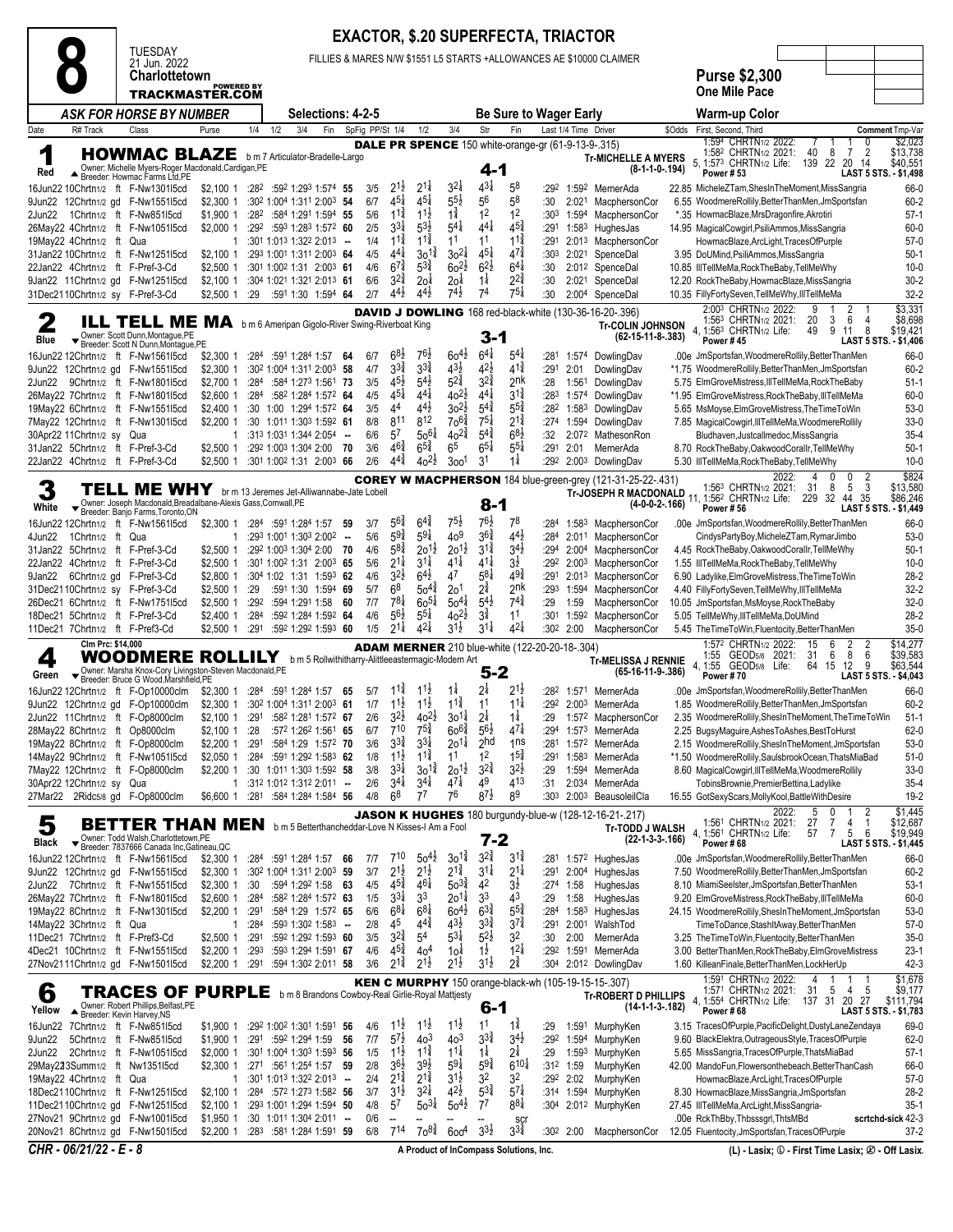|                                                                       |                                                                                                        |                          |              |                                                                           |      |                                                        |                                            |                                          |                                          |                                          |                                                                     | <b>EXACTOR, \$.20 SUPERFECTA, TRIACTOR, \$.20 PICK 4</b>                         |                   |                                                                                                                                    |                       |
|-----------------------------------------------------------------------|--------------------------------------------------------------------------------------------------------|--------------------------|--------------|---------------------------------------------------------------------------|------|--------------------------------------------------------|--------------------------------------------|------------------------------------------|------------------------------------------|------------------------------------------|---------------------------------------------------------------------|----------------------------------------------------------------------------------|-------------------|------------------------------------------------------------------------------------------------------------------------------------|-----------------------|
|                                                                       | <b>TUESDAY</b><br>21 Jun. 2022                                                                         |                          |              |                                                                           |      |                                                        |                                            |                                          | OPEN TROT                                |                                          |                                                                     |                                                                                  |                   |                                                                                                                                    |                       |
|                                                                       | <b>Charlottetown</b>                                                                                   | <b>POWERED BY</b>        |              |                                                                           |      |                                                        |                                            |                                          |                                          |                                          |                                                                     |                                                                                  |                   | <b>Purse \$2,800</b>                                                                                                               |                       |
|                                                                       | TRACKMASTER.COM                                                                                        |                          |              |                                                                           |      |                                                        |                                            |                                          |                                          |                                          |                                                                     |                                                                                  |                   | <b>One Mile Trot</b>                                                                                                               |                       |
| Date<br>R# Track                                                      | ASK FOR HORSE BY NUMBER<br>Class                                                                       | Purse                    | 1/4<br>1/2   | Selections: 5-2-4<br>3/4<br>Fin                                           |      | SpFig PP/St 1/4                                        | 1/2                                        | 3/4                                      | Str                                      | Fin                                      | Be Sure to Wager Early<br>Last 1/4 Time Driver                      |                                                                                  | \$Odds            | Warm-up Color<br>First, Second, Third                                                                                              | Comment Tmp-Var       |
|                                                                       |                                                                                                        |                          |              |                                                                           |      |                                                        |                                            |                                          |                                          |                                          |                                                                     | GILLES J BARRIEAU 153 green-orange-wh (123-26-29-17-.388)                        |                   | 2:012 CHRTN1/2 2022:<br>0<br>0                                                                                                     | \$0                   |
| 1                                                                     | <b>CHEEKY LITTLE MINX (L)</b><br>Owner: Wayne Mac Rae, Fall River, NS-Howmac Farms Ltd, Brookfield, PE |                          |              |                                                                           |      |                                                        |                                            | br m 10 Lucky Chucky-Maloha-Malabar Man  | 4-1                                      |                                          |                                                                     | <b>Tr-GILLES J BARRIEAU</b><br>$(15-4-3-4-466)$                                  |                   | 3<br>17<br>$\overline{7}$<br>3<br>1:554 CHRTN <sub>1/2</sub> 2021:<br>151 32 22 19<br>6, 1:55 <sup>1</sup> M <sub>1</sub><br>Life: | \$20,801<br>\$151,912 |
| Red<br>16Jun22<br>9Chrtn1/2 ft Open                                   | Breeder: Little E Lic, New York, NY                                                                    | \$2,800 1                |              | :284 1:001 1:304 1:591 57                                                 |      | 610<br>6/8                                             | $78\frac{1}{4}$                            | $8^{8}\frac{1}{2}$                       | $6^{8}$                                  | 6 <sup>9</sup>                           | :283<br>2:01                                                        | BarrieauGil                                                                      |                   | Power #70<br>LAST 5 STS. - \$7,815<br>L *1.95 DaisyRiver, Windmeredontuworry, IncredibleTwo                                        | 68-0                  |
| 9Jun22<br>1Chrtn <sub>1/2</sub> ft                                    | Qua                                                                                                    | 1                        |              | $:32^2$ 1:014 1:32 2:012 -                                                |      | $1^{2}\frac{1}{2}$<br>3/3                              | $13\frac{1}{4}$                            | 14                                       | 15                                       | 16}                                      | :292                                                                | 2:012 BarrieauGil                                                                |                   | CheekyLittleMinx, Whoyacallinacougar, Boomandbust                                                                                  | 66-0                  |
| 6Nov21<br>7Chrtn1/2 ft<br>7Chrtn <sub>1/2</sub> ft<br>28Oct21         | Open<br>Open                                                                                           | \$2,700 1<br>\$2,700 1   | :284<br>:284 | :592 1:301 1:584 66<br>:574 1:281 1:581 71                                |      | 710<br>7/7<br>$3^{2}\frac{1}{4}$<br>1/5                | 50 <sup>5</sup><br>$3^{1\frac{1}{2}}$      | 2 <sup>0</sup><br>$3^{1\frac{1}{2}}$     | $2^{\frac{3}{4}}$<br>$3^{11}$            | $2^{4}$<br>$1^{\frac{3}{4}}$             | :291<br>:294<br>1:581                                               | 1:593 ArsenaultKen<br>ArsenaultKen                                               | L.                | L 4.20 Freddie, Cheeky Little Minx, Go With Her<br>2.30 CheekyLittleMinx,Freddie,OspreyDelta                                       | 46-0<br>46-1          |
| 21Oct21 7Chrtn1/2 ft Open                                             |                                                                                                        | \$2,700 1                | :272         | :58 1:281 1:581 -                                                         |      | 0/5<br>$\overline{\phantom{a}}$                        |                                            |                                          |                                          | scr                                      |                                                                     |                                                                                  |                   | .00e GliderMan, Freddie, Daisy River                                                                                               | scrtchd-sick 51-0     |
| 10Oct21 4Chrtn1/2 ft Island Ocean<br>27Sep21 6Summ1/2 ft Island Ocean |                                                                                                        | $$11,100$ 1<br>\$4,800 1 | :291         | :583 1:29 1:584 70<br>:292 1:00 1:292 1:582 41                            |      | $12\frac{1}{2}$<br>3/5<br>x5 <sup>21</sup><br>2x/5     | $13\frac{1}{4}$<br>521                     | $13\frac{1}{4}$<br>523                   | $11\frac{3}{4}$<br>528                   | 11<br>*429 dq5                           | :294<br>:301<br>2:041                                               | 1:584 ArsenaultKen<br>BarrieauGil                                                | L                 | 2.35 CheekyLittleMinx, GoWithHer, SailorBlue<br>*.75 DaisyRiver, GoWithHer, SailorBlue                                             | $59-0$<br>dq5 62-1    |
| 16Sep2111Chrtn1/2 ft Open                                             |                                                                                                        | \$2,700 1                | :284         | :591 1:291 1:574 64                                                       |      | $6^{8}\frac{1}{2}$<br>6/6                              | $60^{7\frac{1}{4}}$                        | $60^{51}$                                | $6^{5}\frac{1}{2}$                       | $6^{51}$                                 | :283<br>1:584                                                       | BarrieauGil                                                                      | L                 | 3.00 GliderMan, DaisyRiver, Freddie                                                                                                | $59-0$                |
| 4Sep21                                                                | 5Chrtn1/2 gd Island Ocean                                                                              | \$4,800 1                | :284         | :583 1:30 2:004 70                                                        |      | 2 <sup>2</sup><br>3/5<br>$1^{2\frac{1}{4}}$<br>4/6     | $2^{1\frac{3}{4}}$<br>1 <sup>2</sup>       | $2^{1\frac{1}{2}}$<br>1 <sup>2</sup>     | 21<br>$1^{21}$                           | $13\frac{1}{2}$<br>$1^{2}\frac{1}{2}$    | :30 <sup>3</sup><br>2:00 <sup>4</sup>                               | BarrieauGil                                                                      | L                 | *.75 CheekyLittleMinx,DaisyRiver,GoWithHer                                                                                         | $55-3$                |
| 26Aug21 9Chrtn1/2 ft Nw1351l5cd                                       |                                                                                                        | $$2,500$ 1               |              | :282 :573 1:264 1:554 70                                                  |      |                                                        |                                            |                                          |                                          |                                          | :29                                                                 | 1:554 BarrieauGil<br><b>KENNETH P ARSENAULT</b> 180 green-white (70-5-9-17-.223) |                   | L *.20 CheekyLittleMinx,OspreyDelta,GoWithHer<br>1:59 CHRTN1/2 2022:<br>2<br>0<br>2                                                | $77-0$<br>\$3,372     |
| 2                                                                     | <b>INCREDIBLE</b>                                                                                      | TWO                      |              | b m 4 Angus Hall-Incredibility-Northern Bailey                            |      |                                                        |                                            |                                          |                                          |                                          |                                                                     | <b>Tr-KENNETH P ARSENAULT</b>                                                    |                   | 1:592 CHRTN1/2 2021:<br>22<br>4<br>6<br>6<br>33<br>$\overline{7}$<br>6<br>9<br>4. 1:59 CHRTN1/2 Life:                              | \$9,536<br>\$18,393   |
| Blue                                                                  | Owner: Wade Peconi, Stanchel, PE<br>Breeder: Wade J Peconi; Windemere Farms, PE                        |                          |              |                                                                           |      |                                                        |                                            |                                          | $3 - 1$                                  |                                          |                                                                     | $(42-4-6-11-261)$                                                                |                   | Power #72<br>LAST 5 STS. - \$3,997                                                                                                 |                       |
| 9Chrtn1/2 ft Open<br>16Jun22<br>9Jun22<br>8Chrtn <sub>1/2</sub> gd    | Open                                                                                                   | \$2,800 1<br>\$2,800 1   | :29          | :284 1:001 1:304 1:591 64<br>:591 1:301 2:001 66                          |      | $2^{1}\frac{1}{2}$<br>4/8<br>$2^{1\frac{1}{2}}$<br>3/8 | $2^{11}$<br>$2^{1\frac{1}{2}}$             | 3 <sup>2</sup><br>$2^{1\frac{1}{2}}$     | $3^{1\frac{3}{4}}$<br>$2^{1\frac{1}{4}}$ | $3^{21}$<br>$1\frac{3}{4}$               | :282<br>1:593<br>:294                                               | ArsenaultKen<br>2:001 ArsenaultKen                                               |                   | 3.35 DaisyRiver, Windmeredontuworry, IncredibleTwo<br>5.90 IncredibleTwo,SailorBlue,Windmeredontuworry                             | 68-0<br>$62 - 2$      |
| 8Chrtn1/2 ft Open<br>2Jun22                                           |                                                                                                        | \$2,800 1                |              | :293 1:00 1:31 1:593 65                                                   |      | $2^{1\frac{1}{2}}$<br>3/6                              | $2^{1\frac{1}{4}}$                         | $2^{1\frac{1}{4}}$                       | $2^{1\frac{1}{4}}$                       | 32                                       | :284<br>2:00                                                        | ArsenaultKen                                                                     |                   | 5.25 Freddie, SailorBlue, IncredibleTwo                                                                                            | $51-1$                |
| 26May22 5Chrtn1/2 ft Open-Hcp<br>19May22 1Chrtn1/2 ft Qua             |                                                                                                        | \$2,600 1<br>1           |              | :294 :59 1:292 1:59 67<br>:301 1:014 1:323 2:022 --                       |      | 43<br>2/6<br>$56\frac{3}{4}$<br>5/6                    | $3^{3}\frac{3}{4}$<br>58                   | $30^{24}$<br>$5^{5\frac{1}{4}}$          | $2^{\frac{1}{2}}$<br>55                  | $1\frac{1}{2}$<br>$42\frac{1}{4}$        | :29<br>1:59<br>:291                                                 | ArsenaultKen<br>2:024 ArsenaultKen                                               |                   | 10.95 IncredibleTwo, GoWithHer, GliderMan<br>PrivateDancer,CutterLoose,MsPatriciaBea                                               | $60 - 0$<br>$57-0$    |
| 14May22 1Chrtn1/2 ft Qua                                              |                                                                                                        | 1                        |              | :292 1:004 1:311 2:002 --                                                 |      | $5^{9\frac{1}{4}}$<br>x7/8                             | 3 <sup>2</sup>                             | $40^{3\frac{3}{4}}$                      | 4 <sup>7</sup>                           | $6^{18}$                                 | :32<br>2:04                                                         | ArsenaultKen                                                                     |                   | GoWithHer, FillyFortySeven, WoodmereSoul                                                                                           | $57-0$                |
| 18Dec21 6Chrtn1/2 ft Cond-Hcp                                         |                                                                                                        | $$2,500$ 1               |              | :292 1:003 1:301 2:002 66                                                 |      | $2^{1\frac{1}{4}}$<br>2/5                              | $2^{1\frac{1}{2}}$                         | $2^{1\frac{1}{4}}$                       | $2^{1\frac{1}{4}}$                       | $2^{1\frac{1}{4}}$                       | :301<br>2:00 <sup>3</sup>                                           | ArsenaultKen                                                                     |                   | 16.30 GliderMan, IncredibleTwo, Freddie                                                                                            | $28-2$                |
| 11Dec21 4Chrtn1/2 ft Nw851l5cd<br>27Nov21 6Chrtn1/2 gd Nw801l5cd      |                                                                                                        | $$2,200$ 1<br>\$2,150 1  |              | :294 1:002 1:302 1:594 60<br>:292 1:02 1:324 2:032 58                     |      | $2^{1\frac{1}{4}}$<br>2/5<br>$4^{4}$<br>6/6            | $2^{1\frac{1}{2}}$<br>$4^{3}$              | $2^{1\frac{3}{4}}$<br>$4^{3\frac{1}{4}}$ | 2 <sup>2</sup><br>$4^{3}\frac{1}{2}$     | $2^{5^{\frac{3}{4}}}$<br>46              | :301<br>2:01<br>:311                                                | HughesJas<br>2:043 HughesJas                                                     |                   | 5.60 GliderMan, IncredibleTwo, SuicideShift<br>4.90 SailorBlue, Suicide Shift, Labero                                              | $35-0$<br>$42 - 3$    |
| 21Nov21 2Chrtn1/2 ft Nw801l5cd                                        |                                                                                                        | $$2,100$ 1               | :291         | :584 1:301 2:002 59                                                       |      | $2^{1\frac{3}{4}}$<br>4/6                              | 33                                         | 34                                       | $3^{4^{3}_{4}}$                          | 46                                       | :30 <sup>3</sup><br>2:013                                           | HughesJas                                                                        |                   | 4.65 MileHillWillie, SailorBlue, RichDaydreams                                                                                     | $42 - 0$              |
|                                                                       | $FREDDIE(L)+$                                                                                          |                          |              |                                                                           |      |                                                        |                                            |                                          |                                          |                                          | MARC CAMPBELL green-black-whi (115-26-20-18-.374)                   |                                                                                  |                   | 1:593 CHRTN1/2 2022:<br>0<br>4<br>$\Omega$<br>9<br>6<br>1:581 CHRTN1/2 2021:<br>- 7<br>25                                          | \$1,670<br>\$18,421   |
| White                                                                 | Owner: Three Wisemen Stable, Kingston, PE<br>♦ Breeder: Rossridge Stables, Rockwood, ON                |                          |              | b g 10 Majestic Son-Circe Hanover-Muscles Yankee                          |      |                                                        |                                            |                                          | 6-1                                      |                                          |                                                                     | <b>Tr-MARC CAMPBELL</b><br>(44-11-7-3-.361)                                      |                   | 6, 1:552 PRC <sub>5/8</sub><br>185 77<br>36 22<br>Life:<br>Power #71<br>LAST 5 STS. - \$1,970                                      | \$188,464             |
| 9Chrtn1/2 ft+Open<br>16Jun22                                          |                                                                                                        | \$2,800 1                |              | :284 1:001 1:304 1:591 53                                                 |      | 8/8<br>711                                             | $60^{7\frac{1}{2}}$                        | $50^{51}$                                | 781                                      | $7^{13}$                                 | :30                                                                 | 2:014 CampbellMar                                                                | L.                | 5.20 DaisyRiver, Windmeredontuworry, IncredibleTwo                                                                                 | 68-0                  |
| 9Jun22<br>8Chrtn1/2 gd + Open                                         |                                                                                                        | \$2,800 1                | :29          | :591 1:301 2:001 59                                                       |      | $5^{7\frac{1}{2}}$<br>6/8<br>$11\frac{1}{2}$<br>4/6    | $57\frac{1}{4}$<br>$11\frac{1}{4}$         | $40^{51}$<br>$11\frac{1}{4}$             | $56\frac{1}{2}$<br>$11\frac{1}{4}$       | $5^{7}$<br>$11\frac{1}{4}$               | :302<br>2:013<br>:283                                               | CampbellMar                                                                      |                   | *.75 IncredibleTwo,SailorBlue,Windmeredontuworry                                                                                   | $62 - 2$              |
| 2Jun22<br>8Chrtn1/2 ft+Open<br>28May22 1Chrtn1/2 ft+Qua               |                                                                                                        | \$2,800 1<br>1           | :30          | :293 1:00 1:31 1:593 67<br>$1:00^2$ 1:31 $2:00^1$ -                       |      | $4^{44}$<br>4/5                                        | $4^{4}$                                    | $20^{2\frac{3}{4}}$                      | $2^{3}\frac{1}{2}$                       | $3^{4}{}_{2}$                            | 1:593<br>:292<br>2:01                                               | CampbellMar<br>CampbellMar                                                       | L                 | 2.05 Freddie, SailorBlue, IncredibleTwo<br>TempoSeelster, StLadsSkip, Freddie                                                      | $51-1$<br>69-0        |
| 26May22 5Chrtn1/2 ft+Open-Hcp                                         |                                                                                                        | \$2,600 1                | :294         | :59 1:292 1:59                                                            | - 49 | $1\frac{1}{2}$<br>5/6                                  | x512                                       | 511                                      | 514                                      | 518                                      | :31                                                                 | 2:023 CampbellMar                                                                | L.                | *.85 IncredibleTwo,GoWithHer,GliderMan                                                                                             | $60 - 0$              |
| 19May22 3Chrtn1/2 ft+ Qua<br>18Dec21 6Chrtn1/2 ft+ Cond-Hcp           |                                                                                                        | 1<br>$$2,500$ 1          | :30          | 1:003 1:314 2:014 --<br>:292 1:003 1:301 2:002 63                         |      | $1^{1\frac{3}{4}}$<br>6/7<br>$5^{5}\frac{1}{2}$<br>5/5 | $11\frac{1}{2}$<br>$40^{3}\frac{1}{2}$     | $11\frac{1}{2}$<br>$30^{21}$             | $1\frac{1}{4}$<br>$3^{2}\frac{3}{4}$     | $1\frac{1}{4}$<br>$3^{41}$               | :30<br>:30 <sup>3</sup>                                             | 2:014 CampbellMar<br>2:011 CheverieC                                             |                   | Freddie, Bridge Token, GliderMan<br>*.85 GliderMan, IncredibleTwo, Freddie                                                         | $57-0$<br>$28-2$      |
| 4Dec21                                                                | 6Chrtn1/2 ft+Open-Hcp                                                                                  | \$2,700 1                | :29          | :591 1:301 2:001 69                                                       |      | 5/5<br>20 <sup>1</sup>                                 | $11\frac{3}{4}$                            | $11\frac{3}{4}$                          | $1\frac{1}{4}$                           | $11\frac{1}{4}$                          | :30<br>2:001                                                        | CampbellMar                                                                      | L                 | *.05 Freddie, Osprey Delta, Glider Man                                                                                             | $23-1$                |
| 27Nov21 8Chrtn1/2 gd+Open-Hcp                                         |                                                                                                        | \$2,700 1                |              | :294 1:021 1:331 2:031 70                                                 |      | $3^{3}\frac{1}{2}$<br>5/5<br>$5^{7\frac{3}{4}}$        | $3^{2}\frac{1}{2}$<br>$40^{31}$            | 20 <sup>1</sup><br>$20^{11}$             | 2 <sup>1</sup><br>2 <sup>1</sup>         | $11\frac{3}{4}$<br>$2^{\frac{1}{4}}$     | :30<br>2:031                                                        | CampbellMar                                                                      | L                 | *.60 Freddie, Osprey Delta, Glider Man                                                                                             | $42-3$                |
| 21Nov21 6Chrtn1/2 ft+Open-Hcp                                         |                                                                                                        | \$2,700 1                |              | $:274$ :593 1:304 2:002 70                                                |      | 5/5                                                    |                                            |                                          |                                          |                                          | :292<br><b>KEN C MURPHY</b> 150 orange-black-wh (105-19-15-15-.307) | 2:00 <sup>2</sup> CampbellMar                                                    | L.                | *.45 OspreyDelta, Freddie, Daisy River<br>2:062 CHRTN1/2 2022:<br>2<br>3<br>0<br>0                                                 | $42 - 0$<br>\$1,624   |
| 4                                                                     | <b>SAILOR BLUE</b><br>Owner: Cynthia Mac Donald-Ambyr Macdonald-Yossi Martonovich.PE                   |                          |              | b m 7 Armbro Barrister-Sanna Hanover-Yankee Glide                         |      |                                                        |                                            |                                          | $7 - 2$                                  |                                          |                                                                     | <b>Tr-JEFF J HOLMES</b>                                                          |                   | 2:001 CHRTN1/2 2021:<br>25<br>$\overline{4}$<br>4<br>5<br>6. 2:001 CHRTN1/2 Life:<br>92 16<br>16 11                                | \$11,526<br>\$38,517  |
| Green<br>16Jun22 9Chrtn1/2 ft Open                                    | Breeder: Meridian Farms.Calgary.AB                                                                     | \$2,800 1                |              |                                                                           |      |                                                        |                                            |                                          |                                          |                                          |                                                                     |                                                                                  |                   |                                                                                                                                    |                       |
| 9Jun22<br>8Chrtn1/2 gd Open                                           |                                                                                                        |                          |              |                                                                           |      |                                                        |                                            |                                          |                                          |                                          |                                                                     | $(23-5-5-6-425)$                                                                 |                   | LAST 5 STS. - \$3,224<br>Power#66                                                                                                  |                       |
| 8Chrtn1/2 ft Open<br>2Jun22                                           |                                                                                                        | \$2,800 1                | :29          | :284 1:001 1:304 1:591 62<br>:591 1:301 2:001 66                          |      | $5^{8}$<br>5/8<br>$3^{3}\frac{3}{4}$<br>4/8            | $5^{6}$ <sup>2</sup><br>$3^{3}\frac{1}{2}$ | $6^{61}$<br>$3^{3}\frac{1}{4}$           | $5^{6}\frac{3}{4}$                       | $4^{41}$                                 | :28<br>2:00<br>:293                                                 | MurphyKen<br>2:00 <sup>2</sup> MurphyKen                                         |                   | 3.20 DaisyRiver, Windmeredontuworry, IncredibleTwo<br>3.15 IncredibleTwo,SailorBlue,Windmeredontuworry                             | 68-0<br>62-2          |
| 26May22 2Chrtn1/2 ft Qua                                              |                                                                                                        | \$2,800 1                |              | :293 1:00 1:31 1:593 66                                                   |      | 3 <sup>3</sup><br>1/6                                  | 33                                         | $4^{2^{3}_{4}}$                          | $3^{2}\frac{3}{4}$<br>3 <sup>2</sup>     | $2^{\frac{3}{4}}$<br>$2^{1\frac{1}{4}}$  | :281                                                                | 1:594 MurphyKen                                                                  |                   | 22.80 Freddie, SailorBlue, IncredibleTwo                                                                                           | $51-1$                |
|                                                                       |                                                                                                        | $\mathbf{1}$             |              | :313 1:042 1:361 2:062 --                                                 |      | $2^{1\frac{1}{2}}$<br>3/4                              | $2^{1\frac{1}{2}}$                         | $2^{1\frac{1}{2}}$                       | $2^{1\frac{1}{4}}$                       | 1 <sup>2</sup>                           | :30                                                                 | 2:062 MurphyKen                                                                  |                   | SailorBlue, OspreyDelta, KingInTheNorth                                                                                            | 66-0                  |
| 27Nov21 6Chrtn1/2 gd Nw801l5cd<br>21Nov21 2Chrtn1/2 ft Nw801l5cd      |                                                                                                        | $$2.150$ 1<br>$$2,100$ 1 | :291         | :292 1:02 1:324 2:032 64<br>:584 1:301 2:002 63                           |      | $11\frac{1}{2}$<br>4/6<br>$1^{12}$<br>2/6              | $1\frac{3}{4}$<br>$2^{1\frac{1}{2}}$       | $11\frac{1}{2}$<br>$2^{2}\frac{1}{4}$    | $11\frac{3}{4}$<br>$2^{2\frac{1}{2}}$    | $1^{3}\frac{1}{4}$<br>$2^{2\frac{3}{4}}$ | :30 <sup>3</sup><br>:30 <sup>2</sup><br>2:01                        | 2:032 MurphyKen<br>MurphyKen                                                     |                   | *.25 SailorBlue, Suicide Shift, Labero<br>1.70 MileHillWillie,SailorBlue,RichDaydreams                                             | 42-3<br>42-0          |
| 13Nov2110Chrtn1/2 hy Nw1101l5cd                                       |                                                                                                        | \$2,300 1                |              | :291 1:003 1:333 2:042 64                                                 |      | 2 <sup>1</sup><br>2/6                                  | $2^{1\frac{1}{2}}$                         | $2^{1\frac{1}{2}}$                       | $2^{1\frac{3}{4}}$                       | $2^3$                                    | $:311$ 2:05                                                         | MurphyKen                                                                        |                   | 4.85 OspreyDelta, SailorBlue, SuicideShift                                                                                         | 55-4                  |
| 6Nov21 1Chrtn1/2 ft Nw451l5cd                                         |                                                                                                        | \$2,200 1                | :301         | :583 1:29 1:583 62                                                        |      | 6/7<br>612                                             | 611                                        | $69\frac{1}{2}$                          | $69\frac{1}{4}$                          | $69\frac{1}{4}$                          | :293                                                                | 2:00 <sup>2</sup> MurphyKen                                                      |                   | 23.35 SouthwindArturo, MileHillWillie, IncredibleTwo                                                                               | 46-0                  |
| 28Oct21<br>21Oct21                                                    | 9Chrtn1/2 ft Nw150115cd<br>5Chrtn1/2 ft Nw1351l5cd                                                     | \$2,400 1                | :293         | :591 1:294 1:592 56<br>\$2,400 1 :291 :574 1:29 1:591 64                  |      | $2^{1}$<br>5/6<br>$5^{6}\frac{3}{4}$<br>4/5            | 2 <sup>2</sup><br>$5^{7\frac{3}{4}}$       | $3^{2^{3}_{4}}$<br>$5^{41}$              | $3^{7\frac{1}{4}}$<br>$5^{41}$           | 412<br>43                                | :30                                                                 | :312 2:014 MurphyKen<br>1:594 MurphyKen                                          |                   | 10.55 GoWithHer, Majian Tango, Labero<br>9.20 OspreyDelta,Labero,GoWithHer                                                         | 46-1<br>$55-0$        |
|                                                                       |                                                                                                        |                          |              |                                                                           |      |                                                        |                                            |                                          |                                          |                                          |                                                                     | <b>JASON K HUGHES</b> 180 burgundy-blue-w (128-12-16-21-.217)                    |                   | 1:591 CHRTN1/2 2022:<br>2<br>0<br>0<br>23<br>9<br>5<br>3<br>1:561 CHRTN1/2 2021:                                                   | \$1,624               |
| 5<br>Black                                                            | DAISY RIVER b m 7 Nikes Image-Rosey River-Northern Bailey                                              |                          |              |                                                                           |      |                                                        |                                            |                                          | $5 - 2$                                  |                                          |                                                                     | <b>Tr-WILLIAM E LANIGAN</b>                                                      | $(5-2-0-0-0.400)$ | 6, 1:561 CHRTN1/2 Life:<br>105 25<br>22 18<br>Power #88<br>LAST 5 STS. - \$2,488                                                   | \$22,493<br>\$92,908  |
| 16Jun22 9Chrtn1/2 ft Open                                             | ◆ Owner: William Lanigan, Montague, PE<br>◆ Breeder: William E Lanigan, Montague, PE                   | \$2,800 1                |              | :284 1:001 1:304 1:591 66                                                 |      | $11\frac{1}{2}$<br>3/8                                 | $11\frac{1}{4}$                            | $11\frac{1}{4}$                          | $1\frac{1}{2}$                           | $1\frac{1}{2}$                           |                                                                     | :282 1:591 HughesJas                                                             |                   | 4.05 DaisyRiver, Windmeredontuworry, IncredibleTwo                                                                                 | 68-0                  |
| 8Chrtn1/2 gd Open<br>9Jun22                                           |                                                                                                        | \$2,800 1<br>1           | :29          | :591 1:301 2:001 65                                                       |      | $1^{1\frac{1}{2}}$<br>1/8                              | $11\frac{1}{2}$                            | $1^{1\frac{1}{2}}$                       | $11\frac{1}{4}$                          | $4^{1}\frac{1}{2}$<br>1 <sup>2</sup>     |                                                                     | :301 2:00 <sup>2</sup> HughesJas                                                 |                   | 4.15 IncredibleTwo,SailorBlue,Windmeredontuworry                                                                                   | $62 - 2$              |
| 4Jun22<br>2Chrtn1/2 ft Qua<br>27Nov21 8Chrtn1/2 gd+Open-Hcp           |                                                                                                        | \$2,700 1                |              | :294 1:012 1:324 2:012 --<br>:294 1:021 1:331 2:031 63                    |      | $1^{2\frac{1}{4}}$<br>2/2<br>$2^{1\frac{3}{4}}$<br>1/5 | $1^{1}\frac{1}{2}$<br>$2^{1\frac{1}{4}}$   | $1^{1\frac{1}{2}}$<br>$3^{1\frac{1}{2}}$ | $11\frac{1}{4}$<br>$3^{2}\frac{1}{2}$    | $47\frac{1}{4}$                          |                                                                     | :283 2:012 LaniganPau<br>:311 2:043 HughesJas                                    |                   | DaisyRiver,Labero,N/a<br>5.95 Freddie, Osprey Delta, Glider Man                                                                    | $53-0$<br>42-3        |
| 21Nov21 6Chrtn1/2 ft+Open                                             |                                                                                                        | \$2,700 1                |              | :274 :593 1:304 2:002 68                                                  |      | $2^{1/2}$<br>3/5                                       | $2^{1\frac{1}{4}}$                         | $3^{1\frac{1}{2}}$                       | $3^{1\frac{3}{4}}$                       | $3^{1\frac{3}{4}}$                       | :294                                                                | 2:00 <sup>4</sup> HughesJas                                                      |                   | 7.00 OspreyDelta, Freddie, Daisy River                                                                                             | 42-0                  |
| 13Nov21 7Chrtn1/2 hytOpen<br>6Nov21 7Chrtn1/2 ft+Open                 |                                                                                                        | \$2,700 1<br>\$2,700 1   |              | :294 1:031 1:344 2:044 63<br>:284 :592 1:301 1:584 64                     |      | 34<br>5/5<br>$2^{1}\frac{1}{2}$<br>3/7                 | 32‡<br>$2^{1\frac{1}{2}}$                  | $3^{3}\frac{1}{4}$<br>3 <sup>2</sup>     | $3^{31}$<br>$3^{21}$                     | $3^{7}\frac{3}{4}$<br>$4^{5^{3}_{4}}$    | :31<br>:292 2:00                                                    | 2:06 <sup>2</sup> HughesJas<br>CheverieC                                         |                   | 2.75 Freddie, GliderMan, Daisy River<br>9.70 Freddie, Cheeky Little Minx, Go With Her                                              | $55-4$<br>46-0        |
| 28Oct21 7Chrtn1/2 ft+ Open                                            |                                                                                                        | \$2,700 1                |              | $:284$ $:574$ 1:28 <sup>1</sup> 1:58 <sup>1</sup> 67                      |      | 2/5<br>$1\overline{4}$                                 | $1\frac{3}{4}$                             | 1 <sub>hd</sub>                          | $1\frac{1}{4}$                           | $x4^{3\frac{3}{4}}$                      | :304 1:59                                                           | HughesJas                                                                        |                   | *1.30 CheekyLittleMinx,Freddie,OspreyDelta                                                                                         | 46-1                  |
| 21Oct21 7Chrtn1/2 ft+Open<br>14Oct21 6Chrtn1/2 gd+Open                |                                                                                                        | \$2,700 1<br>\$2,700 1   | :281         | $:27^2$ :58 1:28 <sup>1</sup> 1:58 <sup>1</sup> 69<br>:581 1:291 1:581 70 |      | $1^{1}\frac{1}{2}$<br>4/5<br>$1^{1\frac{1}{2}}$<br>3/6 | $1^{11}$<br>$11\frac{1}{4}$                | 1 <sup>1</sup><br>$1^{1\frac{3}{4}}$     | $1\frac{3}{4}$<br>$11\frac{3}{4}$        | $3^{1\frac{3}{4}}$<br>$1^{21}$           | :302<br>:29                                                         | 1:583 HughesJas<br>1:581 HughesJas                                               |                   | *1.05 GliderMan, Freddie, Daisy River<br>*1.15 DaisyRiver, GliderMan, Freddie                                                      | $51-0$<br>$51-1$      |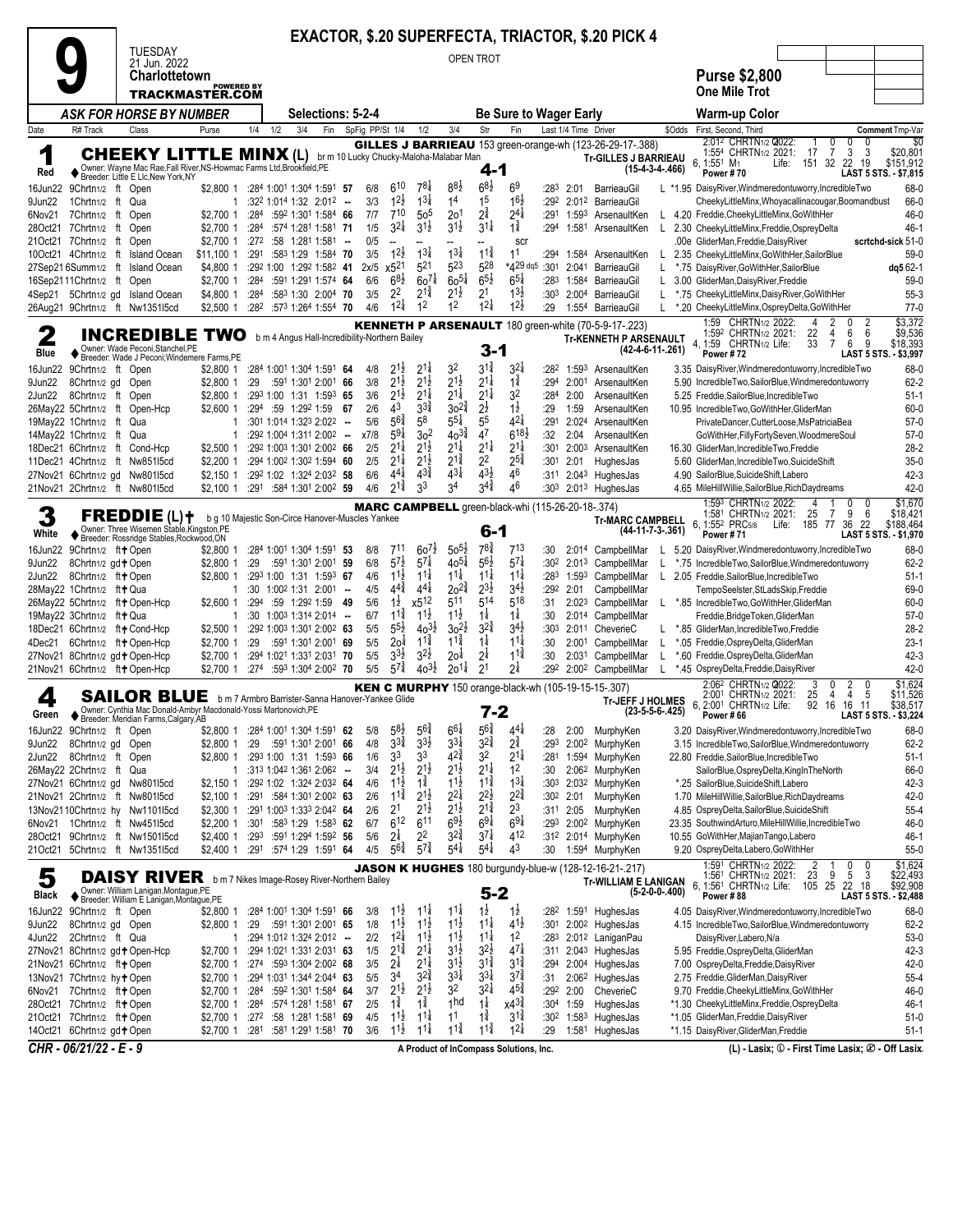| FILLIES & MARES N/W \$1061 L5 STARTS +ALLOWANCES AE N/A \$210 PS IN 2022 OR L10 AE N/W 6<br>21 Jun. 2022<br>RACES LIFE AE \$7000 CLAIMER<br><b>Purse \$2,000</b><br><b>Charlottetown</b><br><b>POWERED BY</b><br><b>One Mile Pace</b><br>TRACKMASTER.COM<br>ASK FOR HORSE BY NUMBER<br>Selections: 2-3-6<br><b>Be Sure to Wager Early</b><br><b>Warm-up Color</b><br>3/4<br>Last 1/4 Time Driver<br>Date<br>R# Track<br>Class<br>1/4<br>1/2<br>3/4<br>Fin<br>SpFig PP/St 1/4<br>Str<br>Fin<br>\$Odds<br>First, Second, Third<br>Comment Tmp-Var<br>Purse<br>1/2<br>\$1,103<br>1:591 CHRTN1/2 2022:<br>3<br>0<br>COREY W MACPHERSON 184 blue-green-grey (121-31-25-22-.431)<br>1<br>$\mathbf 0$<br>0<br>0<br>\$0<br><b>DUSTY LANE ZENDAYA</b><br>2021:<br>0<br>b m 8 Aahm Canadian Now-The Boss Daughter-Boss of the Beach<br><b>Tr-RONNIE GASS</b><br>3, 1:544 WDB7/8<br>64<br>18<br>$\overline{7}$<br>9<br>\$36,530<br>Life:<br>Owner: Alexis Gass, Cornwall, PE<br>$(20-5-3-7-.450)$<br>6-1<br>Red<br>Power #43<br>LAST 5 STS. - \$1,203<br>Breeder: Shelley D Gass, Cornwall, PE<br>2 <sup>1</sup><br>$3^{2}\frac{1}{4}$<br>$40^{2\frac{3}{4}}$<br>$6^8$<br>60 <sup>6</sup> ż<br>:292 1:002 1:301 1:591 55<br>:284 1:593 MacphersonCor<br>9.45 TracesOfPurple, PacificDelight, DustyLaneZendaya<br>69-0<br>7Chrtn1/2 ft F-Nw85115cd<br>\$1,900 1<br>6/6<br>16Jun22<br>$70^{7\frac{1}{4}}$<br>$7^{7\frac{1}{2}}$<br>$7^{10}$<br>$78\frac{1}{2}$<br>$7^{13}\frac{1}{2}$<br>7/7<br>$62 - 2$<br>9Jun22 10Chrtn1/2 gd F-Nw1051l5cd<br>:303 1:021 1:321 2:003 48<br>:293<br>2:031 MacphersonCor<br>18.25 MagicalCowgirl, PsiliAmmos, Akrotiri<br>\$2.0001<br>$45\frac{1}{2}$<br>$45\frac{1}{4}$<br>45‡<br>45<br>45<br>:302 1:02 1:323 2:012 --<br>4/4<br>2Jun22<br>2Chrtn1/2 ft Qua<br>:284<br>2:02 <sup>2</sup> MacphersonCor<br>Maggiesdelight, StLadsSkip, JjTommy<br>$57-1$<br>1<br>$6^{7\frac{1}{2}}$<br>$1^{1\frac{3}{4}}$<br>6 <sup>9</sup><br>$500^{51}$<br>$2^{2}\frac{1}{2}$<br>1:591<br>26May22 1Chrtn1/2 ft F-Nw401l5cd<br>:291 1:00 1:301 1:591 57 3x/6<br>:28<br>MacphersonCor<br>1.90 DstyLnZndy,TpOfHrTrd,Wndmrnhrmdn<br>64-0<br>\$1,750 1<br>$3^{3}\frac{3}{4}$<br>$2^2$<br>1/4<br>$3^{3}\frac{3}{4}$<br>201#<br>$2\frac{1}{2}$<br>:292<br>2:033<br>21May22 2Chrtn1/2 ft Qua<br>:312 1:032 1:34 2:031 --<br>RogersNor<br>66-1<br>HowmacMaximus, DustyLaneZendaya, MayhemMan<br>1<br>819<br>:293 1:012 1:322 2:002 --<br>810<br>811<br>811<br>814<br>:293<br>2:041 MacphersonCor<br>14May22 2Chrtn1/2 ft Qua<br>2x/8<br>DreamfairZenfire,JmSportsfan,WoodmereJazz<br>$57-0$<br>1<br>810<br>$80^{6}\%$<br>79‡<br>710<br>88<br>6/8<br>:293<br>6Jun19 11Chrtn1/2 gd F-Nw1201l5cd<br>:291 :591 1:292 1:582 58<br>2:00 <sup>2</sup> MacphersonCor<br>26.50 CollectiveWisdom, OneHotCamshaft, BettimVicky<br>$53-1$<br>\$2,000 1<br>\$560<br>2022:<br>3<br>0<br>0<br>0<br><b>KEN C MURPHY</b> 150 orange-black-wh (105-19-15-15-.307)<br>2<br>1:554 CHRTN1/2 2021:<br>24<br>8<br>$\overline{2}$<br>\$12,679<br>$\overline{1}$<br><b>BETTER BE IN LOVE</b><br>b m 6 Bettors Delight-Bell Amis Love-Artsplace<br><b>Tr-BRENDON J MULLEN</b><br>79<br>9<br>\$33,660<br>5, 1:554 CHRTN1/2 Life:<br>16<br>9<br>Owner: Brendon Mullen-Cole Maclaren-Erin Mccardle, PE<br>$5 - 2$<br>$(7-0-1-2-174)$<br>Blue<br><b>Power #57</b><br>LAST 5 STS. - \$963<br>Breeder: Big Als Stables Inc, ON<br>4 <sup>2</sup><br>43<br>$2^{1\frac{3}{4}}$<br>$2^{1\frac{1}{2}}$<br>44<br>16Jun22 12Chrtn1/2 ft F-Nw1561l5cd<br>:284<br>:591 1:284 1:57<br>1/7<br>:283<br>1:574 MurphyKen<br>.00e JmSportsfan, WoodmereRollily, Better ThanMen<br>66-0<br>\$2,300 1<br>- 63<br>$5^{4}$<br>4 <sub>0</sub> 3<br>610<br>$50^{5}$<br>410<br>6/6<br>9Chrtn1/2 gd F&m-Pref3-Cd<br>\$2,700 1<br>:284<br>:583 1:284 1:574 66<br>:302 1:594 HughesJas<br>12.85 ElmGroveMistress, FillyFortySeven, MiamiSeelster<br>$62 - 2$<br>9Jun22<br>$4^{4^{3}_{4}}$<br>$4^{4}$ <sub>2</sub><br>$5^{4}$<br>$5^{8}$<br>$40^{21}$<br>4/5<br>:283<br>:581 1:274 1:552 69<br>:284<br>1:57<br>14.70 DreamfairZenfire,TobinsBrownie,MsMoyse<br>$51-1$<br>2Jun22 10Chrtn1/2 ft F&m-Pref1-Cd<br>\$3,200 1<br>MurphyKen<br>$4^{3\frac{3}{4}}$<br>$47\frac{1}{4}$<br>$4^{5}\frac{3}{4}$<br>$4^{5}\frac{1}{2}$<br>$2^{2\frac{3}{4}}$<br>:293<br>$:593$ 1:294 1:594 $-$<br>5/5<br>:292 2:002 MurphyKen<br>ArcLight, BetterBeInLove, ICTrueGrit<br>69-0<br>28May22 3Chrtn1/2 ft Qua<br>$\mathbf{1}$<br>11Dec21 9Chrtn1/2 gd F-Pref-1-Cd<br>\$3,100 1<br>: 28<br>:581 1:271 1:561 -<br>0/4<br>.00e DreamfairZenfire,Ladylike,MsMoyse<br>scrtchd-sick 35-1<br>$\overline{\phantom{a}}$<br><b>SCI</b><br>$4^{3\frac{1}{4}}$<br>$5^{2\frac{3}{4}}$<br>$5^{64}$<br>$5^{5\frac{1}{4}}$<br>$5^{24}$<br>:281<br>4/5<br>4Dec21 11Chrtn1/2 ft F-Pref-1-Cd<br>$$3,100$ 1<br>:584 1:291 1:58<br>:284<br>1:58 <sup>3</sup> SpenceDal<br>8.05 FillyFortySeven,Ladylike,MsMoyse<br>$23-1$<br>- 70<br>$6^{8\frac{3}{4}}$<br>$5^{9}\frac{1}{2}$<br>$6^{8\frac{3}{4}}$<br>6 <sup>9</sup><br>$69\frac{1}{4}$<br>:581 1:271 1:57 72<br>6/6<br>:294<br>11.10 DreamfairZenfire, MsMoyse, The Time To Win<br>$42 - 3$<br>27Nov2110Chrtn1/2 gd F-Pref-1-Cd<br>\$3,100 1<br>:28 <sup>4</sup><br>1:584 SpenceDal<br>Clm Prc: \$8,400<br>\$3,506<br>1:58 TRURO1/2 2022:<br>7<br>4<br>0<br>1<br>DAVID J DOWLING 168 red-black-white (130-36-16-20-.396)<br>27<br>6<br>\$4,898<br>2:014 TRURO1/2 2021:<br>-5<br>BLACK ELEKTRA<br>bl m 6 Shadow Play-Regal Magic-Stonebridge Regal<br><b>Tr-JEFF J HOLMES</b><br>6, 1:58 TRURO1/2 Life:<br>99 14<br>20 15<br>\$51,314<br>Owner: Hardcore Racing, Belfast, PE<br>3-1<br>$(23-5-5-6-425)$<br>White<br>Power #74<br>LAST 5 STS. - \$2,685<br>Breeder: Ginette Rancourt, Farnham, QC<br>$3^{3}\frac{3}{4}$<br>$*43\frac{1}{2}$ dq7<br>$2^{1\frac{1}{4}}$<br>$2^{1\frac{1}{2}}$<br>:584 1:282 1:573 62<br>x40 <sup>4</sup><br>:29<br>dq7 73-0<br>16Jun22<br>1Chrtn1/2 ft F-Op7000clm<br>\$2,000 1<br>:281<br>6/7<br>1:581<br>BarrieauGil<br>2.50 MagicalCowgirl, PsiliAmmos, MrsDragonfire<br>$11\frac{3}{4}$<br>$11\frac{1}{2}$<br>$12\frac{3}{4}$<br>$12\frac{3}{4}$<br>:291<br>:592 1:294 1:59<br>2/7<br>$11\frac{1}{2}$<br>:291<br>9Jun22<br>5Chrtn1/2 ft F-Op6000clm-c<br>$$1,900$ 1<br>- 59<br>1:59<br>*.85 BlackElektra, OutrageousStyle, TracesOfPurple<br>$62-0$<br>MacphersonCor<br>$1^{2\frac{3}{4}}$<br>$11\frac{1}{2}$<br>$11\frac{1}{2}$<br>$1^{1\frac{1}{2}}$<br>$1^{1\frac{3}{4}}$<br>4/7<br>*.75 BlackElektra,LivelyFreddie,CamcoWillow<br>3Jun22<br>5Truro1/2 ft 5000clm-c<br>$$1,550$ 1<br>$:28^3$ $:58^3$ 1:28 <sup>2</sup> 1:58<br>- 63<br>:293<br>1:58<br>LangillePau<br>66-0<br>$11\frac{1}{2}$<br>$11\frac{1}{2}$<br>$11\frac{1}{4}$<br>3/7<br>$11\frac{1}{4}$<br>1:592 CroweDar<br>27May22 4Truro1/2 gd Op5000clm<br>:291 1:00 1:292 1:592 60<br>11<br>:30<br>7.30 BlackElektra, Lively Freddie, Dontstandinmyway<br>$62-1$<br>\$1,550 1<br>$3^{34}$<br>$30^{31}$<br>2 <sup>4</sup><br>$2^{8}\frac{1}{2}$<br>:282 1:00 1:293 1:584 57<br>$2/8 \times 20^{11}$<br>2:002 CroweDar<br>20May22 7Truro1/2 ft Op5000clm<br>$$1,550$ 1<br>:301<br>*.65 Bobjohnski, Black Elektra, Lively Freddie<br>64-0<br>$1\frac{1}{4}$<br>1 <sup>nk</sup><br>$1\frac{1}{4}$<br>$1^{11}$<br>13May22 5Truro1/2 ft Op5000clm<br>:283<br>:584 1:284 2:001 60<br>6/6<br>10 <sup>1</sup><br>$:31^2$<br>2:001 CroweDar<br>$$1,550$ 1<br>3.85 BlackElektra, Lively Freddie, Preceptor<br>$75-0$<br>$4^{3\frac{1}{4}}$<br>$5^{4}$<br>$5^{3}\frac{3}{4}$<br>$6^{3}\frac{1}{2}$<br>5 <sup>2be</sup><br>4/7<br>2:011 CroweDar<br>6May22 6Truro1/2 ft Op5000clm<br>$$1,550$ 1<br>:281 :584 1:292 2:004 56<br>:31<br>1.95 ArznBcks, LcyWthDmnds, GWthIt<br>broken equip 44-0<br>2:024 CHRTN1/2 2022:<br>\$2,217<br>10<br>$\Omega$<br><b>JASON K HUGHES</b> 180 burgundy-blue-w (128-12-16-21-.217)<br>\$7,928<br>1:561 SUMM <sub>1/2</sub> 2021:<br>33<br>5<br>$\overline{4}$<br>2<br>TOP OF HER TRADE<br>4<br>b m 5 Bolt the Duer-Career Success-Presidential Ball<br>Tr-TODD J WALSH<br>3, 1:55 <sup>2</sup> DD <sub>5/8</sub><br>3<br>\$43.144<br>70<br>12<br>Life:<br>11<br>Owner: Crazy 8 Stable, Charlottetown, PE<br>$(22-1-3-3-166)$<br>8-1<br>Green<br>Power #47<br>LAST 5 STS. - \$1,057<br>Breeder: Winbak Farm, Chesapeake City, MD<br>$1600^{51}$<br>$69\frac{3}{4}$<br>$66\frac{3}{4}$<br>$*57\frac{3}{4}$ pl4<br>$7o^7\frac{1}{2}$<br>:281<br>:584 1:282 1:573 57<br>:294 1:591 HughesJas<br>pl4 73-0<br>16Jun22<br>1Chrtn1/2 ft F-Nw105115cd<br>\$2,000 1<br>7/7<br>38.75 MagicalCowgirl, PsiliAmmos, MrsDragonfire<br>$2^{1\frac{3}{4}}$<br>$3^{12}$<br>31‡<br>$2^{2\frac{3}{4}}$<br>$4^{5}$<br>:291<br>4/7<br>9Jun22<br>5Chrtn1/2 ft F-Nw851l5cd<br>\$1,900 1<br>:59 <sup>2</sup> 1:29 <sup>4</sup> 1:59 53<br>:30<br>2:001 HughesJas<br>15.05 BlackElektra, Outrageous Style, Traces Of Purple<br>$62-0$<br>$2^{1\frac{3}{4}}$<br>$2^{1\frac{1}{2}}$<br>$3^{11}$<br>2 <sup>2</sup><br>$4^{4}$<br>1/6<br>2:00 <sup>3</sup> HughesJas<br>4.10 HowmacBlaze, MrsDragonfire, Akrotiri<br>2Jun22<br>1Chrtn1/2 ft F-Nw851l5cd<br>$$1,900$ 1<br>:282<br>:584 1:291 1:594 51<br>:311<br>$57-1$<br>$1^{2}\frac{1}{2}$<br>$13\frac{1}{2}$<br>$2^{1\frac{3}{4}}$<br>$11\frac{1}{2}$<br>$11\frac{1}{2}$<br>26May22 1Chrtn1/2 ft F-Nw401l5cd<br>\$1.750 1<br>:291 1:00 1:301 1:591 55<br>4/6<br>:292 1:593 HughesJas<br>*1.20 DstyLnZndy,TpOfHrTrd,Wndmrnhrmdn<br>64-0<br>$4^{4^{3}_{4}}$<br>$4^{4}\frac{3}{4}$<br>$5^{4}$<br>$45\frac{3}{4}$<br>45<br>6/6<br>19May22 5Chrtn1/2 ft F-Nw851l5cd<br>:291 1:002 1:31 1:593 54<br>:29<br>2:00 <sup>4</sup> HughesJas<br>5.05 MissSangria, SouthernHeart, Windmerenoharmdone<br>$53-0$<br>\$1,950 1<br>$8^{7\frac{1}{2}}$<br>$8^{6}\frac{3}{4}$<br>$8^{9\frac{1}{2}}$<br>8 <sup>11</sup><br>89<br>7/8<br>:293<br>2:00 <sup>2</sup> HughesJas<br>$51-0$<br>14May22 9Chrtn1/2 ft F-Nw1051l5cd<br>$$2,050$ 1<br>:284 :591 1:292 1:583 53<br>16.20 WoodmereRollily,SaulsbrookOcean,ThatsMiaBad<br>$6^{4}\frac{1}{2}$<br>$6^{7\frac{1}{4}}$<br>$6^{7\frac{1}{4}}$<br>6 <sup>5</sup><br>:30 1:011 1:303 1:592 56<br>6/8<br>76<br>$33-0$<br>7May22 12Chrtn1/2 ft F-Nw1301l5cd<br>$$2,200$ 1<br>:291 2:003 WalshTod<br>16.60 MagicalCowgirl, IIITellMeMa, WoodmereRollily<br>\$1,792<br>2022:<br>9<br>0<br>-1<br>5<br>MARC CAMPBELL green-black-whi (115-26-20-18-.374)<br>2:001 CHRTN1/2 2021:<br>\$7,496<br>38<br>MRS DRAGONFIRE b m 7 Dragon Again-Marena Hanover-Western Ideal<br>8<br>6<br>-1<br><b>Tr-REGINALD F FERGUSON</b><br>3, 1:55 <sup>3</sup> RIDC <sub>5/8</sub><br>137 11 25 22<br>\$54,703<br>Life:<br>Owner: Reginald Ferguson, PE-Wayne Macdonald, QC<br>$10-1$<br>$(9 - 0 - 1 - 5 - 246)$<br>Black<br><b>Power #52</b><br>LAST 5 STS. - \$1,253<br>Breeder: Hanover Shoe Farms Inc, PA<br>$4^{4^{3}_{4}}$<br>$4^{4}\frac{3}{4}$<br>$4^{4}\frac{3}{4}$<br>$i5^{51}$<br>$3^{3}\frac{1}{4}$<br>1:581 MacphersonCor<br>73-0<br>16Jun22 1Chrtn1/2 ft F-Nw1051l5cd<br>\$2,000 1<br>$:281$ $:584$ 1:282 1:573 61<br>1/7<br>:284<br>21.55 MagicalCowgirl, PsiliAmmos, MrsDragonfire<br>$4^{4^{3}_{4}}$<br>5 <sup>5</sup><br>$6^{5\frac{3}{4}}$<br>$5^{7\frac{1}{4}}$<br>$5^{10}$<br>3/7<br>:291<br>2:023 BarrieauGil<br>$62 - 2$<br>\$2,000 1<br>:303 1:021 1:321 2:003 50<br>14.60 MagicalCowgirl, PsiliAmmos, Akrotiri<br>9Jun22 10Chrtn1/2 gd F-Nw1051l5cd<br>$4^{2^{3}_{4}}$<br>$3^{3}\frac{1}{2}$<br>$3^{31}$<br>2 <sup>2</sup><br>4 <sup>3</sup><br>:30 <sup>2</sup><br>2:001 BarrieauGil<br>9.45 HowmacBlaze, MrsDragonfire, Akrotiri<br>2Jun22<br>1Chrtn1/2 ft F-Nw851l5cd<br>\$1,900 1<br>:282 :584 1:291 1:594 53<br>3/6<br>$57-1$<br>$56\frac{3}{4}$<br>$56\frac{1}{4}$<br>2 <sup>1</sup><br>31<br>5/5<br>201#<br>:294 1:004 1:311 2:001 50<br>:29<br>2:002 BarrieauGil<br>3.35 SouthernHeart, Fusspot, MrsDragonfire<br>62-0<br>26May22 3Chrtn1/2 ft F-Nw85115cd<br>\$1,900 1<br>6 <sup>6</sup><br>$300^{21}$<br>$3^{4}$<br>$3^{5}\frac{1}{2}$<br>$50^{4}$<br>6/6<br>:292<br>2:012 BarrieauGil<br>19May22 4Chrtn1/2 ft F-Nw611l5cd<br>\$1,750 1<br>:311 1:011 1:313 2:002 50<br>14.70 CinderAngelina, Fusspot, MrsDragonfire<br>$55-0$<br>$8^{8\frac{1}{2}}$<br>$75\frac{3}{4}$<br>$7^{4}$<br>$8^{5}\frac{1}{2}$<br>811<br>8/8<br>:292<br>19.10 UltimateLongShot,ICanDolt,Dorabella<br>14Mav22 1Chrtn1/2 ft F-Nw601l5cd<br>\$1,750 1<br>:301 1:004 1:303 2:001 50<br>2:011 BarrieauGil<br>$55-0$<br>$60^{9\frac{1}{2}} 6^{12}$<br>610<br>610<br>$7^{11}\frac{1}{2}$<br>4/8<br>:292 2:031 ConwayZac<br>7May22 3Chrtn1/2 ft Qua<br>PillageAndBurn,BlackDan,HarbourliteJerry<br>$39-0$<br>:302 1:011 1:314 2:01<br>-1<br>$\overline{\phantom{a}}$<br>2:024 CHRTN1/2 2022:<br>\$3,443<br><b>KENNETH P ARSENAULT</b> 180 green-white (70-5-9-17-.223)<br>3<br>2:011 CHRTN1/2 2021:<br>2, 2:001 CHRTN1/2 Life:<br>$\begin{array}{c} 20 \\ 31 \end{array}$<br>5<br>\$9,310<br>6<br>3<br><b>PSILI AMMOS</b><br>b m 4 Steelhead Hanover-Modern X Ample-Modern Art<br>Tr-KENNETH P ARSENAULT<br>5<br>6<br>\$18,590<br>10<br>Owner: David Kent, North Rustico, PE<br>7-2<br>$(42-4-6-11-261)$<br>Yellow<br>Power #73<br>LAST 5 STS. - \$2,265<br>▼ Breeder: David C Kent, Hunter River, PE<br>$13^{3}$<br>$2^{3\frac{1}{4}}$<br>$2^{2}$<br>$3^{3}\frac{1}{4}$<br>33<br>$:28^1$ $:58^4$ 1:28 <sup>2</sup> 1:57 <sup>3</sup> <b>61</b><br>:284<br>ArsenaultKen<br>19.85 MagicalCowgirl, PsiliAmmos, MrsDragonfire<br>73-0<br>16Jun22 1Chrtn1/2 ft F-Nw105115cd<br>\$2,000 1<br>5/7<br>1:58<br>$2^{1\frac{1}{4}}$<br>$2^{1\frac{1}{4}}$<br>$3^{1\frac{3}{4}}$<br>$2^{1\frac{1}{4}}$<br>$2^{1\frac{1}{4}}$<br>2/7<br>9Jun22 10Chrtn1/2 gd F-Nw1051l5cd<br>$$2,000$ 1<br>:303 1:021 1:321 2:003 59<br>:281<br>2:004 ArsenaultKen<br>7.65 MagicalCowgirl, PsiliAmmos, Akrotiri<br>$62 - 2$<br>$2^{1\frac{1}{2}}$<br>$2^{1\frac{1}{2}}$<br>$3^{1\frac{3}{4}}$<br>$3^{1\frac{3}{4}}$<br>2 <sup>3</sup><br>1/5<br>60-0<br>\$2,000 1<br>:292<br>:593 1:283 1:572 63<br>:29<br>1:58<br>ArsenaultKen<br>26May22 4Chrtn1/2 ft F-Nw105115cd<br>10.55 MagicalCowgirl, PsiliAmmos, MissSangria<br>$5^{4}$<br>312<br>55‡<br>$5i$ 6<br>:281<br>3/5<br>57<br>19May22 2Chrtn1/2 ft F-Nw1051l5cd<br>\$2,000 1<br>:562 1:27 1:563 62<br>:31<br>1:59<br>ArsenaultKen<br>10.40 MagicalCowgirl, SaulsbrookOcean, PsiliAmmos<br>$55-0$<br>$78\frac{3}{4}$<br>813<br>$7^{8\frac{1}{4}}$<br>614<br>8i 11<br>:593 1:302 1:583 -<br>1/8<br>:291<br>TimeToDance,StashItAway,BetterThanMen<br>14May22 3Chrtn1/2 ft Qua<br>:284<br>2:01 <sup>2</sup> ArsenaultKen<br>$57-0$<br>1<br>$2^{2\frac{3}{4}}$<br>$2^{1\frac{1}{2}}$<br>$2^{1\frac{1}{2}}$<br>$2^{1\frac{1}{2}}$<br>$2^{1\frac{1}{2}}$<br>1/5<br>:294<br>31Jan22 10Chrtn1/2 ft F-Nw1251l5cd<br>$$2,100$ 1<br>:293 1:001 1:311 2:003 69<br>2:011 ArsenaultKen<br>10.00 DoUMind, PsiliAmmos, MissSangria<br>$50-1$<br>$67\frac{1}{4}$<br>$11\frac{1}{2}$<br>$12\frac{1}{2}$<br>6/6<br>$6^{7}$<br>:301<br>22Jan22 7Chrtn1/2 ft F-Nw1001l5cd<br>\$1,900 1<br>:304 1:013 1:323 2:024 56<br>2:024 ArsenaultKen<br>2.15 PsiliAmmos, Elm Grove Misty, MrsDragonfire<br>$10 - 0$<br>1004<br>1:591 CHRTN1/2 2022:<br>\$1,375<br>0<br>GILLES J BARRIEAU 153 green-orange-wh (123-26-29-17-.388)<br>29<br>12<br>3<br>\$16,211<br>7<br>1:561 CHRTN <sub>1/2</sub> 2021:<br>8<br><b>PACIFIC DELIGHT</b><br>b m 5 Bettors Delight-Pacific Philly-Pacific Fella<br><b>Tr-RONALD I MATHESON</b><br>9<br>\$29,799<br>4, 1:561 CHRTN1/2 Life:<br>53 10<br>17<br>Owner: Jack Keenan, Stratford, PE-C Joseph Dahl, Burlington, ON<br>4-1<br>$(58-8-13-11-325)$<br>Pink<br>Power #60<br>LAST 5 STS. - \$1,375<br>Breeder: Winbak Farm, Chesapeake City, MD<br>$3^{1\frac{3}{4}}$<br>$4^{1}\frac{1}{2}$<br>$2^{3}$<br>$2^{1\frac{1}{2}}$<br>$2^{1}\frac{1}{2}$<br>16Jun22 7Chrtn1/2 ft F-Nw851l5cd<br>:292 1:002 1:301 1:591 55<br>2/6<br>1:59 <sup>2</sup> BarrieauGil<br>*.65 TracesOfPurple,PacificDelight,DustyLaneZendaya<br>69-0<br>\$1,900 1<br>:284<br>$2^{1\frac{1}{4}}$<br>$2^{1\frac{1}{2}}$<br>$2^{1\frac{1}{2}}$<br>$2^{1\frac{3}{4}}$<br>$1\frac{3}{4}$<br>:284<br>:584 1:293 1:591 58<br>2/7<br>:292<br>1:591<br>2.55 PacificDelight, MysticalGal, ThatsMiaBad<br>9Jun22<br>1Chrtn1/2 ft F-Nw601l5cd<br>BarrieauGil<br>64-0<br>\$1,800 1<br>$2^{21}$<br>$2^{2\frac{1}{4}}$<br>$2^{2}\frac{1}{2}$<br>2 <sup>2</sup><br>$2^{1\frac{3}{4}}$<br>2Jun22<br>1/3<br>:29<br>2:003<br>MathesonRon<br>SamMckeeHanover, PacificDelight, MissKabana<br>$57-1$<br>1 Chrtn1/2 ft Qua<br>:30<br>$1:00$ $1:311$ $2:001$ $-$<br>1<br>$56\frac{1}{4}$<br>$x5^{7\frac{1}{4}}$<br>$5^{8\frac{1}{2}}$<br>56<br>$5^{9}\frac{1}{2}$<br>5/5<br>:293<br>2:02<br>28May22 1Chrtn1/2 ft Qua<br>:30<br>$1:00^2$ 1:31 $2:00^1$ -<br>MathesonRon<br>TempoSeelster, StLadsSkip, Freddie<br>69-0<br>1<br>$6pu^{18} -$<br>1/6<br>Machiavelli, ChumleeA, SauvignonBluechip<br>44-0<br>27Apr22<br>4MR <sub>1/2</sub> ft Qua<br>:29<br>:584 1:284 1:58<br>dnf<br>DibenedettoKyl<br>1<br>$\sim$<br>$2^3$<br>313<br>320<br>$2^{6}\frac{1}{2}$<br>3/5<br>2MR <sub>1/2</sub> ft Qua T/p<br>:291<br>:592 1:292 1:59<br>3dis<br>CallHimRocky, BlueLine, PacificDelight<br>44-0<br>16Mar22<br>1<br>$\overline{\phantom{a}}$<br>DibenedettoKyl L<br>:28<br>:572 1:263 1:564<br>0/7<br>.00 OakwoodCorallr, IdealChip, BumpInTheRoad<br>scrtchd 36-0<br>9Mar22<br>1YR <sub>1/2</sub> sy Fmnw2pm<br>\$16,500 1<br>$\sim$<br>$\overline{\phantom{a}}$<br>scr<br>$CHD$ $0E/24/22E$ 40<br>$(1)$ Lesius $\bigcap$ First Time Lesius<br>$\sqrt{N}$ $\Delta H$ $\Delta$ $\sim$<br>$A$ Deadu<br>$\epsilon$ laCami<br>naan Calutiana |  |                |  |  |  |  |  |  |  |  |  |  | <b>EXACTOR, \$.20 SUPERFECTA, TRIACTOR</b> |  |  |  |  |  |
|----------------------------------------------------------------------------------------------------------------------------------------------------------------------------------------------------------------------------------------------------------------------------------------------------------------------------------------------------------------------------------------------------------------------------------------------------------------------------------------------------------------------------------------------------------------------------------------------------------------------------------------------------------------------------------------------------------------------------------------------------------------------------------------------------------------------------------------------------------------------------------------------------------------------------------------------------------------------------------------------------------------------------------------------------------------------------------------------------------------------------------------------------------------------------------------------------------------------------------------------------------------------------------------------------------------------------------------------------------------------------------------------------------------------------------------------------------------------------------------------------------------------------------------------------------------------------------------------------------------------------------------------------------------------------------------------------------------------------------------------------------------------------------------------------------------------------------------------------------------------------------------------------------------------------------------------------------------------------------------------------------------------------------------------------------------------------------------------------------------------------------------------------------------------------------------------------------------------------------------------------------------------------------------------------------------------------------------------------------------------------------------------------------------------------------------------------------------------------------------------------------------------------------------------------------------------------------------------------------------------------------------------------------------------------------------------------------------------------------------------------------------------------------------------------------------------------------------------------------------------------------------------------------------------------------------------------------------------------------------------------------------------------------------------------------------------------------------------------------------------------------------------------------------------------------------------------------------------------------------------------------------------------------------------------------------------------------------------------------------------------------------------------------------------------------------------------------------------------------------------------------------------------------------------------------------------------------------------------------------------------------------------------------------------------------------------------------------------------------------------------------------------------------------------------------------------------------------------------------------------------------------------------------------------------------------------------------------------------------------------------------------------------------------------------------------------------------------------------------------------------------------------------------------------------------------------------------------------------------------------------------------------------------------------------------------------------------------------------------------------------------------------------------------------------------------------------------------------------------------------------------------------------------------------------------------------------------------------------------------------------------------------------------------------------------------------------------------------------------------------------------------------------------------------------------------------------------------------------------------------------------------------------------------------------------------------------------------------------------------------------------------------------------------------------------------------------------------------------------------------------------------------------------------------------------------------------------------------------------------------------------------------------------------------------------------------------------------------------------------------------------------------------------------------------------------------------------------------------------------------------------------------------------------------------------------------------------------------------------------------------------------------------------------------------------------------------------------------------------------------------------------------------------------------------------------------------------------------------------------------------------------------------------------------------------------------------------------------------------------------------------------------------------------------------------------------------------------------------------------------------------------------------------------------------------------------------------------------------------------------------------------------------------------------------------------------------------------------------------------------------------------------------------------------------------------------------------------------------------------------------------------------------------------------------------------------------------------------------------------------------------------------------------------------------------------------------------------------------------------------------------------------------------------------------------------------------------------------------------------------------------------------------------------------------------------------------------------------------------------------------------------------------------------------------------------------------------------------------------------------------------------------------------------------------------------------------------------------------------------------------------------------------------------------------------------------------------------------------------------------------------------------------------------------------------------------------------------------------------------------------------------------------------------------------------------------------------------------------------------------------------------------------------------------------------------------------------------------------------------------------------------------------------------------------------------------------------------------------------------------------------------------------------------------------------------------------------------------------------------------------------------------------------------------------------------------------------------------------------------------------------------------------------------------------------------------------------------------------------------------------------------------------------------------------------------------------------------------------------------------------------------------------------------------------------------------------------------------------------------------------------------------------------------------------------------------------------------------------------------------------------------------------------------------------------------------------------------------------------------------------------------------------------------------------------------------------------------------------------------------------------------------------------------------------------------------------------------------------------------------------------------------------------------------------------------------------------------------------------------------------------------------------------------------------------------------------------------------------------------------------------------------------------------------------------------------------------------------------------------------------------------------------------------------------------------------------------------------------------------------------------------------------------------------------------------------------------------------------------------------------------------------------------------------------------------------------------------------------------------------------------------------------------------------------------------------------------------------------------------------------------------------------------------------------------------------------------------------------------------------------------------------------------------------------------------------------------------------------------------------------------------------------------------------------------------------------------------------------------------------------------------------------------------------------------------------------------------------------------------------------------------------------------------------------------------------------------------------------------------------------------------------------------------------------------------------------------------------------------------------------------------------------------------------------------------------------------------------------------------------------------------------------------------------------------------------------------------------------------------------------------------------------------------------------------------------------------------------------------------------------------------------------------------------------------------------------------------------------------------------------------------------------------------------------------------------------------------------------------------------------------------------------------------------------------------------------------------------------------------------------------------------------------------------------------------------------------------------------------------------------------------------------------------------------------------------------------------------------------------------------------------------------------------------------------------------------------------------------------------------------------------------------------------------------------------------------------------------------------------------------------------------------------------------------------------------------------------------------------------------------------------------------------------------------------------------------------------------------------------------------------------------------------------------------------------------------------------------------------------------------------------------------------------------------------------------------------------------------------------------------------------------------------------------------------------------------------------------------------------------------------------------------------------------------------------------------------------------------------------------------------------------------------------------------------------------------------------------------------------------------------------------------------------------------------------------------------------------------------------------------------------------------------------------------------------------------------------------------------------------------------------------------------------------------------------------------------------------------------------------------------------------------------------------------------------------------------------------------------------------------------------------------------------------------------------------------------------------------------------------------------------------------------------------------------------------------------------------------------------------------------------------------------------------------------------------------------------------------------------------------------------------------------------------------------------------------------------------------------------------------------------------------------------------------------------------------------------------------------------------------------------------------------------------------------------------------------------------------------------------------------------------------------------------------------------------------------------------------------------------------------------------------------------------------------------------------------------------------------------------------------------------------------------------------------------------------------------------------------------------------------------------------------------------------------------------------------------------------------------------------------------------------------------------------------------------------------------------------------------------------------------------------------------------------------------------------------------------------------------------------------------------------------------------------------------------------------------------------------------------------------------------------------------------------------------------------------------------------------------------------------------------------------------------------------------------------------------------------------------------------------------------------------------------------------------------------------------------------------------------------------------------------------------------------------------------------------------------------------------------------------------------------------------------------------------------------------------------------------------------------------------------------------------------------------------------------------------------------------------------------------------------------------------------------------------------------------------------------------------------------------------------------------------------------------------------------------------------------------------------------------------------------------------------------------------------------------------------------------------------------------------------------------------------------------------------------------------------------------------------------------------------------------------------------------------------------------------------------------------------------------------------------------------------------------------------------------------------------------------------------------------------------------------------------------------------------------------------------------------------------------------------------------------------------------------------------------------------------------------------------------------------------------------------------------------------------------------------------------------------------------------------------------------------------------------------------------------------------------------------------------------------------------------------------------------------------------------------------------------------------------------------------------------------------------------------------------------------------------------------------------------------------------------------------------------------------------------------------------------------------------------------------------------------------------------------------------------------------------------------------------------------------------------------------------------------------------------------------------------------------------------------------------------------------------------------------------------------------|--|----------------|--|--|--|--|--|--|--|--|--|--|--------------------------------------------|--|--|--|--|--|
|                                                                                                                                                                                                                                                                                                                                                                                                                                                                                                                                                                                                                                                                                                                                                                                                                                                                                                                                                                                                                                                                                                                                                                                                                                                                                                                                                                                                                                                                                                                                                                                                                                                                                                                                                                                                                                                                                                                                                                                                                                                                                                                                                                                                                                                                                                                                                                                                                                                                                                                                                                                                                                                                                                                                                                                                                                                                                                                                                                                                                                                                                                                                                                                                                                                                                                                                                                                                                                                                                                                                                                                                                                                                                                                                                                                                                                                                                                                                                                                                                                                                                                                                                                                                                                                                                                                                                                                                                                                                                                                                                                                                                                                                                                                                                                                                                                                                                                                                                                                                                                                                                                                                                                                                                                                                                                                                                                                                                                                                                                                                                                                                                                                                                                                                                                                                                                                                                                                                                                                                                                                                                                                                                                                                                                                                                                                                                                                                                                                                                                                                                                                                                                                                                                                                                                                                                                                                                                                                                                                                                                                                                                                                                                                                                                                                                                                                                                                                                                                                                                                                                                                                                                                                                                                                                                                                                                                                                                                                                                                                                                                                                                                                                                                                                                                                                                                                                                                                                                                                                                                                                                                                                                                                                                                                                                                                                                                                                                                                                                                                                                                                                                                                                                                                                                                                                                                                                                                                                                                                                                                                                                                                                                                                                                                                                                                                                                                                                                                                                                                                                                                                                                                                                                                                                                                                                                                                                                                                                                                                                                                                                                                                                                                                                                                                                                                                                                                                                                                                                                                                                                                                                                                                                                                                                                                                                                                                                                                                                                                                                                                                                                                                                                                                                                                                                                                                                                                                                                                                                                                                                                                                                                                                                                                                                                                                                                                                                                                                                                                                                                                                                                                                                                                                                                                                                                                                                                                                                                                                                                                                                                                                                                                                                                                                                                                                                                                                                                                                                                                                                                                                                                                                                                                                                                                                                                                                                                                                                                                                                                                                                                                                                                                                                                                                                                                                                                                                                                                                                                                                                                                                                                                                                                                                                                                                                                                                                                                                                                                                                                                                                                                                                                                                                                                                                                                                                                                                                                                                                                                                                                                                                                                                                                                                                                                                                                                                                                                                                                                                                                                                                                                                                                                                                                                                                                                                                                                                                                                                                                                                                                                                                                                                                                                                                                                                                                                                                                                                                                                                                                                                                                                                                                                                                                                                                                                                                                                                                                                                                                                                                                                                                                                                    |  | <b>TUESDAY</b> |  |  |  |  |  |  |  |  |  |  |                                            |  |  |  |  |  |
|                                                                                                                                                                                                                                                                                                                                                                                                                                                                                                                                                                                                                                                                                                                                                                                                                                                                                                                                                                                                                                                                                                                                                                                                                                                                                                                                                                                                                                                                                                                                                                                                                                                                                                                                                                                                                                                                                                                                                                                                                                                                                                                                                                                                                                                                                                                                                                                                                                                                                                                                                                                                                                                                                                                                                                                                                                                                                                                                                                                                                                                                                                                                                                                                                                                                                                                                                                                                                                                                                                                                                                                                                                                                                                                                                                                                                                                                                                                                                                                                                                                                                                                                                                                                                                                                                                                                                                                                                                                                                                                                                                                                                                                                                                                                                                                                                                                                                                                                                                                                                                                                                                                                                                                                                                                                                                                                                                                                                                                                                                                                                                                                                                                                                                                                                                                                                                                                                                                                                                                                                                                                                                                                                                                                                                                                                                                                                                                                                                                                                                                                                                                                                                                                                                                                                                                                                                                                                                                                                                                                                                                                                                                                                                                                                                                                                                                                                                                                                                                                                                                                                                                                                                                                                                                                                                                                                                                                                                                                                                                                                                                                                                                                                                                                                                                                                                                                                                                                                                                                                                                                                                                                                                                                                                                                                                                                                                                                                                                                                                                                                                                                                                                                                                                                                                                                                                                                                                                                                                                                                                                                                                                                                                                                                                                                                                                                                                                                                                                                                                                                                                                                                                                                                                                                                                                                                                                                                                                                                                                                                                                                                                                                                                                                                                                                                                                                                                                                                                                                                                                                                                                                                                                                                                                                                                                                                                                                                                                                                                                                                                                                                                                                                                                                                                                                                                                                                                                                                                                                                                                                                                                                                                                                                                                                                                                                                                                                                                                                                                                                                                                                                                                                                                                                                                                                                                                                                                                                                                                                                                                                                                                                                                                                                                                                                                                                                                                                                                                                                                                                                                                                                                                                                                                                                                                                                                                                                                                                                                                                                                                                                                                                                                                                                                                                                                                                                                                                                                                                                                                                                                                                                                                                                                                                                                                                                                                                                                                                                                                                                                                                                                                                                                                                                                                                                                                                                                                                                                                                                                                                                                                                                                                                                                                                                                                                                                                                                                                                                                                                                                                                                                                                                                                                                                                                                                                                                                                                                                                                                                                                                                                                                                                                                                                                                                                                                                                                                                                                                                                                                                                                                                                                                                                                                                                                                                                                                                                                                                                                                                                                                                                                                                                                    |  |                |  |  |  |  |  |  |  |  |  |  |                                            |  |  |  |  |  |
|                                                                                                                                                                                                                                                                                                                                                                                                                                                                                                                                                                                                                                                                                                                                                                                                                                                                                                                                                                                                                                                                                                                                                                                                                                                                                                                                                                                                                                                                                                                                                                                                                                                                                                                                                                                                                                                                                                                                                                                                                                                                                                                                                                                                                                                                                                                                                                                                                                                                                                                                                                                                                                                                                                                                                                                                                                                                                                                                                                                                                                                                                                                                                                                                                                                                                                                                                                                                                                                                                                                                                                                                                                                                                                                                                                                                                                                                                                                                                                                                                                                                                                                                                                                                                                                                                                                                                                                                                                                                                                                                                                                                                                                                                                                                                                                                                                                                                                                                                                                                                                                                                                                                                                                                                                                                                                                                                                                                                                                                                                                                                                                                                                                                                                                                                                                                                                                                                                                                                                                                                                                                                                                                                                                                                                                                                                                                                                                                                                                                                                                                                                                                                                                                                                                                                                                                                                                                                                                                                                                                                                                                                                                                                                                                                                                                                                                                                                                                                                                                                                                                                                                                                                                                                                                                                                                                                                                                                                                                                                                                                                                                                                                                                                                                                                                                                                                                                                                                                                                                                                                                                                                                                                                                                                                                                                                                                                                                                                                                                                                                                                                                                                                                                                                                                                                                                                                                                                                                                                                                                                                                                                                                                                                                                                                                                                                                                                                                                                                                                                                                                                                                                                                                                                                                                                                                                                                                                                                                                                                                                                                                                                                                                                                                                                                                                                                                                                                                                                                                                                                                                                                                                                                                                                                                                                                                                                                                                                                                                                                                                                                                                                                                                                                                                                                                                                                                                                                                                                                                                                                                                                                                                                                                                                                                                                                                                                                                                                                                                                                                                                                                                                                                                                                                                                                                                                                                                                                                                                                                                                                                                                                                                                                                                                                                                                                                                                                                                                                                                                                                                                                                                                                                                                                                                                                                                                                                                                                                                                                                                                                                                                                                                                                                                                                                                                                                                                                                                                                                                                                                                                                                                                                                                                                                                                                                                                                                                                                                                                                                                                                                                                                                                                                                                                                                                                                                                                                                                                                                                                                                                                                                                                                                                                                                                                                                                                                                                                                                                                                                                                                                                                                                                                                                                                                                                                                                                                                                                                                                                                                                                                                                                                                                                                                                                                                                                                                                                                                                                                                                                                                                                                                                                                                                                                                                                                                                                                                                                                                                                                                                                                                                                                                                    |  |                |  |  |  |  |  |  |  |  |  |  |                                            |  |  |  |  |  |
|                                                                                                                                                                                                                                                                                                                                                                                                                                                                                                                                                                                                                                                                                                                                                                                                                                                                                                                                                                                                                                                                                                                                                                                                                                                                                                                                                                                                                                                                                                                                                                                                                                                                                                                                                                                                                                                                                                                                                                                                                                                                                                                                                                                                                                                                                                                                                                                                                                                                                                                                                                                                                                                                                                                                                                                                                                                                                                                                                                                                                                                                                                                                                                                                                                                                                                                                                                                                                                                                                                                                                                                                                                                                                                                                                                                                                                                                                                                                                                                                                                                                                                                                                                                                                                                                                                                                                                                                                                                                                                                                                                                                                                                                                                                                                                                                                                                                                                                                                                                                                                                                                                                                                                                                                                                                                                                                                                                                                                                                                                                                                                                                                                                                                                                                                                                                                                                                                                                                                                                                                                                                                                                                                                                                                                                                                                                                                                                                                                                                                                                                                                                                                                                                                                                                                                                                                                                                                                                                                                                                                                                                                                                                                                                                                                                                                                                                                                                                                                                                                                                                                                                                                                                                                                                                                                                                                                                                                                                                                                                                                                                                                                                                                                                                                                                                                                                                                                                                                                                                                                                                                                                                                                                                                                                                                                                                                                                                                                                                                                                                                                                                                                                                                                                                                                                                                                                                                                                                                                                                                                                                                                                                                                                                                                                                                                                                                                                                                                                                                                                                                                                                                                                                                                                                                                                                                                                                                                                                                                                                                                                                                                                                                                                                                                                                                                                                                                                                                                                                                                                                                                                                                                                                                                                                                                                                                                                                                                                                                                                                                                                                                                                                                                                                                                                                                                                                                                                                                                                                                                                                                                                                                                                                                                                                                                                                                                                                                                                                                                                                                                                                                                                                                                                                                                                                                                                                                                                                                                                                                                                                                                                                                                                                                                                                                                                                                                                                                                                                                                                                                                                                                                                                                                                                                                                                                                                                                                                                                                                                                                                                                                                                                                                                                                                                                                                                                                                                                                                                                                                                                                                                                                                                                                                                                                                                                                                                                                                                                                                                                                                                                                                                                                                                                                                                                                                                                                                                                                                                                                                                                                                                                                                                                                                                                                                                                                                                                                                                                                                                                                                                                                                                                                                                                                                                                                                                                                                                                                                                                                                                                                                                                                                                                                                                                                                                                                                                                                                                                                                                                                                                                                                                                                                                                                                                                                                                                                                                                                                                                                                                                                                                                                                                    |  |                |  |  |  |  |  |  |  |  |  |  |                                            |  |  |  |  |  |
|                                                                                                                                                                                                                                                                                                                                                                                                                                                                                                                                                                                                                                                                                                                                                                                                                                                                                                                                                                                                                                                                                                                                                                                                                                                                                                                                                                                                                                                                                                                                                                                                                                                                                                                                                                                                                                                                                                                                                                                                                                                                                                                                                                                                                                                                                                                                                                                                                                                                                                                                                                                                                                                                                                                                                                                                                                                                                                                                                                                                                                                                                                                                                                                                                                                                                                                                                                                                                                                                                                                                                                                                                                                                                                                                                                                                                                                                                                                                                                                                                                                                                                                                                                                                                                                                                                                                                                                                                                                                                                                                                                                                                                                                                                                                                                                                                                                                                                                                                                                                                                                                                                                                                                                                                                                                                                                                                                                                                                                                                                                                                                                                                                                                                                                                                                                                                                                                                                                                                                                                                                                                                                                                                                                                                                                                                                                                                                                                                                                                                                                                                                                                                                                                                                                                                                                                                                                                                                                                                                                                                                                                                                                                                                                                                                                                                                                                                                                                                                                                                                                                                                                                                                                                                                                                                                                                                                                                                                                                                                                                                                                                                                                                                                                                                                                                                                                                                                                                                                                                                                                                                                                                                                                                                                                                                                                                                                                                                                                                                                                                                                                                                                                                                                                                                                                                                                                                                                                                                                                                                                                                                                                                                                                                                                                                                                                                                                                                                                                                                                                                                                                                                                                                                                                                                                                                                                                                                                                                                                                                                                                                                                                                                                                                                                                                                                                                                                                                                                                                                                                                                                                                                                                                                                                                                                                                                                                                                                                                                                                                                                                                                                                                                                                                                                                                                                                                                                                                                                                                                                                                                                                                                                                                                                                                                                                                                                                                                                                                                                                                                                                                                                                                                                                                                                                                                                                                                                                                                                                                                                                                                                                                                                                                                                                                                                                                                                                                                                                                                                                                                                                                                                                                                                                                                                                                                                                                                                                                                                                                                                                                                                                                                                                                                                                                                                                                                                                                                                                                                                                                                                                                                                                                                                                                                                                                                                                                                                                                                                                                                                                                                                                                                                                                                                                                                                                                                                                                                                                                                                                                                                                                                                                                                                                                                                                                                                                                                                                                                                                                                                                                                                                                                                                                                                                                                                                                                                                                                                                                                                                                                                                                                                                                                                                                                                                                                                                                                                                                                                                                                                                                                                                                                                                                                                                                                                                                                                                                                                                                                                                                                                                                                                                                    |  |                |  |  |  |  |  |  |  |  |  |  |                                            |  |  |  |  |  |
|                                                                                                                                                                                                                                                                                                                                                                                                                                                                                                                                                                                                                                                                                                                                                                                                                                                                                                                                                                                                                                                                                                                                                                                                                                                                                                                                                                                                                                                                                                                                                                                                                                                                                                                                                                                                                                                                                                                                                                                                                                                                                                                                                                                                                                                                                                                                                                                                                                                                                                                                                                                                                                                                                                                                                                                                                                                                                                                                                                                                                                                                                                                                                                                                                                                                                                                                                                                                                                                                                                                                                                                                                                                                                                                                                                                                                                                                                                                                                                                                                                                                                                                                                                                                                                                                                                                                                                                                                                                                                                                                                                                                                                                                                                                                                                                                                                                                                                                                                                                                                                                                                                                                                                                                                                                                                                                                                                                                                                                                                                                                                                                                                                                                                                                                                                                                                                                                                                                                                                                                                                                                                                                                                                                                                                                                                                                                                                                                                                                                                                                                                                                                                                                                                                                                                                                                                                                                                                                                                                                                                                                                                                                                                                                                                                                                                                                                                                                                                                                                                                                                                                                                                                                                                                                                                                                                                                                                                                                                                                                                                                                                                                                                                                                                                                                                                                                                                                                                                                                                                                                                                                                                                                                                                                                                                                                                                                                                                                                                                                                                                                                                                                                                                                                                                                                                                                                                                                                                                                                                                                                                                                                                                                                                                                                                                                                                                                                                                                                                                                                                                                                                                                                                                                                                                                                                                                                                                                                                                                                                                                                                                                                                                                                                                                                                                                                                                                                                                                                                                                                                                                                                                                                                                                                                                                                                                                                                                                                                                                                                                                                                                                                                                                                                                                                                                                                                                                                                                                                                                                                                                                                                                                                                                                                                                                                                                                                                                                                                                                                                                                                                                                                                                                                                                                                                                                                                                                                                                                                                                                                                                                                                                                                                                                                                                                                                                                                                                                                                                                                                                                                                                                                                                                                                                                                                                                                                                                                                                                                                                                                                                                                                                                                                                                                                                                                                                                                                                                                                                                                                                                                                                                                                                                                                                                                                                                                                                                                                                                                                                                                                                                                                                                                                                                                                                                                                                                                                                                                                                                                                                                                                                                                                                                                                                                                                                                                                                                                                                                                                                                                                                                                                                                                                                                                                                                                                                                                                                                                                                                                                                                                                                                                                                                                                                                                                                                                                                                                                                                                                                                                                                                                                                                                                                                                                                                                                                                                                                                                                                                                                                                                                                                                                    |  |                |  |  |  |  |  |  |  |  |  |  |                                            |  |  |  |  |  |
|                                                                                                                                                                                                                                                                                                                                                                                                                                                                                                                                                                                                                                                                                                                                                                                                                                                                                                                                                                                                                                                                                                                                                                                                                                                                                                                                                                                                                                                                                                                                                                                                                                                                                                                                                                                                                                                                                                                                                                                                                                                                                                                                                                                                                                                                                                                                                                                                                                                                                                                                                                                                                                                                                                                                                                                                                                                                                                                                                                                                                                                                                                                                                                                                                                                                                                                                                                                                                                                                                                                                                                                                                                                                                                                                                                                                                                                                                                                                                                                                                                                                                                                                                                                                                                                                                                                                                                                                                                                                                                                                                                                                                                                                                                                                                                                                                                                                                                                                                                                                                                                                                                                                                                                                                                                                                                                                                                                                                                                                                                                                                                                                                                                                                                                                                                                                                                                                                                                                                                                                                                                                                                                                                                                                                                                                                                                                                                                                                                                                                                                                                                                                                                                                                                                                                                                                                                                                                                                                                                                                                                                                                                                                                                                                                                                                                                                                                                                                                                                                                                                                                                                                                                                                                                                                                                                                                                                                                                                                                                                                                                                                                                                                                                                                                                                                                                                                                                                                                                                                                                                                                                                                                                                                                                                                                                                                                                                                                                                                                                                                                                                                                                                                                                                                                                                                                                                                                                                                                                                                                                                                                                                                                                                                                                                                                                                                                                                                                                                                                                                                                                                                                                                                                                                                                                                                                                                                                                                                                                                                                                                                                                                                                                                                                                                                                                                                                                                                                                                                                                                                                                                                                                                                                                                                                                                                                                                                                                                                                                                                                                                                                                                                                                                                                                                                                                                                                                                                                                                                                                                                                                                                                                                                                                                                                                                                                                                                                                                                                                                                                                                                                                                                                                                                                                                                                                                                                                                                                                                                                                                                                                                                                                                                                                                                                                                                                                                                                                                                                                                                                                                                                                                                                                                                                                                                                                                                                                                                                                                                                                                                                                                                                                                                                                                                                                                                                                                                                                                                                                                                                                                                                                                                                                                                                                                                                                                                                                                                                                                                                                                                                                                                                                                                                                                                                                                                                                                                                                                                                                                                                                                                                                                                                                                                                                                                                                                                                                                                                                                                                                                                                                                                                                                                                                                                                                                                                                                                                                                                                                                                                                                                                                                                                                                                                                                                                                                                                                                                                                                                                                                                                                                                                                                                                                                                                                                                                                                                                                                                                                                                                                                                                                                                    |  |                |  |  |  |  |  |  |  |  |  |  |                                            |  |  |  |  |  |
|                                                                                                                                                                                                                                                                                                                                                                                                                                                                                                                                                                                                                                                                                                                                                                                                                                                                                                                                                                                                                                                                                                                                                                                                                                                                                                                                                                                                                                                                                                                                                                                                                                                                                                                                                                                                                                                                                                                                                                                                                                                                                                                                                                                                                                                                                                                                                                                                                                                                                                                                                                                                                                                                                                                                                                                                                                                                                                                                                                                                                                                                                                                                                                                                                                                                                                                                                                                                                                                                                                                                                                                                                                                                                                                                                                                                                                                                                                                                                                                                                                                                                                                                                                                                                                                                                                                                                                                                                                                                                                                                                                                                                                                                                                                                                                                                                                                                                                                                                                                                                                                                                                                                                                                                                                                                                                                                                                                                                                                                                                                                                                                                                                                                                                                                                                                                                                                                                                                                                                                                                                                                                                                                                                                                                                                                                                                                                                                                                                                                                                                                                                                                                                                                                                                                                                                                                                                                                                                                                                                                                                                                                                                                                                                                                                                                                                                                                                                                                                                                                                                                                                                                                                                                                                                                                                                                                                                                                                                                                                                                                                                                                                                                                                                                                                                                                                                                                                                                                                                                                                                                                                                                                                                                                                                                                                                                                                                                                                                                                                                                                                                                                                                                                                                                                                                                                                                                                                                                                                                                                                                                                                                                                                                                                                                                                                                                                                                                                                                                                                                                                                                                                                                                                                                                                                                                                                                                                                                                                                                                                                                                                                                                                                                                                                                                                                                                                                                                                                                                                                                                                                                                                                                                                                                                                                                                                                                                                                                                                                                                                                                                                                                                                                                                                                                                                                                                                                                                                                                                                                                                                                                                                                                                                                                                                                                                                                                                                                                                                                                                                                                                                                                                                                                                                                                                                                                                                                                                                                                                                                                                                                                                                                                                                                                                                                                                                                                                                                                                                                                                                                                                                                                                                                                                                                                                                                                                                                                                                                                                                                                                                                                                                                                                                                                                                                                                                                                                                                                                                                                                                                                                                                                                                                                                                                                                                                                                                                                                                                                                                                                                                                                                                                                                                                                                                                                                                                                                                                                                                                                                                                                                                                                                                                                                                                                                                                                                                                                                                                                                                                                                                                                                                                                                                                                                                                                                                                                                                                                                                                                                                                                                                                                                                                                                                                                                                                                                                                                                                                                                                                                                                                                                                                                                                                                                                                                                                                                                                                                                                                                                                                                                                                                                    |  |                |  |  |  |  |  |  |  |  |  |  |                                            |  |  |  |  |  |
|                                                                                                                                                                                                                                                                                                                                                                                                                                                                                                                                                                                                                                                                                                                                                                                                                                                                                                                                                                                                                                                                                                                                                                                                                                                                                                                                                                                                                                                                                                                                                                                                                                                                                                                                                                                                                                                                                                                                                                                                                                                                                                                                                                                                                                                                                                                                                                                                                                                                                                                                                                                                                                                                                                                                                                                                                                                                                                                                                                                                                                                                                                                                                                                                                                                                                                                                                                                                                                                                                                                                                                                                                                                                                                                                                                                                                                                                                                                                                                                                                                                                                                                                                                                                                                                                                                                                                                                                                                                                                                                                                                                                                                                                                                                                                                                                                                                                                                                                                                                                                                                                                                                                                                                                                                                                                                                                                                                                                                                                                                                                                                                                                                                                                                                                                                                                                                                                                                                                                                                                                                                                                                                                                                                                                                                                                                                                                                                                                                                                                                                                                                                                                                                                                                                                                                                                                                                                                                                                                                                                                                                                                                                                                                                                                                                                                                                                                                                                                                                                                                                                                                                                                                                                                                                                                                                                                                                                                                                                                                                                                                                                                                                                                                                                                                                                                                                                                                                                                                                                                                                                                                                                                                                                                                                                                                                                                                                                                                                                                                                                                                                                                                                                                                                                                                                                                                                                                                                                                                                                                                                                                                                                                                                                                                                                                                                                                                                                                                                                                                                                                                                                                                                                                                                                                                                                                                                                                                                                                                                                                                                                                                                                                                                                                                                                                                                                                                                                                                                                                                                                                                                                                                                                                                                                                                                                                                                                                                                                                                                                                                                                                                                                                                                                                                                                                                                                                                                                                                                                                                                                                                                                                                                                                                                                                                                                                                                                                                                                                                                                                                                                                                                                                                                                                                                                                                                                                                                                                                                                                                                                                                                                                                                                                                                                                                                                                                                                                                                                                                                                                                                                                                                                                                                                                                                                                                                                                                                                                                                                                                                                                                                                                                                                                                                                                                                                                                                                                                                                                                                                                                                                                                                                                                                                                                                                                                                                                                                                                                                                                                                                                                                                                                                                                                                                                                                                                                                                                                                                                                                                                                                                                                                                                                                                                                                                                                                                                                                                                                                                                                                                                                                                                                                                                                                                                                                                                                                                                                                                                                                                                                                                                                                                                                                                                                                                                                                                                                                                                                                                                                                                                                                                                                                                                                                                                                                                                                                                                                                                                                                                                                                                                                                                    |  |                |  |  |  |  |  |  |  |  |  |  |                                            |  |  |  |  |  |
|                                                                                                                                                                                                                                                                                                                                                                                                                                                                                                                                                                                                                                                                                                                                                                                                                                                                                                                                                                                                                                                                                                                                                                                                                                                                                                                                                                                                                                                                                                                                                                                                                                                                                                                                                                                                                                                                                                                                                                                                                                                                                                                                                                                                                                                                                                                                                                                                                                                                                                                                                                                                                                                                                                                                                                                                                                                                                                                                                                                                                                                                                                                                                                                                                                                                                                                                                                                                                                                                                                                                                                                                                                                                                                                                                                                                                                                                                                                                                                                                                                                                                                                                                                                                                                                                                                                                                                                                                                                                                                                                                                                                                                                                                                                                                                                                                                                                                                                                                                                                                                                                                                                                                                                                                                                                                                                                                                                                                                                                                                                                                                                                                                                                                                                                                                                                                                                                                                                                                                                                                                                                                                                                                                                                                                                                                                                                                                                                                                                                                                                                                                                                                                                                                                                                                                                                                                                                                                                                                                                                                                                                                                                                                                                                                                                                                                                                                                                                                                                                                                                                                                                                                                                                                                                                                                                                                                                                                                                                                                                                                                                                                                                                                                                                                                                                                                                                                                                                                                                                                                                                                                                                                                                                                                                                                                                                                                                                                                                                                                                                                                                                                                                                                                                                                                                                                                                                                                                                                                                                                                                                                                                                                                                                                                                                                                                                                                                                                                                                                                                                                                                                                                                                                                                                                                                                                                                                                                                                                                                                                                                                                                                                                                                                                                                                                                                                                                                                                                                                                                                                                                                                                                                                                                                                                                                                                                                                                                                                                                                                                                                                                                                                                                                                                                                                                                                                                                                                                                                                                                                                                                                                                                                                                                                                                                                                                                                                                                                                                                                                                                                                                                                                                                                                                                                                                                                                                                                                                                                                                                                                                                                                                                                                                                                                                                                                                                                                                                                                                                                                                                                                                                                                                                                                                                                                                                                                                                                                                                                                                                                                                                                                                                                                                                                                                                                                                                                                                                                                                                                                                                                                                                                                                                                                                                                                                                                                                                                                                                                                                                                                                                                                                                                                                                                                                                                                                                                                                                                                                                                                                                                                                                                                                                                                                                                                                                                                                                                                                                                                                                                                                                                                                                                                                                                                                                                                                                                                                                                                                                                                                                                                                                                                                                                                                                                                                                                                                                                                                                                                                                                                                                                                                                                                                                                                                                                                                                                                                                                                                                                                                                                                                                                                    |  |                |  |  |  |  |  |  |  |  |  |  |                                            |  |  |  |  |  |
|                                                                                                                                                                                                                                                                                                                                                                                                                                                                                                                                                                                                                                                                                                                                                                                                                                                                                                                                                                                                                                                                                                                                                                                                                                                                                                                                                                                                                                                                                                                                                                                                                                                                                                                                                                                                                                                                                                                                                                                                                                                                                                                                                                                                                                                                                                                                                                                                                                                                                                                                                                                                                                                                                                                                                                                                                                                                                                                                                                                                                                                                                                                                                                                                                                                                                                                                                                                                                                                                                                                                                                                                                                                                                                                                                                                                                                                                                                                                                                                                                                                                                                                                                                                                                                                                                                                                                                                                                                                                                                                                                                                                                                                                                                                                                                                                                                                                                                                                                                                                                                                                                                                                                                                                                                                                                                                                                                                                                                                                                                                                                                                                                                                                                                                                                                                                                                                                                                                                                                                                                                                                                                                                                                                                                                                                                                                                                                                                                                                                                                                                                                                                                                                                                                                                                                                                                                                                                                                                                                                                                                                                                                                                                                                                                                                                                                                                                                                                                                                                                                                                                                                                                                                                                                                                                                                                                                                                                                                                                                                                                                                                                                                                                                                                                                                                                                                                                                                                                                                                                                                                                                                                                                                                                                                                                                                                                                                                                                                                                                                                                                                                                                                                                                                                                                                                                                                                                                                                                                                                                                                                                                                                                                                                                                                                                                                                                                                                                                                                                                                                                                                                                                                                                                                                                                                                                                                                                                                                                                                                                                                                                                                                                                                                                                                                                                                                                                                                                                                                                                                                                                                                                                                                                                                                                                                                                                                                                                                                                                                                                                                                                                                                                                                                                                                                                                                                                                                                                                                                                                                                                                                                                                                                                                                                                                                                                                                                                                                                                                                                                                                                                                                                                                                                                                                                                                                                                                                                                                                                                                                                                                                                                                                                                                                                                                                                                                                                                                                                                                                                                                                                                                                                                                                                                                                                                                                                                                                                                                                                                                                                                                                                                                                                                                                                                                                                                                                                                                                                                                                                                                                                                                                                                                                                                                                                                                                                                                                                                                                                                                                                                                                                                                                                                                                                                                                                                                                                                                                                                                                                                                                                                                                                                                                                                                                                                                                                                                                                                                                                                                                                                                                                                                                                                                                                                                                                                                                                                                                                                                                                                                                                                                                                                                                                                                                                                                                                                                                                                                                                                                                                                                                                                                                                                                                                                                                                                                                                                                                                                                                                                                                                                                                                    |  |                |  |  |  |  |  |  |  |  |  |  |                                            |  |  |  |  |  |
|                                                                                                                                                                                                                                                                                                                                                                                                                                                                                                                                                                                                                                                                                                                                                                                                                                                                                                                                                                                                                                                                                                                                                                                                                                                                                                                                                                                                                                                                                                                                                                                                                                                                                                                                                                                                                                                                                                                                                                                                                                                                                                                                                                                                                                                                                                                                                                                                                                                                                                                                                                                                                                                                                                                                                                                                                                                                                                                                                                                                                                                                                                                                                                                                                                                                                                                                                                                                                                                                                                                                                                                                                                                                                                                                                                                                                                                                                                                                                                                                                                                                                                                                                                                                                                                                                                                                                                                                                                                                                                                                                                                                                                                                                                                                                                                                                                                                                                                                                                                                                                                                                                                                                                                                                                                                                                                                                                                                                                                                                                                                                                                                                                                                                                                                                                                                                                                                                                                                                                                                                                                                                                                                                                                                                                                                                                                                                                                                                                                                                                                                                                                                                                                                                                                                                                                                                                                                                                                                                                                                                                                                                                                                                                                                                                                                                                                                                                                                                                                                                                                                                                                                                                                                                                                                                                                                                                                                                                                                                                                                                                                                                                                                                                                                                                                                                                                                                                                                                                                                                                                                                                                                                                                                                                                                                                                                                                                                                                                                                                                                                                                                                                                                                                                                                                                                                                                                                                                                                                                                                                                                                                                                                                                                                                                                                                                                                                                                                                                                                                                                                                                                                                                                                                                                                                                                                                                                                                                                                                                                                                                                                                                                                                                                                                                                                                                                                                                                                                                                                                                                                                                                                                                                                                                                                                                                                                                                                                                                                                                                                                                                                                                                                                                                                                                                                                                                                                                                                                                                                                                                                                                                                                                                                                                                                                                                                                                                                                                                                                                                                                                                                                                                                                                                                                                                                                                                                                                                                                                                                                                                                                                                                                                                                                                                                                                                                                                                                                                                                                                                                                                                                                                                                                                                                                                                                                                                                                                                                                                                                                                                                                                                                                                                                                                                                                                                                                                                                                                                                                                                                                                                                                                                                                                                                                                                                                                                                                                                                                                                                                                                                                                                                                                                                                                                                                                                                                                                                                                                                                                                                                                                                                                                                                                                                                                                                                                                                                                                                                                                                                                                                                                                                                                                                                                                                                                                                                                                                                                                                                                                                                                                                                                                                                                                                                                                                                                                                                                                                                                                                                                                                                                                                                                                                                                                                                                                                                                                                                                                                                                                                                                                                                                                    |  |                |  |  |  |  |  |  |  |  |  |  |                                            |  |  |  |  |  |
|                                                                                                                                                                                                                                                                                                                                                                                                                                                                                                                                                                                                                                                                                                                                                                                                                                                                                                                                                                                                                                                                                                                                                                                                                                                                                                                                                                                                                                                                                                                                                                                                                                                                                                                                                                                                                                                                                                                                                                                                                                                                                                                                                                                                                                                                                                                                                                                                                                                                                                                                                                                                                                                                                                                                                                                                                                                                                                                                                                                                                                                                                                                                                                                                                                                                                                                                                                                                                                                                                                                                                                                                                                                                                                                                                                                                                                                                                                                                                                                                                                                                                                                                                                                                                                                                                                                                                                                                                                                                                                                                                                                                                                                                                                                                                                                                                                                                                                                                                                                                                                                                                                                                                                                                                                                                                                                                                                                                                                                                                                                                                                                                                                                                                                                                                                                                                                                                                                                                                                                                                                                                                                                                                                                                                                                                                                                                                                                                                                                                                                                                                                                                                                                                                                                                                                                                                                                                                                                                                                                                                                                                                                                                                                                                                                                                                                                                                                                                                                                                                                                                                                                                                                                                                                                                                                                                                                                                                                                                                                                                                                                                                                                                                                                                                                                                                                                                                                                                                                                                                                                                                                                                                                                                                                                                                                                                                                                                                                                                                                                                                                                                                                                                                                                                                                                                                                                                                                                                                                                                                                                                                                                                                                                                                                                                                                                                                                                                                                                                                                                                                                                                                                                                                                                                                                                                                                                                                                                                                                                                                                                                                                                                                                                                                                                                                                                                                                                                                                                                                                                                                                                                                                                                                                                                                                                                                                                                                                                                                                                                                                                                                                                                                                                                                                                                                                                                                                                                                                                                                                                                                                                                                                                                                                                                                                                                                                                                                                                                                                                                                                                                                                                                                                                                                                                                                                                                                                                                                                                                                                                                                                                                                                                                                                                                                                                                                                                                                                                                                                                                                                                                                                                                                                                                                                                                                                                                                                                                                                                                                                                                                                                                                                                                                                                                                                                                                                                                                                                                                                                                                                                                                                                                                                                                                                                                                                                                                                                                                                                                                                                                                                                                                                                                                                                                                                                                                                                                                                                                                                                                                                                                                                                                                                                                                                                                                                                                                                                                                                                                                                                                                                                                                                                                                                                                                                                                                                                                                                                                                                                                                                                                                                                                                                                                                                                                                                                                                                                                                                                                                                                                                                                                                                                                                                                                                                                                                                                                                                                                                                                                                                                                                                                                    |  |                |  |  |  |  |  |  |  |  |  |  |                                            |  |  |  |  |  |
|                                                                                                                                                                                                                                                                                                                                                                                                                                                                                                                                                                                                                                                                                                                                                                                                                                                                                                                                                                                                                                                                                                                                                                                                                                                                                                                                                                                                                                                                                                                                                                                                                                                                                                                                                                                                                                                                                                                                                                                                                                                                                                                                                                                                                                                                                                                                                                                                                                                                                                                                                                                                                                                                                                                                                                                                                                                                                                                                                                                                                                                                                                                                                                                                                                                                                                                                                                                                                                                                                                                                                                                                                                                                                                                                                                                                                                                                                                                                                                                                                                                                                                                                                                                                                                                                                                                                                                                                                                                                                                                                                                                                                                                                                                                                                                                                                                                                                                                                                                                                                                                                                                                                                                                                                                                                                                                                                                                                                                                                                                                                                                                                                                                                                                                                                                                                                                                                                                                                                                                                                                                                                                                                                                                                                                                                                                                                                                                                                                                                                                                                                                                                                                                                                                                                                                                                                                                                                                                                                                                                                                                                                                                                                                                                                                                                                                                                                                                                                                                                                                                                                                                                                                                                                                                                                                                                                                                                                                                                                                                                                                                                                                                                                                                                                                                                                                                                                                                                                                                                                                                                                                                                                                                                                                                                                                                                                                                                                                                                                                                                                                                                                                                                                                                                                                                                                                                                                                                                                                                                                                                                                                                                                                                                                                                                                                                                                                                                                                                                                                                                                                                                                                                                                                                                                                                                                                                                                                                                                                                                                                                                                                                                                                                                                                                                                                                                                                                                                                                                                                                                                                                                                                                                                                                                                                                                                                                                                                                                                                                                                                                                                                                                                                                                                                                                                                                                                                                                                                                                                                                                                                                                                                                                                                                                                                                                                                                                                                                                                                                                                                                                                                                                                                                                                                                                                                                                                                                                                                                                                                                                                                                                                                                                                                                                                                                                                                                                                                                                                                                                                                                                                                                                                                                                                                                                                                                                                                                                                                                                                                                                                                                                                                                                                                                                                                                                                                                                                                                                                                                                                                                                                                                                                                                                                                                                                                                                                                                                                                                                                                                                                                                                                                                                                                                                                                                                                                                                                                                                                                                                                                                                                                                                                                                                                                                                                                                                                                                                                                                                                                                                                                                                                                                                                                                                                                                                                                                                                                                                                                                                                                                                                                                                                                                                                                                                                                                                                                                                                                                                                                                                                                                                                                                                                                                                                                                                                                                                                                                                                                                                                                                                                                                                    |  |                |  |  |  |  |  |  |  |  |  |  |                                            |  |  |  |  |  |
|                                                                                                                                                                                                                                                                                                                                                                                                                                                                                                                                                                                                                                                                                                                                                                                                                                                                                                                                                                                                                                                                                                                                                                                                                                                                                                                                                                                                                                                                                                                                                                                                                                                                                                                                                                                                                                                                                                                                                                                                                                                                                                                                                                                                                                                                                                                                                                                                                                                                                                                                                                                                                                                                                                                                                                                                                                                                                                                                                                                                                                                                                                                                                                                                                                                                                                                                                                                                                                                                                                                                                                                                                                                                                                                                                                                                                                                                                                                                                                                                                                                                                                                                                                                                                                                                                                                                                                                                                                                                                                                                                                                                                                                                                                                                                                                                                                                                                                                                                                                                                                                                                                                                                                                                                                                                                                                                                                                                                                                                                                                                                                                                                                                                                                                                                                                                                                                                                                                                                                                                                                                                                                                                                                                                                                                                                                                                                                                                                                                                                                                                                                                                                                                                                                                                                                                                                                                                                                                                                                                                                                                                                                                                                                                                                                                                                                                                                                                                                                                                                                                                                                                                                                                                                                                                                                                                                                                                                                                                                                                                                                                                                                                                                                                                                                                                                                                                                                                                                                                                                                                                                                                                                                                                                                                                                                                                                                                                                                                                                                                                                                                                                                                                                                                                                                                                                                                                                                                                                                                                                                                                                                                                                                                                                                                                                                                                                                                                                                                                                                                                                                                                                                                                                                                                                                                                                                                                                                                                                                                                                                                                                                                                                                                                                                                                                                                                                                                                                                                                                                                                                                                                                                                                                                                                                                                                                                                                                                                                                                                                                                                                                                                                                                                                                                                                                                                                                                                                                                                                                                                                                                                                                                                                                                                                                                                                                                                                                                                                                                                                                                                                                                                                                                                                                                                                                                                                                                                                                                                                                                                                                                                                                                                                                                                                                                                                                                                                                                                                                                                                                                                                                                                                                                                                                                                                                                                                                                                                                                                                                                                                                                                                                                                                                                                                                                                                                                                                                                                                                                                                                                                                                                                                                                                                                                                                                                                                                                                                                                                                                                                                                                                                                                                                                                                                                                                                                                                                                                                                                                                                                                                                                                                                                                                                                                                                                                                                                                                                                                                                                                                                                                                                                                                                                                                                                                                                                                                                                                                                                                                                                                                                                                                                                                                                                                                                                                                                                                                                                                                                                                                                                                                                                                                                                                                                                                                                                                                                                                                                                                                                                                                                                                                                    |  |                |  |  |  |  |  |  |  |  |  |  |                                            |  |  |  |  |  |
|                                                                                                                                                                                                                                                                                                                                                                                                                                                                                                                                                                                                                                                                                                                                                                                                                                                                                                                                                                                                                                                                                                                                                                                                                                                                                                                                                                                                                                                                                                                                                                                                                                                                                                                                                                                                                                                                                                                                                                                                                                                                                                                                                                                                                                                                                                                                                                                                                                                                                                                                                                                                                                                                                                                                                                                                                                                                                                                                                                                                                                                                                                                                                                                                                                                                                                                                                                                                                                                                                                                                                                                                                                                                                                                                                                                                                                                                                                                                                                                                                                                                                                                                                                                                                                                                                                                                                                                                                                                                                                                                                                                                                                                                                                                                                                                                                                                                                                                                                                                                                                                                                                                                                                                                                                                                                                                                                                                                                                                                                                                                                                                                                                                                                                                                                                                                                                                                                                                                                                                                                                                                                                                                                                                                                                                                                                                                                                                                                                                                                                                                                                                                                                                                                                                                                                                                                                                                                                                                                                                                                                                                                                                                                                                                                                                                                                                                                                                                                                                                                                                                                                                                                                                                                                                                                                                                                                                                                                                                                                                                                                                                                                                                                                                                                                                                                                                                                                                                                                                                                                                                                                                                                                                                                                                                                                                                                                                                                                                                                                                                                                                                                                                                                                                                                                                                                                                                                                                                                                                                                                                                                                                                                                                                                                                                                                                                                                                                                                                                                                                                                                                                                                                                                                                                                                                                                                                                                                                                                                                                                                                                                                                                                                                                                                                                                                                                                                                                                                                                                                                                                                                                                                                                                                                                                                                                                                                                                                                                                                                                                                                                                                                                                                                                                                                                                                                                                                                                                                                                                                                                                                                                                                                                                                                                                                                                                                                                                                                                                                                                                                                                                                                                                                                                                                                                                                                                                                                                                                                                                                                                                                                                                                                                                                                                                                                                                                                                                                                                                                                                                                                                                                                                                                                                                                                                                                                                                                                                                                                                                                                                                                                                                                                                                                                                                                                                                                                                                                                                                                                                                                                                                                                                                                                                                                                                                                                                                                                                                                                                                                                                                                                                                                                                                                                                                                                                                                                                                                                                                                                                                                                                                                                                                                                                                                                                                                                                                                                                                                                                                                                                                                                                                                                                                                                                                                                                                                                                                                                                                                                                                                                                                                                                                                                                                                                                                                                                                                                                                                                                                                                                                                                                                                                                                                                                                                                                                                                                                                                                                                                                                                                                                                                                    |  |                |  |  |  |  |  |  |  |  |  |  |                                            |  |  |  |  |  |
|                                                                                                                                                                                                                                                                                                                                                                                                                                                                                                                                                                                                                                                                                                                                                                                                                                                                                                                                                                                                                                                                                                                                                                                                                                                                                                                                                                                                                                                                                                                                                                                                                                                                                                                                                                                                                                                                                                                                                                                                                                                                                                                                                                                                                                                                                                                                                                                                                                                                                                                                                                                                                                                                                                                                                                                                                                                                                                                                                                                                                                                                                                                                                                                                                                                                                                                                                                                                                                                                                                                                                                                                                                                                                                                                                                                                                                                                                                                                                                                                                                                                                                                                                                                                                                                                                                                                                                                                                                                                                                                                                                                                                                                                                                                                                                                                                                                                                                                                                                                                                                                                                                                                                                                                                                                                                                                                                                                                                                                                                                                                                                                                                                                                                                                                                                                                                                                                                                                                                                                                                                                                                                                                                                                                                                                                                                                                                                                                                                                                                                                                                                                                                                                                                                                                                                                                                                                                                                                                                                                                                                                                                                                                                                                                                                                                                                                                                                                                                                                                                                                                                                                                                                                                                                                                                                                                                                                                                                                                                                                                                                                                                                                                                                                                                                                                                                                                                                                                                                                                                                                                                                                                                                                                                                                                                                                                                                                                                                                                                                                                                                                                                                                                                                                                                                                                                                                                                                                                                                                                                                                                                                                                                                                                                                                                                                                                                                                                                                                                                                                                                                                                                                                                                                                                                                                                                                                                                                                                                                                                                                                                                                                                                                                                                                                                                                                                                                                                                                                                                                                                                                                                                                                                                                                                                                                                                                                                                                                                                                                                                                                                                                                                                                                                                                                                                                                                                                                                                                                                                                                                                                                                                                                                                                                                                                                                                                                                                                                                                                                                                                                                                                                                                                                                                                                                                                                                                                                                                                                                                                                                                                                                                                                                                                                                                                                                                                                                                                                                                                                                                                                                                                                                                                                                                                                                                                                                                                                                                                                                                                                                                                                                                                                                                                                                                                                                                                                                                                                                                                                                                                                                                                                                                                                                                                                                                                                                                                                                                                                                                                                                                                                                                                                                                                                                                                                                                                                                                                                                                                                                                                                                                                                                                                                                                                                                                                                                                                                                                                                                                                                                                                                                                                                                                                                                                                                                                                                                                                                                                                                                                                                                                                                                                                                                                                                                                                                                                                                                                                                                                                                                                                                                                                                                                                                                                                                                                                                                                                                                                                                                                                                                                                                                    |  |                |  |  |  |  |  |  |  |  |  |  |                                            |  |  |  |  |  |
|                                                                                                                                                                                                                                                                                                                                                                                                                                                                                                                                                                                                                                                                                                                                                                                                                                                                                                                                                                                                                                                                                                                                                                                                                                                                                                                                                                                                                                                                                                                                                                                                                                                                                                                                                                                                                                                                                                                                                                                                                                                                                                                                                                                                                                                                                                                                                                                                                                                                                                                                                                                                                                                                                                                                                                                                                                                                                                                                                                                                                                                                                                                                                                                                                                                                                                                                                                                                                                                                                                                                                                                                                                                                                                                                                                                                                                                                                                                                                                                                                                                                                                                                                                                                                                                                                                                                                                                                                                                                                                                                                                                                                                                                                                                                                                                                                                                                                                                                                                                                                                                                                                                                                                                                                                                                                                                                                                                                                                                                                                                                                                                                                                                                                                                                                                                                                                                                                                                                                                                                                                                                                                                                                                                                                                                                                                                                                                                                                                                                                                                                                                                                                                                                                                                                                                                                                                                                                                                                                                                                                                                                                                                                                                                                                                                                                                                                                                                                                                                                                                                                                                                                                                                                                                                                                                                                                                                                                                                                                                                                                                                                                                                                                                                                                                                                                                                                                                                                                                                                                                                                                                                                                                                                                                                                                                                                                                                                                                                                                                                                                                                                                                                                                                                                                                                                                                                                                                                                                                                                                                                                                                                                                                                                                                                                                                                                                                                                                                                                                                                                                                                                                                                                                                                                                                                                                                                                                                                                                                                                                                                                                                                                                                                                                                                                                                                                                                                                                                                                                                                                                                                                                                                                                                                                                                                                                                                                                                                                                                                                                                                                                                                                                                                                                                                                                                                                                                                                                                                                                                                                                                                                                                                                                                                                                                                                                                                                                                                                                                                                                                                                                                                                                                                                                                                                                                                                                                                                                                                                                                                                                                                                                                                                                                                                                                                                                                                                                                                                                                                                                                                                                                                                                                                                                                                                                                                                                                                                                                                                                                                                                                                                                                                                                                                                                                                                                                                                                                                                                                                                                                                                                                                                                                                                                                                                                                                                                                                                                                                                                                                                                                                                                                                                                                                                                                                                                                                                                                                                                                                                                                                                                                                                                                                                                                                                                                                                                                                                                                                                                                                                                                                                                                                                                                                                                                                                                                                                                                                                                                                                                                                                                                                                                                                                                                                                                                                                                                                                                                                                                                                                                                                                                                                                                                                                                                                                                                                                                                                                                                                                                                                                                                                                    |  |                |  |  |  |  |  |  |  |  |  |  |                                            |  |  |  |  |  |
|                                                                                                                                                                                                                                                                                                                                                                                                                                                                                                                                                                                                                                                                                                                                                                                                                                                                                                                                                                                                                                                                                                                                                                                                                                                                                                                                                                                                                                                                                                                                                                                                                                                                                                                                                                                                                                                                                                                                                                                                                                                                                                                                                                                                                                                                                                                                                                                                                                                                                                                                                                                                                                                                                                                                                                                                                                                                                                                                                                                                                                                                                                                                                                                                                                                                                                                                                                                                                                                                                                                                                                                                                                                                                                                                                                                                                                                                                                                                                                                                                                                                                                                                                                                                                                                                                                                                                                                                                                                                                                                                                                                                                                                                                                                                                                                                                                                                                                                                                                                                                                                                                                                                                                                                                                                                                                                                                                                                                                                                                                                                                                                                                                                                                                                                                                                                                                                                                                                                                                                                                                                                                                                                                                                                                                                                                                                                                                                                                                                                                                                                                                                                                                                                                                                                                                                                                                                                                                                                                                                                                                                                                                                                                                                                                                                                                                                                                                                                                                                                                                                                                                                                                                                                                                                                                                                                                                                                                                                                                                                                                                                                                                                                                                                                                                                                                                                                                                                                                                                                                                                                                                                                                                                                                                                                                                                                                                                                                                                                                                                                                                                                                                                                                                                                                                                                                                                                                                                                                                                                                                                                                                                                                                                                                                                                                                                                                                                                                                                                                                                                                                                                                                                                                                                                                                                                                                                                                                                                                                                                                                                                                                                                                                                                                                                                                                                                                                                                                                                                                                                                                                                                                                                                                                                                                                                                                                                                                                                                                                                                                                                                                                                                                                                                                                                                                                                                                                                                                                                                                                                                                                                                                                                                                                                                                                                                                                                                                                                                                                                                                                                                                                                                                                                                                                                                                                                                                                                                                                                                                                                                                                                                                                                                                                                                                                                                                                                                                                                                                                                                                                                                                                                                                                                                                                                                                                                                                                                                                                                                                                                                                                                                                                                                                                                                                                                                                                                                                                                                                                                                                                                                                                                                                                                                                                                                                                                                                                                                                                                                                                                                                                                                                                                                                                                                                                                                                                                                                                                                                                                                                                                                                                                                                                                                                                                                                                                                                                                                                                                                                                                                                                                                                                                                                                                                                                                                                                                                                                                                                                                                                                                                                                                                                                                                                                                                                                                                                                                                                                                                                                                                                                                                                                                                                                                                                                                                                                                                                                                                                                                                                                                                                                                                    |  |                |  |  |  |  |  |  |  |  |  |  |                                            |  |  |  |  |  |
|                                                                                                                                                                                                                                                                                                                                                                                                                                                                                                                                                                                                                                                                                                                                                                                                                                                                                                                                                                                                                                                                                                                                                                                                                                                                                                                                                                                                                                                                                                                                                                                                                                                                                                                                                                                                                                                                                                                                                                                                                                                                                                                                                                                                                                                                                                                                                                                                                                                                                                                                                                                                                                                                                                                                                                                                                                                                                                                                                                                                                                                                                                                                                                                                                                                                                                                                                                                                                                                                                                                                                                                                                                                                                                                                                                                                                                                                                                                                                                                                                                                                                                                                                                                                                                                                                                                                                                                                                                                                                                                                                                                                                                                                                                                                                                                                                                                                                                                                                                                                                                                                                                                                                                                                                                                                                                                                                                                                                                                                                                                                                                                                                                                                                                                                                                                                                                                                                                                                                                                                                                                                                                                                                                                                                                                                                                                                                                                                                                                                                                                                                                                                                                                                                                                                                                                                                                                                                                                                                                                                                                                                                                                                                                                                                                                                                                                                                                                                                                                                                                                                                                                                                                                                                                                                                                                                                                                                                                                                                                                                                                                                                                                                                                                                                                                                                                                                                                                                                                                                                                                                                                                                                                                                                                                                                                                                                                                                                                                                                                                                                                                                                                                                                                                                                                                                                                                                                                                                                                                                                                                                                                                                                                                                                                                                                                                                                                                                                                                                                                                                                                                                                                                                                                                                                                                                                                                                                                                                                                                                                                                                                                                                                                                                                                                                                                                                                                                                                                                                                                                                                                                                                                                                                                                                                                                                                                                                                                                                                                                                                                                                                                                                                                                                                                                                                                                                                                                                                                                                                                                                                                                                                                                                                                                                                                                                                                                                                                                                                                                                                                                                                                                                                                                                                                                                                                                                                                                                                                                                                                                                                                                                                                                                                                                                                                                                                                                                                                                                                                                                                                                                                                                                                                                                                                                                                                                                                                                                                                                                                                                                                                                                                                                                                                                                                                                                                                                                                                                                                                                                                                                                                                                                                                                                                                                                                                                                                                                                                                                                                                                                                                                                                                                                                                                                                                                                                                                                                                                                                                                                                                                                                                                                                                                                                                                                                                                                                                                                                                                                                                                                                                                                                                                                                                                                                                                                                                                                                                                                                                                                                                                                                                                                                                                                                                                                                                                                                                                                                                                                                                                                                                                                                                                                                                                                                                                                                                                                                                                                                                                                                                                                                                                                    |  |                |  |  |  |  |  |  |  |  |  |  |                                            |  |  |  |  |  |
|                                                                                                                                                                                                                                                                                                                                                                                                                                                                                                                                                                                                                                                                                                                                                                                                                                                                                                                                                                                                                                                                                                                                                                                                                                                                                                                                                                                                                                                                                                                                                                                                                                                                                                                                                                                                                                                                                                                                                                                                                                                                                                                                                                                                                                                                                                                                                                                                                                                                                                                                                                                                                                                                                                                                                                                                                                                                                                                                                                                                                                                                                                                                                                                                                                                                                                                                                                                                                                                                                                                                                                                                                                                                                                                                                                                                                                                                                                                                                                                                                                                                                                                                                                                                                                                                                                                                                                                                                                                                                                                                                                                                                                                                                                                                                                                                                                                                                                                                                                                                                                                                                                                                                                                                                                                                                                                                                                                                                                                                                                                                                                                                                                                                                                                                                                                                                                                                                                                                                                                                                                                                                                                                                                                                                                                                                                                                                                                                                                                                                                                                                                                                                                                                                                                                                                                                                                                                                                                                                                                                                                                                                                                                                                                                                                                                                                                                                                                                                                                                                                                                                                                                                                                                                                                                                                                                                                                                                                                                                                                                                                                                                                                                                                                                                                                                                                                                                                                                                                                                                                                                                                                                                                                                                                                                                                                                                                                                                                                                                                                                                                                                                                                                                                                                                                                                                                                                                                                                                                                                                                                                                                                                                                                                                                                                                                                                                                                                                                                                                                                                                                                                                                                                                                                                                                                                                                                                                                                                                                                                                                                                                                                                                                                                                                                                                                                                                                                                                                                                                                                                                                                                                                                                                                                                                                                                                                                                                                                                                                                                                                                                                                                                                                                                                                                                                                                                                                                                                                                                                                                                                                                                                                                                                                                                                                                                                                                                                                                                                                                                                                                                                                                                                                                                                                                                                                                                                                                                                                                                                                                                                                                                                                                                                                                                                                                                                                                                                                                                                                                                                                                                                                                                                                                                                                                                                                                                                                                                                                                                                                                                                                                                                                                                                                                                                                                                                                                                                                                                                                                                                                                                                                                                                                                                                                                                                                                                                                                                                                                                                                                                                                                                                                                                                                                                                                                                                                                                                                                                                                                                                                                                                                                                                                                                                                                                                                                                                                                                                                                                                                                                                                                                                                                                                                                                                                                                                                                                                                                                                                                                                                                                                                                                                                                                                                                                                                                                                                                                                                                                                                                                                                                                                                                                                                                                                                                                                                                                                                                                                                                                                                                                                                                                    |  |                |  |  |  |  |  |  |  |  |  |  |                                            |  |  |  |  |  |
|                                                                                                                                                                                                                                                                                                                                                                                                                                                                                                                                                                                                                                                                                                                                                                                                                                                                                                                                                                                                                                                                                                                                                                                                                                                                                                                                                                                                                                                                                                                                                                                                                                                                                                                                                                                                                                                                                                                                                                                                                                                                                                                                                                                                                                                                                                                                                                                                                                                                                                                                                                                                                                                                                                                                                                                                                                                                                                                                                                                                                                                                                                                                                                                                                                                                                                                                                                                                                                                                                                                                                                                                                                                                                                                                                                                                                                                                                                                                                                                                                                                                                                                                                                                                                                                                                                                                                                                                                                                                                                                                                                                                                                                                                                                                                                                                                                                                                                                                                                                                                                                                                                                                                                                                                                                                                                                                                                                                                                                                                                                                                                                                                                                                                                                                                                                                                                                                                                                                                                                                                                                                                                                                                                                                                                                                                                                                                                                                                                                                                                                                                                                                                                                                                                                                                                                                                                                                                                                                                                                                                                                                                                                                                                                                                                                                                                                                                                                                                                                                                                                                                                                                                                                                                                                                                                                                                                                                                                                                                                                                                                                                                                                                                                                                                                                                                                                                                                                                                                                                                                                                                                                                                                                                                                                                                                                                                                                                                                                                                                                                                                                                                                                                                                                                                                                                                                                                                                                                                                                                                                                                                                                                                                                                                                                                                                                                                                                                                                                                                                                                                                                                                                                                                                                                                                                                                                                                                                                                                                                                                                                                                                                                                                                                                                                                                                                                                                                                                                                                                                                                                                                                                                                                                                                                                                                                                                                                                                                                                                                                                                                                                                                                                                                                                                                                                                                                                                                                                                                                                                                                                                                                                                                                                                                                                                                                                                                                                                                                                                                                                                                                                                                                                                                                                                                                                                                                                                                                                                                                                                                                                                                                                                                                                                                                                                                                                                                                                                                                                                                                                                                                                                                                                                                                                                                                                                                                                                                                                                                                                                                                                                                                                                                                                                                                                                                                                                                                                                                                                                                                                                                                                                                                                                                                                                                                                                                                                                                                                                                                                                                                                                                                                                                                                                                                                                                                                                                                                                                                                                                                                                                                                                                                                                                                                                                                                                                                                                                                                                                                                                                                                                                                                                                                                                                                                                                                                                                                                                                                                                                                                                                                                                                                                                                                                                                                                                                                                                                                                                                                                                                                                                                                                                                                                                                                                                                                                                                                                                                                                                                                                                                                                                                                    |  |                |  |  |  |  |  |  |  |  |  |  |                                            |  |  |  |  |  |
|                                                                                                                                                                                                                                                                                                                                                                                                                                                                                                                                                                                                                                                                                                                                                                                                                                                                                                                                                                                                                                                                                                                                                                                                                                                                                                                                                                                                                                                                                                                                                                                                                                                                                                                                                                                                                                                                                                                                                                                                                                                                                                                                                                                                                                                                                                                                                                                                                                                                                                                                                                                                                                                                                                                                                                                                                                                                                                                                                                                                                                                                                                                                                                                                                                                                                                                                                                                                                                                                                                                                                                                                                                                                                                                                                                                                                                                                                                                                                                                                                                                                                                                                                                                                                                                                                                                                                                                                                                                                                                                                                                                                                                                                                                                                                                                                                                                                                                                                                                                                                                                                                                                                                                                                                                                                                                                                                                                                                                                                                                                                                                                                                                                                                                                                                                                                                                                                                                                                                                                                                                                                                                                                                                                                                                                                                                                                                                                                                                                                                                                                                                                                                                                                                                                                                                                                                                                                                                                                                                                                                                                                                                                                                                                                                                                                                                                                                                                                                                                                                                                                                                                                                                                                                                                                                                                                                                                                                                                                                                                                                                                                                                                                                                                                                                                                                                                                                                                                                                                                                                                                                                                                                                                                                                                                                                                                                                                                                                                                                                                                                                                                                                                                                                                                                                                                                                                                                                                                                                                                                                                                                                                                                                                                                                                                                                                                                                                                                                                                                                                                                                                                                                                                                                                                                                                                                                                                                                                                                                                                                                                                                                                                                                                                                                                                                                                                                                                                                                                                                                                                                                                                                                                                                                                                                                                                                                                                                                                                                                                                                                                                                                                                                                                                                                                                                                                                                                                                                                                                                                                                                                                                                                                                                                                                                                                                                                                                                                                                                                                                                                                                                                                                                                                                                                                                                                                                                                                                                                                                                                                                                                                                                                                                                                                                                                                                                                                                                                                                                                                                                                                                                                                                                                                                                                                                                                                                                                                                                                                                                                                                                                                                                                                                                                                                                                                                                                                                                                                                                                                                                                                                                                                                                                                                                                                                                                                                                                                                                                                                                                                                                                                                                                                                                                                                                                                                                                                                                                                                                                                                                                                                                                                                                                                                                                                                                                                                                                                                                                                                                                                                                                                                                                                                                                                                                                                                                                                                                                                                                                                                                                                                                                                                                                                                                                                                                                                                                                                                                                                                                                                                                                                                                                                                                                                                                                                                                                                                                                                                                                                                                                                                                                                                    |  |                |  |  |  |  |  |  |  |  |  |  |                                            |  |  |  |  |  |
|                                                                                                                                                                                                                                                                                                                                                                                                                                                                                                                                                                                                                                                                                                                                                                                                                                                                                                                                                                                                                                                                                                                                                                                                                                                                                                                                                                                                                                                                                                                                                                                                                                                                                                                                                                                                                                                                                                                                                                                                                                                                                                                                                                                                                                                                                                                                                                                                                                                                                                                                                                                                                                                                                                                                                                                                                                                                                                                                                                                                                                                                                                                                                                                                                                                                                                                                                                                                                                                                                                                                                                                                                                                                                                                                                                                                                                                                                                                                                                                                                                                                                                                                                                                                                                                                                                                                                                                                                                                                                                                                                                                                                                                                                                                                                                                                                                                                                                                                                                                                                                                                                                                                                                                                                                                                                                                                                                                                                                                                                                                                                                                                                                                                                                                                                                                                                                                                                                                                                                                                                                                                                                                                                                                                                                                                                                                                                                                                                                                                                                                                                                                                                                                                                                                                                                                                                                                                                                                                                                                                                                                                                                                                                                                                                                                                                                                                                                                                                                                                                                                                                                                                                                                                                                                                                                                                                                                                                                                                                                                                                                                                                                                                                                                                                                                                                                                                                                                                                                                                                                                                                                                                                                                                                                                                                                                                                                                                                                                                                                                                                                                                                                                                                                                                                                                                                                                                                                                                                                                                                                                                                                                                                                                                                                                                                                                                                                                                                                                                                                                                                                                                                                                                                                                                                                                                                                                                                                                                                                                                                                                                                                                                                                                                                                                                                                                                                                                                                                                                                                                                                                                                                                                                                                                                                                                                                                                                                                                                                                                                                                                                                                                                                                                                                                                                                                                                                                                                                                                                                                                                                                                                                                                                                                                                                                                                                                                                                                                                                                                                                                                                                                                                                                                                                                                                                                                                                                                                                                                                                                                                                                                                                                                                                                                                                                                                                                                                                                                                                                                                                                                                                                                                                                                                                                                                                                                                                                                                                                                                                                                                                                                                                                                                                                                                                                                                                                                                                                                                                                                                                                                                                                                                                                                                                                                                                                                                                                                                                                                                                                                                                                                                                                                                                                                                                                                                                                                                                                                                                                                                                                                                                                                                                                                                                                                                                                                                                                                                                                                                                                                                                                                                                                                                                                                                                                                                                                                                                                                                                                                                                                                                                                                                                                                                                                                                                                                                                                                                                                                                                                                                                                                                                                                                                                                                                                                                                                                                                                                                                                                                                                                                                                                                    |  |                |  |  |  |  |  |  |  |  |  |  |                                            |  |  |  |  |  |
|                                                                                                                                                                                                                                                                                                                                                                                                                                                                                                                                                                                                                                                                                                                                                                                                                                                                                                                                                                                                                                                                                                                                                                                                                                                                                                                                                                                                                                                                                                                                                                                                                                                                                                                                                                                                                                                                                                                                                                                                                                                                                                                                                                                                                                                                                                                                                                                                                                                                                                                                                                                                                                                                                                                                                                                                                                                                                                                                                                                                                                                                                                                                                                                                                                                                                                                                                                                                                                                                                                                                                                                                                                                                                                                                                                                                                                                                                                                                                                                                                                                                                                                                                                                                                                                                                                                                                                                                                                                                                                                                                                                                                                                                                                                                                                                                                                                                                                                                                                                                                                                                                                                                                                                                                                                                                                                                                                                                                                                                                                                                                                                                                                                                                                                                                                                                                                                                                                                                                                                                                                                                                                                                                                                                                                                                                                                                                                                                                                                                                                                                                                                                                                                                                                                                                                                                                                                                                                                                                                                                                                                                                                                                                                                                                                                                                                                                                                                                                                                                                                                                                                                                                                                                                                                                                                                                                                                                                                                                                                                                                                                                                                                                                                                                                                                                                                                                                                                                                                                                                                                                                                                                                                                                                                                                                                                                                                                                                                                                                                                                                                                                                                                                                                                                                                                                                                                                                                                                                                                                                                                                                                                                                                                                                                                                                                                                                                                                                                                                                                                                                                                                                                                                                                                                                                                                                                                                                                                                                                                                                                                                                                                                                                                                                                                                                                                                                                                                                                                                                                                                                                                                                                                                                                                                                                                                                                                                                                                                                                                                                                                                                                                                                                                                                                                                                                                                                                                                                                                                                                                                                                                                                                                                                                                                                                                                                                                                                                                                                                                                                                                                                                                                                                                                                                                                                                                                                                                                                                                                                                                                                                                                                                                                                                                                                                                                                                                                                                                                                                                                                                                                                                                                                                                                                                                                                                                                                                                                                                                                                                                                                                                                                                                                                                                                                                                                                                                                                                                                                                                                                                                                                                                                                                                                                                                                                                                                                                                                                                                                                                                                                                                                                                                                                                                                                                                                                                                                                                                                                                                                                                                                                                                                                                                                                                                                                                                                                                                                                                                                                                                                                                                                                                                                                                                                                                                                                                                                                                                                                                                                                                                                                                                                                                                                                                                                                                                                                                                                                                                                                                                                                                                                                                                                                                                                                                                                                                                                                                                                                                                                                                                                                                                                    |  |                |  |  |  |  |  |  |  |  |  |  |                                            |  |  |  |  |  |
|                                                                                                                                                                                                                                                                                                                                                                                                                                                                                                                                                                                                                                                                                                                                                                                                                                                                                                                                                                                                                                                                                                                                                                                                                                                                                                                                                                                                                                                                                                                                                                                                                                                                                                                                                                                                                                                                                                                                                                                                                                                                                                                                                                                                                                                                                                                                                                                                                                                                                                                                                                                                                                                                                                                                                                                                                                                                                                                                                                                                                                                                                                                                                                                                                                                                                                                                                                                                                                                                                                                                                                                                                                                                                                                                                                                                                                                                                                                                                                                                                                                                                                                                                                                                                                                                                                                                                                                                                                                                                                                                                                                                                                                                                                                                                                                                                                                                                                                                                                                                                                                                                                                                                                                                                                                                                                                                                                                                                                                                                                                                                                                                                                                                                                                                                                                                                                                                                                                                                                                                                                                                                                                                                                                                                                                                                                                                                                                                                                                                                                                                                                                                                                                                                                                                                                                                                                                                                                                                                                                                                                                                                                                                                                                                                                                                                                                                                                                                                                                                                                                                                                                                                                                                                                                                                                                                                                                                                                                                                                                                                                                                                                                                                                                                                                                                                                                                                                                                                                                                                                                                                                                                                                                                                                                                                                                                                                                                                                                                                                                                                                                                                                                                                                                                                                                                                                                                                                                                                                                                                                                                                                                                                                                                                                                                                                                                                                                                                                                                                                                                                                                                                                                                                                                                                                                                                                                                                                                                                                                                                                                                                                                                                                                                                                                                                                                                                                                                                                                                                                                                                                                                                                                                                                                                                                                                                                                                                                                                                                                                                                                                                                                                                                                                                                                                                                                                                                                                                                                                                                                                                                                                                                                                                                                                                                                                                                                                                                                                                                                                                                                                                                                                                                                                                                                                                                                                                                                                                                                                                                                                                                                                                                                                                                                                                                                                                                                                                                                                                                                                                                                                                                                                                                                                                                                                                                                                                                                                                                                                                                                                                                                                                                                                                                                                                                                                                                                                                                                                                                                                                                                                                                                                                                                                                                                                                                                                                                                                                                                                                                                                                                                                                                                                                                                                                                                                                                                                                                                                                                                                                                                                                                                                                                                                                                                                                                                                                                                                                                                                                                                                                                                                                                                                                                                                                                                                                                                                                                                                                                                                                                                                                                                                                                                                                                                                                                                                                                                                                                                                                                                                                                                                                                                                                                                                                                                                                                                                                                                                                                                                                                                                                                                                    |  |                |  |  |  |  |  |  |  |  |  |  |                                            |  |  |  |  |  |
|                                                                                                                                                                                                                                                                                                                                                                                                                                                                                                                                                                                                                                                                                                                                                                                                                                                                                                                                                                                                                                                                                                                                                                                                                                                                                                                                                                                                                                                                                                                                                                                                                                                                                                                                                                                                                                                                                                                                                                                                                                                                                                                                                                                                                                                                                                                                                                                                                                                                                                                                                                                                                                                                                                                                                                                                                                                                                                                                                                                                                                                                                                                                                                                                                                                                                                                                                                                                                                                                                                                                                                                                                                                                                                                                                                                                                                                                                                                                                                                                                                                                                                                                                                                                                                                                                                                                                                                                                                                                                                                                                                                                                                                                                                                                                                                                                                                                                                                                                                                                                                                                                                                                                                                                                                                                                                                                                                                                                                                                                                                                                                                                                                                                                                                                                                                                                                                                                                                                                                                                                                                                                                                                                                                                                                                                                                                                                                                                                                                                                                                                                                                                                                                                                                                                                                                                                                                                                                                                                                                                                                                                                                                                                                                                                                                                                                                                                                                                                                                                                                                                                                                                                                                                                                                                                                                                                                                                                                                                                                                                                                                                                                                                                                                                                                                                                                                                                                                                                                                                                                                                                                                                                                                                                                                                                                                                                                                                                                                                                                                                                                                                                                                                                                                                                                                                                                                                                                                                                                                                                                                                                                                                                                                                                                                                                                                                                                                                                                                                                                                                                                                                                                                                                                                                                                                                                                                                                                                                                                                                                                                                                                                                                                                                                                                                                                                                                                                                                                                                                                                                                                                                                                                                                                                                                                                                                                                                                                                                                                                                                                                                                                                                                                                                                                                                                                                                                                                                                                                                                                                                                                                                                                                                                                                                                                                                                                                                                                                                                                                                                                                                                                                                                                                                                                                                                                                                                                                                                                                                                                                                                                                                                                                                                                                                                                                                                                                                                                                                                                                                                                                                                                                                                                                                                                                                                                                                                                                                                                                                                                                                                                                                                                                                                                                                                                                                                                                                                                                                                                                                                                                                                                                                                                                                                                                                                                                                                                                                                                                                                                                                                                                                                                                                                                                                                                                                                                                                                                                                                                                                                                                                                                                                                                                                                                                                                                                                                                                                                                                                                                                                                                                                                                                                                                                                                                                                                                                                                                                                                                                                                                                                                                                                                                                                                                                                                                                                                                                                                                                                                                                                                                                                                                                                                                                                                                                                                                                                                                                                                                                                                                                                                                                                    |  |                |  |  |  |  |  |  |  |  |  |  |                                            |  |  |  |  |  |
|                                                                                                                                                                                                                                                                                                                                                                                                                                                                                                                                                                                                                                                                                                                                                                                                                                                                                                                                                                                                                                                                                                                                                                                                                                                                                                                                                                                                                                                                                                                                                                                                                                                                                                                                                                                                                                                                                                                                                                                                                                                                                                                                                                                                                                                                                                                                                                                                                                                                                                                                                                                                                                                                                                                                                                                                                                                                                                                                                                                                                                                                                                                                                                                                                                                                                                                                                                                                                                                                                                                                                                                                                                                                                                                                                                                                                                                                                                                                                                                                                                                                                                                                                                                                                                                                                                                                                                                                                                                                                                                                                                                                                                                                                                                                                                                                                                                                                                                                                                                                                                                                                                                                                                                                                                                                                                                                                                                                                                                                                                                                                                                                                                                                                                                                                                                                                                                                                                                                                                                                                                                                                                                                                                                                                                                                                                                                                                                                                                                                                                                                                                                                                                                                                                                                                                                                                                                                                                                                                                                                                                                                                                                                                                                                                                                                                                                                                                                                                                                                                                                                                                                                                                                                                                                                                                                                                                                                                                                                                                                                                                                                                                                                                                                                                                                                                                                                                                                                                                                                                                                                                                                                                                                                                                                                                                                                                                                                                                                                                                                                                                                                                                                                                                                                                                                                                                                                                                                                                                                                                                                                                                                                                                                                                                                                                                                                                                                                                                                                                                                                                                                                                                                                                                                                                                                                                                                                                                                                                                                                                                                                                                                                                                                                                                                                                                                                                                                                                                                                                                                                                                                                                                                                                                                                                                                                                                                                                                                                                                                                                                                                                                                                                                                                                                                                                                                                                                                                                                                                                                                                                                                                                                                                                                                                                                                                                                                                                                                                                                                                                                                                                                                                                                                                                                                                                                                                                                                                                                                                                                                                                                                                                                                                                                                                                                                                                                                                                                                                                                                                                                                                                                                                                                                                                                                                                                                                                                                                                                                                                                                                                                                                                                                                                                                                                                                                                                                                                                                                                                                                                                                                                                                                                                                                                                                                                                                                                                                                                                                                                                                                                                                                                                                                                                                                                                                                                                                                                                                                                                                                                                                                                                                                                                                                                                                                                                                                                                                                                                                                                                                                                                                                                                                                                                                                                                                                                                                                                                                                                                                                                                                                                                                                                                                                                                                                                                                                                                                                                                                                                                                                                                                                                                                                                                                                                                                                                                                                                                                                                                                                                                                                                                                                    |  |                |  |  |  |  |  |  |  |  |  |  |                                            |  |  |  |  |  |
|                                                                                                                                                                                                                                                                                                                                                                                                                                                                                                                                                                                                                                                                                                                                                                                                                                                                                                                                                                                                                                                                                                                                                                                                                                                                                                                                                                                                                                                                                                                                                                                                                                                                                                                                                                                                                                                                                                                                                                                                                                                                                                                                                                                                                                                                                                                                                                                                                                                                                                                                                                                                                                                                                                                                                                                                                                                                                                                                                                                                                                                                                                                                                                                                                                                                                                                                                                                                                                                                                                                                                                                                                                                                                                                                                                                                                                                                                                                                                                                                                                                                                                                                                                                                                                                                                                                                                                                                                                                                                                                                                                                                                                                                                                                                                                                                                                                                                                                                                                                                                                                                                                                                                                                                                                                                                                                                                                                                                                                                                                                                                                                                                                                                                                                                                                                                                                                                                                                                                                                                                                                                                                                                                                                                                                                                                                                                                                                                                                                                                                                                                                                                                                                                                                                                                                                                                                                                                                                                                                                                                                                                                                                                                                                                                                                                                                                                                                                                                                                                                                                                                                                                                                                                                                                                                                                                                                                                                                                                                                                                                                                                                                                                                                                                                                                                                                                                                                                                                                                                                                                                                                                                                                                                                                                                                                                                                                                                                                                                                                                                                                                                                                                                                                                                                                                                                                                                                                                                                                                                                                                                                                                                                                                                                                                                                                                                                                                                                                                                                                                                                                                                                                                                                                                                                                                                                                                                                                                                                                                                                                                                                                                                                                                                                                                                                                                                                                                                                                                                                                                                                                                                                                                                                                                                                                                                                                                                                                                                                                                                                                                                                                                                                                                                                                                                                                                                                                                                                                                                                                                                                                                                                                                                                                                                                                                                                                                                                                                                                                                                                                                                                                                                                                                                                                                                                                                                                                                                                                                                                                                                                                                                                                                                                                                                                                                                                                                                                                                                                                                                                                                                                                                                                                                                                                                                                                                                                                                                                                                                                                                                                                                                                                                                                                                                                                                                                                                                                                                                                                                                                                                                                                                                                                                                                                                                                                                                                                                                                                                                                                                                                                                                                                                                                                                                                                                                                                                                                                                                                                                                                                                                                                                                                                                                                                                                                                                                                                                                                                                                                                                                                                                                                                                                                                                                                                                                                                                                                                                                                                                                                                                                                                                                                                                                                                                                                                                                                                                                                                                                                                                                                                                                                                                                                                                                                                                                                                                                                                                                                                                                                                                                                                                                    |  |                |  |  |  |  |  |  |  |  |  |  |                                            |  |  |  |  |  |
|                                                                                                                                                                                                                                                                                                                                                                                                                                                                                                                                                                                                                                                                                                                                                                                                                                                                                                                                                                                                                                                                                                                                                                                                                                                                                                                                                                                                                                                                                                                                                                                                                                                                                                                                                                                                                                                                                                                                                                                                                                                                                                                                                                                                                                                                                                                                                                                                                                                                                                                                                                                                                                                                                                                                                                                                                                                                                                                                                                                                                                                                                                                                                                                                                                                                                                                                                                                                                                                                                                                                                                                                                                                                                                                                                                                                                                                                                                                                                                                                                                                                                                                                                                                                                                                                                                                                                                                                                                                                                                                                                                                                                                                                                                                                                                                                                                                                                                                                                                                                                                                                                                                                                                                                                                                                                                                                                                                                                                                                                                                                                                                                                                                                                                                                                                                                                                                                                                                                                                                                                                                                                                                                                                                                                                                                                                                                                                                                                                                                                                                                                                                                                                                                                                                                                                                                                                                                                                                                                                                                                                                                                                                                                                                                                                                                                                                                                                                                                                                                                                                                                                                                                                                                                                                                                                                                                                                                                                                                                                                                                                                                                                                                                                                                                                                                                                                                                                                                                                                                                                                                                                                                                                                                                                                                                                                                                                                                                                                                                                                                                                                                                                                                                                                                                                                                                                                                                                                                                                                                                                                                                                                                                                                                                                                                                                                                                                                                                                                                                                                                                                                                                                                                                                                                                                                                                                                                                                                                                                                                                                                                                                                                                                                                                                                                                                                                                                                                                                                                                                                                                                                                                                                                                                                                                                                                                                                                                                                                                                                                                                                                                                                                                                                                                                                                                                                                                                                                                                                                                                                                                                                                                                                                                                                                                                                                                                                                                                                                                                                                                                                                                                                                                                                                                                                                                                                                                                                                                                                                                                                                                                                                                                                                                                                                                                                                                                                                                                                                                                                                                                                                                                                                                                                                                                                                                                                                                                                                                                                                                                                                                                                                                                                                                                                                                                                                                                                                                                                                                                                                                                                                                                                                                                                                                                                                                                                                                                                                                                                                                                                                                                                                                                                                                                                                                                                                                                                                                                                                                                                                                                                                                                                                                                                                                                                                                                                                                                                                                                                                                                                                                                                                                                                                                                                                                                                                                                                                                                                                                                                                                                                                                                                                                                                                                                                                                                                                                                                                                                                                                                                                                                                                                                                                                                                                                                                                                                                                                                                                                                                                                                                                                                                                    |  |                |  |  |  |  |  |  |  |  |  |  |                                            |  |  |  |  |  |
|                                                                                                                                                                                                                                                                                                                                                                                                                                                                                                                                                                                                                                                                                                                                                                                                                                                                                                                                                                                                                                                                                                                                                                                                                                                                                                                                                                                                                                                                                                                                                                                                                                                                                                                                                                                                                                                                                                                                                                                                                                                                                                                                                                                                                                                                                                                                                                                                                                                                                                                                                                                                                                                                                                                                                                                                                                                                                                                                                                                                                                                                                                                                                                                                                                                                                                                                                                                                                                                                                                                                                                                                                                                                                                                                                                                                                                                                                                                                                                                                                                                                                                                                                                                                                                                                                                                                                                                                                                                                                                                                                                                                                                                                                                                                                                                                                                                                                                                                                                                                                                                                                                                                                                                                                                                                                                                                                                                                                                                                                                                                                                                                                                                                                                                                                                                                                                                                                                                                                                                                                                                                                                                                                                                                                                                                                                                                                                                                                                                                                                                                                                                                                                                                                                                                                                                                                                                                                                                                                                                                                                                                                                                                                                                                                                                                                                                                                                                                                                                                                                                                                                                                                                                                                                                                                                                                                                                                                                                                                                                                                                                                                                                                                                                                                                                                                                                                                                                                                                                                                                                                                                                                                                                                                                                                                                                                                                                                                                                                                                                                                                                                                                                                                                                                                                                                                                                                                                                                                                                                                                                                                                                                                                                                                                                                                                                                                                                                                                                                                                                                                                                                                                                                                                                                                                                                                                                                                                                                                                                                                                                                                                                                                                                                                                                                                                                                                                                                                                                                                                                                                                                                                                                                                                                                                                                                                                                                                                                                                                                                                                                                                                                                                                                                                                                                                                                                                                                                                                                                                                                                                                                                                                                                                                                                                                                                                                                                                                                                                                                                                                                                                                                                                                                                                                                                                                                                                                                                                                                                                                                                                                                                                                                                                                                                                                                                                                                                                                                                                                                                                                                                                                                                                                                                                                                                                                                                                                                                                                                                                                                                                                                                                                                                                                                                                                                                                                                                                                                                                                                                                                                                                                                                                                                                                                                                                                                                                                                                                                                                                                                                                                                                                                                                                                                                                                                                                                                                                                                                                                                                                                                                                                                                                                                                                                                                                                                                                                                                                                                                                                                                                                                                                                                                                                                                                                                                                                                                                                                                                                                                                                                                                                                                                                                                                                                                                                                                                                                                                                                                                                                                                                                                                                                                                                                                                                                                                                                                                                                                                                                                                                                                                                                                    |  |                |  |  |  |  |  |  |  |  |  |  |                                            |  |  |  |  |  |
|                                                                                                                                                                                                                                                                                                                                                                                                                                                                                                                                                                                                                                                                                                                                                                                                                                                                                                                                                                                                                                                                                                                                                                                                                                                                                                                                                                                                                                                                                                                                                                                                                                                                                                                                                                                                                                                                                                                                                                                                                                                                                                                                                                                                                                                                                                                                                                                                                                                                                                                                                                                                                                                                                                                                                                                                                                                                                                                                                                                                                                                                                                                                                                                                                                                                                                                                                                                                                                                                                                                                                                                                                                                                                                                                                                                                                                                                                                                                                                                                                                                                                                                                                                                                                                                                                                                                                                                                                                                                                                                                                                                                                                                                                                                                                                                                                                                                                                                                                                                                                                                                                                                                                                                                                                                                                                                                                                                                                                                                                                                                                                                                                                                                                                                                                                                                                                                                                                                                                                                                                                                                                                                                                                                                                                                                                                                                                                                                                                                                                                                                                                                                                                                                                                                                                                                                                                                                                                                                                                                                                                                                                                                                                                                                                                                                                                                                                                                                                                                                                                                                                                                                                                                                                                                                                                                                                                                                                                                                                                                                                                                                                                                                                                                                                                                                                                                                                                                                                                                                                                                                                                                                                                                                                                                                                                                                                                                                                                                                                                                                                                                                                                                                                                                                                                                                                                                                                                                                                                                                                                                                                                                                                                                                                                                                                                                                                                                                                                                                                                                                                                                                                                                                                                                                                                                                                                                                                                                                                                                                                                                                                                                                                                                                                                                                                                                                                                                                                                                                                                                                                                                                                                                                                                                                                                                                                                                                                                                                                                                                                                                                                                                                                                                                                                                                                                                                                                                                                                                                                                                                                                                                                                                                                                                                                                                                                                                                                                                                                                                                                                                                                                                                                                                                                                                                                                                                                                                                                                                                                                                                                                                                                                                                                                                                                                                                                                                                                                                                                                                                                                                                                                                                                                                                                                                                                                                                                                                                                                                                                                                                                                                                                                                                                                                                                                                                                                                                                                                                                                                                                                                                                                                                                                                                                                                                                                                                                                                                                                                                                                                                                                                                                                                                                                                                                                                                                                                                                                                                                                                                                                                                                                                                                                                                                                                                                                                                                                                                                                                                                                                                                                                                                                                                                                                                                                                                                                                                                                                                                                                                                                                                                                                                                                                                                                                                                                                                                                                                                                                                                                                                                                                                                                                                                                                                                                                                                                                                                                                                                                                                                                                                                                                                    |  |                |  |  |  |  |  |  |  |  |  |  |                                            |  |  |  |  |  |
|                                                                                                                                                                                                                                                                                                                                                                                                                                                                                                                                                                                                                                                                                                                                                                                                                                                                                                                                                                                                                                                                                                                                                                                                                                                                                                                                                                                                                                                                                                                                                                                                                                                                                                                                                                                                                                                                                                                                                                                                                                                                                                                                                                                                                                                                                                                                                                                                                                                                                                                                                                                                                                                                                                                                                                                                                                                                                                                                                                                                                                                                                                                                                                                                                                                                                                                                                                                                                                                                                                                                                                                                                                                                                                                                                                                                                                                                                                                                                                                                                                                                                                                                                                                                                                                                                                                                                                                                                                                                                                                                                                                                                                                                                                                                                                                                                                                                                                                                                                                                                                                                                                                                                                                                                                                                                                                                                                                                                                                                                                                                                                                                                                                                                                                                                                                                                                                                                                                                                                                                                                                                                                                                                                                                                                                                                                                                                                                                                                                                                                                                                                                                                                                                                                                                                                                                                                                                                                                                                                                                                                                                                                                                                                                                                                                                                                                                                                                                                                                                                                                                                                                                                                                                                                                                                                                                                                                                                                                                                                                                                                                                                                                                                                                                                                                                                                                                                                                                                                                                                                                                                                                                                                                                                                                                                                                                                                                                                                                                                                                                                                                                                                                                                                                                                                                                                                                                                                                                                                                                                                                                                                                                                                                                                                                                                                                                                                                                                                                                                                                                                                                                                                                                                                                                                                                                                                                                                                                                                                                                                                                                                                                                                                                                                                                                                                                                                                                                                                                                                                                                                                                                                                                                                                                                                                                                                                                                                                                                                                                                                                                                                                                                                                                                                                                                                                                                                                                                                                                                                                                                                                                                                                                                                                                                                                                                                                                                                                                                                                                                                                                                                                                                                                                                                                                                                                                                                                                                                                                                                                                                                                                                                                                                                                                                                                                                                                                                                                                                                                                                                                                                                                                                                                                                                                                                                                                                                                                                                                                                                                                                                                                                                                                                                                                                                                                                                                                                                                                                                                                                                                                                                                                                                                                                                                                                                                                                                                                                                                                                                                                                                                                                                                                                                                                                                                                                                                                                                                                                                                                                                                                                                                                                                                                                                                                                                                                                                                                                                                                                                                                                                                                                                                                                                                                                                                                                                                                                                                                                                                                                                                                                                                                                                                                                                                                                                                                                                                                                                                                                                                                                                                                                                                                                                                                                                                                                                                                                                                                                                                                                                                                                                                                                    |  |                |  |  |  |  |  |  |  |  |  |  |                                            |  |  |  |  |  |
|                                                                                                                                                                                                                                                                                                                                                                                                                                                                                                                                                                                                                                                                                                                                                                                                                                                                                                                                                                                                                                                                                                                                                                                                                                                                                                                                                                                                                                                                                                                                                                                                                                                                                                                                                                                                                                                                                                                                                                                                                                                                                                                                                                                                                                                                                                                                                                                                                                                                                                                                                                                                                                                                                                                                                                                                                                                                                                                                                                                                                                                                                                                                                                                                                                                                                                                                                                                                                                                                                                                                                                                                                                                                                                                                                                                                                                                                                                                                                                                                                                                                                                                                                                                                                                                                                                                                                                                                                                                                                                                                                                                                                                                                                                                                                                                                                                                                                                                                                                                                                                                                                                                                                                                                                                                                                                                                                                                                                                                                                                                                                                                                                                                                                                                                                                                                                                                                                                                                                                                                                                                                                                                                                                                                                                                                                                                                                                                                                                                                                                                                                                                                                                                                                                                                                                                                                                                                                                                                                                                                                                                                                                                                                                                                                                                                                                                                                                                                                                                                                                                                                                                                                                                                                                                                                                                                                                                                                                                                                                                                                                                                                                                                                                                                                                                                                                                                                                                                                                                                                                                                                                                                                                                                                                                                                                                                                                                                                                                                                                                                                                                                                                                                                                                                                                                                                                                                                                                                                                                                                                                                                                                                                                                                                                                                                                                                                                                                                                                                                                                                                                                                                                                                                                                                                                                                                                                                                                                                                                                                                                                                                                                                                                                                                                                                                                                                                                                                                                                                                                                                                                                                                                                                                                                                                                                                                                                                                                                                                                                                                                                                                                                                                                                                                                                                                                                                                                                                                                                                                                                                                                                                                                                                                                                                                                                                                                                                                                                                                                                                                                                                                                                                                                                                                                                                                                                                                                                                                                                                                                                                                                                                                                                                                                                                                                                                                                                                                                                                                                                                                                                                                                                                                                                                                                                                                                                                                                                                                                                                                                                                                                                                                                                                                                                                                                                                                                                                                                                                                                                                                                                                                                                                                                                                                                                                                                                                                                                                                                                                                                                                                                                                                                                                                                                                                                                                                                                                                                                                                                                                                                                                                                                                                                                                                                                                                                                                                                                                                                                                                                                                                                                                                                                                                                                                                                                                                                                                                                                                                                                                                                                                                                                                                                                                                                                                                                                                                                                                                                                                                                                                                                                                                                                                                                                                                                                                                                                                                                                                                                                                                                                                                                                                    |  |                |  |  |  |  |  |  |  |  |  |  |                                            |  |  |  |  |  |
|                                                                                                                                                                                                                                                                                                                                                                                                                                                                                                                                                                                                                                                                                                                                                                                                                                                                                                                                                                                                                                                                                                                                                                                                                                                                                                                                                                                                                                                                                                                                                                                                                                                                                                                                                                                                                                                                                                                                                                                                                                                                                                                                                                                                                                                                                                                                                                                                                                                                                                                                                                                                                                                                                                                                                                                                                                                                                                                                                                                                                                                                                                                                                                                                                                                                                                                                                                                                                                                                                                                                                                                                                                                                                                                                                                                                                                                                                                                                                                                                                                                                                                                                                                                                                                                                                                                                                                                                                                                                                                                                                                                                                                                                                                                                                                                                                                                                                                                                                                                                                                                                                                                                                                                                                                                                                                                                                                                                                                                                                                                                                                                                                                                                                                                                                                                                                                                                                                                                                                                                                                                                                                                                                                                                                                                                                                                                                                                                                                                                                                                                                                                                                                                                                                                                                                                                                                                                                                                                                                                                                                                                                                                                                                                                                                                                                                                                                                                                                                                                                                                                                                                                                                                                                                                                                                                                                                                                                                                                                                                                                                                                                                                                                                                                                                                                                                                                                                                                                                                                                                                                                                                                                                                                                                                                                                                                                                                                                                                                                                                                                                                                                                                                                                                                                                                                                                                                                                                                                                                                                                                                                                                                                                                                                                                                                                                                                                                                                                                                                                                                                                                                                                                                                                                                                                                                                                                                                                                                                                                                                                                                                                                                                                                                                                                                                                                                                                                                                                                                                                                                                                                                                                                                                                                                                                                                                                                                                                                                                                                                                                                                                                                                                                                                                                                                                                                                                                                                                                                                                                                                                                                                                                                                                                                                                                                                                                                                                                                                                                                                                                                                                                                                                                                                                                                                                                                                                                                                                                                                                                                                                                                                                                                                                                                                                                                                                                                                                                                                                                                                                                                                                                                                                                                                                                                                                                                                                                                                                                                                                                                                                                                                                                                                                                                                                                                                                                                                                                                                                                                                                                                                                                                                                                                                                                                                                                                                                                                                                                                                                                                                                                                                                                                                                                                                                                                                                                                                                                                                                                                                                                                                                                                                                                                                                                                                                                                                                                                                                                                                                                                                                                                                                                                                                                                                                                                                                                                                                                                                                                                                                                                                                                                                                                                                                                                                                                                                                                                                                                                                                                                                                                                                                                                                                                                                                                                                                                                                                                                                                                                                                                                                                                                                    |  |                |  |  |  |  |  |  |  |  |  |  |                                            |  |  |  |  |  |
|                                                                                                                                                                                                                                                                                                                                                                                                                                                                                                                                                                                                                                                                                                                                                                                                                                                                                                                                                                                                                                                                                                                                                                                                                                                                                                                                                                                                                                                                                                                                                                                                                                                                                                                                                                                                                                                                                                                                                                                                                                                                                                                                                                                                                                                                                                                                                                                                                                                                                                                                                                                                                                                                                                                                                                                                                                                                                                                                                                                                                                                                                                                                                                                                                                                                                                                                                                                                                                                                                                                                                                                                                                                                                                                                                                                                                                                                                                                                                                                                                                                                                                                                                                                                                                                                                                                                                                                                                                                                                                                                                                                                                                                                                                                                                                                                                                                                                                                                                                                                                                                                                                                                                                                                                                                                                                                                                                                                                                                                                                                                                                                                                                                                                                                                                                                                                                                                                                                                                                                                                                                                                                                                                                                                                                                                                                                                                                                                                                                                                                                                                                                                                                                                                                                                                                                                                                                                                                                                                                                                                                                                                                                                                                                                                                                                                                                                                                                                                                                                                                                                                                                                                                                                                                                                                                                                                                                                                                                                                                                                                                                                                                                                                                                                                                                                                                                                                                                                                                                                                                                                                                                                                                                                                                                                                                                                                                                                                                                                                                                                                                                                                                                                                                                                                                                                                                                                                                                                                                                                                                                                                                                                                                                                                                                                                                                                                                                                                                                                                                                                                                                                                                                                                                                                                                                                                                                                                                                                                                                                                                                                                                                                                                                                                                                                                                                                                                                                                                                                                                                                                                                                                                                                                                                                                                                                                                                                                                                                                                                                                                                                                                                                                                                                                                                                                                                                                                                                                                                                                                                                                                                                                                                                                                                                                                                                                                                                                                                                                                                                                                                                                                                                                                                                                                                                                                                                                                                                                                                                                                                                                                                                                                                                                                                                                                                                                                                                                                                                                                                                                                                                                                                                                                                                                                                                                                                                                                                                                                                                                                                                                                                                                                                                                                                                                                                                                                                                                                                                                                                                                                                                                                                                                                                                                                                                                                                                                                                                                                                                                                                                                                                                                                                                                                                                                                                                                                                                                                                                                                                                                                                                                                                                                                                                                                                                                                                                                                                                                                                                                                                                                                                                                                                                                                                                                                                                                                                                                                                                                                                                                                                                                                                                                                                                                                                                                                                                                                                                                                                                                                                                                                                                                                                                                                                                                                                                                                                                                                                                                                                                                                                                                                                                    |  |                |  |  |  |  |  |  |  |  |  |  |                                            |  |  |  |  |  |
|                                                                                                                                                                                                                                                                                                                                                                                                                                                                                                                                                                                                                                                                                                                                                                                                                                                                                                                                                                                                                                                                                                                                                                                                                                                                                                                                                                                                                                                                                                                                                                                                                                                                                                                                                                                                                                                                                                                                                                                                                                                                                                                                                                                                                                                                                                                                                                                                                                                                                                                                                                                                                                                                                                                                                                                                                                                                                                                                                                                                                                                                                                                                                                                                                                                                                                                                                                                                                                                                                                                                                                                                                                                                                                                                                                                                                                                                                                                                                                                                                                                                                                                                                                                                                                                                                                                                                                                                                                                                                                                                                                                                                                                                                                                                                                                                                                                                                                                                                                                                                                                                                                                                                                                                                                                                                                                                                                                                                                                                                                                                                                                                                                                                                                                                                                                                                                                                                                                                                                                                                                                                                                                                                                                                                                                                                                                                                                                                                                                                                                                                                                                                                                                                                                                                                                                                                                                                                                                                                                                                                                                                                                                                                                                                                                                                                                                                                                                                                                                                                                                                                                                                                                                                                                                                                                                                                                                                                                                                                                                                                                                                                                                                                                                                                                                                                                                                                                                                                                                                                                                                                                                                                                                                                                                                                                                                                                                                                                                                                                                                                                                                                                                                                                                                                                                                                                                                                                                                                                                                                                                                                                                                                                                                                                                                                                                                                                                                                                                                                                                                                                                                                                                                                                                                                                                                                                                                                                                                                                                                                                                                                                                                                                                                                                                                                                                                                                                                                                                                                                                                                                                                                                                                                                                                                                                                                                                                                                                                                                                                                                                                                                                                                                                                                                                                                                                                                                                                                                                                                                                                                                                                                                                                                                                                                                                                                                                                                                                                                                                                                                                                                                                                                                                                                                                                                                                                                                                                                                                                                                                                                                                                                                                                                                                                                                                                                                                                                                                                                                                                                                                                                                                                                                                                                                                                                                                                                                                                                                                                                                                                                                                                                                                                                                                                                                                                                                                                                                                                                                                                                                                                                                                                                                                                                                                                                                                                                                                                                                                                                                                                                                                                                                                                                                                                                                                                                                                                                                                                                                                                                                                                                                                                                                                                                                                                                                                                                                                                                                                                                                                                                                                                                                                                                                                                                                                                                                                                                                                                                                                                                                                                                                                                                                                                                                                                                                                                                                                                                                                                                                                                                                                                                                                                                                                                                                                                                                                                                                                                                                                                                                                                                                                                    |  |                |  |  |  |  |  |  |  |  |  |  |                                            |  |  |  |  |  |
|                                                                                                                                                                                                                                                                                                                                                                                                                                                                                                                                                                                                                                                                                                                                                                                                                                                                                                                                                                                                                                                                                                                                                                                                                                                                                                                                                                                                                                                                                                                                                                                                                                                                                                                                                                                                                                                                                                                                                                                                                                                                                                                                                                                                                                                                                                                                                                                                                                                                                                                                                                                                                                                                                                                                                                                                                                                                                                                                                                                                                                                                                                                                                                                                                                                                                                                                                                                                                                                                                                                                                                                                                                                                                                                                                                                                                                                                                                                                                                                                                                                                                                                                                                                                                                                                                                                                                                                                                                                                                                                                                                                                                                                                                                                                                                                                                                                                                                                                                                                                                                                                                                                                                                                                                                                                                                                                                                                                                                                                                                                                                                                                                                                                                                                                                                                                                                                                                                                                                                                                                                                                                                                                                                                                                                                                                                                                                                                                                                                                                                                                                                                                                                                                                                                                                                                                                                                                                                                                                                                                                                                                                                                                                                                                                                                                                                                                                                                                                                                                                                                                                                                                                                                                                                                                                                                                                                                                                                                                                                                                                                                                                                                                                                                                                                                                                                                                                                                                                                                                                                                                                                                                                                                                                                                                                                                                                                                                                                                                                                                                                                                                                                                                                                                                                                                                                                                                                                                                                                                                                                                                                                                                                                                                                                                                                                                                                                                                                                                                                                                                                                                                                                                                                                                                                                                                                                                                                                                                                                                                                                                                                                                                                                                                                                                                                                                                                                                                                                                                                                                                                                                                                                                                                                                                                                                                                                                                                                                                                                                                                                                                                                                                                                                                                                                                                                                                                                                                                                                                                                                                                                                                                                                                                                                                                                                                                                                                                                                                                                                                                                                                                                                                                                                                                                                                                                                                                                                                                                                                                                                                                                                                                                                                                                                                                                                                                                                                                                                                                                                                                                                                                                                                                                                                                                                                                                                                                                                                                                                                                                                                                                                                                                                                                                                                                                                                                                                                                                                                                                                                                                                                                                                                                                                                                                                                                                                                                                                                                                                                                                                                                                                                                                                                                                                                                                                                                                                                                                                                                                                                                                                                                                                                                                                                                                                                                                                                                                                                                                                                                                                                                                                                                                                                                                                                                                                                                                                                                                                                                                                                                                                                                                                                                                                                                                                                                                                                                                                                                                                                                                                                                                                                                                                                                                                                                                                                                                                                                                                                                                                                                                                                                                                                    |  |                |  |  |  |  |  |  |  |  |  |  |                                            |  |  |  |  |  |
|                                                                                                                                                                                                                                                                                                                                                                                                                                                                                                                                                                                                                                                                                                                                                                                                                                                                                                                                                                                                                                                                                                                                                                                                                                                                                                                                                                                                                                                                                                                                                                                                                                                                                                                                                                                                                                                                                                                                                                                                                                                                                                                                                                                                                                                                                                                                                                                                                                                                                                                                                                                                                                                                                                                                                                                                                                                                                                                                                                                                                                                                                                                                                                                                                                                                                                                                                                                                                                                                                                                                                                                                                                                                                                                                                                                                                                                                                                                                                                                                                                                                                                                                                                                                                                                                                                                                                                                                                                                                                                                                                                                                                                                                                                                                                                                                                                                                                                                                                                                                                                                                                                                                                                                                                                                                                                                                                                                                                                                                                                                                                                                                                                                                                                                                                                                                                                                                                                                                                                                                                                                                                                                                                                                                                                                                                                                                                                                                                                                                                                                                                                                                                                                                                                                                                                                                                                                                                                                                                                                                                                                                                                                                                                                                                                                                                                                                                                                                                                                                                                                                                                                                                                                                                                                                                                                                                                                                                                                                                                                                                                                                                                                                                                                                                                                                                                                                                                                                                                                                                                                                                                                                                                                                                                                                                                                                                                                                                                                                                                                                                                                                                                                                                                                                                                                                                                                                                                                                                                                                                                                                                                                                                                                                                                                                                                                                                                                                                                                                                                                                                                                                                                                                                                                                                                                                                                                                                                                                                                                                                                                                                                                                                                                                                                                                                                                                                                                                                                                                                                                                                                                                                                                                                                                                                                                                                                                                                                                                                                                                                                                                                                                                                                                                                                                                                                                                                                                                                                                                                                                                                                                                                                                                                                                                                                                                                                                                                                                                                                                                                                                                                                                                                                                                                                                                                                                                                                                                                                                                                                                                                                                                                                                                                                                                                                                                                                                                                                                                                                                                                                                                                                                                                                                                                                                                                                                                                                                                                                                                                                                                                                                                                                                                                                                                                                                                                                                                                                                                                                                                                                                                                                                                                                                                                                                                                                                                                                                                                                                                                                                                                                                                                                                                                                                                                                                                                                                                                                                                                                                                                                                                                                                                                                                                                                                                                                                                                                                                                                                                                                                                                                                                                                                                                                                                                                                                                                                                                                                                                                                                                                                                                                                                                                                                                                                                                                                                                                                                                                                                                                                                                                                                                                                                                                                                                                                                                                                                                                                                                                                                                                                                                                                                    |  |                |  |  |  |  |  |  |  |  |  |  |                                            |  |  |  |  |  |
|                                                                                                                                                                                                                                                                                                                                                                                                                                                                                                                                                                                                                                                                                                                                                                                                                                                                                                                                                                                                                                                                                                                                                                                                                                                                                                                                                                                                                                                                                                                                                                                                                                                                                                                                                                                                                                                                                                                                                                                                                                                                                                                                                                                                                                                                                                                                                                                                                                                                                                                                                                                                                                                                                                                                                                                                                                                                                                                                                                                                                                                                                                                                                                                                                                                                                                                                                                                                                                                                                                                                                                                                                                                                                                                                                                                                                                                                                                                                                                                                                                                                                                                                                                                                                                                                                                                                                                                                                                                                                                                                                                                                                                                                                                                                                                                                                                                                                                                                                                                                                                                                                                                                                                                                                                                                                                                                                                                                                                                                                                                                                                                                                                                                                                                                                                                                                                                                                                                                                                                                                                                                                                                                                                                                                                                                                                                                                                                                                                                                                                                                                                                                                                                                                                                                                                                                                                                                                                                                                                                                                                                                                                                                                                                                                                                                                                                                                                                                                                                                                                                                                                                                                                                                                                                                                                                                                                                                                                                                                                                                                                                                                                                                                                                                                                                                                                                                                                                                                                                                                                                                                                                                                                                                                                                                                                                                                                                                                                                                                                                                                                                                                                                                                                                                                                                                                                                                                                                                                                                                                                                                                                                                                                                                                                                                                                                                                                                                                                                                                                                                                                                                                                                                                                                                                                                                                                                                                                                                                                                                                                                                                                                                                                                                                                                                                                                                                                                                                                                                                                                                                                                                                                                                                                                                                                                                                                                                                                                                                                                                                                                                                                                                                                                                                                                                                                                                                                                                                                                                                                                                                                                                                                                                                                                                                                                                                                                                                                                                                                                                                                                                                                                                                                                                                                                                                                                                                                                                                                                                                                                                                                                                                                                                                                                                                                                                                                                                                                                                                                                                                                                                                                                                                                                                                                                                                                                                                                                                                                                                                                                                                                                                                                                                                                                                                                                                                                                                                                                                                                                                                                                                                                                                                                                                                                                                                                                                                                                                                                                                                                                                                                                                                                                                                                                                                                                                                                                                                                                                                                                                                                                                                                                                                                                                                                                                                                                                                                                                                                                                                                                                                                                                                                                                                                                                                                                                                                                                                                                                                                                                                                                                                                                                                                                                                                                                                                                                                                                                                                                                                                                                                                                                                                                                                                                                                                                                                                                                                                                                                                                                                                                                                                                                    |  |                |  |  |  |  |  |  |  |  |  |  |                                            |  |  |  |  |  |
|                                                                                                                                                                                                                                                                                                                                                                                                                                                                                                                                                                                                                                                                                                                                                                                                                                                                                                                                                                                                                                                                                                                                                                                                                                                                                                                                                                                                                                                                                                                                                                                                                                                                                                                                                                                                                                                                                                                                                                                                                                                                                                                                                                                                                                                                                                                                                                                                                                                                                                                                                                                                                                                                                                                                                                                                                                                                                                                                                                                                                                                                                                                                                                                                                                                                                                                                                                                                                                                                                                                                                                                                                                                                                                                                                                                                                                                                                                                                                                                                                                                                                                                                                                                                                                                                                                                                                                                                                                                                                                                                                                                                                                                                                                                                                                                                                                                                                                                                                                                                                                                                                                                                                                                                                                                                                                                                                                                                                                                                                                                                                                                                                                                                                                                                                                                                                                                                                                                                                                                                                                                                                                                                                                                                                                                                                                                                                                                                                                                                                                                                                                                                                                                                                                                                                                                                                                                                                                                                                                                                                                                                                                                                                                                                                                                                                                                                                                                                                                                                                                                                                                                                                                                                                                                                                                                                                                                                                                                                                                                                                                                                                                                                                                                                                                                                                                                                                                                                                                                                                                                                                                                                                                                                                                                                                                                                                                                                                                                                                                                                                                                                                                                                                                                                                                                                                                                                                                                                                                                                                                                                                                                                                                                                                                                                                                                                                                                                                                                                                                                                                                                                                                                                                                                                                                                                                                                                                                                                                                                                                                                                                                                                                                                                                                                                                                                                                                                                                                                                                                                                                                                                                                                                                                                                                                                                                                                                                                                                                                                                                                                                                                                                                                                                                                                                                                                                                                                                                                                                                                                                                                                                                                                                                                                                                                                                                                                                                                                                                                                                                                                                                                                                                                                                                                                                                                                                                                                                                                                                                                                                                                                                                                                                                                                                                                                                                                                                                                                                                                                                                                                                                                                                                                                                                                                                                                                                                                                                                                                                                                                                                                                                                                                                                                                                                                                                                                                                                                                                                                                                                                                                                                                                                                                                                                                                                                                                                                                                                                                                                                                                                                                                                                                                                                                                                                                                                                                                                                                                                                                                                                                                                                                                                                                                                                                                                                                                                                                                                                                                                                                                                                                                                                                                                                                                                                                                                                                                                                                                                                                                                                                                                                                                                                                                                                                                                                                                                                                                                                                                                                                                                                                                                                                                                                                                                                                                                                                                                                                                                                                                                                                                                                                                    |  |                |  |  |  |  |  |  |  |  |  |  |                                            |  |  |  |  |  |
|                                                                                                                                                                                                                                                                                                                                                                                                                                                                                                                                                                                                                                                                                                                                                                                                                                                                                                                                                                                                                                                                                                                                                                                                                                                                                                                                                                                                                                                                                                                                                                                                                                                                                                                                                                                                                                                                                                                                                                                                                                                                                                                                                                                                                                                                                                                                                                                                                                                                                                                                                                                                                                                                                                                                                                                                                                                                                                                                                                                                                                                                                                                                                                                                                                                                                                                                                                                                                                                                                                                                                                                                                                                                                                                                                                                                                                                                                                                                                                                                                                                                                                                                                                                                                                                                                                                                                                                                                                                                                                                                                                                                                                                                                                                                                                                                                                                                                                                                                                                                                                                                                                                                                                                                                                                                                                                                                                                                                                                                                                                                                                                                                                                                                                                                                                                                                                                                                                                                                                                                                                                                                                                                                                                                                                                                                                                                                                                                                                                                                                                                                                                                                                                                                                                                                                                                                                                                                                                                                                                                                                                                                                                                                                                                                                                                                                                                                                                                                                                                                                                                                                                                                                                                                                                                                                                                                                                                                                                                                                                                                                                                                                                                                                                                                                                                                                                                                                                                                                                                                                                                                                                                                                                                                                                                                                                                                                                                                                                                                                                                                                                                                                                                                                                                                                                                                                                                                                                                                                                                                                                                                                                                                                                                                                                                                                                                                                                                                                                                                                                                                                                                                                                                                                                                                                                                                                                                                                                                                                                                                                                                                                                                                                                                                                                                                                                                                                                                                                                                                                                                                                                                                                                                                                                                                                                                                                                                                                                                                                                                                                                                                                                                                                                                                                                                                                                                                                                                                                                                                                                                                                                                                                                                                                                                                                                                                                                                                                                                                                                                                                                                                                                                                                                                                                                                                                                                                                                                                                                                                                                                                                                                                                                                                                                                                                                                                                                                                                                                                                                                                                                                                                                                                                                                                                                                                                                                                                                                                                                                                                                                                                                                                                                                                                                                                                                                                                                                                                                                                                                                                                                                                                                                                                                                                                                                                                                                                                                                                                                                                                                                                                                                                                                                                                                                                                                                                                                                                                                                                                                                                                                                                                                                                                                                                                                                                                                                                                                                                                                                                                                                                                                                                                                                                                                                                                                                                                                                                                                                                                                                                                                                                                                                                                                                                                                                                                                                                                                                                                                                                                                                                                                                                                                                                                                                                                                                                                                                                                                                                                                                                                                                                                                                    |  |                |  |  |  |  |  |  |  |  |  |  |                                            |  |  |  |  |  |
|                                                                                                                                                                                                                                                                                                                                                                                                                                                                                                                                                                                                                                                                                                                                                                                                                                                                                                                                                                                                                                                                                                                                                                                                                                                                                                                                                                                                                                                                                                                                                                                                                                                                                                                                                                                                                                                                                                                                                                                                                                                                                                                                                                                                                                                                                                                                                                                                                                                                                                                                                                                                                                                                                                                                                                                                                                                                                                                                                                                                                                                                                                                                                                                                                                                                                                                                                                                                                                                                                                                                                                                                                                                                                                                                                                                                                                                                                                                                                                                                                                                                                                                                                                                                                                                                                                                                                                                                                                                                                                                                                                                                                                                                                                                                                                                                                                                                                                                                                                                                                                                                                                                                                                                                                                                                                                                                                                                                                                                                                                                                                                                                                                                                                                                                                                                                                                                                                                                                                                                                                                                                                                                                                                                                                                                                                                                                                                                                                                                                                                                                                                                                                                                                                                                                                                                                                                                                                                                                                                                                                                                                                                                                                                                                                                                                                                                                                                                                                                                                                                                                                                                                                                                                                                                                                                                                                                                                                                                                                                                                                                                                                                                                                                                                                                                                                                                                                                                                                                                                                                                                                                                                                                                                                                                                                                                                                                                                                                                                                                                                                                                                                                                                                                                                                                                                                                                                                                                                                                                                                                                                                                                                                                                                                                                                                                                                                                                                                                                                                                                                                                                                                                                                                                                                                                                                                                                                                                                                                                                                                                                                                                                                                                                                                                                                                                                                                                                                                                                                                                                                                                                                                                                                                                                                                                                                                                                                                                                                                                                                                                                                                                                                                                                                                                                                                                                                                                                                                                                                                                                                                                                                                                                                                                                                                                                                                                                                                                                                                                                                                                                                                                                                                                                                                                                                                                                                                                                                                                                                                                                                                                                                                                                                                                                                                                                                                                                                                                                                                                                                                                                                                                                                                                                                                                                                                                                                                                                                                                                                                                                                                                                                                                                                                                                                                                                                                                                                                                                                                                                                                                                                                                                                                                                                                                                                                                                                                                                                                                                                                                                                                                                                                                                                                                                                                                                                                                                                                                                                                                                                                                                                                                                                                                                                                                                                                                                                                                                                                                                                                                                                                                                                                                                                                                                                                                                                                                                                                                                                                                                                                                                                                                                                                                                                                                                                                                                                                                                                                                                                                                                                                                                                                                                                                                                                                                                                                                                                                                                                                                                                                                                                                                                                    |  |                |  |  |  |  |  |  |  |  |  |  |                                            |  |  |  |  |  |
|                                                                                                                                                                                                                                                                                                                                                                                                                                                                                                                                                                                                                                                                                                                                                                                                                                                                                                                                                                                                                                                                                                                                                                                                                                                                                                                                                                                                                                                                                                                                                                                                                                                                                                                                                                                                                                                                                                                                                                                                                                                                                                                                                                                                                                                                                                                                                                                                                                                                                                                                                                                                                                                                                                                                                                                                                                                                                                                                                                                                                                                                                                                                                                                                                                                                                                                                                                                                                                                                                                                                                                                                                                                                                                                                                                                                                                                                                                                                                                                                                                                                                                                                                                                                                                                                                                                                                                                                                                                                                                                                                                                                                                                                                                                                                                                                                                                                                                                                                                                                                                                                                                                                                                                                                                                                                                                                                                                                                                                                                                                                                                                                                                                                                                                                                                                                                                                                                                                                                                                                                                                                                                                                                                                                                                                                                                                                                                                                                                                                                                                                                                                                                                                                                                                                                                                                                                                                                                                                                                                                                                                                                                                                                                                                                                                                                                                                                                                                                                                                                                                                                                                                                                                                                                                                                                                                                                                                                                                                                                                                                                                                                                                                                                                                                                                                                                                                                                                                                                                                                                                                                                                                                                                                                                                                                                                                                                                                                                                                                                                                                                                                                                                                                                                                                                                                                                                                                                                                                                                                                                                                                                                                                                                                                                                                                                                                                                                                                                                                                                                                                                                                                                                                                                                                                                                                                                                                                                                                                                                                                                                                                                                                                                                                                                                                                                                                                                                                                                                                                                                                                                                                                                                                                                                                                                                                                                                                                                                                                                                                                                                                                                                                                                                                                                                                                                                                                                                                                                                                                                                                                                                                                                                                                                                                                                                                                                                                                                                                                                                                                                                                                                                                                                                                                                                                                                                                                                                                                                                                                                                                                                                                                                                                                                                                                                                                                                                                                                                                                                                                                                                                                                                                                                                                                                                                                                                                                                                                                                                                                                                                                                                                                                                                                                                                                                                                                                                                                                                                                                                                                                                                                                                                                                                                                                                                                                                                                                                                                                                                                                                                                                                                                                                                                                                                                                                                                                                                                                                                                                                                                                                                                                                                                                                                                                                                                                                                                                                                                                                                                                                                                                                                                                                                                                                                                                                                                                                                                                                                                                                                                                                                                                                                                                                                                                                                                                                                                                                                                                                                                                                                                                                                                                                                                                                                                                                                                                                                                                                                                                                                                                                                                                                                    |  |                |  |  |  |  |  |  |  |  |  |  |                                            |  |  |  |  |  |
|                                                                                                                                                                                                                                                                                                                                                                                                                                                                                                                                                                                                                                                                                                                                                                                                                                                                                                                                                                                                                                                                                                                                                                                                                                                                                                                                                                                                                                                                                                                                                                                                                                                                                                                                                                                                                                                                                                                                                                                                                                                                                                                                                                                                                                                                                                                                                                                                                                                                                                                                                                                                                                                                                                                                                                                                                                                                                                                                                                                                                                                                                                                                                                                                                                                                                                                                                                                                                                                                                                                                                                                                                                                                                                                                                                                                                                                                                                                                                                                                                                                                                                                                                                                                                                                                                                                                                                                                                                                                                                                                                                                                                                                                                                                                                                                                                                                                                                                                                                                                                                                                                                                                                                                                                                                                                                                                                                                                                                                                                                                                                                                                                                                                                                                                                                                                                                                                                                                                                                                                                                                                                                                                                                                                                                                                                                                                                                                                                                                                                                                                                                                                                                                                                                                                                                                                                                                                                                                                                                                                                                                                                                                                                                                                                                                                                                                                                                                                                                                                                                                                                                                                                                                                                                                                                                                                                                                                                                                                                                                                                                                                                                                                                                                                                                                                                                                                                                                                                                                                                                                                                                                                                                                                                                                                                                                                                                                                                                                                                                                                                                                                                                                                                                                                                                                                                                                                                                                                                                                                                                                                                                                                                                                                                                                                                                                                                                                                                                                                                                                                                                                                                                                                                                                                                                                                                                                                                                                                                                                                                                                                                                                                                                                                                                                                                                                                                                                                                                                                                                                                                                                                                                                                                                                                                                                                                                                                                                                                                                                                                                                                                                                                                                                                                                                                                                                                                                                                                                                                                                                                                                                                                                                                                                                                                                                                                                                                                                                                                                                                                                                                                                                                                                                                                                                                                                                                                                                                                                                                                                                                                                                                                                                                                                                                                                                                                                                                                                                                                                                                                                                                                                                                                                                                                                                                                                                                                                                                                                                                                                                                                                                                                                                                                                                                                                                                                                                                                                                                                                                                                                                                                                                                                                                                                                                                                                                                                                                                                                                                                                                                                                                                                                                                                                                                                                                                                                                                                                                                                                                                                                                                                                                                                                                                                                                                                                                                                                                                                                                                                                                                                                                                                                                                                                                                                                                                                                                                                                                                                                                                                                                                                                                                                                                                                                                                                                                                                                                                                                                                                                                                                                                                                                                                                                                                                                                                                                                                                                                                                                                                                                                                                                                                    |  |                |  |  |  |  |  |  |  |  |  |  |                                            |  |  |  |  |  |
|                                                                                                                                                                                                                                                                                                                                                                                                                                                                                                                                                                                                                                                                                                                                                                                                                                                                                                                                                                                                                                                                                                                                                                                                                                                                                                                                                                                                                                                                                                                                                                                                                                                                                                                                                                                                                                                                                                                                                                                                                                                                                                                                                                                                                                                                                                                                                                                                                                                                                                                                                                                                                                                                                                                                                                                                                                                                                                                                                                                                                                                                                                                                                                                                                                                                                                                                                                                                                                                                                                                                                                                                                                                                                                                                                                                                                                                                                                                                                                                                                                                                                                                                                                                                                                                                                                                                                                                                                                                                                                                                                                                                                                                                                                                                                                                                                                                                                                                                                                                                                                                                                                                                                                                                                                                                                                                                                                                                                                                                                                                                                                                                                                                                                                                                                                                                                                                                                                                                                                                                                                                                                                                                                                                                                                                                                                                                                                                                                                                                                                                                                                                                                                                                                                                                                                                                                                                                                                                                                                                                                                                                                                                                                                                                                                                                                                                                                                                                                                                                                                                                                                                                                                                                                                                                                                                                                                                                                                                                                                                                                                                                                                                                                                                                                                                                                                                                                                                                                                                                                                                                                                                                                                                                                                                                                                                                                                                                                                                                                                                                                                                                                                                                                                                                                                                                                                                                                                                                                                                                                                                                                                                                                                                                                                                                                                                                                                                                                                                                                                                                                                                                                                                                                                                                                                                                                                                                                                                                                                                                                                                                                                                                                                                                                                                                                                                                                                                                                                                                                                                                                                                                                                                                                                                                                                                                                                                                                                                                                                                                                                                                                                                                                                                                                                                                                                                                                                                                                                                                                                                                                                                                                                                                                                                                                                                                                                                                                                                                                                                                                                                                                                                                                                                                                                                                                                                                                                                                                                                                                                                                                                                                                                                                                                                                                                                                                                                                                                                                                                                                                                                                                                                                                                                                                                                                                                                                                                                                                                                                                                                                                                                                                                                                                                                                                                                                                                                                                                                                                                                                                                                                                                                                                                                                                                                                                                                                                                                                                                                                                                                                                                                                                                                                                                                                                                                                                                                                                                                                                                                                                                                                                                                                                                                                                                                                                                                                                                                                                                                                                                                                                                                                                                                                                                                                                                                                                                                                                                                                                                                                                                                                                                                                                                                                                                                                                                                                                                                                                                                                                                                                                                                                                                                                                                                                                                                                                                                                                                                                                                                                                                                                                                                                    |  |                |  |  |  |  |  |  |  |  |  |  |                                            |  |  |  |  |  |
|                                                                                                                                                                                                                                                                                                                                                                                                                                                                                                                                                                                                                                                                                                                                                                                                                                                                                                                                                                                                                                                                                                                                                                                                                                                                                                                                                                                                                                                                                                                                                                                                                                                                                                                                                                                                                                                                                                                                                                                                                                                                                                                                                                                                                                                                                                                                                                                                                                                                                                                                                                                                                                                                                                                                                                                                                                                                                                                                                                                                                                                                                                                                                                                                                                                                                                                                                                                                                                                                                                                                                                                                                                                                                                                                                                                                                                                                                                                                                                                                                                                                                                                                                                                                                                                                                                                                                                                                                                                                                                                                                                                                                                                                                                                                                                                                                                                                                                                                                                                                                                                                                                                                                                                                                                                                                                                                                                                                                                                                                                                                                                                                                                                                                                                                                                                                                                                                                                                                                                                                                                                                                                                                                                                                                                                                                                                                                                                                                                                                                                                                                                                                                                                                                                                                                                                                                                                                                                                                                                                                                                                                                                                                                                                                                                                                                                                                                                                                                                                                                                                                                                                                                                                                                                                                                                                                                                                                                                                                                                                                                                                                                                                                                                                                                                                                                                                                                                                                                                                                                                                                                                                                                                                                                                                                                                                                                                                                                                                                                                                                                                                                                                                                                                                                                                                                                                                                                                                                                                                                                                                                                                                                                                                                                                                                                                                                                                                                                                                                                                                                                                                                                                                                                                                                                                                                                                                                                                                                                                                                                                                                                                                                                                                                                                                                                                                                                                                                                                                                                                                                                                                                                                                                                                                                                                                                                                                                                                                                                                                                                                                                                                                                                                                                                                                                                                                                                                                                                                                                                                                                                                                                                                                                                                                                                                                                                                                                                                                                                                                                                                                                                                                                                                                                                                                                                                                                                                                                                                                                                                                                                                                                                                                                                                                                                                                                                                                                                                                                                                                                                                                                                                                                                                                                                                                                                                                                                                                                                                                                                                                                                                                                                                                                                                                                                                                                                                                                                                                                                                                                                                                                                                                                                                                                                                                                                                                                                                                                                                                                                                                                                                                                                                                                                                                                                                                                                                                                                                                                                                                                                                                                                                                                                                                                                                                                                                                                                                                                                                                                                                                                                                                                                                                                                                                                                                                                                                                                                                                                                                                                                                                                                                                                                                                                                                                                                                                                                                                                                                                                                                                                                                                                                                                                                                                                                                                                                                                                                                                                                                                                                                                                                                                                    |  |                |  |  |  |  |  |  |  |  |  |  |                                            |  |  |  |  |  |
|                                                                                                                                                                                                                                                                                                                                                                                                                                                                                                                                                                                                                                                                                                                                                                                                                                                                                                                                                                                                                                                                                                                                                                                                                                                                                                                                                                                                                                                                                                                                                                                                                                                                                                                                                                                                                                                                                                                                                                                                                                                                                                                                                                                                                                                                                                                                                                                                                                                                                                                                                                                                                                                                                                                                                                                                                                                                                                                                                                                                                                                                                                                                                                                                                                                                                                                                                                                                                                                                                                                                                                                                                                                                                                                                                                                                                                                                                                                                                                                                                                                                                                                                                                                                                                                                                                                                                                                                                                                                                                                                                                                                                                                                                                                                                                                                                                                                                                                                                                                                                                                                                                                                                                                                                                                                                                                                                                                                                                                                                                                                                                                                                                                                                                                                                                                                                                                                                                                                                                                                                                                                                                                                                                                                                                                                                                                                                                                                                                                                                                                                                                                                                                                                                                                                                                                                                                                                                                                                                                                                                                                                                                                                                                                                                                                                                                                                                                                                                                                                                                                                                                                                                                                                                                                                                                                                                                                                                                                                                                                                                                                                                                                                                                                                                                                                                                                                                                                                                                                                                                                                                                                                                                                                                                                                                                                                                                                                                                                                                                                                                                                                                                                                                                                                                                                                                                                                                                                                                                                                                                                                                                                                                                                                                                                                                                                                                                                                                                                                                                                                                                                                                                                                                                                                                                                                                                                                                                                                                                                                                                                                                                                                                                                                                                                                                                                                                                                                                                                                                                                                                                                                                                                                                                                                                                                                                                                                                                                                                                                                                                                                                                                                                                                                                                                                                                                                                                                                                                                                                                                                                                                                                                                                                                                                                                                                                                                                                                                                                                                                                                                                                                                                                                                                                                                                                                                                                                                                                                                                                                                                                                                                                                                                                                                                                                                                                                                                                                                                                                                                                                                                                                                                                                                                                                                                                                                                                                                                                                                                                                                                                                                                                                                                                                                                                                                                                                                                                                                                                                                                                                                                                                                                                                                                                                                                                                                                                                                                                                                                                                                                                                                                                                                                                                                                                                                                                                                                                                                                                                                                                                                                                                                                                                                                                                                                                                                                                                                                                                                                                                                                                                                                                                                                                                                                                                                                                                                                                                                                                                                                                                                                                                                                                                                                                                                                                                                                                                                                                                                                                                                                                                                                                                                                                                                                                                                                                                                                                                                                                                                                                                                                                                                                    |  |                |  |  |  |  |  |  |  |  |  |  |                                            |  |  |  |  |  |
|                                                                                                                                                                                                                                                                                                                                                                                                                                                                                                                                                                                                                                                                                                                                                                                                                                                                                                                                                                                                                                                                                                                                                                                                                                                                                                                                                                                                                                                                                                                                                                                                                                                                                                                                                                                                                                                                                                                                                                                                                                                                                                                                                                                                                                                                                                                                                                                                                                                                                                                                                                                                                                                                                                                                                                                                                                                                                                                                                                                                                                                                                                                                                                                                                                                                                                                                                                                                                                                                                                                                                                                                                                                                                                                                                                                                                                                                                                                                                                                                                                                                                                                                                                                                                                                                                                                                                                                                                                                                                                                                                                                                                                                                                                                                                                                                                                                                                                                                                                                                                                                                                                                                                                                                                                                                                                                                                                                                                                                                                                                                                                                                                                                                                                                                                                                                                                                                                                                                                                                                                                                                                                                                                                                                                                                                                                                                                                                                                                                                                                                                                                                                                                                                                                                                                                                                                                                                                                                                                                                                                                                                                                                                                                                                                                                                                                                                                                                                                                                                                                                                                                                                                                                                                                                                                                                                                                                                                                                                                                                                                                                                                                                                                                                                                                                                                                                                                                                                                                                                                                                                                                                                                                                                                                                                                                                                                                                                                                                                                                                                                                                                                                                                                                                                                                                                                                                                                                                                                                                                                                                                                                                                                                                                                                                                                                                                                                                                                                                                                                                                                                                                                                                                                                                                                                                                                                                                                                                                                                                                                                                                                                                                                                                                                                                                                                                                                                                                                                                                                                                                                                                                                                                                                                                                                                                                                                                                                                                                                                                                                                                                                                                                                                                                                                                                                                                                                                                                                                                                                                                                                                                                                                                                                                                                                                                                                                                                                                                                                                                                                                                                                                                                                                                                                                                                                                                                                                                                                                                                                                                                                                                                                                                                                                                                                                                                                                                                                                                                                                                                                                                                                                                                                                                                                                                                                                                                                                                                                                                                                                                                                                                                                                                                                                                                                                                                                                                                                                                                                                                                                                                                                                                                                                                                                                                                                                                                                                                                                                                                                                                                                                                                                                                                                                                                                                                                                                                                                                                                                                                                                                                                                                                                                                                                                                                                                                                                                                                                                                                                                                                                                                                                                                                                                                                                                                                                                                                                                                                                                                                                                                                                                                                                                                                                                                                                                                                                                                                                                                                                                                                                                                                                                                                                                                                                                                                                                                                                                                                                                                                                                                                                                                                                    |  |                |  |  |  |  |  |  |  |  |  |  |                                            |  |  |  |  |  |
|                                                                                                                                                                                                                                                                                                                                                                                                                                                                                                                                                                                                                                                                                                                                                                                                                                                                                                                                                                                                                                                                                                                                                                                                                                                                                                                                                                                                                                                                                                                                                                                                                                                                                                                                                                                                                                                                                                                                                                                                                                                                                                                                                                                                                                                                                                                                                                                                                                                                                                                                                                                                                                                                                                                                                                                                                                                                                                                                                                                                                                                                                                                                                                                                                                                                                                                                                                                                                                                                                                                                                                                                                                                                                                                                                                                                                                                                                                                                                                                                                                                                                                                                                                                                                                                                                                                                                                                                                                                                                                                                                                                                                                                                                                                                                                                                                                                                                                                                                                                                                                                                                                                                                                                                                                                                                                                                                                                                                                                                                                                                                                                                                                                                                                                                                                                                                                                                                                                                                                                                                                                                                                                                                                                                                                                                                                                                                                                                                                                                                                                                                                                                                                                                                                                                                                                                                                                                                                                                                                                                                                                                                                                                                                                                                                                                                                                                                                                                                                                                                                                                                                                                                                                                                                                                                                                                                                                                                                                                                                                                                                                                                                                                                                                                                                                                                                                                                                                                                                                                                                                                                                                                                                                                                                                                                                                                                                                                                                                                                                                                                                                                                                                                                                                                                                                                                                                                                                                                                                                                                                                                                                                                                                                                                                                                                                                                                                                                                                                                                                                                                                                                                                                                                                                                                                                                                                                                                                                                                                                                                                                                                                                                                                                                                                                                                                                                                                                                                                                                                                                                                                                                                                                                                                                                                                                                                                                                                                                                                                                                                                                                                                                                                                                                                                                                                                                                                                                                                                                                                                                                                                                                                                                                                                                                                                                                                                                                                                                                                                                                                                                                                                                                                                                                                                                                                                                                                                                                                                                                                                                                                                                                                                                                                                                                                                                                                                                                                                                                                                                                                                                                                                                                                                                                                                                                                                                                                                                                                                                                                                                                                                                                                                                                                                                                                                                                                                                                                                                                                                                                                                                                                                                                                                                                                                                                                                                                                                                                                                                                                                                                                                                                                                                                                                                                                                                                                                                                                                                                                                                                                                                                                                                                                                                                                                                                                                                                                                                                                                                                                                                                                                                                                                                                                                                                                                                                                                                                                                                                                                                                                                                                                                                                                                                                                                                                                                                                                                                                                                                                                                                                                                                                                                                                                                                                                                                                                                                                                                                                                                                                                                                                                                                                    |  |                |  |  |  |  |  |  |  |  |  |  |                                            |  |  |  |  |  |
|                                                                                                                                                                                                                                                                                                                                                                                                                                                                                                                                                                                                                                                                                                                                                                                                                                                                                                                                                                                                                                                                                                                                                                                                                                                                                                                                                                                                                                                                                                                                                                                                                                                                                                                                                                                                                                                                                                                                                                                                                                                                                                                                                                                                                                                                                                                                                                                                                                                                                                                                                                                                                                                                                                                                                                                                                                                                                                                                                                                                                                                                                                                                                                                                                                                                                                                                                                                                                                                                                                                                                                                                                                                                                                                                                                                                                                                                                                                                                                                                                                                                                                                                                                                                                                                                                                                                                                                                                                                                                                                                                                                                                                                                                                                                                                                                                                                                                                                                                                                                                                                                                                                                                                                                                                                                                                                                                                                                                                                                                                                                                                                                                                                                                                                                                                                                                                                                                                                                                                                                                                                                                                                                                                                                                                                                                                                                                                                                                                                                                                                                                                                                                                                                                                                                                                                                                                                                                                                                                                                                                                                                                                                                                                                                                                                                                                                                                                                                                                                                                                                                                                                                                                                                                                                                                                                                                                                                                                                                                                                                                                                                                                                                                                                                                                                                                                                                                                                                                                                                                                                                                                                                                                                                                                                                                                                                                                                                                                                                                                                                                                                                                                                                                                                                                                                                                                                                                                                                                                                                                                                                                                                                                                                                                                                                                                                                                                                                                                                                                                                                                                                                                                                                                                                                                                                                                                                                                                                                                                                                                                                                                                                                                                                                                                                                                                                                                                                                                                                                                                                                                                                                                                                                                                                                                                                                                                                                                                                                                                                                                                                                                                                                                                                                                                                                                                                                                                                                                                                                                                                                                                                                                                                                                                                                                                                                                                                                                                                                                                                                                                                                                                                                                                                                                                                                                                                                                                                                                                                                                                                                                                                                                                                                                                                                                                                                                                                                                                                                                                                                                                                                                                                                                                                                                                                                                                                                                                                                                                                                                                                                                                                                                                                                                                                                                                                                                                                                                                                                                                                                                                                                                                                                                                                                                                                                                                                                                                                                                                                                                                                                                                                                                                                                                                                                                                                                                                                                                                                                                                                                                                                                                                                                                                                                                                                                                                                                                                                                                                                                                                                                                                                                                                                                                                                                                                                                                                                                                                                                                                                                                                                                                                                                                                                                                                                                                                                                                                                                                                                                                                                                                                                                                                                                                                                                                                                                                                                                                                                                                                                                                                                                                                                                    |  |                |  |  |  |  |  |  |  |  |  |  |                                            |  |  |  |  |  |
|                                                                                                                                                                                                                                                                                                                                                                                                                                                                                                                                                                                                                                                                                                                                                                                                                                                                                                                                                                                                                                                                                                                                                                                                                                                                                                                                                                                                                                                                                                                                                                                                                                                                                                                                                                                                                                                                                                                                                                                                                                                                                                                                                                                                                                                                                                                                                                                                                                                                                                                                                                                                                                                                                                                                                                                                                                                                                                                                                                                                                                                                                                                                                                                                                                                                                                                                                                                                                                                                                                                                                                                                                                                                                                                                                                                                                                                                                                                                                                                                                                                                                                                                                                                                                                                                                                                                                                                                                                                                                                                                                                                                                                                                                                                                                                                                                                                                                                                                                                                                                                                                                                                                                                                                                                                                                                                                                                                                                                                                                                                                                                                                                                                                                                                                                                                                                                                                                                                                                                                                                                                                                                                                                                                                                                                                                                                                                                                                                                                                                                                                                                                                                                                                                                                                                                                                                                                                                                                                                                                                                                                                                                                                                                                                                                                                                                                                                                                                                                                                                                                                                                                                                                                                                                                                                                                                                                                                                                                                                                                                                                                                                                                                                                                                                                                                                                                                                                                                                                                                                                                                                                                                                                                                                                                                                                                                                                                                                                                                                                                                                                                                                                                                                                                                                                                                                                                                                                                                                                                                                                                                                                                                                                                                                                                                                                                                                                                                                                                                                                                                                                                                                                                                                                                                                                                                                                                                                                                                                                                                                                                                                                                                                                                                                                                                                                                                                                                                                                                                                                                                                                                                                                                                                                                                                                                                                                                                                                                                                                                                                                                                                                                                                                                                                                                                                                                                                                                                                                                                                                                                                                                                                                                                                                                                                                                                                                                                                                                                                                                                                                                                                                                                                                                                                                                                                                                                                                                                                                                                                                                                                                                                                                                                                                                                                                                                                                                                                                                                                                                                                                                                                                                                                                                                                                                                                                                                                                                                                                                                                                                                                                                                                                                                                                                                                                                                                                                                                                                                                                                                                                                                                                                                                                                                                                                                                                                                                                                                                                                                                                                                                                                                                                                                                                                                                                                                                                                                                                                                                                                                                                                                                                                                                                                                                                                                                                                                                                                                                                                                                                                                                                                                                                                                                                                                                                                                                                                                                                                                                                                                                                                                                                                                                                                                                                                                                                                                                                                                                                                                                                                                                                                                                                                                                                                                                                                                                                                                                                                                                                                                                                                                                                                                    |  |                |  |  |  |  |  |  |  |  |  |  |                                            |  |  |  |  |  |

CHR - 06/21/22 - E - 10

A Product of InCompass Solutions, Inc.

(L) - Lasix; ① - First Time Lasix; ② - Off Lasix.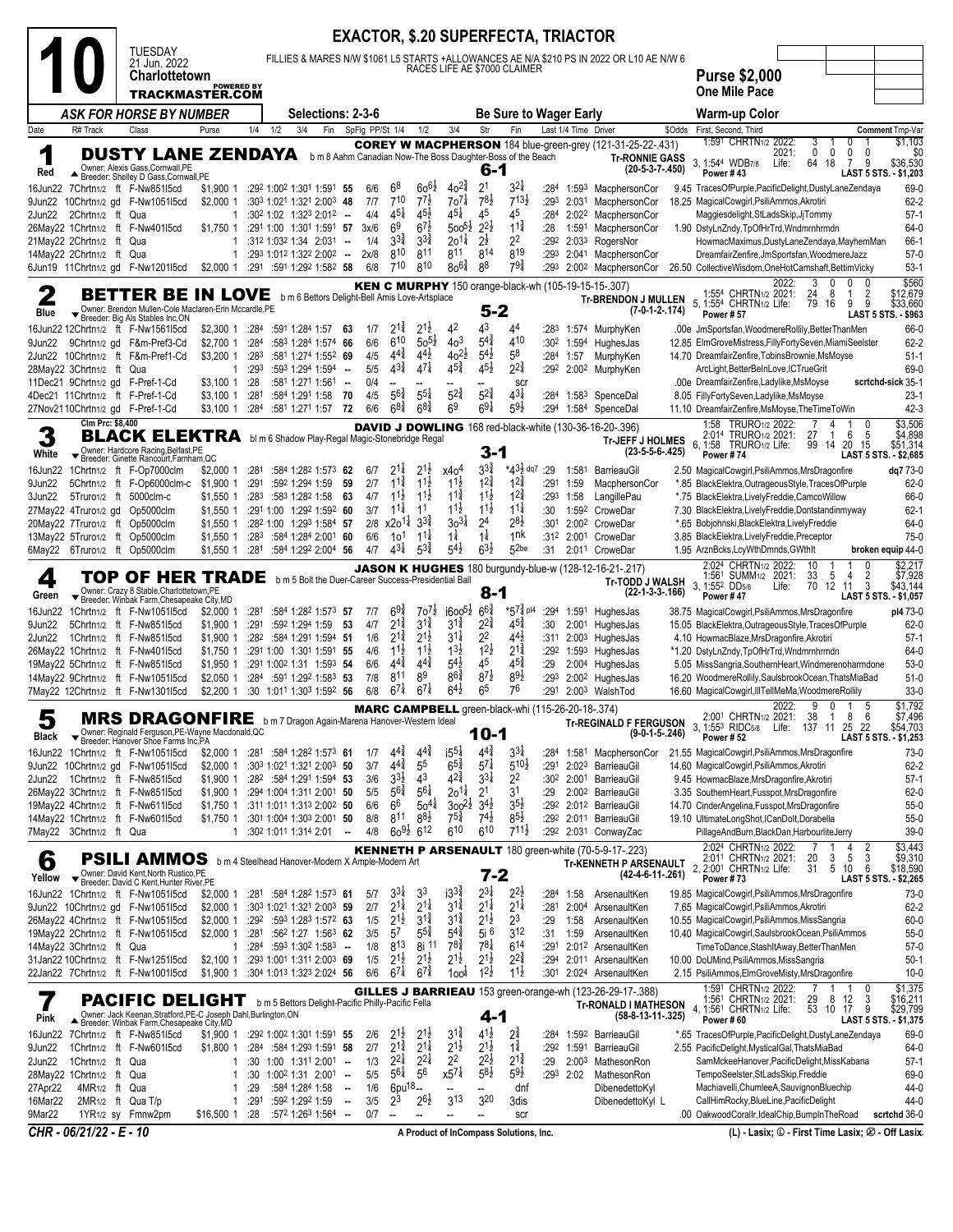| <b>TUESDAY</b>                                                                                                                                                              |                                                                                     |                                                                                                                   | <b>TRIACTOR</b>                                                                  | DAILY DOUBLE (Races 11 & 12), EXACTOR, \$.20 SUPERFECTA,                                                 |                                                          |                                                                                                                                                                                                                        |
|-----------------------------------------------------------------------------------------------------------------------------------------------------------------------------|-------------------------------------------------------------------------------------|-------------------------------------------------------------------------------------------------------------------|----------------------------------------------------------------------------------|----------------------------------------------------------------------------------------------------------|----------------------------------------------------------|------------------------------------------------------------------------------------------------------------------------------------------------------------------------------------------------------------------------|
| 21 Jun. 2022<br><b>Charlottetown</b>                                                                                                                                        | <b>POWERED BY</b>                                                                   |                                                                                                                   |                                                                                  | FILLIES & MARES PREFERRED 1 W/O \$2101 L5 STARTS                                                         |                                                          | <b>Purse \$3,200</b>                                                                                                                                                                                                   |
| <b>TRACKMASTER.COM</b>                                                                                                                                                      |                                                                                     |                                                                                                                   |                                                                                  |                                                                                                          |                                                          | <b>One Mile Pace</b>                                                                                                                                                                                                   |
| <b>ASK FOR HORSE BY NUMBER</b>                                                                                                                                              |                                                                                     | <b>Selections: 4-1-2</b>                                                                                          |                                                                                  | <b>Be Sure to Wager Early</b>                                                                            |                                                          | Warm-up Color                                                                                                                                                                                                          |
| R# Track<br>Class<br>Date<br>Purse                                                                                                                                          | 1/2<br>3/4<br>1/4                                                                   | Fin<br>SpFig PP/St 1/4                                                                                            | 1/2<br>3/4                                                                       | Str<br>Fin<br>Last 1/4 Time Driver<br>MARC CAMPBELL green-black-whi (115-26-20-18-.374)                  | \$Odds                                                   | First, Second, Third<br>Comment Tmp-Var<br>1:552 CHRTN <sub>1/2</sub> 2022:<br>\$3,584<br>2<br>5                                                                                                                       |
| 1<br><b>DREAMFAIR ZENFIRE (L)</b><br>◆ Owner: Ryan & Everett Macleod, Souris, PE<br>◆ Breeder: John P Lamers, Ingersoll, ON<br>Red                                          |                                                                                     | b m 6 Sunfire Blue Chip-Dreamfair Zenyatta-Rocknroll Hanover                                                      |                                                                                  | 3-1                                                                                                      | <b>Tr-MARC CAMPBELL</b><br>$(44-11-7-3-.361)$            | 27 17<br>$\overline{2}$<br>\$37,796<br>1:523 CHRTN <sub>1/2</sub> 2021:<br>0<br>5, 1:523 CHRTN1/2 Life:<br>99 37<br>9<br>\$152,312<br>15<br>Power #100<br>LAST 5 STS. - \$3,584                                        |
| 16Jun22 11Chrtn1/2 ft F&m-Pref1-Cd<br>\$3,200 1<br>9Jun22 11Chrtn1/2 gd F&m-Pref1-Cd<br>\$3,200 1                                                                           | :281<br>:291                                                                        | $1^{2}\frac{1}{2}$<br>:574 1:261 1:543 76<br>4/5<br>56<br>6/6<br>:59 1:282 1:581 66                               | $11\frac{1}{4}$<br>11<br>$30^{3}\frac{3}{4}$<br>$50^{61}$                        | $11\frac{1}{4}$<br>$2^{2}$<br>:284 1:55<br>$3^{1\frac{3}{4}}$<br>$6^{7\frac{3}{4}}$                      | CampbellMar<br>L.<br>:303 1:594 CampbellMar<br>L         | 2.15 AcefortyfourDome, DreamfairZenfire, Ladylike<br>66-0<br>$62 - 2$                                                                                                                                                  |
| 2Jun22 10Chrtn1/2 ft F&m-Pref1-Cd<br>\$3,200 1                                                                                                                              | :283                                                                                | $11\frac{1}{2}$<br>2/5<br>:581 1:274 1:552 77                                                                     | $11\frac{1}{2}$<br>1hd                                                           | $1\frac{1}{4}$<br>$1\frac{1}{4}$                                                                         | :273 1:552 CampbellMar                                   | 2.75 VinesToHeaven, Ladylike, Tobins Brownie<br>*.65 DreamfairZenfire,TobinsBrownie,MsMoyse<br>$51-1$                                                                                                                  |
| 26May22 8Chrtn1/2 ft F&m-Pref1-Cd<br>\$3,200 1                                                                                                                              | :294                                                                                | $11\frac{1}{2}$<br>:591 1:273 1:552 69<br>4/5                                                                     | $11\frac{1}{2}$<br>$11\frac{1}{4}$                                               | $11\frac{1}{4}$<br>$x3^{5}\frac{3}{4}$<br>:29<br>1:56 <sup>3</sup>                                       | CampbellMar<br>L                                         | 59-0<br>*.45 TobinsBrownie, Ladylike, DreamfairZenfire                                                                                                                                                                 |
| 19May22 9Chrtn1/2 ft F&m-Pref1-Cd<br>\$3,200 1<br>14May22 2Chrtn1/2 ft Qua                                                                                                  | :294 1:01 1:294 1:574 69<br>:293 1:012 1:322 2:002 --<br>1                          | 3 <sup>3</sup><br>6/6<br>$12\frac{1}{4}$<br>6/8                                                                   | 33‡<br>2 <sup>o</sup><br>2 <sup>1</sup><br>12<br>1 <sup>2</sup>                  | 2 <sup>nk</sup><br>:273<br>$12\frac{3}{4}$<br>14<br>:28                                                  | 1:574 CampbellMar<br>L.<br>2:00 <sup>2</sup> CampbellMar | $51-0$<br>4.30 Ladylike, Dreamfair Zenfire, Tobins Brownie<br>$57-0$<br>DreamfairZenfire,JmSportsfan,WoodmereJazz                                                                                                      |
| 31Dec2112Chrtn1/2 sy Pref-1-Cd<br>\$3,400 1                                                                                                                                 | :28<br>:573 1:264 1:56                                                              | $3^{1}\frac{1}{2}$<br>1/5<br>- 74                                                                                 | $2^{1\frac{1}{2}}$<br>$2^{1\frac{1}{2}}$                                         | $2^{1\frac{1}{4}}$<br>$2^{3\frac{1}{2}}$<br>:293<br>1:563                                                | CampbellMar                                              | $32 - 2$<br>L *1.05 TheRev, Dreamfair Zenfire, Ladylike                                                                                                                                                                |
| 18Dec21 9Chrtn1/2 ft F&m-Pref-Cd<br>$$3,100$ 1                                                                                                                              | :284                                                                                | $2^{1}$<br>2/5<br>:571 1:264 1:563 74                                                                             | $2^{1\frac{1}{4}}$<br>$2^{1\frac{3}{4}}$                                         | $1\frac{1}{2}$<br>$2^{11}$<br>:293                                                                       | 1:563 HughesJas                                          | $28-2$<br>L 1.00 DreamfairZenfire,Ladylike,FillyFortySeven                                                                                                                                                             |
| 11Dec21 9Chrtn1/2 gd F-Pref-1-Cd<br>\$3,100 1<br>4Dec21 11Chrtn1/2 ft F-Pref-1-Cd<br>\$3,100 1                                                                              | :28<br>:281<br>:584 1:291 1:58                                                      | 4/4<br>:581 1:271 1:561 76<br>$10^{11}$<br>69<br>5/5<br>$11\frac{1}{2}$                                           | $11\frac{1}{4}$<br>$11\frac{1}{4}$<br>$11\frac{1}{4}$<br>$1\frac{3}{4}$          | $12\frac{1}{4}$<br>$11\frac{1}{4}$<br>:29<br>1:561<br>$5^{4^{3}_{4}}$<br>$1\overline{2}$<br>:294<br>1:59 | CampbellMar<br>L.<br>HughesJas                           | $35-1$<br>*.60 DreamfairZenfire,Ladylike,MsMoyse<br>$23-1$<br>*.50 FillyFortySeven,Ladylike,MsMoyse                                                                                                                    |
|                                                                                                                                                                             |                                                                                     |                                                                                                                   |                                                                                  | GILLES J BARRIEAU 153 green-orange-wh (123-26-29-17-.388)                                                |                                                          | 1:591 CHRTN1/2 2022:<br>\$14,871<br>9<br>3<br>$\Omega$                                                                                                                                                                 |
| $\mathbf 2$<br>SHARE THE MOMENT                                                                                                                                             |                                                                                     | bl m 4 Control the Moment-Feelin Flush-As Promised                                                                |                                                                                  |                                                                                                          | <b>Tr-BO FORD</b>                                        | $\overline{2}$<br>$\overline{7}$<br>7<br>1:541 FLMD <sub>1/2</sub> 2021:<br>21<br>\$47,310<br>3, 1:541 FLMD <sub>1/2</sub> Life:<br>5<br>$\overline{7}$<br>\$80,458<br>41 12                                           |
| Owner: Arnold Myers-Luke Beck-Scott Bridges, PE-A1stable, ON<br>Blue<br>Breeder: Travis A Cullen, Dundas, ON                                                                |                                                                                     |                                                                                                                   |                                                                                  | 7-2                                                                                                      | $(1-0-0-0-0.000)$                                        | <b>Power #59</b><br>LAST 5 STS. - \$6,856                                                                                                                                                                              |
| 16Jun22 11Chrtn1/2 ft F&m-Pref1-Cd<br>\$3,200 1                                                                                                                             | $:28^1$ $:57^4$ 1:26 <sup>1</sup> 1:54 <sup>3</sup> 73                              | 46<br>3/5                                                                                                         | $40^{21}$<br>44                                                                  | $14^{4}$<br>462<br>:291 1:554 BarrieauGil                                                                |                                                          | 1.80 AcefortyfourDome, DreamfairZenfire, Ladylike<br>66-0                                                                                                                                                              |
| 11Jun22 2Chrtn1/2 ft Qua<br>10Mar22 6Wbsb7/8 ft On Girls<br>\$42,600 1                                                                                                      | :293 1:001 1:303 1:591<br>1<br>:282                                                 | $3^{3}\frac{1}{2}$<br>4/4<br>$\sim$<br>$5^{7\frac{3}{4}}$<br>4/7<br>:581 1:263 1:543 67                           | 33<br>$3^{21}$<br>$3\frac{1}{2}$<br>4 <sup>o</sup><br>$5^{8\frac{1}{4}}$         | $11\frac{1}{2}$<br>:281<br>$5^{6}$<br>710술<br>:29 <sup>2</sup> 1:56 <sup>3</sup> CullenTra               | 1:591 BarrieauGil                                        | ShareTheMoment,WestCoastKid,WellEll<br>$75-0$<br>L 28.80 JustDaisy, AwesomeHill, VillageJade<br>$28-0$                                                                                                                 |
| 3Mar22 9Wbsb7/8 ft On Girls<br>\$20,000 1                                                                                                                                   | :281<br>:582 1:271 1:55                                                             | $5^{7\frac{3}{4}}$<br>3/7<br>- 72                                                                                 | $4^{4^{3}_{4}}$<br>$5^{81}$                                                      | $3^{3}$<br>$4^{4}$<br>:273 1:554 CullenTra                                                               |                                                          | L 17.25 AwesomeHill, JustDaisy, VillageJade<br>$15-0$                                                                                                                                                                  |
| 24Feb22 2Wbsb7/8 ft On Girls<br>\$20,000 1                                                                                                                                  | :282                                                                                | $45\frac{1}{2}$<br>4/7<br>:594 1:303 1:571 68                                                                     | $44\frac{3}{4}$<br>$40^{3}\frac{3}{4}$                                           | 32<br>22<br>:261                                                                                         | 1:573 CullenTra                                          | L 30.20 AwesomeHill.ShareTheMoment.Bottomoftheninth<br>$17-0$                                                                                                                                                          |
| 5Lon1/2 gd F-Pref-2-Hcp<br>\$12,000 1<br>19Jan22                                                                                                                            | :28                                                                                 | $6^{8\frac{1}{4}}$<br>2/7<br>:581 1:274 1:581 57                                                                  | $6^{6}$<br>76}<br>$1^{1\frac{3}{4}}$<br>11                                       | $7^{26\frac{3}{4}}$<br>712<br>$1^{2\frac{1}{2}}$                                                         | :343 2:033 DesrocheRya                                   | L 18.40 SoFrisky, CustardLite, SaulsbrookJessie<br>$21 - 2$                                                                                                                                                            |
| 6Lon1/2 ft F-Nw5000l3cd<br>\$9,000 1<br>12Jan22<br>9Jan22<br>4Flmd1/2 sn F-Nw1500l3cd<br>\$6,000 1                                                                          | :291<br>:592 1:272 1:58<br>:282                                                     | 3/8<br>$10^{11}$<br>- 73<br>2 <sup>2</sup><br>1/5<br>:593 1:293 1:594 76                                          | $2^{1\frac{1}{2}}$<br>$2^{1\frac{1}{2}}$                                         | 2 <sup>1</sup><br>:304<br>1:581<br>$2^{1\frac{1}{2}}$<br>$11\frac{1}{4}$<br>:30<br>1:594                 | CullenTra<br>CullenTra<br>L                              | L 1.60 MarzannkHanover, Share The Moment, Dazzlin Rosie<br>$30-0$<br>$21 - 1$<br>*.35 ShareTheMoment, Emblynette, KaysShadow                                                                                           |
| 8Lon1/2 ft F-Nw5000l3cd<br>\$9,000 1<br>5Jan22                                                                                                                              | :29                                                                                 | $2^{1\frac{1}{2}}$<br>2/6<br>:593 1:283 1:591 70                                                                  | 3 <sup>2</sup><br>$2^{1\frac{1}{2}}$                                             | 2nk<br>$2^{1}\frac{1}{2}$<br>:301                                                                        | 1:591 CullenTra<br>L                                     | *.90 Ynothos, Share The Moment, Town Delinquent<br>$21 - 1$                                                                                                                                                            |
| 9Flmd1/2 gd F-Nw50000lcd<br>\$10,300 1<br>1Jan22                                                                                                                            | :29                                                                                 | $56\frac{1}{2}$<br>2/6<br>$:59$ 1:28 <sup>3</sup> 1:59 <sup>4</sup> 68                                            | $40^{3}\frac{1}{2}$<br>56                                                        | $5^{4}$<br>$4^{3}\frac{3}{4}$                                                                            | :313 2:004 DesrocheRya                                   | L 2.05 Ynothos, SmokeNReactorN, ReysNARocket<br>$30 - 2$                                                                                                                                                               |
| 3<br>LADYLIKE br m 6 Shadow Play-Sunshine Patriot-Dragon Again<br>Owner: Debbie Element, Village Green, PE                                                                  |                                                                                     |                                                                                                                   |                                                                                  | <b>DAVID J DOWLING</b> 168 red-black-white (130-36-16-20-.396)<br>$4 - 1$                                | <b>Tr-COLIN JOHNSON</b><br>$(62-15-11-8-383)$            | \$7,658<br>1:574 CHRTN1/2 2022:<br>9<br>3<br>3<br>6<br>1:532 CHRTN1/2 2021:<br>33<br>-9<br>- 9<br>\$31,309<br>5, 1:532 CHRTN1/2 Life:<br>88 26<br>20 14<br>\$120,780                                                   |
| White<br>♦ Breeder: Century Spring Farms, ON;Jordan L Myers, NY                                                                                                             |                                                                                     |                                                                                                                   | $5^{5}\frac{1}{2}$<br>$5^{24}$<br>34                                             | $3^{5\frac{1}{4}}$                                                                                       |                                                          | Power #74<br>LAST 5 STS. - \$3,840                                                                                                                                                                                     |
| 16Jun22 11Chrtn1/2 ft F&m-Pref1-Cd<br>\$3,200 1<br>9Jun22 11Chrtn1/2 gd F&m-Pref1-Cd<br>\$3,200 1                                                                           | :281<br>:291                                                                        | $5^{7}$<br>:574 1:261 1:543 73<br>5/5<br>$11\frac{3}{4}$<br>:59 1:282 1:581 71<br>1/6                             | $1^{2}\frac{1}{2}$<br>1 <sup>2</sup>                                             | :284<br>$11\frac{1}{2}$<br>2 <sup>2</sup><br>:301 1:583 BarrieauGil                                      | 1:553 DowlingDav                                         | 66-0<br>5.85 AcefortyfourDome, DreamfairZenfire, Ladylike<br>$62 - 2$<br>3.15 VinesToHeaven, Ladylike, Tobins Brownie                                                                                                  |
| 2Jun22 10Chrtn1/2 ft F&m-Pref1-Cd<br>\$3,200 1                                                                                                                              | :283                                                                                | $5^{61}$<br>5/5<br>:581 1:274 1:552 72                                                                            | $5^{3\frac{3}{4}}$<br>56                                                         | $4^{2}\frac{3}{4}$<br>$4^{4}$<br>:273 1:561                                                              | BarrieauGil                                              | 4.50 DreamfairZenfire,TobinsBrownie,MsMoyse<br>$51-1$                                                                                                                                                                  |
| 26May22 8Chrtn1/2 ft F&m-Pref1-Cd<br>\$3,200 1                                                                                                                              | :294                                                                                | $4^{4}$<br>:591 1:273 1:552 71<br>5/5                                                                             | $40^{3}\frac{1}{2}$<br>$30^{21}$                                                 | $3^{3}\frac{1}{2}$<br>24<br>:281                                                                         | 1:561 BarrieauGil                                        | $59-0$<br>1.85 TobinsBrownie, Ladylike, DreamfairZenfire                                                                                                                                                               |
| \$3,200 1<br>19May22 9Chrtn1/2 ft F&m-Pref1-Cd<br>7May22 6Chrtn1/2 ft F&m-Pref3-Cd<br>\$2,850 1                                                                             | :294 1:01 1:294 1:574 68<br>:29 <sup>2</sup> :58 <sup>2</sup> 1:274 1:561 <b>78</b> | $2^{1\frac{1}{2}}$<br>1/6<br>6/6<br>104                                                                           | 21호<br>32‡<br>$1^{1\frac{1}{2}}$<br>$11\frac{1}{4}$                              | $3^{11}$<br>1nk<br>:273 1:574 BarrieauGil<br>$1\frac{3}{4}$<br>2 <sup>nk</sup><br>:282 1:561             | BarrieauGil                                              | *.60 Ladylike, DreamfairZenfire, TobinsBrownie<br>$51-0$<br>2.30 TobinsBrownie,Ladylike,ElmGroveMistress<br>$39-0$                                                                                                     |
| 30Apr22 12Chrtn1/2 sy Qua                                                                                                                                                   | :312 1:012 1:312 2:011 --<br>1                                                      | 610<br>6/6                                                                                                        | $60^{91}$<br>30 <sup>7</sup>                                                     | $3^{4}$<br>35<br>:292                                                                                    | 2:021 HennesseyGor                                       | $35 - 4$<br>TobinsBrownie, PremierBettina, Ladylike                                                                                                                                                                    |
| 31Jan22 11Chrtn1/2 ft Pref-2-Cd<br>\$3,200 1                                                                                                                                | :282 :574 1:282 1:581 80                                                            | 47<br>5/5                                                                                                         | 44‡<br>$4^{2}\frac{1}{2}$                                                        | $42\frac{3}{4}$<br>$4^{3}$<br>:30                                                                        | 1:584 HughesJas                                          | 6.40 MikeyCamden, TheRev, McPat<br>$50-1$                                                                                                                                                                              |
| 22Jan22 9Chrtn1/2 ft Nw205115cd<br>\$2,900 1                                                                                                                                | :30                                                                                 | $5^{4}$<br>5/5<br>:592 1:301 1:592 71                                                                             | 40 <sup>2</sup><br>100 <sup>1</sup><br>$10^{11}$<br>$1^{2}\frac{1}{2}$           | $1^{1\frac{3}{4}}$<br>$11\frac{1}{4}$<br>:291<br>$1^{5\frac{3}{4}}$<br>$1^{2^{3}_{4}}$                   | 1:592 DowlingDav                                         | .80 Ladylike, Mantario, BurnOutHanover<br>$10 - 0$                                                                                                                                                                     |
| 6Chrtn1/2 gd F-Pref-3-Cd<br>\$2,800 1<br>9Jan22                                                                                                                             | :304 1:02 1:31 1:593 74                                                             | 44<br>6/6                                                                                                         |                                                                                  | :283                                                                                                     | 1:593 DowlingDav                                         | $28-2$<br>*.50 Ladylike, Elm Grove Mistress, The Time To Win<br>\$15,238<br>1:54 RIDC5/8<br>2022:<br>11                                                                                                                |
| <b>ACEFORTYFOUR DOME</b> bm 5 Up the Credit-Galyn Fantasy-Island Fantasy<br>4<br>Owner: Donald Mac Rae, Vernon Bridge, PE<br>Green<br>▼ Breeder: Colin A Densley Burrows,ON |                                                                                     |                                                                                                                   |                                                                                  | <b>JASON K HUGHES</b> 180 burgundy-blue-w (128-12-16-21-.217)                                            | <b>Tr-JASON K HUGHES</b><br>$(34-5-5-4, 267)$            | 2021:<br>33<br>3<br>3<br>8<br>1:521<br>\$55,505<br>YR <sub>1/2</sub><br>$\overline{7}$<br>12<br>\$132,734<br>4, 1:52 <sup>1</sup> YR <sub>1/2</sub><br>Life:<br>63<br>18<br>Power # 65<br><b>LAST 5 STS. - \$7,088</b> |
| 16Jun22 11Chrtn1/2 ft F&m-Pref1-Cd<br>\$3,200 1                                                                                                                             | :281                                                                                | $2^{2}\frac{1}{2}$<br>:574 1:261 1:543 79<br>2/5                                                                  | $2^{1\frac{1}{4}}$<br>$3^{11}$                                                   | $1^{21}$<br>$2^{1\frac{1}{4}}$<br>:281                                                                   | 1:543 HughesJas                                          | 12.60 AcefortyfourDome, DreamfairZenfire, Ladylike<br>66-0                                                                                                                                                             |
| 9Jun22 11Chrtn1/2 gd F&m-Pref1-Cd<br>\$3,200 1<br>26May22 11Ridc5/8 ft F-Nw40000lcd<br>\$7,200 1                                                                            | :291<br>:262                                                                        | $2^{1\frac{3}{4}}$<br>2/6<br>:59 1:282 1:581 66<br>7/8<br>10 <sup>1</sup><br>:563 1:241 1:531 75                  | $2^{2}\frac{1}{2}$<br>2 <sup>2</sup><br>$1^{1}\frac{1}{2}$<br>$1\frac{1}{2}$     | $2^{1\frac{1}{2}}$<br>$56\frac{3}{4}$<br>:304 1:593 HughesJas<br>1 <sup>nk</sup><br>31<br>:291           | 1:53 <sup>2</sup> BrosseauSte                            | 10.80 VinesToHeaven, Ladylike, Tobins Brownie<br>62-2<br>1.70 ErikasShadow, ClodamBayama, AcefortyfourDome<br>73-0                                                                                                     |
| 19May22 8Ridc5/8 gd F-Nw40000lcd<br>\$7,200 1                                                                                                                               | :263                                                                                | :562 1:252 1:54 77<br>5/7<br>$1^{1}\frac{1}{2}$                                                                   | $11\frac{1}{2}$<br>1 <sup>1</sup>                                                | $1^{3}\frac{1}{2}$<br>1 <sup>2</sup><br>:283 1:54                                                        | <b>BrosseauSte</b>                                       | $53-1$<br>2.95 AcefortyfourDome, Erikas Shadow, PerfectDaliance                                                                                                                                                        |
| 12May22 3Ridc5/8 ft F-Nw40000lcd<br>\$7,200 1                                                                                                                               | :272                                                                                | 34<br>:562 1:233 1:52 78<br>3/7                                                                                   | 33<br>$42\frac{3}{4}$                                                            | 33<br>$3^{3}\frac{1}{2}$                                                                                 | :28 <sup>2</sup> 1:52 <sup>3</sup> BrosseauSte           | $87-0$<br>9.00 SaubleDelightful,ClodamBayama,AcefortyfourDome                                                                                                                                                          |
| \$5,000 1<br>1May22<br>3Trrvs1/2 ft F-Pref2&3-Hp                                                                                                                            | :28                                                                                 | $1^{11}$<br>:581 1:27 1:563 74<br>6/6                                                                             | 1 <sup>2</sup><br>15                                                             | $1^{1\frac{1}{2}}$<br>$2^{1\frac{1}{4}}$<br>:294 1:564                                                   | BrosseauSte                                              | 3.30 ErikasShadow, AcefortyfourDome, PlatineAlpha<br>53-0                                                                                                                                                              |
| 24Apr22<br>5Ridc5/8 ft Nw750015cd<br>\$8,500 1<br>3Apr22<br>7Ridc5/8 ft 25000clmcd<br>\$8,500 1                                                                             | :274<br>:29                                                                         | 6 <sup>7</sup><br>6/7<br>:583 1:264 1:551 69<br>912<br>8/9<br>:59 1:272 1:551 67                                  | $7^{5}\frac{1}{2}$<br>6 <sup>5</sup><br>$98\frac{1}{2}$<br>8o <sup>6</sup>       | 75<br>75<br>:282 1:561<br>$97\frac{3}{4}$<br>$96\frac{1}{2}$<br>:281                                     | BrosseauSte<br>1:564 BrosseauSte                         | 25.10 BestHoneyHanover,SaltyRobynN,PrinceGiovanni<br>$51-0$<br>$39-0$<br>6.60 VinesToHeaven, ShadowMargeaux, TheRegulator                                                                                              |
| 27Mar22<br>8Ridc5/8 gd F-Nw600015cd<br>\$7,200 1                                                                                                                            | :282                                                                                | $2^{1\frac{1}{2}}$<br>:58 1:264 1:561 78<br>5/9                                                                   | $2^{1\frac{1}{2}}$<br>2 <sup>1</sup><br>$2^{1\frac{1}{2}}$                       | 1 <sub>ns</sub><br>:291 1:561                                                                            | BrosseauSte                                              | 2.90 AcfrtyfrDm, SbIDlghtfl, Thnkngfybb<br>19-2                                                                                                                                                                        |
| 20Mar22<br>4Ridc5/8 gd F-Nw600015cd<br>\$7,200 1                                                                                                                            | :28                                                                                 | :573 1:263 1:554 - x2x/7                                                                                          | 7dis 7dis<br>7dis                                                                | 7dis<br>7dis                                                                                             | BrosseauSte                                              | *.50 SaubleDelightful,JkEllemEnoh,JessicasLegacy<br>$39-1$                                                                                                                                                             |
| 5<br>MS MOYSE b m 5 Rollwithitharry-Chocolate Art-Artiscape                                                                                                                 |                                                                                     |                                                                                                                   |                                                                                  | <b>ADAM MERNER</b> 210 blue-white (122-20-20-18-.304)                                                    | <b>Tr-MELISSA J RENNIE</b>                               | \$3,761<br>1:561 CHRTN1/2 2022:<br>6<br>2<br>\$17,369<br>1:553 CHRTN1/2 2021:<br>31<br>8<br>8<br>-5<br>1:553 CHRTN1/2 Life:<br>\$36,731<br>14 11<br>14<br>59                                                           |
| Owner: Olivia May-Quaid Hately-Andrew Cameron, Charlottetown, PE<br>Black<br>Breeder: Eldred B Nicholson; James R Gorman, PE                                                |                                                                                     |                                                                                                                   |                                                                                  | 6-1                                                                                                      | (65-16-11-9-.386)                                        | <b>Power #57</b><br>LAST 5 STS. - \$3,533                                                                                                                                                                              |
| 16Jun22 8Chrtn1/2 ft F-Pref-2-Cd                                                                                                                                            | \$2,850 1 :273                                                                      | 3/6<br>$2^{11}$<br>:571 1:262 1:561 71                                                                            | $1\frac{3}{4}$<br>$3^{11}$<br>200 <sup>1</sup>                                   | $15\frac{1}{4}$ (dh)<br>:293 1:561 MernerAda                                                             |                                                          | *.95 MsMoyse, FillyFortySeven, The Time ToWin<br>68-0                                                                                                                                                                  |
| 9Jun22 11Chrtn1/2 gd F&m-Pref1-Cd<br>\$3,200 1<br>2Jun22 10Chrtn1/2 ft F&m-Pref1-Cd<br>\$3,200 1                                                                            | :291<br>:28 <sup>3</sup>                                                            | $3^{31}$<br>4/6<br>:59 1:28 <sup>2</sup> 1:58 <sup>1</sup> 67<br>$2^{1\frac{1}{2}}$<br>1/5<br>:581 1:274 1:552 77 | $3^{3\frac{1}{4}}$<br>4 <sup>4</sup><br>$3^{1\frac{1}{2}}$<br>$2^{1\frac{1}{2}}$ | $5^{3\frac{1}{4}}$<br>$4^{5}\frac{1}{2}$<br>:30<br>$3^{3}$<br>3be <sup>1</sup>                           | 1:591 MernerAda<br>:273 1:553 MacphersonCor              | 4.20 VinesToHeaven, Ladylike, TobinsBrownie<br>$62 - 2$<br>11.95 DreamfairZenfire,TobinsBrownie,MsMoyse<br>$51-1$                                                                                                      |
| 28May22 7Chrtn1/2 ft Nw1551l5cd<br>\$2,500 1                                                                                                                                | :284                                                                                | $3^{2*}$<br>:584 1:283 1:564 65<br>6/6                                                                            | 33<br>$40^{12}$                                                                  | $3^{12}$<br>24<br>:283                                                                                   | 1:573 MernerAda                                          | 4.20 ThreeTruths, MsMoyse, Nogreatmischief<br>62-0                                                                                                                                                                     |
| 19May22 6Chrtn1/2 ft F-Nw155115cd<br>\$2,400 1                                                                                                                              | :30 1:00 1:294 1:572 70                                                             | $2^{1\frac{1}{4}}$<br>2/5                                                                                         | $2^{1\frac{1}{4}}$<br>$2^{1\frac{1}{4}}$<br>2 <sup>1</sup>                       | 12<br>:272 1:572 MernerAda                                                                               |                                                          | *.90 MsMoyse, ElmGroveMistress, The Time ToWin<br>53-0                                                                                                                                                                 |
| 7May22 6Chrtn1/2 ft F&m-Pref3-Cd<br>\$2,850 1                                                                                                                               | :292                                                                                | $4^{3}\frac{3}{4}$<br>:582 1:274 1:561 69<br>3/6<br>611                                                           | 6 <sup>5</sup><br>$6^{4}$<br>$60^{6}\frac{3}{4}$<br>611<br>65                    | $4^{4}$<br>$4^{7\frac{3}{4}}$<br>:29<br>1:574<br>$4^{1\frac{3}{4}}$                                      | MernerAda                                                | 16.10 TobinsBrownie, Ladylike, ElmGroveMistress<br>$39-0$                                                                                                                                                              |
| 3May22 8Chrtn1/2 ft Qua<br>\$2,500 1<br>26Dec21 6Chrtn1/2 ft F-Nw1751l5cd                                                                                                   | :294<br>1<br>:292                                                                   | :593 1:303 1:593 -<br>5/6<br>$11\frac{1}{4}$<br>:594 1:291 1:58 64<br>3/7                                         | $11\frac{1}{2}$<br>$1^{1}\frac{1}{2}$<br>1 <sup>1</sup>                          | :28<br>2:00<br>2 <sub>hd</sub><br>:284<br>1:58                                                           | MernerAda<br>MernerAda                                   | $50-0$<br>ElmGroveMistress, ShesInTheMoment, RockTheBaby<br>*.20 JmSportsfan, MsMoyse, RockTheBaby<br>$32-0$                                                                                                           |
| 18Dec21 9Chrtn1/2 ft F&m-Pref-Cd<br>\$3,100 1                                                                                                                               | :284                                                                                | $5^{9}\frac{1}{2}$<br>5/5<br>:571 1:264 1:563 67                                                                  | $5^{8\frac{1}{4}}$<br>$5^{7}$                                                    | $5^{61}$<br>$5^{61}$<br>:292                                                                             | 1:574 MernerAda                                          | 7.75 DreamfairZenfire,Ladylike,FillyFortySeven<br>28-2                                                                                                                                                                 |
| 11Dec21 9Chrtn1/2 gd F-Pref-1-Cd                                                                                                                                            | \$3,100 1 :28                                                                       | $2^{1\frac{1}{4}}$<br>:581 1:271 1:561 74<br>1/4                                                                  | 32<br>$2^{11}$                                                                   | $3^{21}$<br>33<br>:29                                                                                    | 1:563 MernerAda                                          | 3.80 DreamfairZenfire,Ladylike,MsMoyse<br>$35-1$                                                                                                                                                                       |
| CHR - 06/21/22 - E - 11                                                                                                                                                     |                                                                                     |                                                                                                                   | A Product of InCompass Solutions, Inc.                                           |                                                                                                          |                                                          | (L) - Lasix; ① - First Time Lasix; ② - Off Lasix.                                                                                                                                                                      |